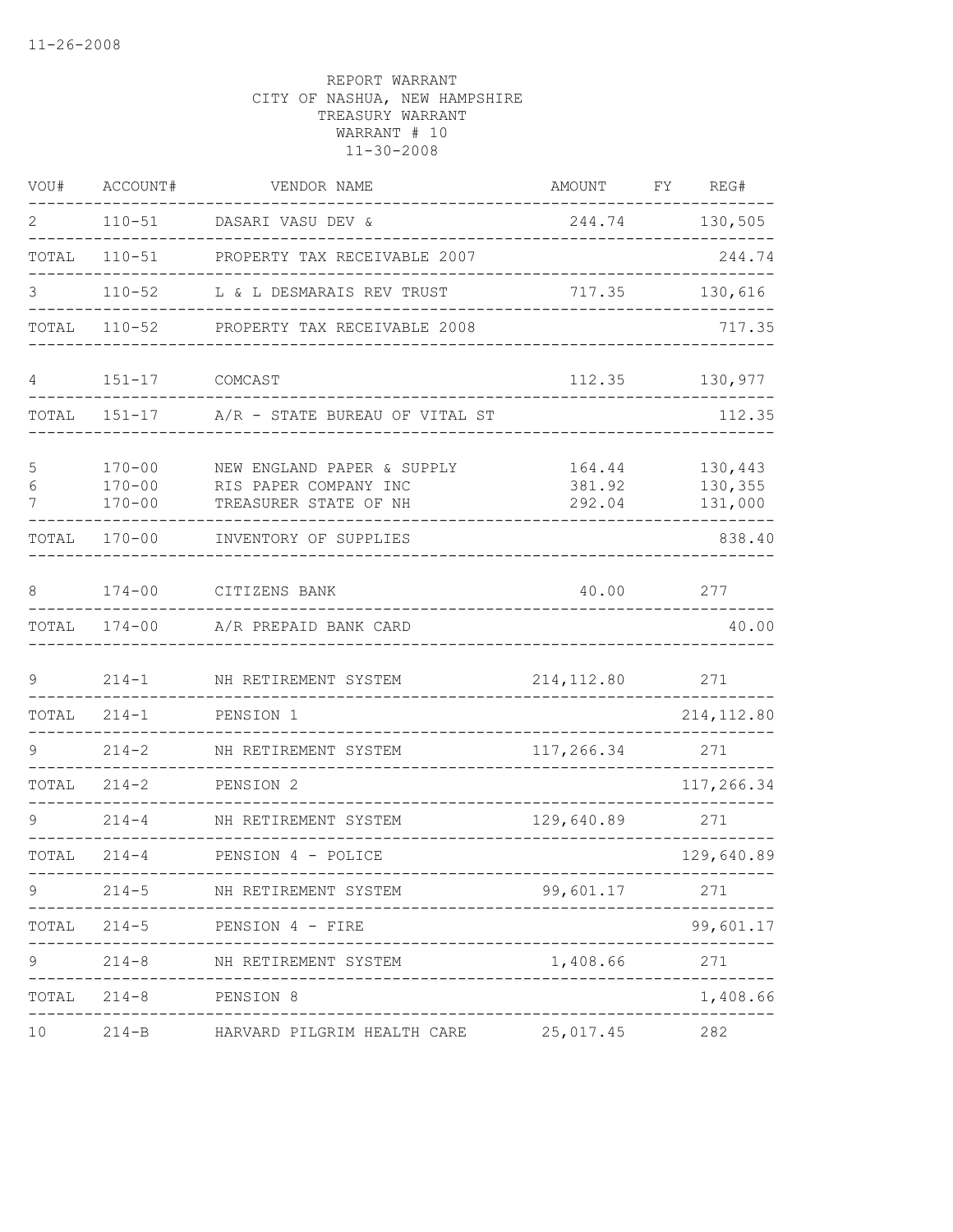| VOU#                                                     | ACCOUNT#                                                                                                                         | VENDOR NAME                                                                                                                                                                      | AMOUNT                                                                                          | FY | REG#                                                                                                       |
|----------------------------------------------------------|----------------------------------------------------------------------------------------------------------------------------------|----------------------------------------------------------------------------------------------------------------------------------------------------------------------------------|-------------------------------------------------------------------------------------------------|----|------------------------------------------------------------------------------------------------------------|
| TOTAL                                                    |                                                                                                                                  | 214-B HARVARD COM HP-SCHOOL                                                                                                                                                      | _____________________________                                                                   |    | 25,017.45                                                                                                  |
| 11                                                       |                                                                                                                                  | 214-BD FEDERAL RESERVE BANK OF CLEVEL 350.00<br>_____________________                                                                                                            |                                                                                                 |    | 130,251                                                                                                    |
| TOTAL                                                    | $214 - BD$                                                                                                                       | BONDS DEDUCTION                                                                                                                                                                  |                                                                                                 |    | 350.00                                                                                                     |
| 12<br>13<br>14<br>15<br>16<br>17<br>18<br>19<br>20<br>21 | $214 - DC$<br>$214 - DC$<br>$214 - DC$<br>$214 - DC$<br>$214-DC$<br>$214-DC$<br>$214-DC$<br>$214-DC$<br>$214 - DC$<br>$214 - DC$ | COSTANTINI SHELLEY<br>COTE KEITH<br>CURTIN BRENDA<br>DANEAU PAULA<br><b>GLEASON KAREN</b><br>HODGDON CYNTHIA<br>MARCHESE JULIE<br>MENARD PAUL<br>PERAULT DAVID<br>SULLIVAN DAVID | 76.93<br>192.31<br>192.31<br>650.00<br>192.31<br>192.31<br>756.00<br>805.44<br>192.32<br>390.00 |    | 130,309<br>130,452<br>130,404<br>130,262<br>130,492<br>130,453<br>130,454<br>130,455<br>130,367<br>130,579 |
| TOTAL                                                    | $214 - DC$                                                                                                                       | DEPENDENT CARE DEDUCTION                                                                                                                                                         |                                                                                                 |    | 3,639.93                                                                                                   |
| 22                                                       |                                                                                                                                  | 214-FS BENEFIT STRATEGIES INC                                                                                                                                                    | 1,250.00                                                                                        |    | 281                                                                                                        |
| TOTAL                                                    |                                                                                                                                  | 214-FS FLEXIBLE SPENDING ACCOUNT -                                                                                                                                               |                                                                                                 |    | 1,250.00                                                                                                   |
| 23                                                       | $214 - H$                                                                                                                        | NORTHEAST DELTA                                                                                                                                                                  | 988.90                                                                                          |    | 283                                                                                                        |
| TOTAL                                                    | $214 - H$                                                                                                                        | N.E.DELTA-SCHOOL                                                                                                                                                                 |                                                                                                 |    | 988.90                                                                                                     |
| 24                                                       | $214 - HC$                                                                                                                       | HARVARD PILGRIM HEALTH CARE<br>-------------------                                                                                                                               | 20,825.88                                                                                       |    | 282                                                                                                        |
| TOTAL                                                    | $214 - HC$                                                                                                                       | HARVARD COM HP                                                                                                                                                                   |                                                                                                 |    | 20,825.88                                                                                                  |
| 25                                                       | 214-HJ                                                                                                                           | PIERCE ANNE<br>----------------------------------                                                                                                                                | 1, 126.68 130, 498                                                                              |    |                                                                                                            |
|                                                          | TOTAL 214-HJ                                                                                                                     | BC/BS J PLAN DED-CITY                                                                                                                                                            | _______________________________                                                                 |    | 1,126.68                                                                                                   |
| 26                                                       | $214-P$                                                                                                                          | NORTHEAST DELTA                                                                                                                                                                  | 7,171.01 283                                                                                    |    |                                                                                                            |
| TOTAL                                                    |                                                                                                                                  | 214-P NORTHEAST DELTA DEDUCTION                                                                                                                                                  |                                                                                                 |    | 7,171.01                                                                                                   |
| 27<br>28<br>29<br>30<br>31<br>32<br>33                   | $255 - 00$<br>$255 - 00$<br>$255 - 00$<br>$255 - 00$<br>$255 - 00$<br>$255 - 00$<br>$255 - 00$                                   | STATE OF NH-MV<br>STATE OF NH-MV<br>STATE OF NH-MV<br>STATE OF NH-MV<br>STATE OF NH-MV<br>STATE OF NH-MV<br>STATE OF NH-MV                                                       | 13,972.40<br>13,605.25<br>13,666.60<br>14,665.30<br>12, 432.75<br>14,975.20<br>9,443.00         |    | 269<br>272<br>274<br>278<br>280<br>285<br>287                                                              |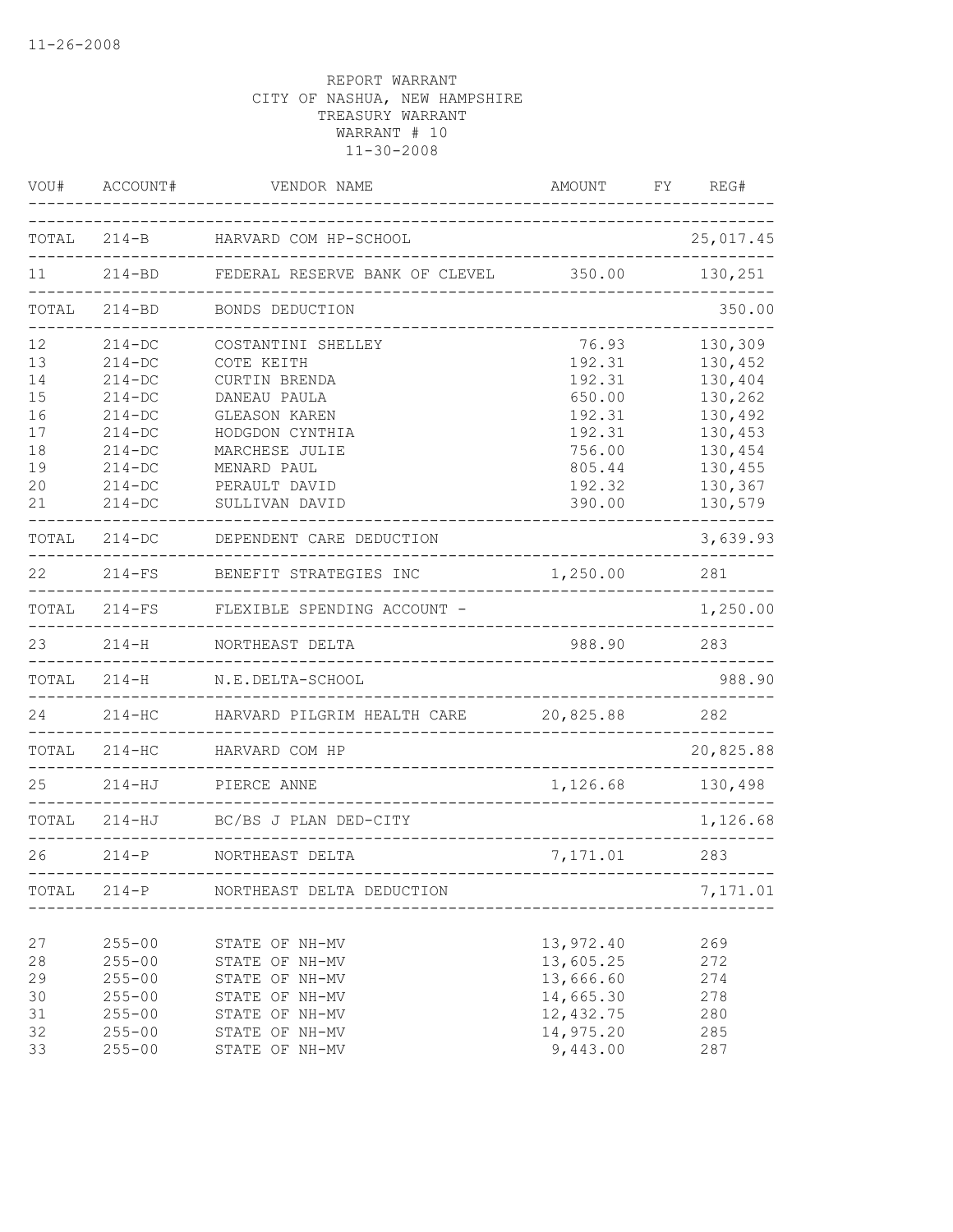|    |                        | VOU# ACCOUNT# VENDOR NAME       | AMOUNT FY REG# |           |
|----|------------------------|---------------------------------|----------------|-----------|
|    |                        |                                 |                |           |
|    | TOTAL 255-00 STATE MVR |                                 |                | 92,760.50 |
|    |                        |                                 |                |           |
| 34 | $257 - 00$             | BURLINGTON CHEVROLET            | 40.60          | 130,621   |
| 35 | $257 - 00$             | COOPER PHILIP A                 | 141.70         | 130,617   |
| 36 | $257 - 00$             | LAZO CARLOS J                   | 10.30          | 130,624   |
| 37 | $257 - 00$             | MILLER JEAN E                   | 50.00          | 130,618   |
| 38 |                        | 257-00 STEWART KYHLE J          | 1.30           | 130,619   |
|    |                        | TOTAL 257-00 MV REFUND PENDING  |                | 243.90    |
|    |                        |                                 |                |           |
| 39 | $258 - 00$             | COLBY THOMAS                    | 35.00          | 130,631   |
| 40 | $258 - 00$             | KOESHENDI ADANG Y               | 20.00          | 130,627   |
| 41 | $258 - 00$             | MILLAMAS KRISTINA M             | 35.00          | 130,625   |
| 42 | $258 - 00$             | SCONTSAS JOAN J                 | 10.00          | 130,629   |
| 43 | $258 - 00$             | TRI STATE FIRE PROTECTION       | 45.00          | 130,594   |
|    |                        | TOTAL 258-00 TVB REFUND PENDING |                | 145.00    |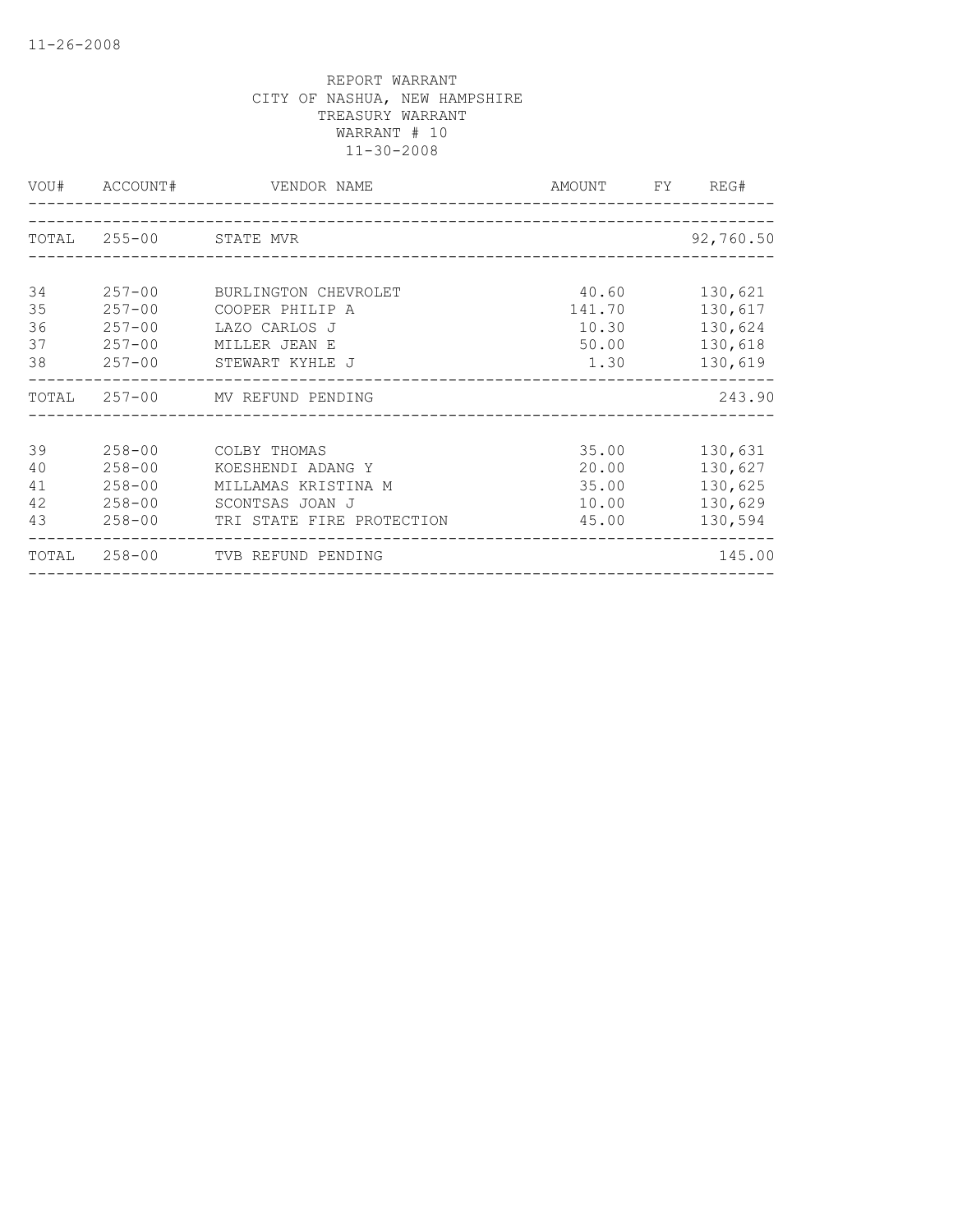| VOU# | ACCOUNT#  | VENDOR NAME                             | AMOUNT     | FY | REG#     |
|------|-----------|-----------------------------------------|------------|----|----------|
| 44   | 305-59100 | ANDERSON CECIL                          | 100.00     |    | 130,489  |
| 45   | 305-59100 | COLLINS JOHN                            | 100.00     |    | 130,501  |
| 46   | 305-59100 | <b>JEYNES MIKE</b>                      | 687.50     |    | 130,361  |
| 47   | 305-59100 | KING TOM                                | 150.00     |    | 130,608  |
| 48   | 305-59100 | MCLEAN JIM                              | 50.00      |    | 130,460  |
| 49   | 305-59100 | O'NEIL TIM                              | 437.50     |    | 130,465  |
| 50   | 305-59100 | WALLENT FRANK J                         | 150.00     |    | 130,331  |
| 51   | 305-59100 | WEATHERS JOHN                           | 50.00      |    | 130,503  |
|      | TOTAL 305 | SRF - CIVIC & COMM ACTIVITIES           |            |    | 1,725.00 |
|      |           |                                         |            |    |          |
| 52   | 308-83016 | HARVARD PILGRIM HEALTH CARE             | 51,069.74  |    | 282      |
| 52   | 308-83017 | HARVARD PILGRIM HEALTH CARE             | 38,570.60  |    | 282      |
| 53   | 308-83020 | NORTHEAST DELTA                         | 34, 213.45 |    | 283      |
| 53   | 308-83021 | NORTHEAST DELTA                         | 10,502.32  |    | 283      |
| 54   | 308-83023 | CITIZENS BANK                           | 1,724.73   |    | 277      |
| 55   | 308-83023 | WALMART COMMUNITY                       | 249.24     |    | 130,956  |
| 56   | 308-83025 | FRED C CHURCH INC                       | 13,750.00  |    | 270      |
| 57   | 308-83025 | JOHN R SHARRY INC                       | 4,961.25   |    | 130,429  |
| 58   | 308-83040 | CONNECTICUT UNDERWRITERS INC            | 118.00     |    | 130,988  |
| 59   | 308-83052 | BOROFSKY AMODEO-VICKERY & BAND 4,780.59 |            |    | 130,580  |
| 60   | 308-83053 | BRIGHAM & WOMENS PHYSICIANS OR          | 201.00     |    | 130,500  |
| 61   | 308-83053 | FOUR SEASONS ORTHOPAEDIC CTR            | 232.00     |    | 130,536  |
| 62   | 308-83053 | GREATER NASHUA EMERGENCY PHYS           | 206.00     |    | 130,519  |
| 63   | 308-83053 | OCCUPATIONAL HEALTH CTRS SOUTH          | 182.67     |    | 130,390  |
| 64   | 308-83053 | ST JOSEPH'S HOSPITAL                    | 713.95     |    | 130,320  |
| 65   | 308-83053 | WINGATES PHARMACY INC                   | 670.55     |    | 130,446  |
| 66   | 308-83054 | APPLE SERVICES NASHUA                   | 2,595.00   |    | 130,325  |
| 67   | 308-83054 | APPLE THERAPY SERICES MANCHEST          | 219.00     |    | 130,484  |
| 68   | 308-83054 | BATES SUSAN A                           | 946.87     |    | 130,590  |
| 69   | 308-83054 | DARTMOUTH-HITCHCOCK CLINIC              | 266.00     |    | 130,557  |
| 70   | 308-83054 | DRAKOULAKOS JENNIFER L                  | 34.40      |    | 130,488  |
| 71   | 308-83054 | FOUNDATION MEDICAL PARTNERS             | 223.00     |    | 130,529  |
| 72   | 308-83054 | LAHEY CLINIC HOSPITAL                   | 185.00     |    | 130,510  |
| 73   | 308-83054 | LAHEY CLINIC INC                        | 302.00     |    | 130,349  |
| 74   | 308-83054 | MERRIMACK VALLEY PT LLC                 | 1,360.00   |    | 130,344  |
| 75   | 308-83054 | MORIARTY KEVIN S DC                     | 89.00      |    | 130,514  |
| 76   | 308-83054 | OCCUPATIONAL HEALTH CTRS SOUTH          | 4,793.96   |    | 130,390  |
| 77   | 308-83054 | PERFORMANCE REHAB INC                   | 295.00     |    | 130,340  |
| 78   | 308-83054 | RS MEDICAL                              | 80.00      |    | 130,263  |
| 79   | 308-83054 | SO NH REGIONAL MEDICAL CENTER           | 2,683.88   |    | 130,502  |
|      |           |                                         | 312.00     |    | 130,381  |
| 80   | 308-83054 | ST JOSEPH BUSINESS & HEALTH             |            |    |          |
| 81   | 308-83054 | ST JOSEPH'S HOSPITAL                    | 1,612.50   |    | 130,320  |
| 82   | 308-83054 | THIRD PARTY SOLUTIONS INC               | 188.15     |    | 130,524  |
| 83   | 308-83056 | STANLEY CONVERGENT SECURITY SO          | 740.00     |    | 130,998  |
| 84   | 308-83063 | JOHNSON'S ELECTRIC INC                  | 4,775.00   |    | 130,345  |
| 85   | 308-83064 | APPLE SERVICES NASHUA                   | 264.00     |    | 130,325  |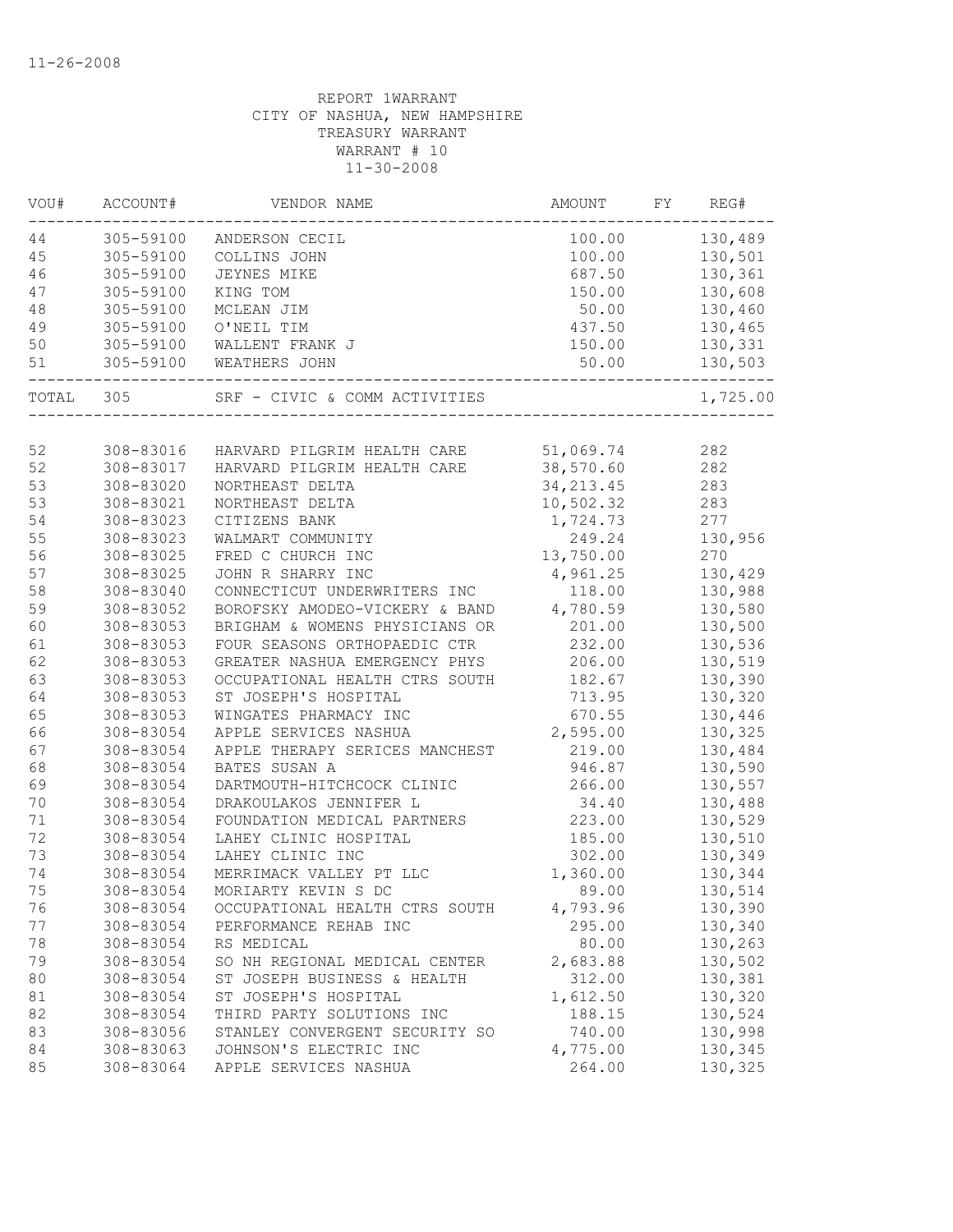| VOU#      | ACCOUNT#                                 | VENDOR NAME                       | AMOUNT           | FY | REG#               |
|-----------|------------------------------------------|-----------------------------------|------------------|----|--------------------|
| 87        | 308-83064                                | DOWNTOWN COLLISION CENTERS OF     | 11,227.12        |    | 130,250            |
| 86        | 308-83064                                | DOWNTOWN COLLISION CENTERS OF     | 2,221.75         |    | 130,480            |
| 88        | 308-83064                                | ENTERPRISE RENT A CAR OF BOSTO    | 68.80            |    | 130,623            |
| 89        | 308-83064                                | FOUR SEASONS ORTHOPAEDIC CTR      | 116.00           |    | 130,536            |
| 90        | 308-83064                                | HAC-A-TAC AUTO/SONNY FLANDERS     | 1,138.47         |    | 130,606            |
| TOTAL     | 308                                      | SRF - INSURANCE                   |                  |    | 198,882.99         |
|           |                                          |                                   |                  |    |                    |
|           | 207,148 3086-49050                       | STAPLES BUSINESS ADVANTAGE        | 40.67            |    | 130,522            |
|           | 207,149 3086-53100                       | TAYLOR EUNICE                     | 575.00           |    | 130,854            |
|           | 3086-82025                               | NH RETIREMENT SYSTEM              | 456.06           |    | 271                |
|           | 207,150 3086-91040                       | BLAUVELT DARCY                    | 80.15            |    | 130,793            |
|           | 207,151 3086-91040                       | BRYANT NOEL                       | 133.87           |    | 130,817            |
|           | 207,152 3086-91040<br>207,153 3086-91040 | COTE RICHARD<br>DRAPEAU PATTI     | 834.94<br>150.93 |    | 130,662<br>130,802 |
| TOTAL 308 |                                          | JAVITS GRANT PROGRAM              |                  |    |                    |
|           |                                          |                                   |                  |    | 2,271.62           |
|           | 207, 154 3097-41015                      | POSITIVE PROMOTIONS INC           | 346.61           |    | 130,323            |
|           | 207, 155 3097-41015                      | STAPLES BUSINESS ADVANTAGE        | 237.70           |    | 130,563            |
|           | 207,156 3097-43005                       | KIMBELL JEANETTE                  | 84.00            |    | 130,696            |
|           | 207,157 3097-44005                       | ACE PRINTING COMPANY              | 455.00           |    | 130,530            |
|           | 207,158 3097-49075                       | BLUE RIBBON MAINTENANCE SUPPLI    | 1,745.01         |    | 130,705            |
|           | 207, 159 3097-49075                      | CENTRAL PAPER                     | 8,935.36         |    | 130,732            |
|           | 207,160 3097-49075                       | CLEAN SOURCE                      | 147.90           |    | 130,816            |
|           | 207,161 3097-49085                       | ALL RIGHT PROVISIONS, INC.        | 1,093.24         |    | 130,812            |
|           | 207,162 3097-49085                       | COCA COLA                         | 4,718.50         |    | 130,689            |
|           | 207,163 3097-49085                       | COSTA FRUIT & PRODUCE CO INC      | 25,904.21        |    | 130,897            |
|           | 207,163 3097-49085                       | COSTA FRUIT & PRODUCE CO INC      | 774.13           |    | 130,898            |
|           | 207,163 3097-49085                       | COSTA FRUIT & PRODUCE CO INC      | 26,530.61        |    | 130,899            |
|           | 207,164 3097-49085                       | FANTINI BAKING CO., INC.          | 3,051.28         |    | 130,783            |
|           | 207,164 3097-49085                       | FANTINI BAKING CO., INC.          | 1,877.20         |    | 130,784            |
|           | 207,165 3097-49085                       | GARELICK FARMS-LYNN               | 24, 413.49       |    | 130,490            |
|           | 207,166 3097-49085                       | GILL'S PIZZA CO.                  | 14,436.00        |    | 130,760            |
|           | 207,167 3097-49085                       | J.M. SMUCKERS COMPANY             | 1,747.60         |    | 130,835            |
|           | 207,168 3097-49085                       | M SAUNDERS INC                    | 7,091.41         |    | 130,748            |
|           |                                          | 207,168 3097-49085 M SAUNDERS INC | 2,207.01         |    | 130,749            |
|           | 207,169 3097-49085                       | MCKEE FOODS CORP                  | 1,214.84         |    | 130,395            |
|           | 207,170 3097-49085                       | NEW ENGLAND ICE CREAM             | 643.06           |    | 130,775            |
|           | 207, 171 3097-49085                      | SURPLUS DISTRIBUTION SECTION      | 2,062.50         |    | 130,470            |
|           | 207, 172 3097-64045                      | PC MALL GOV INC                   | 41.94            |    | 130,698            |
|           | 207, 173 3097-74092                      | AFFILIATED HVAC SERVICES LLC      | 1,059.22         |    | 130,718            |
|           | 207, 174 3097-74092                      | CASCO                             | 298.00           |    | 130,286            |
|           | 207, 175 3097-74092                      | VEND-UCATION                      | 216.56           |    | 130,814            |
|           | 3097-82025                               | NH RETIREMENT SYSTEM              | 8,685.17         |    | 271                |
|           | 207,176 3097-91005                       | AXNE EVA                          | 119.19           |    | 130,722            |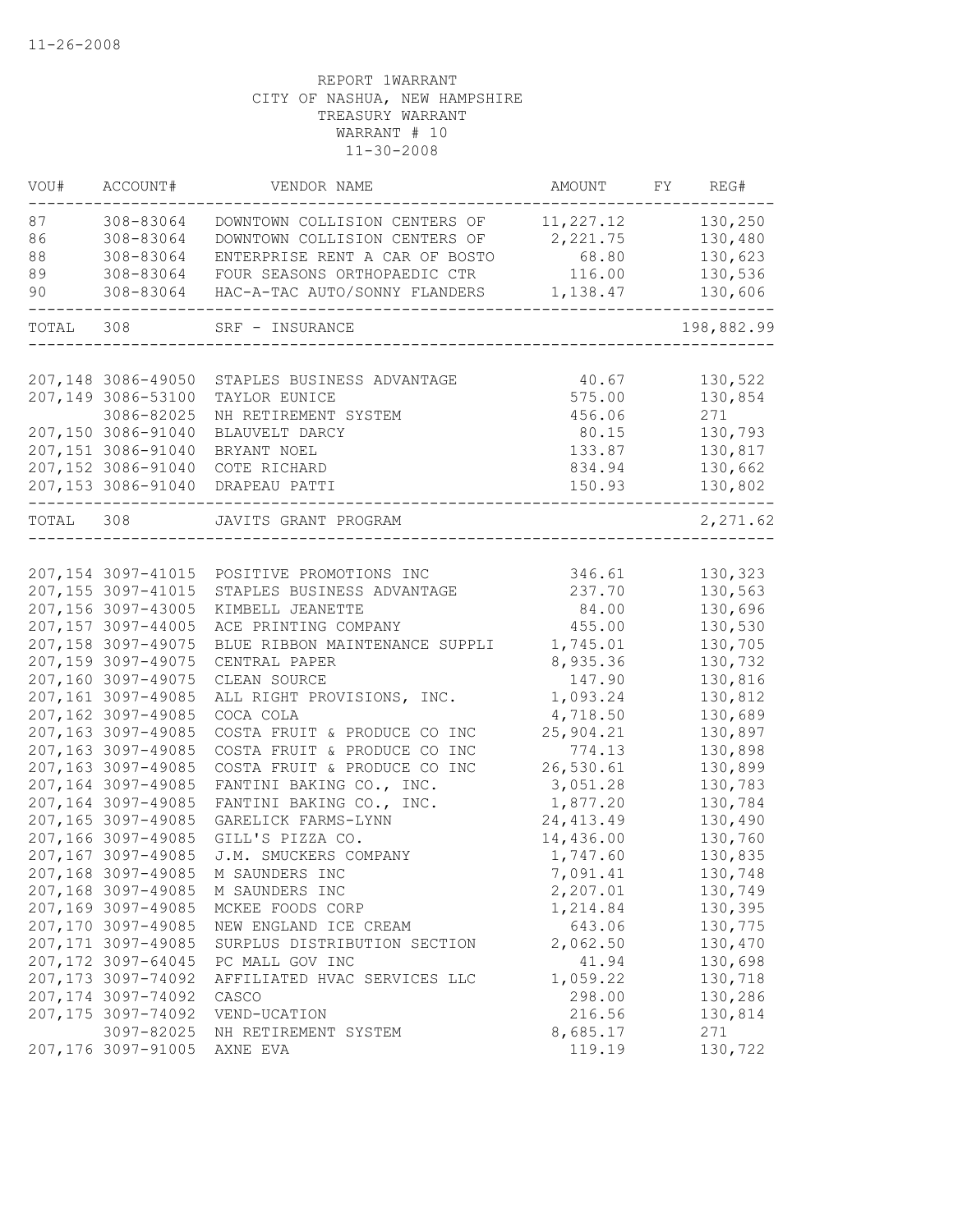| VOU#      | ACCOUNT#                      | VENDOR NAME                                 | AMOUNT   | FY | REG#           |
|-----------|-------------------------------|---------------------------------------------|----------|----|----------------|
|           | 207,177 3097-91005            | BURGESS DOREEN                              | 13.60    |    | 130,747        |
|           | 207,178 3097-91005            | <b>GUSTIN KAREN</b>                         | 122.79   |    | 130,741        |
|           | 207,179 3097-91005            | JOHNSON LINDA                               | 66.69    |    | 130,843        |
|           | 207,180 3097-91005            | LAWLESS KARYN                               | 161.31   |    | 130,670        |
|           | 207,181 3097-91005            | RALPH PAULE                                 | 50.90    |    | 130,659        |
|           | 207,182 3097-91005            | REARDON JHOSEY                              | 18.72    |    | 130,830        |
| TOTAL     | 309                           | SRF - FOOD SERVICES                         |          |    | 140,570.75     |
|           |                               | 207,183 3098-49075 CENTRAL PAPER            | 113.32   |    | 130,732        |
|           |                               | 207,184 3098-49085 M SAUNDERS INC           | 2,373.46 |    | 130,749        |
| TOTAL     | 309                           | FRESH FRUIT & VEGETABLE GRANT               |          |    | 2,486.78       |
|           |                               | 207,185 3117-78007 MAC MULKIN CHEVROLET INC | 238.76   |    | 130,870        |
| TOTAL 311 |                               | DRIVER'S EDUCATION                          |          |    | 238.76         |
|           |                               |                                             |          |    |                |
| 92        | 312-41015                     | COMPUTER MANAGEMENT SYSTEMS                 | 514.67   |    | 130,507        |
| 93        | 312-43005                     | PRINTGRAPHICS OF MAINE                      | 206.40   |    | 130,337        |
| 94        | 312-64045                     | CITIZENS BANK                               | 549.99   |    | 277            |
| 95        | 312-64045                     | COMPUTER HUT OF N E INC                     | 42.00    |    | 130,889        |
| 96        | 312-64045                     | DELL MARKETING LP                           | 2,398.00 |    | 130,353        |
| 97        | 312-64045                     | STANDSANDMOUNTS COM                         | 625.00   |    | 130,597        |
| 98        | $312 - 705$                   | D & R TOWING INC                            | 95.00    |    | 130,868        |
| 99        | $312 - 705$                   | TILDEN AUTOMOTIVE & TRUCK CTRS              | 435.00   |    | 130,482        |
| 100       | 312-78007                     | DOWNTOWN COLLISION CENTERS OF               | 214.71   |    | 130,250        |
| 101       | 312-78007                     | NORTHERN FOREIGN CAR PARTS INC              | 164.45   |    | 130,900        |
| TOTAL     | 312                           | SRF - FINANCIAL SERVICES                    |          |    | 5,245.22       |
|           |                               | 207,186 3122-49050 HOSPITALITY & TOURISM    | 500.00   |    | 130,902        |
| TOTAL 312 |                               | ADULT ED/CONTINUING ED                      |          |    | 500.00         |
|           |                               | 207,187 3247-64192 M & N SPORTS LLC         |          |    | 959.45 130,417 |
|           |                               |                                             |          |    |                |
| TOTAL 324 |                               | ATHLETICS-ENTERPRISE FUND                   |          |    | 959.45         |
|           | 207,188 3269-91040 COTE MARIE |                                             | 479.48   |    | 130,834        |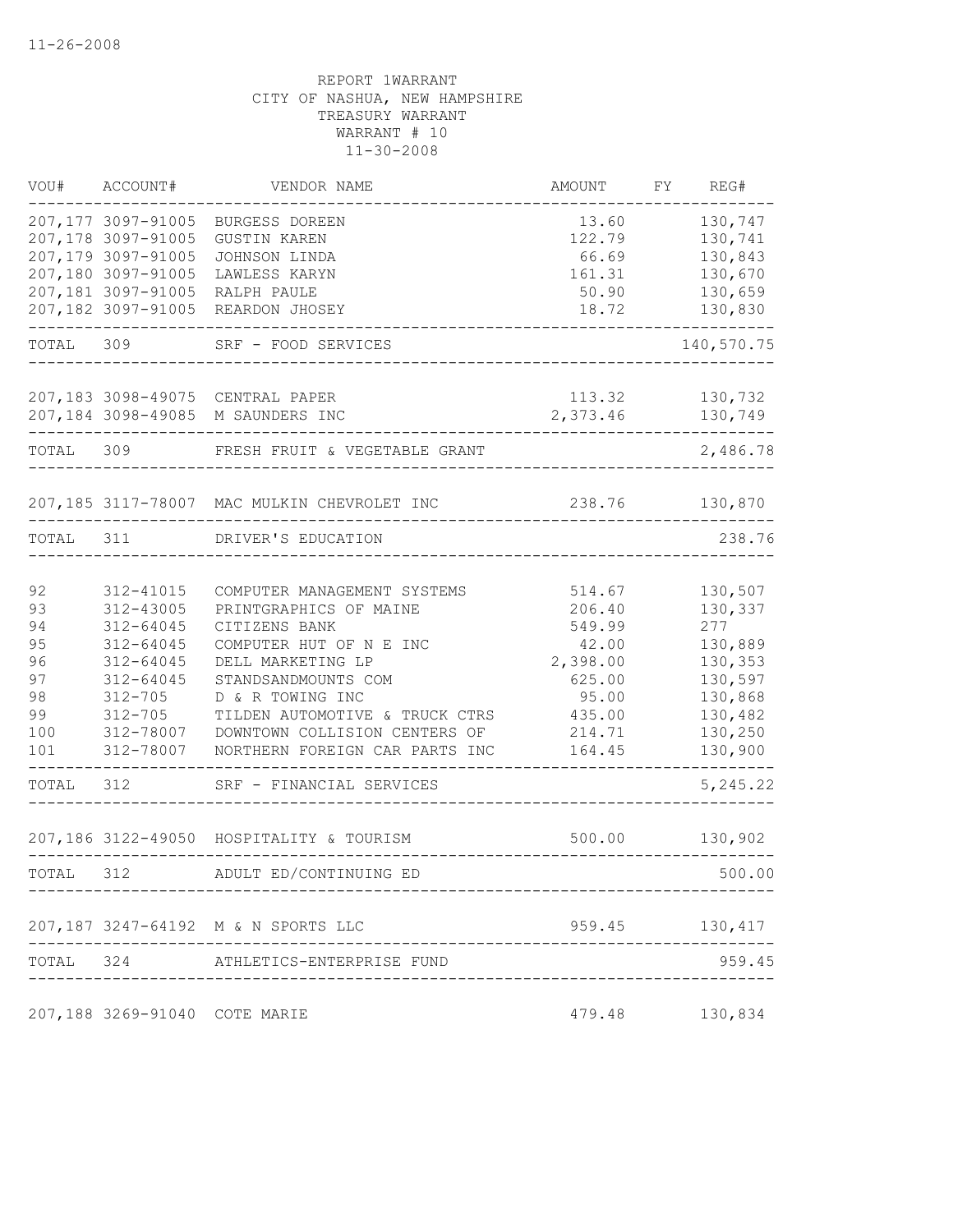| VOU#       | ACCOUNT#               | VENDOR NAME                                                                     | AMOUNT               | REG#<br>FY         |
|------------|------------------------|---------------------------------------------------------------------------------|----------------------|--------------------|
|            |                        | TOTAL 326 NH ALTERNATE ASSESSMENT COACH                                         |                      | 479.48             |
| 102        | 331-01430              | NEXTEL COMMUNICATIONS                                                           | 415.85               | 130,966            |
| 103        | $331 - 309$            | LOUIS P COTE INC                                                                | 173.24               | 130,584            |
| 104        | 331-31050              | USA MOBILITY WIRELESS INC                                                       | 32.92                | 130,989            |
| 105        | 331-31050              | VERIZON WIRELESS                                                                | 135.20               | 130,985            |
| 106        | 331-53100              | DINAPOLI KEVIN J                                                                | 500.00               | 130,642            |
| 107        | 331-53100              | DREW KEVIN                                                                      | 500.00               | 130,644            |
| 108        | 331-53100              | JONES MICHAEL                                                                   | 500.00               | 130,483            |
| 109        | 331-53100              | LINDEMAN-PAILES LAURIE                                                          | 500.00               | 130,645            |
| 110        | 331-53100              | WEINHOLD WILLIAM P                                                              | 500.00               | 130,643            |
| 111<br>112 | 331-59100              | COMCAST                                                                         | 107.00               | 130,978            |
| 113        | 331-63015<br>331-64030 | MILLENNIUM OFFICE, INC<br>AMERICAN AUTO SEAT COVER INC                          | 5,425.00<br>245.00   | 130,386<br>130,265 |
| 114        | 331-64030              | RILEY'S SPORT SHOP INC                                                          | 840.00               | 130,266            |
| 115        | 331-82030              | NH RETIREMENT SYSTEM                                                            | 8,037.22             | 271                |
| 116        | 331-94005              | CITIZENS BANK                                                                   | 1,960.00             | 277                |
| TOTAL 331  |                        | SRF - POLICE DEPARTMENT                                                         |                      | 19,871.43          |
|            |                        |                                                                                 |                      |                    |
|            |                        | 207,189 3319-49035 HARCOURT ACHIEVE<br>207,190 3319-53102 ADULT LEARNING CENTER | 8,318.75<br>1,200.00 | 130,766<br>130,562 |
| TOTAL 331  |                        | TITLE I SCHL IMPR-FES                                                           |                      | 9,518.75           |
|            |                        | 116 332-64045 CITIZENS BANK                                                     | 2,799.96 277         |                    |
| TOTAL 332  |                        | SRF - FIRE DEPARTMENT                                                           |                      | 2,799.96           |
| 117        |                        | 335-64030 SUTRON CORPORATION                                                    | 372.17               | 130,611            |
| TOTAL 335  |                        | SRF - EMERGENCY MANAGEMENT                                                      |                      | 372.17             |
|            |                        |                                                                                 |                      |                    |
|            |                        | 207,191 3359-49075 MOREHOUSE LINDA                                              | 11.69                | 130,673            |
|            |                        | 3359-82025 NH RETIREMENT SYSTEM                                                 | 332.13               | 271                |
|            |                        | 207,192 3359-91040 RILEY NANCY                                                  | 44.95                | 130,660            |
| TOTAL 335  |                        | TITLE IB READ 1ST MT PLEASANT                                                   |                      | 388.77             |
|            |                        | 207,193 3369-49050 EYE ON EDUCATION                                             | 196.70               | 130,658            |
|            |                        | 207,194 3369-49075 QUIGLEY JANE                                                 | 54.16                | 130,690            |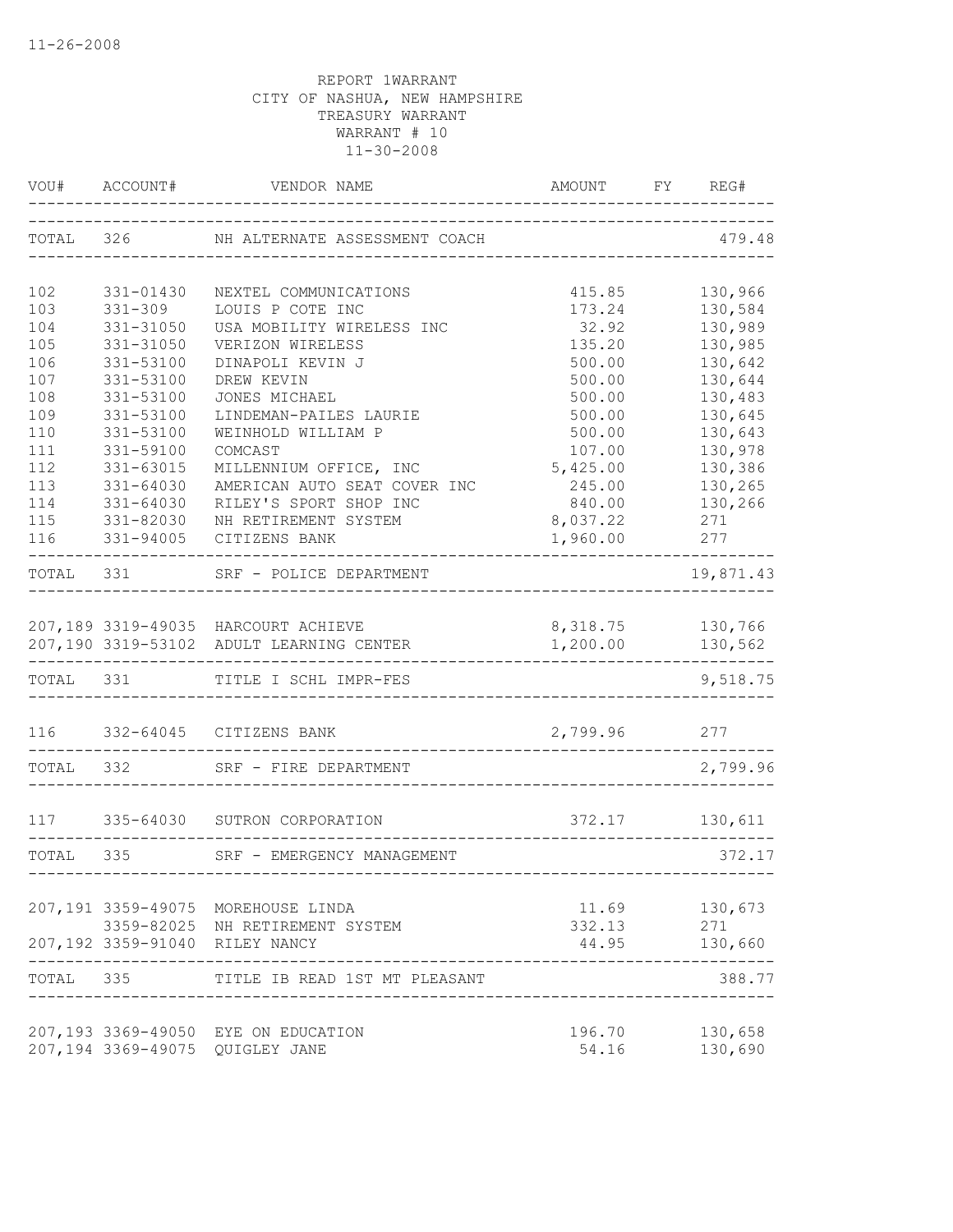| VOU#      | ACCOUNT#                                 | VENDOR NAME                                                                   | AMOUNT        | FY REG#              |
|-----------|------------------------------------------|-------------------------------------------------------------------------------|---------------|----------------------|
|           |                                          | TOTAL 336 TITLE I SCHL IMPRV DR CRISP<br>------------------------------------ |               | 250.86               |
| 119       | 341-01962                                | HARBOR HOMES INC                                                              | 3,222.16      | 130,439              |
| 120       | 341-01963                                | SOUTHERN NH HIV/AIDS TASK FORC                                                | 17,874.00     | 130,472              |
| 121       | 341-01968                                | HARBOR HOMES INC                                                              | 26,690.00     | 130,439              |
| 121       | 341-01969                                | HARBOR HOMES INC                                                              | 2,093.85      | 130,439              |
| 122       | 341-01969                                | SOUTHERN NH HIV/AIDS TASK FORC                                                | 1,251.00      | 130,472              |
| 123       | 341-47010                                | NH MEDICAL/DENTAL SUPPLY LLC/D                                                | 963.98        | 130,414              |
| 124       | 341-54035                                | TELEGRAPH PUBLISHING COMPANY                                                  | 300.00        | 130,881              |
| 125       | 341-64030                                | PRODUCTION AUTOMATION CORP                                                    | 9,481.52      | 130,647              |
| 126       | 341-94025                                | RIVIER COLLEGE                                                                | 513.00        | 131,004              |
| TOTAL 341 |                                          | SRF - COMMUNITY SERVICES                                                      |               | 62,389.51            |
|           |                                          |                                                                               |               |                      |
| 127       | 342-01340                                | TREASURER STATE OF NH                                                         | 60.00         | 130,958              |
| 128       | 342-01940                                | BAGLEY BOBBIE                                                                 | 100.81        | 130,426              |
| 129       | 342-41015                                | STAPLES BUSINESS ADVANTAGE                                                    | 70.67         | 130,622              |
| 130       |                                          | 342-49070 CLIA LABORATORY PROGRAM                                             | 150.00        | 130,959              |
| 131       | -----------------------                  | 342-49075 BAGLEY BOBBIE                                                       | 64.98         | 130,426              |
|           |                                          | TOTAL 342 SRF - COMMUNITY HEALTH                                              |               | 446.46               |
|           |                                          |                                                                               |               |                      |
|           |                                          | 207,195 3440-31005 NEXTEL COMMUNICATIONS                                      | 358.15        | 130,951              |
|           | 207,196 3440-49075                       | AC MOORE INC                                                                  | 76.41         | 130,731              |
|           | 207,197 3440-49075<br>207,198 3440-49075 | ALMEIDA SUSAN                                                                 | 91.23<br>8.01 | 130,727<br>130,781   |
|           | 207,199 3440-49075                       | BOSTEELS DIANE<br>COGSWELL CATHERINE                                          | 95.78         | 130,724              |
|           | 207,200 3440-49075                       | GARELICK FARMS-LYNN                                                           | 244.34        | 130,490              |
|           | 207, 201 3440-49075                      | HAMM LINDA                                                                    | 36.65         | 130,726              |
|           | 207, 202 3440-49075                      | MARKET BASKET                                                                 | 546.72        | 130,430              |
|           | 207, 203 3440-49075                      | ORIENTAL TRADING CO INC                                                       | 27.00         | 130,691              |
|           | 207, 204 3440-49075                      | SAKELARIS JENNIFER                                                            | 18.47         | 130,752              |
|           | 207, 205 3440-49075                      | SAM'S CLUB                                                                    | 520.94        | 131,027              |
|           |                                          | 207,206 3440-49075 STAPLES BUSINESS ADVANTAGE                                 | 575.70        | 130,522              |
|           |                                          | 207, 207 3440-53103 DANIEL WEBSTER COLLEGE                                    | 916.67        | 130,853              |
|           |                                          | 207,208 3440-55020 FIRST STUDENT INC                                          | 1,492.35      | 130,721              |
|           | 207,209 3440-705 DEAN LAURA              |                                                                               |               | 25.00 130,858        |
|           |                                          | 207,210 3440-91040 ALMEIDA SUSAN                                              |               | 215.33 130,727       |
|           |                                          | 207, 211 3440-91040 CEPAITIS JOHN                                             |               | 155.35 130,664       |
|           |                                          | TOTAL 344 AFTER SCHOOL PROGRAM<br>-----------------------                     |               | --------<br>5,404.10 |
|           |                                          | 3449-82025 NH RETIREMENT SYSTEM                                               | 1,229.40      | 271                  |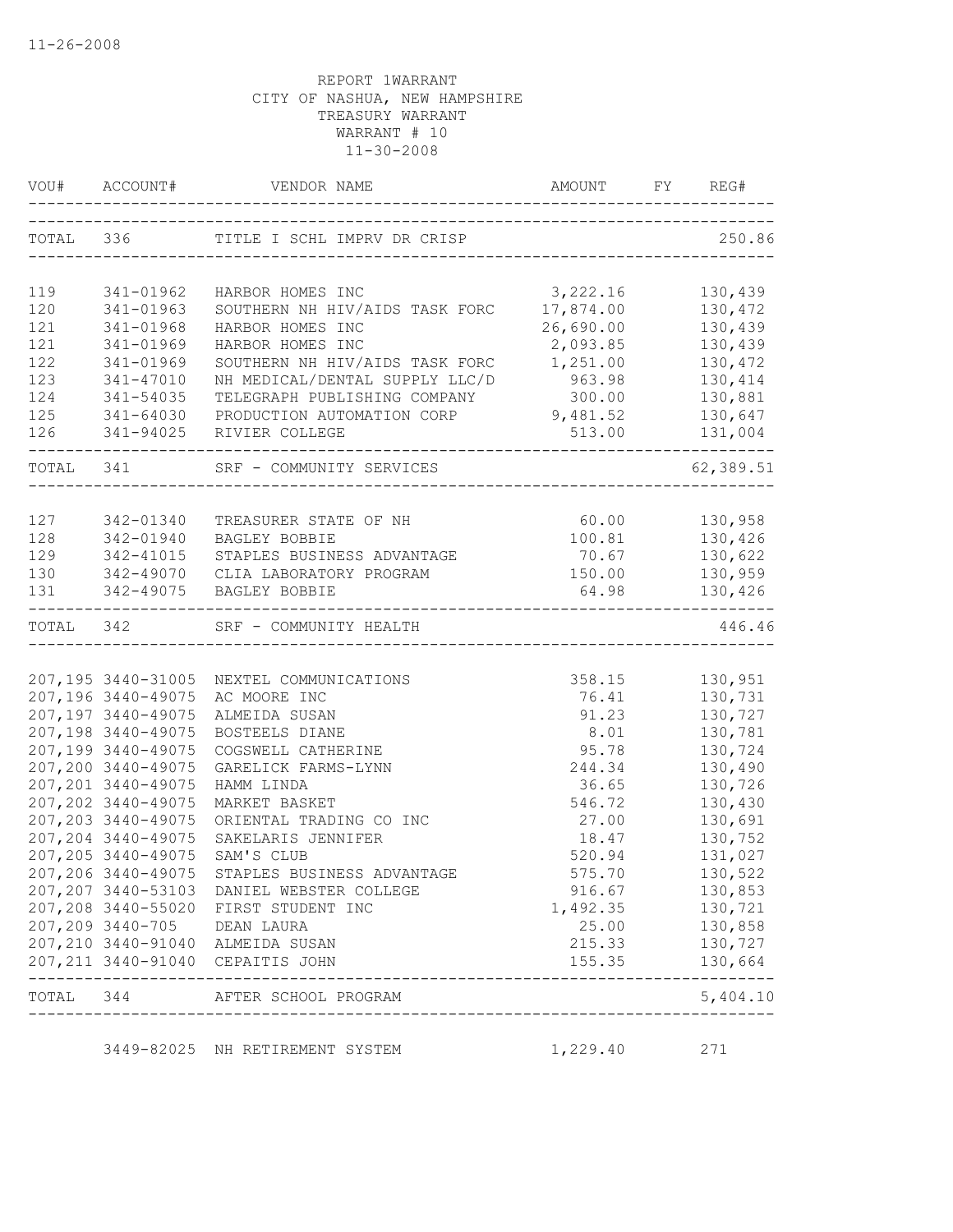|           | VOU# ACCOUNT#              | VENDOR NAME                                      | AMOUNT FY REG# |          |
|-----------|----------------------------|--------------------------------------------------|----------------|----------|
|           |                            | 3449-83006 NH RETIREMENT SYSTEM                  | 355.88 271     |          |
| TOTAL     | 344                        | TITLE IV SDF 21ST CENTURY                        |                | 1,585.28 |
|           | 207, 212 3468-49075        | FEDEX                                            | 86.73          | 130,903  |
|           | 207, 213 3468-49075        | RICHARD JOHN                                     | 212.05         | 130,668  |
|           | 207, 214 3468-53102        | KING JUDITH                                      | 1,170.00       | 130,865  |
|           | 207, 215 3468-91040        | EASTER REGION PARTNERSHIP INC                    | 300.00         | 130,728  |
|           | 207, 216 3468-91040        | NATIONAL AT-RISK EDUCATION NET                   | 840.00         | 130,866  |
|           | 207, 217 3468-91040        | NHSTA                                            | 750.00         | 130,776  |
|           | 207, 218 3468-91040        | RAYMOND WILLIAM                                  | 14.00          | 130,863  |
|           | 207,219 3468-91040         | TAFE KATHRYN                                     | 80.44          | 130,779  |
|           | 207, 220 3468-91040        | VEIT TARA                                        | 17.00          | 130,862  |
| TOTAL 346 |                            | SMALLER LEARNING COMMUNITY                       |                | 3,470.22 |
|           |                            |                                                  |                |          |
|           | 207,221 3508-53102 ED TECH |                                                  | 1,950.00       | 130,796  |
|           |                            | 207, 222 3508-91040 BRENNAN SUSAN                | 80.00          | 130,694  |
|           |                            | 207, 223 3508-91040 GIBSON MELISSA               | 80.00          | 130,801  |
|           |                            | TOTAL 350 TITLE 11A TEACHER QUALITY              |                | 2,110.00 |
|           |                            | 3509-82025 NH RETIREMENT SYSTEM                  | 3,265.05       | 271      |
| TOTAL 350 |                            | TITLE 11A TEACHER QUALITY                        |                | 3,265.05 |
|           |                            |                                                  |                |          |
| 133       | 352-45290                  | M & N SPORTS LLC                                 | 1,163.50       | 130,417  |
| 134       | 352-49075                  | MELLIN NANCY                                     | 30.00          | 130,904  |
| 135       | 352-59020                  | PAINTER SCOTT                                    | 58.28          | 130,905  |
| 136       | 352-59050                  | MELANSON DENNIS                                  | 100.00         | 130,288  |
| 137       | 352-59050                  | NICHOLSON MORRIS                                 | 100.00         | 130,357  |
| 138       | 352-75021                  | O'BRIEN & SONS INC                               | 2,075.00       | 130,526  |
| TOTAL     | 352                        | SRF - PARKS AND RECREATION                       |                | 3,526.78 |
|           |                            |                                                  |                |          |
|           |                            | 207, 224 3539-49035 FOLLETT EDUCATIONAL SERVICES | 768.69 130,292 |          |
| TOTAL 353 |                            | ADULT BASIC EDUCATION                            |                | 768.69   |
|           |                            | 207,225 3548-91040 SHEA DENISE                   | 28.28          | 130,681  |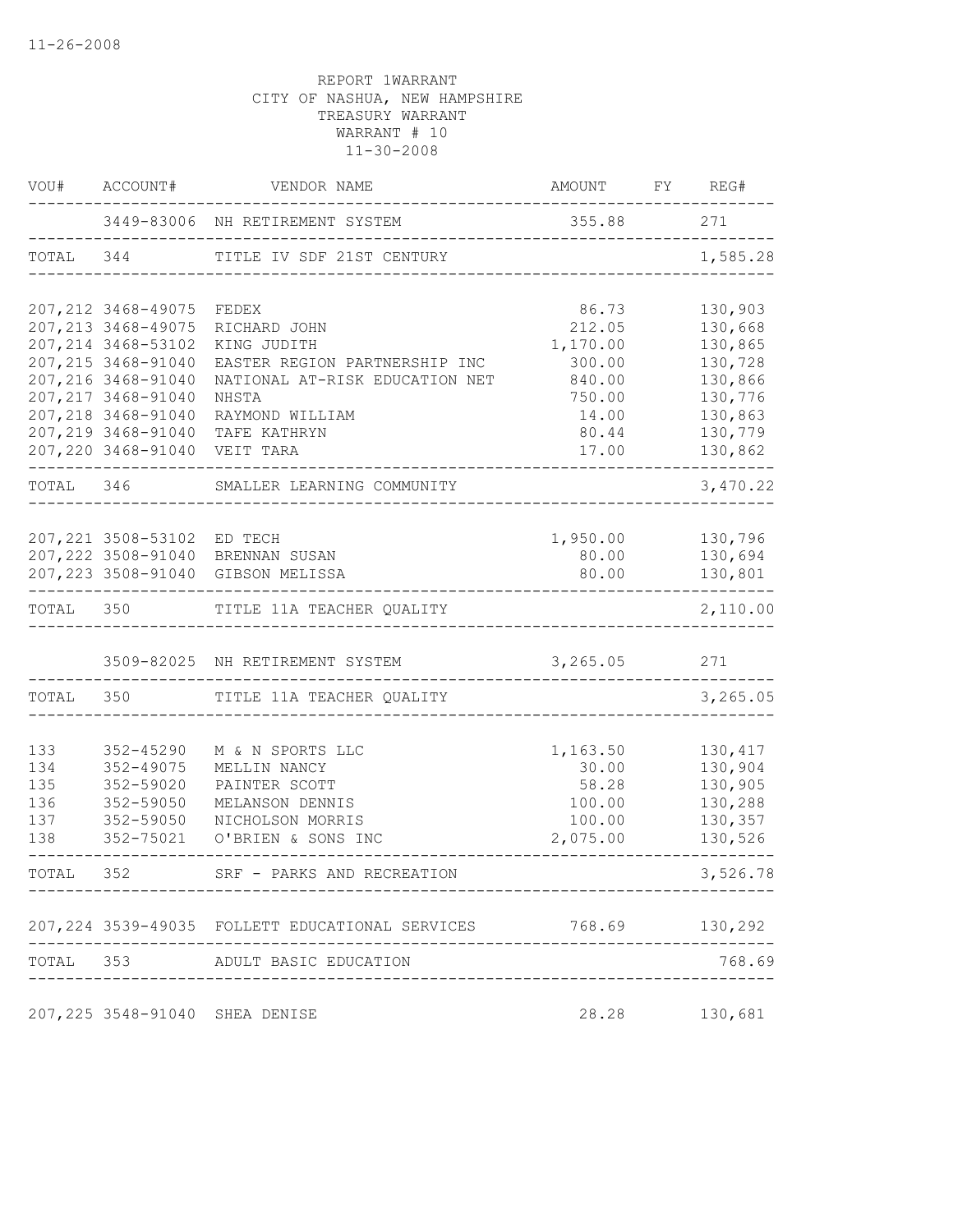| VOU#              | ACCOUNT#                                   | VENDOR NAME                                                                                       | AMOUNT                            | FY | REG#                          |
|-------------------|--------------------------------------------|---------------------------------------------------------------------------------------------------|-----------------------------------|----|-------------------------------|
| TOTAL             | 354                                        | TITLE II A WRITING CTE                                                                            |                                   |    | 28.28                         |
|                   | 207, 226 3559-49035                        | WILSON LANGUAGE TRAINING CORP                                                                     | 467.50                            |    | 130,758                       |
|                   | 207, 227 3559-49075<br>207, 228 3559-91040 | MARTELL CYNTHIA<br>LUMBRA VIRGINIA                                                                | 23.46<br>42.95                    |    | 130,686<br>130,676            |
| TOTAL             | 355                                        | TITLE IB READING 1ST FES                                                                          |                                   |    | 533.91                        |
|                   | 3609-82025                                 | NH RETIREMENT SYSTEM                                                                              | 145.28                            |    | 271                           |
| TOTAL             | 360                                        | DROP OUT PREVENTION/ALT ED                                                                        |                                   |    | 145.28                        |
|                   |                                            | 207,229 3657-49050 GANZ USA, LLC                                                                  | 286.36                            |    | 130,856                       |
| TOTAL             | 365                                        | NHS - PAW SHOP                                                                                    |                                   |    | 286.36                        |
|                   |                                            | 207,229 3658-49050 GANZ USA, LLC<br>207,230 3658-49050 NEIL ENTERPRISES                           | 560.76<br>379.45                  |    | 130,856<br>130,806            |
| TOTAL             | 365                                        | SOUTH STUDENT SHOP                                                                                |                                   |    | 940.21                        |
| 140               | 371-53025                                  | TRC ENVIRONMENTAL CORP                                                                            | 12,365.00                         |    | 130,450                       |
| TOTAL             | 371                                        | SRF - COMMUNITY DEVELOPMENT                                                                       |                                   |    | 12,365.00                     |
| 141<br>142        | 373-53025<br>373-53075                     | LOAN PACKAGING LLC<br>NASHUA REGIONAL PLANNING COMMI                                              | 520.00<br>3,757.50                |    | 130,481<br>130,892            |
| TOTAL             | 373                                        | SRF - ECONOMIC DEVELOPMENT                                                                        |                                   |    | 4,277.50                      |
| 143<br>144<br>145 | 374-07040<br>374-07340<br>374-07340        | MUNOZ CONSTRUCTION AND LINA GO<br>HILLSBOROUGH COUNTY TREASURER<br>KUBAL WILLIAM                  | 11,880.00<br>210.00<br>475.00     |    | 130,908<br>130,880<br>130,464 |
| 146<br>147<br>148 | 374-07340<br>374-07368<br>374-07368        | SLATTERY SCOTT<br>NARDONE SAND & GRAVEL CO INC<br>SPORT SUPPLY GROUP, INC                         | 129.75<br>667.59<br>354.77        |    | 130,456<br>130,396<br>130,734 |
| 149<br>150<br>151 | 374-07435<br>374-07506<br>374-07600        | CORP FOR NATIONAL & COMMUNITY<br>GRABER MARKETING/CHRISTINE GRA<br>BC-AD PROPERTIES LLC & DAD'S A | 1,362.90<br>3,000.00<br>25,400.00 |    | 130,466<br>130,486<br>130,907 |
| 152               | 374-07600                                  | DALTON NICOLE & IDEAL DELEADIN                                                                    | 7,600.00                          |    | 130,909                       |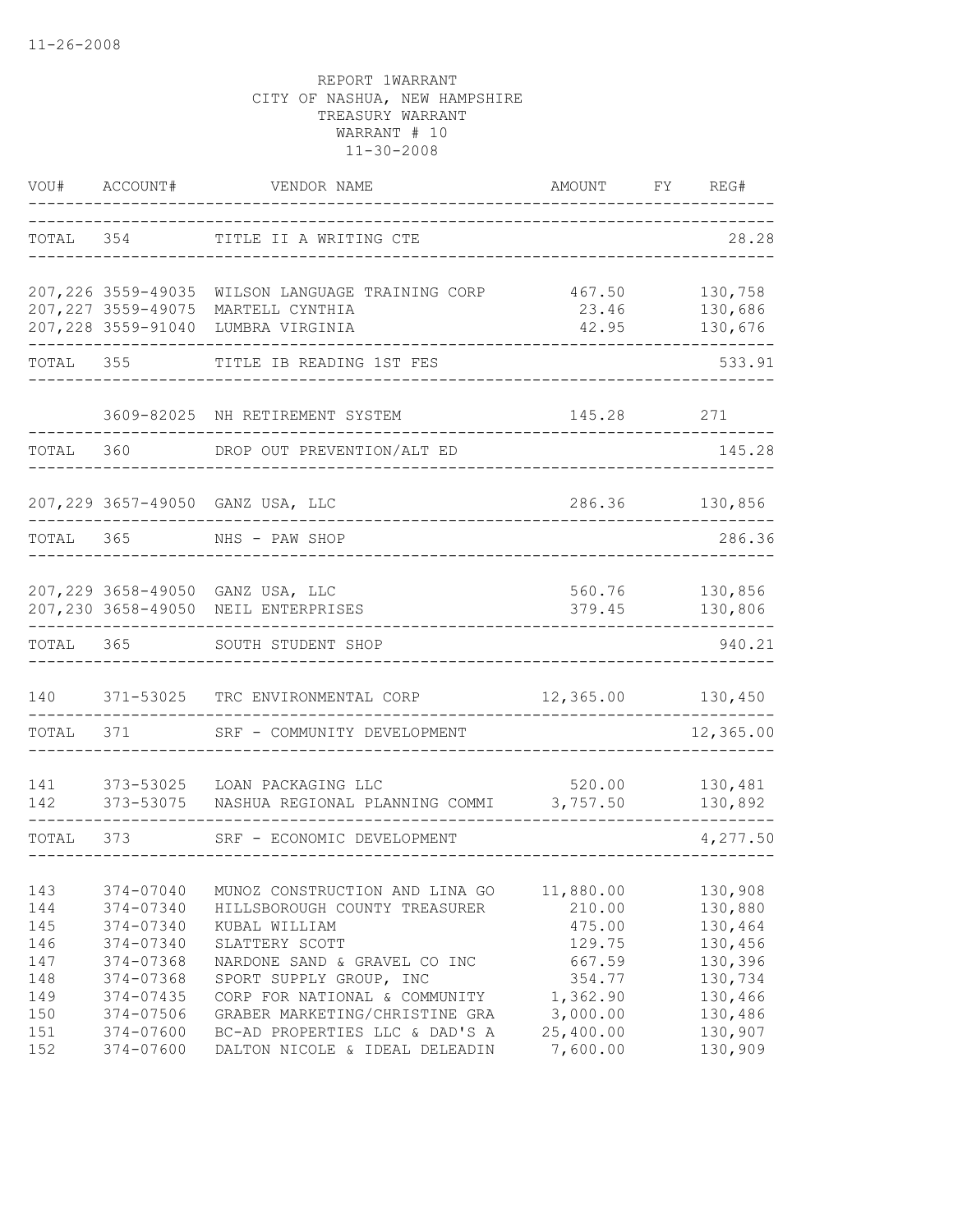| VOU# | ACCOUNT#        | VENDOR NAME                              | AMOUNT     | FY | REG#               |
|------|-----------------|------------------------------------------|------------|----|--------------------|
| 153  | 374-07620       | NIXON VIVIAN D                           | 400.00     |    | 130,911            |
| 154  | 374-07620       | TWOMBLEY JORDAN J                        | 400.00     |    | 130,910            |
| 155  | 374-08041       | RON TURLEY ASSOCIATES INC                | 4,755.00   |    | 130,549            |
| 156  | 374-09031       | ST JOSEPH BUSINESS & HEALTH              | 130.00     |    | 130,381            |
| 157  | 374-09031       | TRANSIT MANAGEMENT OF NASHUA             | 230.55     |    | 284                |
| 158  | 374-09061       | ARAMARK UNIFORM SERVICES                 | 144.94     |    | 130,363            |
| 159  | 374-09061       | TURNER GLASS                             | 230.00     |    | 130,582            |
| 160  | 374-09071       | SHATTUCK MALONE OIL CO                   | 37,883.63  |    | 130,947            |
| 161  | 374-09081       | MICHELIN NORTH AMERICA INC               | 620.00     |    | 130,305            |
| 162  | 374-09091       | <b>BALDWIN FILTERS</b>                   | 433.85     |    | 130,352            |
| 163  | 374-09091       | CENTRAL PAPER PRODUCTS CO                | 220.73     |    | 130,588            |
| 164  | 374-09091       | FLEETWAY HEAVY DUTY PARTS INC            | 69.78      |    | 130,333            |
| 165  | 374-09091       | GILLIG LLC                               | 284.89     |    | 130,508            |
| 166  | 374-09091       | GRAINGER                                 | 314.21     |    | 130,356            |
| 167  | 374-09091       | HOME DEPOT CREDIT SERVICES               | 235.35     |    | 130,960            |
| 168  | 374-09091       | MB MAINTENANCE INC                       | 130.00     |    | 130,518            |
| 169  | 374-09091       | MICHELIN NORTH AMERICA INC               | 1,389.52   |    | 130,305            |
| 170  | 374-09091       | NAPA AUTO PARTS                          | 5.96       |    | 130,540            |
| 171  | 374-09091       | OVERHEAD DOOR CO OF MANCHESTER           | 36.68      |    | 130,528            |
| 172  | 374-09091       | RYDER FLEET PRODUCTS.COM INC             | 103.31     |    | 130,542            |
| 173  | 374-09104       | PSNH                                     | 179.67     |    | 131,001            |
| 174  | 374-09112       | METROMEDIA ENERGY INC                    | 136.17     |    | 130,996            |
| 174  | 374-09114       | METROMEDIA ENERGY INC                    | 18.90      |    | 130,996            |
| 174  | 374-09120       | METROMEDIA ENERGY INC                    | 197.46     |    | 130,996            |
| 175  | 374-09124       | PENNICHUCK WATER                         | 38.91      |    | 130,963            |
| 176  | 374-09133       | FAIRPOINT COMMUNICATIONS INC             | 154.48     |    | 130,997            |
| 177  | 374-09201       | TRANSIT MANAGEMENT OF NASHUA             | 17,352.50  |    | 284                |
| 177  | 374-09209       | TRANSIT MANAGEMENT OF NASHUA             | 809.99     |    | 284                |
| 178  | 374-09211       | AFSCME COUNCIL 93                        | 773.00     |    | 130,979            |
| 179  | 374-09211       | EDWARD JONES                             | 1,757.91   |    | 130,991            |
| 180  | 374-09211       | HARVARD PILGRIM HEALTH CARE              | 17, 113.16 |    | 130,981            |
| 181  | 374-09211       | PRUDENTIAL INSURANCE                     | 1,164.59   |    | 130,973            |
| 182  | 374-09211       | VISION SERVICE PLAN                      | 137.12     |    | 130,982            |
| 183  | 374-09213       | ST JOSEPH HOSPITAL                       | 450.94     |    | 130,972            |
| 184  | 374-09241       | CITIZENS BANK                            | 2,177.26   |    | 277                |
| 185  | 374-09241       | SOUSA MARK                               | 140.40     |    | 130,906            |
| 186  | 374-09261       | ARAMARK UNIFORM SERVICES                 | 92.62      |    | 130,363            |
| 187  | 374-09261       | COASTAL TRUCK & AUTO BODY INC            | 250.25     |    | 130,290            |
|      |                 | TOTAL 374 SRF - URBAN PROGRAMS           |            |    | 142,043.74         |
|      |                 |                                          |            |    |                    |
| 188  |                 | 375-45050 UNIQUE MANAGEMENT SERVICES INC | 653.35     |    | 130,359            |
| 189  | --------------- | 375-73015 SEE WORTHY AQUARIUMS LLC       | 930.00     |    | 131,022<br>------- |
|      |                 | TOTAL 375 SRF - PUBLIC LIBRARIES         |            |    | 1,583.35           |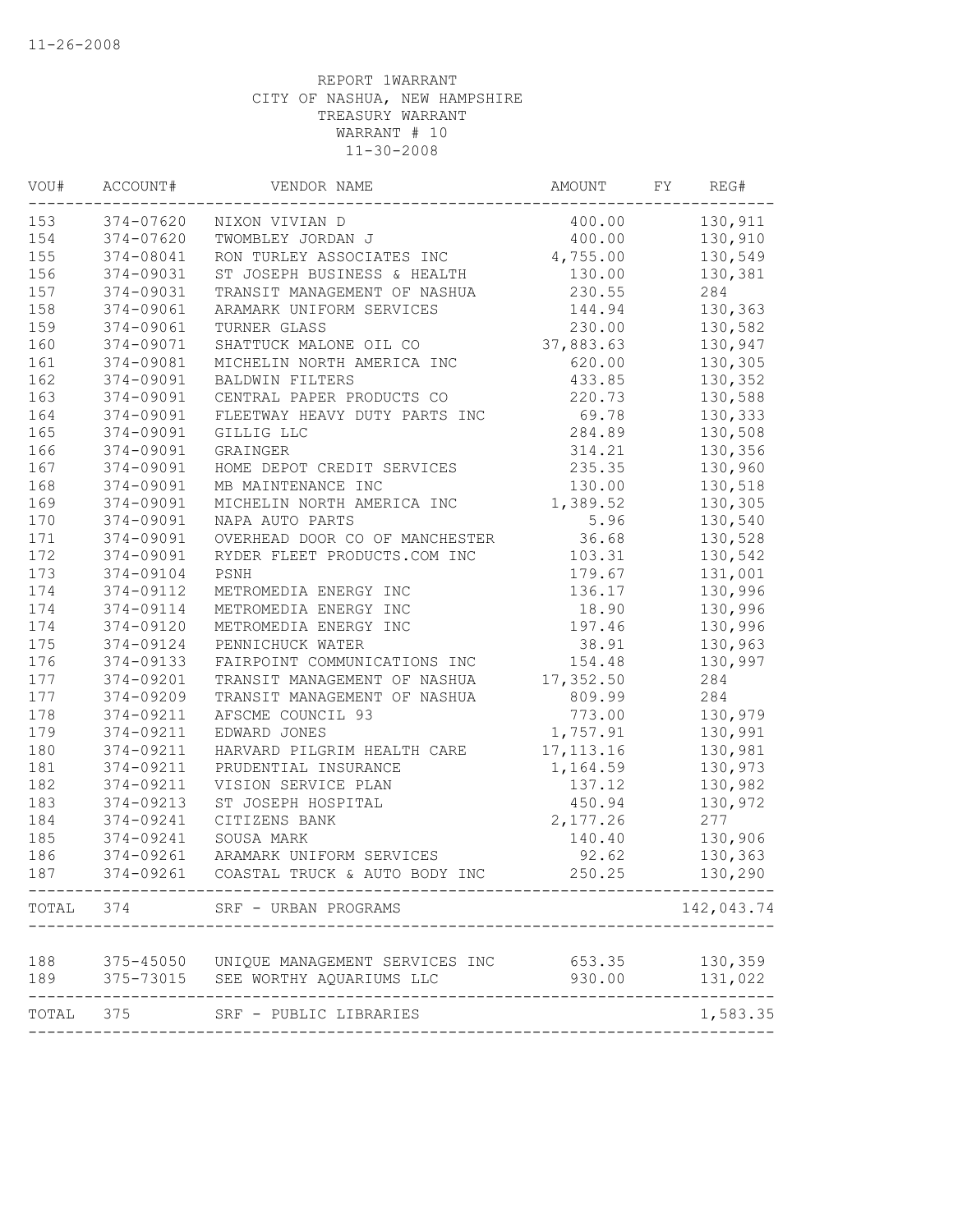| VOU#  | ACCOUNT#            | VENDOR NAME                                                 | AMOUNT   | FY | REG#                |
|-------|---------------------|-------------------------------------------------------------|----------|----|---------------------|
|       | 3769-31005          | FAIRPOINT COMMUNICATIONS INC                                | 152.78   |    | 130,999             |
|       | 207, 231 3769-31005 | ONE COMMUNICATIONS                                          | 7.38     |    | 131,007             |
|       | 207, 232 3769-42010 | THOMPSON BROOKS                                             | 31.38    |    | 130,547             |
|       | 207, 233 3769-49035 | CHADWELL GARY                                               | 710.00   |    | 130,713             |
|       | 207, 234 3769-49035 | <b>HEINEMANN</b>                                            | 658.70   |    | 130,688             |
|       | 207, 235 3769-49035 | INTERNATIONAL READING ASSOC                                 | 208.00   |    | 130,637             |
|       | 207,236 3769-49050  | CAMBIUM LEARNING INC                                        | 1,852.87 |    | 130,771             |
|       | 207, 237 3769-49050 | CLASSROOMDIRECT                                             | 26.94    |    | 130,831             |
|       | 207,238 3769-49050  | CONSTRUCTIVE PLAYTHINGS                                     | 42.89    |    | 131,014             |
|       | 207,239 3769-49050  | DOODY JEANNE                                                | 39.76    |    | 130,387             |
|       | 207,240 3769-49050  | HANDWRITING WITHOUT TEARS                                   | 30.70    |    | 130,763             |
|       | 207, 241 3769-49050 | KAPLAN EARLY LEARNING COMPANY                               | 80.39    |    | 130,852             |
|       | 207, 242 3769-49050 | LAKESHORE LEARNING MATERIALS                                | 405.80   |    | 130,365             |
|       | 207, 243 3769-49050 | MCINTIRE BUSINESS PRODUCTS INC                              | 135.30   |    | 130,896             |
|       | 207, 244 3769-49050 | MICHAUD CYNTHIA                                             | 123.84   |    | 130,667             |
|       | 207, 245 3769-49050 | NATIONAL GEOGRAPHIC SCHOOL PUB                              | 107.47   |    | 130,538             |
|       | 207,246 3769-49050  | PELLETIER VIVIAN                                            | 194.55   |    | 130,661             |
|       | 207, 247 3769-49050 | SCHOOL SPECIALTY                                            | 291.94   |    | 130,687             |
|       | 207,248 3769-49050  | SMILE MAKERS                                                | 131.81   |    | 130,674             |
|       | 207,249 3769-49050  | STAPLES BUSINESS ADVANTAGE                                  | 108.97   |    | 130,522             |
|       | 207,250 3769-49050  | STOKES PUBLISHING CO                                        | 72.95    |    | 130,717             |
|       | 207, 251 3769-49050 | THOMPSON BROOKS                                             | 10.99    |    | 130,547             |
|       | 207, 252 3769-49050 | TIME FOR KIDS                                               | 1,008.60 |    | 131,024             |
|       | 207, 253 3769-49075 | RESOURCES FOR EDUCATORS                                     | 198.00   |    | 130,773             |
|       | 207, 254 3769-49075 | STAPLES BUSINESS ADVANTAGE                                  | 223.57   |    | 130,522             |
|       | 207, 255 3769-49075 | UPSTART                                                     | 186.47   |    | 130,399             |
|       | 207, 256 3769-53101 | CROWDER LUCIE L                                             | 201.71   |    | 130,651             |
|       | 207, 257 3769-53101 | SHEA DENISE C                                               | 1,550.00 |    | 130,800             |
|       | 207,258 3769-56020  | FIRST CHURCH                                                | 3,323.00 |    | 130,347             |
|       | 3769-82025          | NH RETIREMENT SYSTEM                                        | 907.93   |    | 271                 |
|       | 207,259 3769-94030  | COLLINS EDUCATION ASSOCIATES L                              | 350.00   |    | 130,753             |
|       |                     |                                                             |          |    |                     |
| TOTAL | 376                 | TITLE I ESEA                                                |          |    | 13,374.69           |
|       |                     |                                                             |          |    |                     |
|       |                     | 207,260 3909-53102 HASBROUCK TARA L                         | 375.00   |    | 130,849             |
|       | 207, 261 3909-53102 | MANHEIM ZIMMERMAN AMY B                                     | 250.00   |    | 130,811             |
|       |                     | 207,262 3909-53102 WOOD WILLIAM                             | 1,275.00 |    | 130,851             |
|       |                     | 207,263 3909-55035 FIRST STUDENT INC                        | 97.20    |    | 130,721             |
|       |                     | 207,264 3909-64045 ADVANCED EDUCATIONAL TECHNOLOG 30,550.00 |          |    | 130,861             |
|       |                     | 207,265 3909-64045 ERGODIRECT                               | 186.65   |    | 130,860             |
|       |                     | 207,266 3909-91040 VERLEY MICHELLE                          | 105.30   |    | 130,855<br>-------- |
|       |                     | TOTAL 390 VOC ED SECONDARY PERKINS                          |          |    | 32,839.15           |
|       |                     |                                                             |          |    |                     |
|       |                     | 207,267 3927-49050 MARKET BASKET                            | 15.74    |    | 130,430             |
|       |                     | 207,268 3927-49050 NORTHCENTER FOODSERVICE                  | 5,283.28 |    | 130,719             |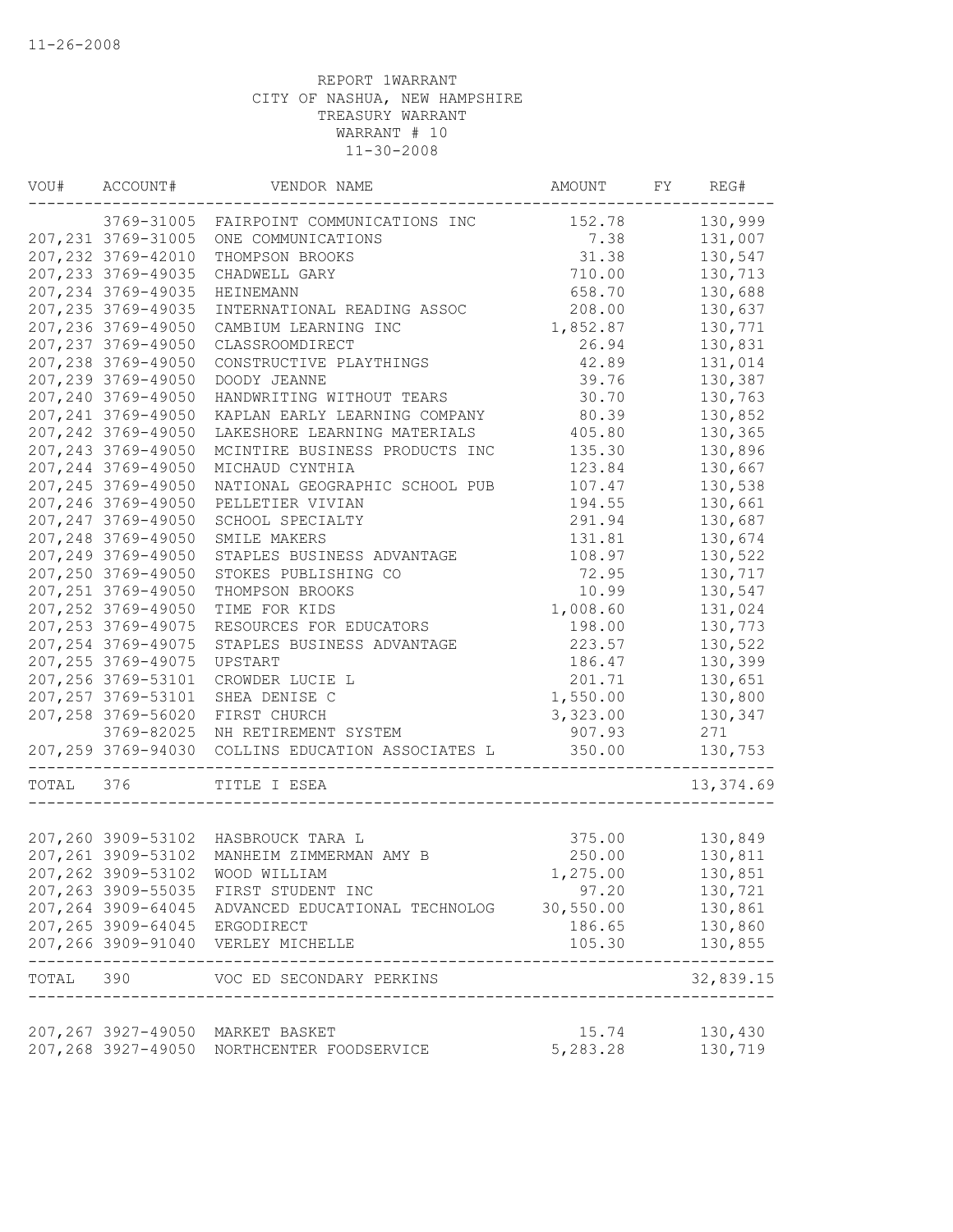|                    | VOU# ACCOUNT# VENDOR NAME                                                                                               | AMOUNT FY REG#                   |                           |
|--------------------|-------------------------------------------------------------------------------------------------------------------------|----------------------------------|---------------------------|
|                    | 207,269 3927-53100 D A BUCCI & SONS INC<br>207,270 3927-53100 LAKES REGION LINEN INC                                    | 81.00<br>970.11                  | 130,306<br>130,750        |
|                    | TOTAL 392 CULINARY ARTS                                                                                                 |                                  | 6,350.13                  |
|                    | 3937-82025 NH RETIREMENT SYSTEM                                                                                         | 176.38 271                       |                           |
| TOTAL 393 DAY CARE |                                                                                                                         |                                  | 176.38                    |
|                    | 207,271 3959-49075 THERAPRO INC<br>207,272 3959-53109 BOLICK TERESA DBA BOLICK TERES<br>3959-82025 NH RETIREMENT SYSTEM | 3,670.39<br>3,550.00<br>6,306.96 | 130,274<br>130,657<br>271 |
|                    | TOTAL 395 IDEA BASIC SPEC ED                                                                                            |                                  | 13,527.35                 |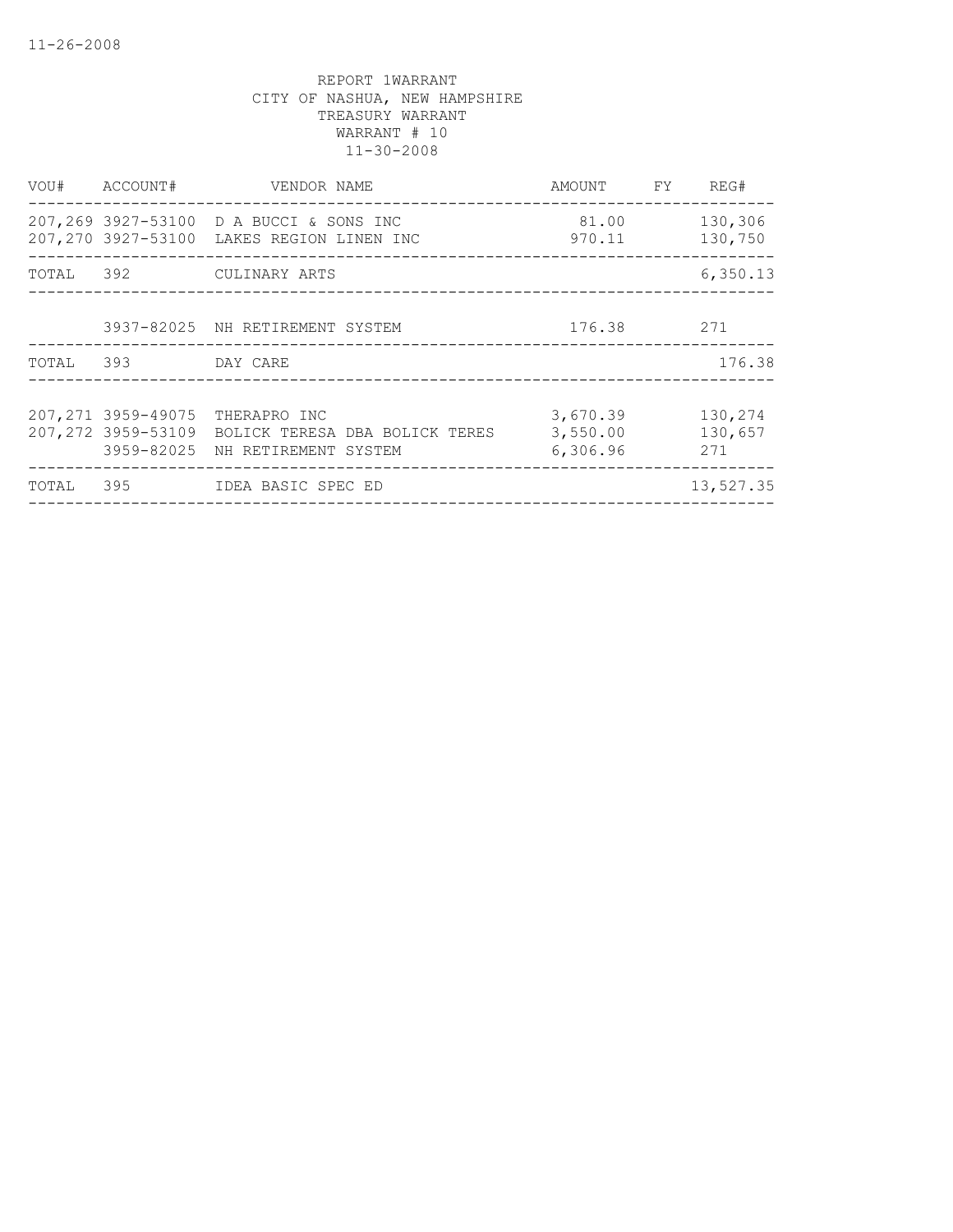| VOU#                     | ACCOUNT#    | VENDOR NAME                                                                                                                    | AMOUNT FY REG#                              |                                                     |
|--------------------------|-------------|--------------------------------------------------------------------------------------------------------------------------------|---------------------------------------------|-----------------------------------------------------|
| 192<br>193<br>194<br>195 | $412 - 180$ | 412-180 BAKER WILLIAM<br>412-180 CAHILL PAUL<br>SHRINK PACKAGING SYS<br>412-180 STILES ASHLEY S<br>196  412-180  UNIFIRST CORP | 128.70<br>50.00<br>81.00<br>82.00<br>389.00 | 130,634<br>130,633<br>130,615<br>130,603<br>130,632 |
|                          |             | TOTAL 412-18 FINANCIAL SERVICES<br>AUTO PERMITS                                                                                |                                             | 730.70                                              |
|                          |             | 197 413-203 TREASURER STATE OF NH                                                                                              | 5,700.00 130,974                            |                                                     |
|                          |             | TOTAL 413-20 CITY CLERK'S OFFICE<br>MARRIAGE LICENSES                                                                          |                                             | 5,700.00                                            |
|                          |             | 197 413-293 TREASURER STATE OF NH                                                                                              |                                             | 114.00 130,974                                      |
|                          |             | TOTAL 413-29 CITY CLERK'S OFFICE<br>CIVIL UNIONS                                                                               |                                             | 114.00                                              |
|                          |             | 197  413-303  TREASURER STATE OF NH   16,616.00  130,974                                                                       |                                             |                                                     |
|                          |             | TOTAL 413-30 CITY CLERK'S OFFICE<br>CERTIFIED COPIES                                                                           |                                             | 16,616.00                                           |
|                          |             | 198 452-717 SALUJA LAURA                                                                                                       |                                             | 105.00 130,592                                      |
|                          |             | TOTAL 452-71 PARKS AND RECREATION<br>SALE OF SHADE TREES                                                                       |                                             | 105.00                                              |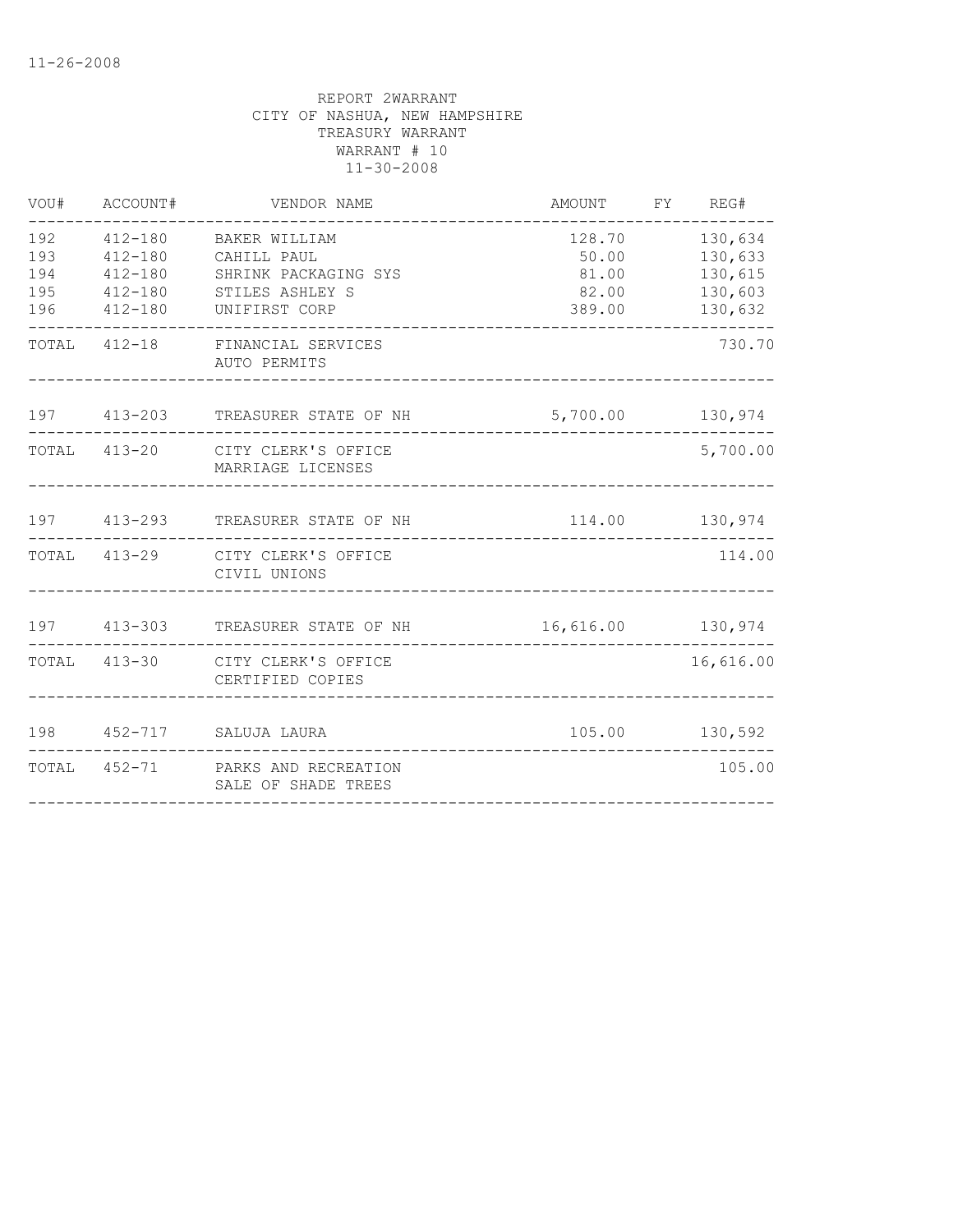| VOU#       | ACCOUNT#                   | VENDOR NAME                                                | AMOUNT                   | FY | REG#               |
|------------|----------------------------|------------------------------------------------------------|--------------------------|----|--------------------|
| 199        | $501 - 66025$              | GE CAPITAL INC                                             | 116.47                   |    | 130,571            |
| 200<br>201 | 501-41015<br>$501 - 95010$ | STAPLES BUSINESS ADVANTAGE<br>TELEGRAPH PUBLISHING COMPANY | 44.36<br>156.00          |    | 130,622<br>130,949 |
|            |                            |                                                            |                          |    |                    |
| TOTAL      | 501                        | MAYOR'S OFFICE                                             |                          |    | 316.83             |
| 202        | 503-41015                  | STAPLES BUSINESS ADVANTAGE                                 | 215.94                   |    | 130,622            |
| TOTAL      | 503                        | BOARD OF ALDERMEN                                          |                          |    | 215.94             |
|            |                            |                                                            |                          |    |                    |
| 203        | 505-81032                  | HARBOR HOMES INC                                           | 7,500.00                 |    | 130,439            |
| 204        | 505-81134                  | ICLEI USA MEMBERSHIP                                       | 1,200.00                 |    | 130,649            |
| TOTAL      | 505                        | CIVIC & COMM. ACTIVITIES                                   |                          |    | 8,700.00           |
|            |                            |                                                            |                          |    |                    |
| 205<br>206 | 506-31005<br>506-31005     | AMERICAN TELECOM SERVICES LLC<br>CDW GOVERNMENT INC        | 450.00<br>21.92          |    | 130,461<br>130,679 |
| 207        | 506-31005                  | CITIZENS BANK                                              | 106.10                   |    | 277                |
| 208        | 506-31005                  | FAIRPOINT COMMUNICATIONS INC                               | 79.94                    |    | 130,997            |
| 209        | 506-31005                  | FAIRPOINT COMMUNICATIONS INC                               | 1,683.82                 |    | 130,999            |
| 210        | 506-31005                  | PAETEC COMMUNICATIONS INC                                  | 10,057.58                |    | 130,952            |
| TOTAL      | 506                        | TELECOMMUNICATIONS                                         |                          |    | 12,399.36          |
|            |                            |                                                            |                          |    |                    |
| 211        | 507-82020                  | NH RETIREMENT SYSTEM                                       | 170,500.03               |    | 271                |
| 211<br>211 | 507-82025<br>507-82030     | NH RETIREMENT SYSTEM<br>NH RETIREMENT SYSTEM               | 113,399.34<br>157,011.28 |    | 271<br>271         |
| 211        | 507-82035                  | NH RETIREMENT SYSTEM                                       | 238,090.77               |    | 271                |
| 211        | $507 - 82040$              | NH RETIREMENT SYSTEM                                       | 80, 959.45               |    | 271                |
| TOTAL      | 507                        | PENSIONS                                                   |                          |    | 759,960.87         |
| 212        | 511-41015                  | STAPLES BUSINESS ADVANTAGE                                 | 175.48                   |    | 130,622            |
|            |                            |                                                            |                          |    |                    |
|            |                            | TOTAL 511 CITI-STAT (FORMERLY ADMIN SVS)                   |                          |    | 175.48             |
| 213        | 512-59095                  | ANACOMP INC                                                | 306.34                   |    | 130,318            |
| 214        | 512-95010                  | CITIZENS BANK                                              | 15.00                    |    | 277                |
| 215        | 512-41010                  | COMPUTER MANAGEMENT SYSTEMS                                | 514.66                   |    | 130,507            |
| 216        | 512-59182                  | PRINTGRAPHICS OF MAINE                                     | 1,169.62                 |    | 130,337            |
| 217        | 512-41005                  | STAPLES BUSINESS ADVANTAGE                                 | 29.65                    |    | 130,622            |
| 217        | 512-41015                  | STAPLES BUSINESS ADVANTAGE                                 | 16.09                    |    | 130,622            |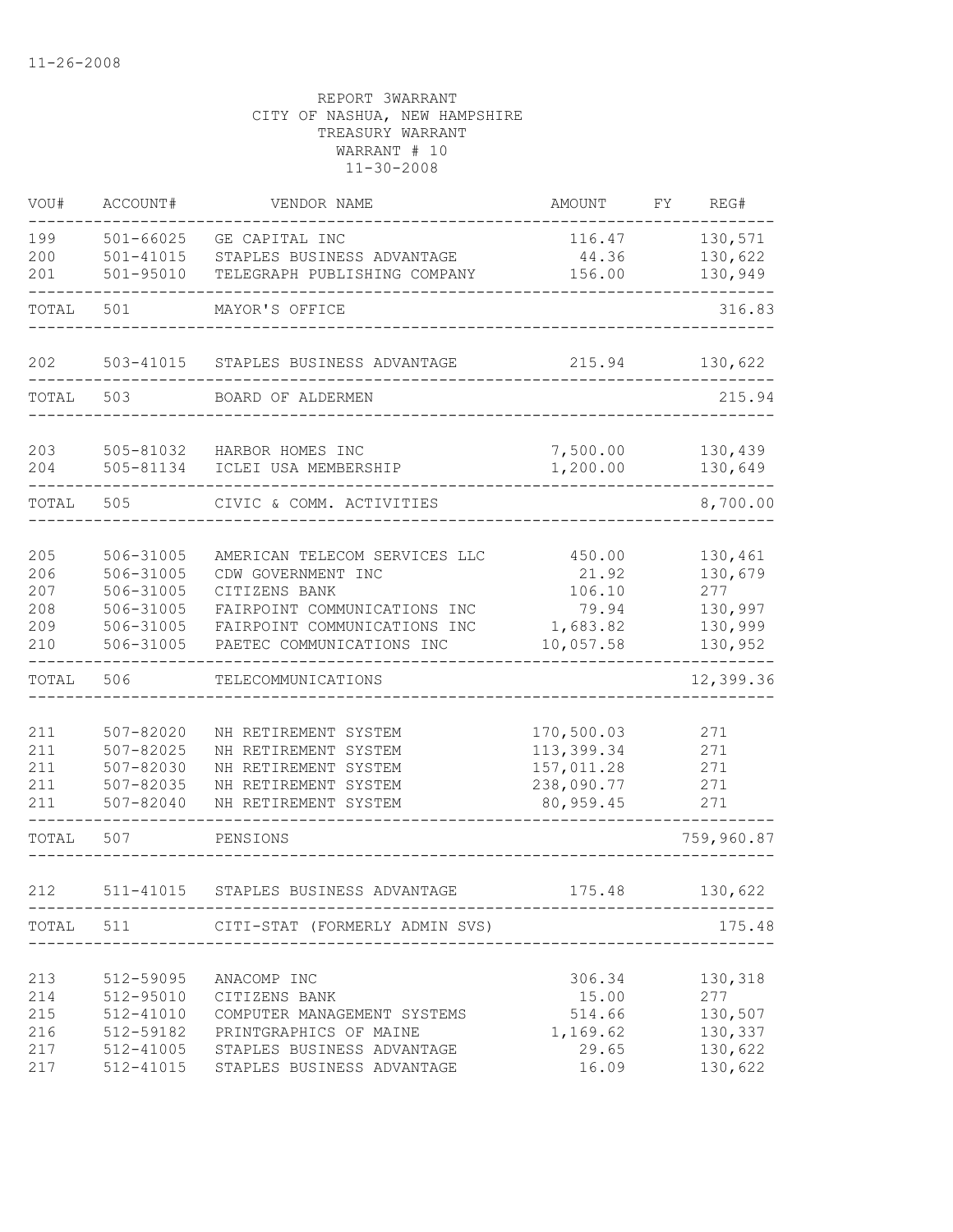| VOU#  | ACCOUNT#  | VENDOR NAME                   | <b>AMOUNT</b> | REG#<br>FY |
|-------|-----------|-------------------------------|---------------|------------|
| TOTAL | 512       | FINANCIAL SERVICES            |               | 2,051.36   |
| 218   | 513-91005 | BERGERON PAUL                 | 200.99        | 130,912    |
| 218   | 513-94005 | BERGERON PAUL                 | 367.44        | 130,912    |
| 219   | 513-49075 | CHRISTIAN PARTY RENTAL INC    | 577.50        | 130,427    |
| 220   | 513-43005 | SCIENCE PROJECTS              | 51.23         | 130,598    |
| 220   | 513-49075 | SCIENCE PROJECTS              | 217.50        | 130,598    |
| 221   | 513-41015 | STAPLES BUSINESS ADVANTAGE    | 123.99        | 130,622    |
| TOTAL | 513       | CITY CLERK'S OFFICE           |               | 1,538.65   |
| 221   | 515-41015 | STAPLES BUSINESS ADVANTAGE    | 205.80        | 130,622    |
| TOTAL | 515       | HUMAN RESOURCES               |               | 205.80     |
|       |           |                               |               |            |
| 222   | 516-54006 | TELEGRAPH PUBLISHING COMPANY  | 73.40         | 130,881    |
| 222   | 516-54011 | TELEGRAPH PUBLISHING COMPANY  | 1,357.90      | 130,881    |
| 222   | 516-54016 | TELEGRAPH PUBLISHING COMPANY  | 3,998.20      | 130,881    |
| TOTAL | 516       | PURCHASING DEPARTMENT         |               | 5,429.50   |
| 223   | 517-59135 | BAIN PEST CONTROL SERVICE INC | 150.00        | 130,886    |
| 224   | 517-75023 | CHICK BEAULIEU, INC           | 640.00        | 130,599    |
| 225   | 517-68070 | GRAPPONE AUTOMOTIVE GROUP     | 13, 472.00    | 130,255    |
| 226   | 517-75160 | HARRY W WELLS & SON INC       | 441.43        | 130,740    |
| 227   | 517-75023 | LOWE'S                        | 34.98         | 130,987    |
| 228   | 517-34015 | METROMEDIA ENERGY INC         | 1,682.34      | 130,996    |
| 229   | 517-34015 | NATIONAL GRID                 | 545.54        | 130,990    |
| 230   | 517-33005 | PENNICHUCK WATER              | 405.28        | 130,963    |
| 231   | 517-32005 | PUBLIC SERVICE OF NH          | 5,907.86      | 131,005    |
| 232   | 517-79030 | SIMPLEX GRINNELL              | 478.69        | 130,790    |
| TOTAL | 517       | BUILDING MAINT - CITY ADMIN   |               | 23,758.12  |
|       |           |                               |               |            |
| 233   | 519-91005 | DUXBURY NOREEN                | 23.72         | 130,342    |
| 234   | 519-91005 | GAGNE ROBERT                  | 104.94        | 130,575    |
| 235   | 519-95005 | <b>IAAO</b>                   | 350.00        | 131,009    |
| 236   | 519-95010 | MATTHEW BENDER & CO INC       | 28.80         | 130,567    |
| 237   | 519-95005 | <b>NRAAO</b>                  | 30.00         | 131,011    |
| 238   | 519-91005 | SCHRADER BECKY                | 27.74         | 130,913    |
| 239   | 519-41010 | STAPLES BUSINESS ADVANTAGE    | 42.84         | 130,622    |
| 240   | 519-91005 | TURGISS GREG                  | 589.69        | 130,268    |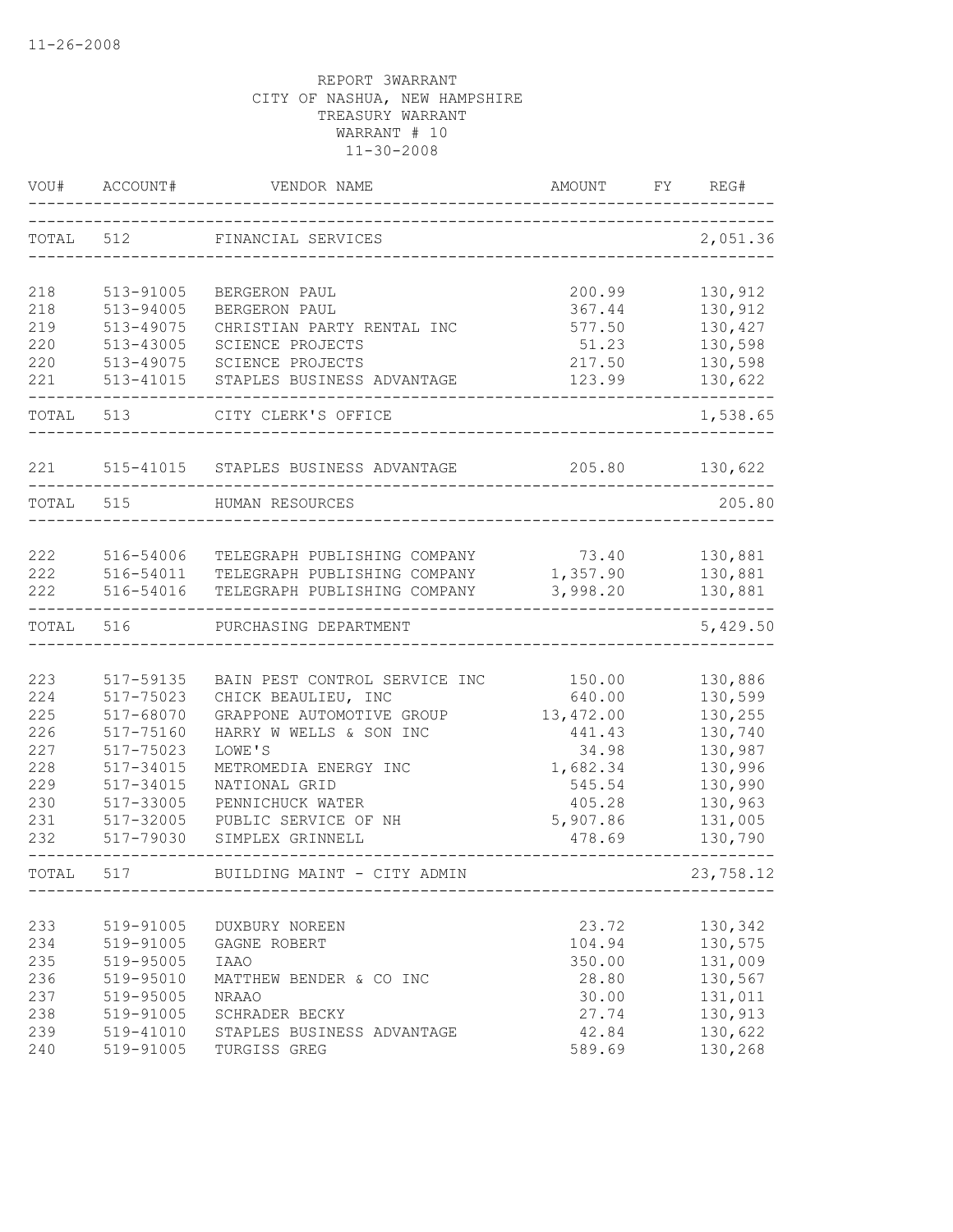|            | VOU# ACCOUNT#          | VENDOR NAME                                                       | AMOUNT FY REG#   |                    |
|------------|------------------------|-------------------------------------------------------------------|------------------|--------------------|
|            |                        | 241 519-91005 WALLEY CHERYL                                       | 27.74 130,914    |                    |
| TOTAL 519  |                        | ASSESSORS                                                         |                  | 1,225.47           |
| 243        |                        | 242 520-34015 METROMEDIA ENERGY INC<br>520-33005 PENNICHUCK WATER | 81.05<br>35.61   | 130,996<br>130,963 |
|            |                        | . _ _ _ _ _ _ _ _ _ _ _                                           |                  |                    |
| TOTAL 520  |                        | HUNT BUILDING                                                     |                  | 116.66             |
| 244        | 522-74035              | CITIZENS BANK                                                     | 1,948.01         | 277                |
| 244        | 522-94005              | CITIZENS BANK                                                     | 70.00 277        |                    |
| 245        | $522 - 64045$          | DELL MARKETING LP                                                 | 1,941.36 130,353 |                    |
| 246        | 522-74035              | KLOGIX                                                            | 5,560.00         | 130,449            |
| 247        | 522-31040              | MCMULLEN DAN                                                      | 56.40            | 130,915            |
| 248        | 522-41015              | STAPLES BUSINESS ADVANTAGE                                        | 337.10           | 130,622            |
| TOTAL 522  |                        | INFORMATION TECHNOLOGY                                            |                  | 9,912.87           |
|            |                        |                                                                   |                  |                    |
| 249        | $531 - 46040$          | ALEC'S SHOE STORE INC                                             | 1,832.90         | 130,391            |
| 249        | 531-46045              | ALEC'S SHOE STORE INC                                             | 274.85           | 130,391            |
| 250        | 531-53070              | ANIMAL HOSPITAL OF NASHUA INC                                     | 393.62           | 130,521            |
| 251        | 531-59100              | BAER ALEXANDRA                                                    | 146.67           | 130,441            |
| 252        | 531-78007              | BELLETETES INC                                                    | 11.93            | 130,408            |
| 253        | $531 - 46030$          | BEN'S UNIFORMS                                                    | 929.00           | 130,891            |
| 253        | $531 - 46040$          | BEN'S UNIFORMS                                                    | 1,760.98         | 130,891            |
| 254        | 531-78007              | BEST FORD/BEST CYCLE                                              | 251.24           | 130,284            |
| 254        | 531-78075              | BEST FORD/BEST CYCLE                                              | 60.00            | 130,284            |
| 255        | 531-47010              | BOUND TREE MEDICAL LLC                                            | 334.69           | 130,459            |
| 256        | 531-78007              | CARPARTS OF NASHUA                                                | 48.80            | 130,283            |
| 257        | 531-94005              | CITIZENS BANK                                                     | 1,144.98         | 277                |
| 258        | 531-91025              | COLLINS KEVIN                                                     | 65.52            | 130,917            |
| 259        | 531-78007              | DONOVAN EQUIPMENT CO INC                                          | 100.00           | 130,310            |
| 260        | 531-31025              | FAIRPOINT COMMUNICATIONS INC<br>FAIRPOINT COMMUNICATIONS INC      | 143.82<br>202.44 | 130,997            |
| 261<br>262 | 531-31020              |                                                                   |                  | 130,999            |
|            | 531-53125              | FORGIONE PETER                                                    | 200.00           | 130,926            |
| 263<br>264 | 531-91025<br>531-91025 | GARCIA ADALBERTO                                                  | 46.80<br>93.60   | 130,923            |
| 265        |                        | GILBERT CALEB<br>GOOD MORNING SALES INC                           |                  | 130,922            |
| 266        | 531-98035<br>531-91025 | HANNON PATRICK                                                    | 53.25<br>46.80   | 130,620<br>130,921 |
| 267        | 531-42000              | HOME DEPOT CREDIT SERVICES                                        | 45.00            | 130,986            |
| 268        | 531-69025              | HSBC BUSINESS SOLUTIONS                                           | 212.02           | 130,984            |
| 269        | 531-75130              | J LAWRENCE HALL INC                                               | 327.50           | 130,895            |
| 270        | 531-91025              | LAROCHE PETER                                                     | 22.43            | 130,919            |
| 271        | 531-78007              | MAC MULKIN CHEVROLET INC                                          | 208.39           | 130,870            |
| 272        | 531-91025              | MARSHALL BRYAN                                                    | 46.80            | 130,927            |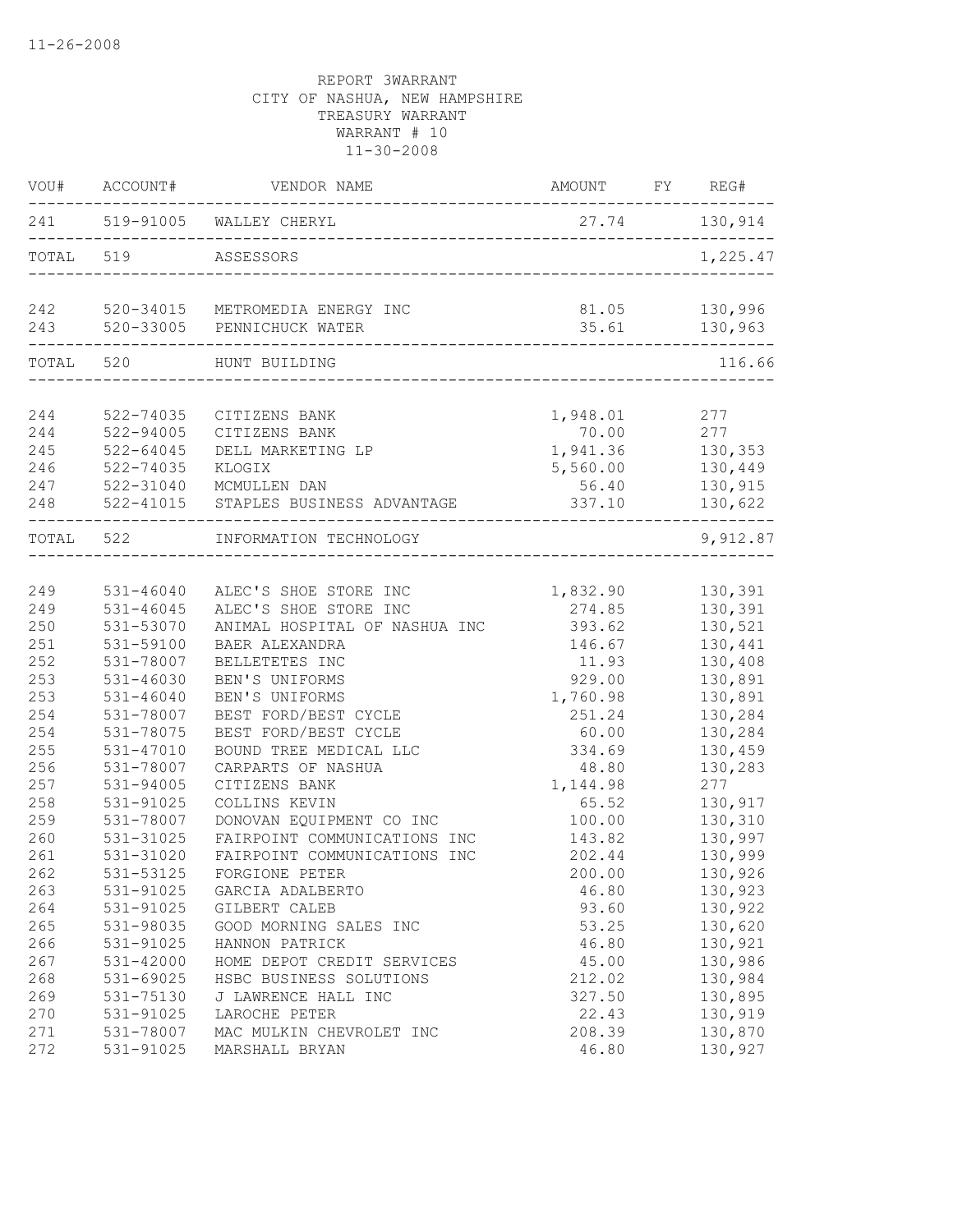| WOU#      | ACCOUNT#      | VENDOR NAME                    | AMOUNT   | FY | REG#      |
|-----------|---------------|--------------------------------|----------|----|-----------|
| 273       | 531-49025     | MATTHEW BENDER & CO INC        | 77.85    |    | 130,567   |
| 274       | 531-34015     | METROMEDIA ENERGY INC          | 4,110.13 |    | 130,996   |
| 275       | $531 - 64360$ | MHQ MUNICIPAL VEHICLES         | 96.32    |    | 130,467   |
| 276       | 531-74070     | MONADNOCK MACHINE GUNSMITHING  | 350.00   |    | 130,578   |
| 277       | 531-91025     | MORIARTY TODD                  | 46.80    |    | 130,920   |
| 278       | 531-34015     | NATIONAL GRID                  | 95.56    |    | 130,990   |
| 279       | $531 - 46040$ | NEWELL JOHN T                  | 39.10    |    | 130,925   |
| 280       | 531-31040     | NEXTEL COMMUNICATIONS          | 206.69   |    | 130,966   |
| 281       | 531-78007     | NORTHERN FOREIGN CAR PARTS INC | 354.45   |    | 130,900   |
| 282       | 531-31025     | PAETEC COMMUNICATIONS INC      | 1,234.58 |    | 130,952   |
| 282       | 531-31040     | PAETEC COMMUNICATIONS INC      | 659.02   |    | 130,952   |
| 283       | $531 - 46040$ | PAGE ROBERT                    | 82.41    |    | 130,916   |
| 284       | 531-33005     | PENNICHUCK WATER               | 15.36    |    | 130,963   |
| 285       | 531-32035     | PSNH                           | 216.74   |    | 131,001   |
| 286       | 531-53050     | PSYCHOTHERAPY ASSOCIATES INC   | 1,500.00 |    | 130,707   |
| 287       | 531-45005     | RILEY'S SPORT SHOP INC         | 290.00   |    | 130,266   |
| 288       | 531-78007     | ROBBINS AUTO PARTS INC         | 22.73    |    | 130,445   |
| 289       | 531-94005     | ROONEY RYAN                    | 46.80    |    | 130,924   |
| 290       | 531-78007     | SAM'S CLUB DIRECT              | 14.48    |    | 130,971   |
| 290       | 531-98025     | SAM'S CLUB DIRECT              | 307.80   |    | 130,971   |
| 291       | 531-69025     | SNAP ON TOOLS                  | 132.95   |    | 130,314   |
| 292       | 531-53045     | ST JOSEPH BUSINESS & HEALTH    | 931.00   |    | 130,381   |
| 293       | $531 - 41005$ | STAPLES BUSINESS ADVANTAGE     | 406.80   |    | 130,622   |
| 293       | 531-41015     | STAPLES BUSINESS ADVANTAGE     | 1,154.81 |    | 130,622   |
| 294       | 531-78007     | TOWERS MOTOR PARTS CORP        | 105.76   |    | 130,546   |
| 295       | 531-74145     | TREASURER STATE OF NH          | 30.00    |    | 130,362   |
| 296       | 531-43005     | UNITED PARCEL SERVICE          | 10.50    |    | 131,015   |
| 297       | 531-43005     | UNITED STATES POSTAL SERVICE   | 1,000.00 |    | 279       |
| 298       | 531-31050     | USA MOBILITY WIRELESS INC      | 520.08   |    | 130,989   |
| 299       | 531-78007     | USP OF NEW ENGLAND             | 533.81   |    | 130,532   |
| 300       | 531-31025     | VERIZON WIRELESS               | 48.61    |    | 130,985   |
| 300       | 531-31040     | VERIZON WIRELESS               | 554.94   |    | 130,985   |
| 301       | 531-46040     | WELCH MIKE                     | 90.00    |    | 130,918   |
| 302       | 531-59100     | WOODY'S                        | 202.50   |    | 130,614   |
| TOTAL 531 |               | POLICE DEPARTMENT              |          |    | 24,492.61 |
|           |               |                                |          |    |           |
| 303       | 532-78070     | AUSTIN HARDWARE & SUPPLY INC   | 321.74   |    | 130,312   |
| 304       | 532-78075     | BAILEY'S TOWING & AUTOBODY     | 702.00   |    | 130,511   |
| 305       | 532-75023     | BELLETETES INC                 | 11.06    |    | 130,408   |
| 305       | 532-78100     | BELLETETES INC                 | 3.68     |    | 130,408   |
| 306       | 532-46030     | BERGERON PROTECTIVE CLOTHING   | 279.38   |    | 130,596   |
| 307       | 532-64015     | CITIZENS BANK                  | 1,399.98 |    | 277       |
| 308       | 532-64192     | COMPUTER HUT OF N E INC        | 174.00   |    | 130,889   |
| 309       | 532-46030     | COOMBSCONSULT INC              | 350.00   |    | 130,612   |
| 310       | 532-75023     | CORRIVEAU NORMAND & MARTHA     | 240.00   |    | 130,961   |
| 311       | 532-75100     | FIMBEL PAUNET CORP             | 85.00    |    | 130,559   |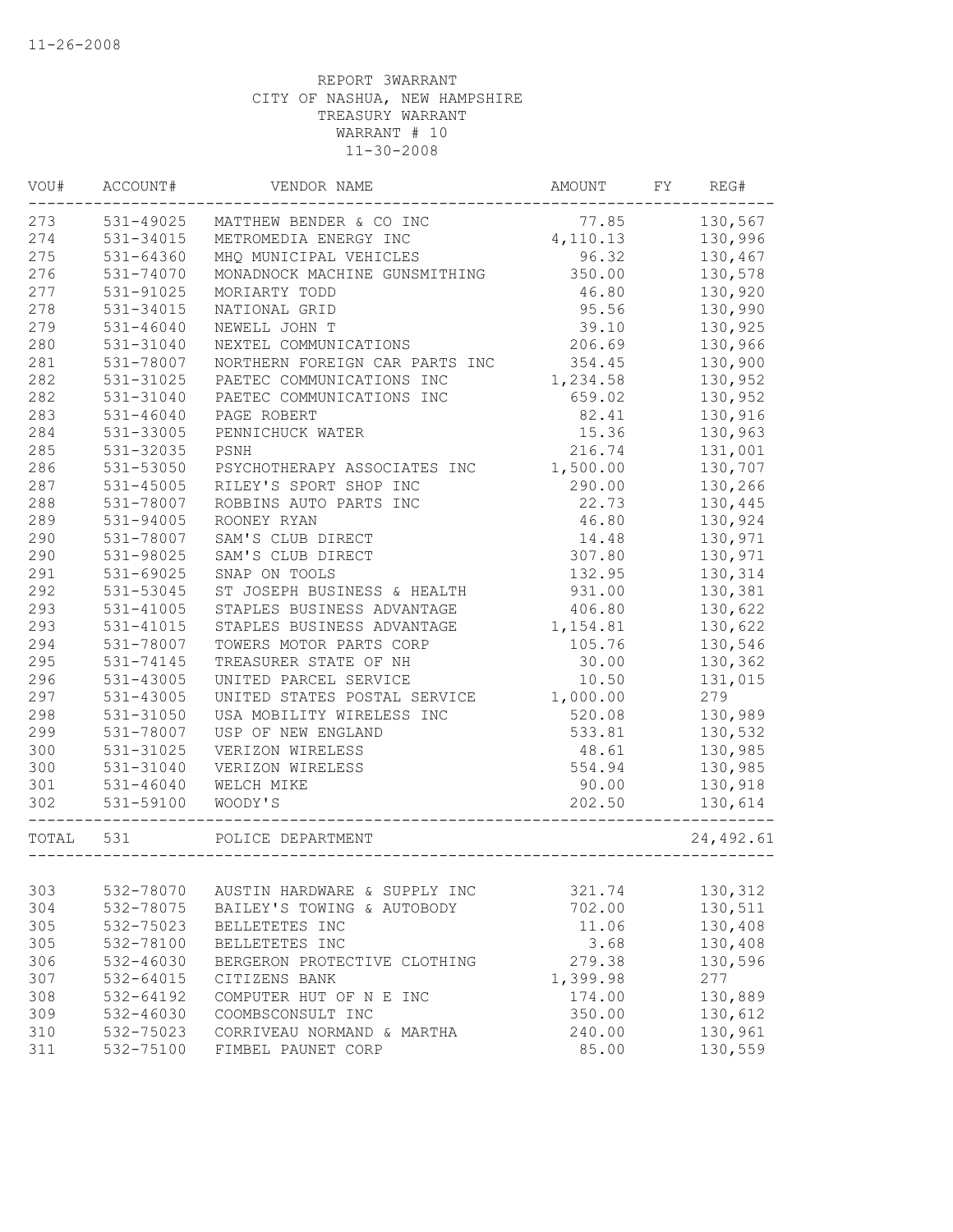| VOU#       | ACCOUNT#               | VENDOR NAME                             | AMOUNT                      | FY | REG#                 |
|------------|------------------------|-----------------------------------------|-----------------------------|----|----------------------|
| 312        | 532-64094              | FIRE TECH & SAFETY OF NEW ENGL 2,775.00 |                             |    | 130,554              |
| 313        | 532-46045              | HEBERT CYRUS                            | 403.00                      |    | 130,641              |
| 314        | 532-75160              | J LAWRENCE HALL INC                     | 120.00                      |    | 130,895              |
| 315        | 532-59135              | J P PEST SERVICES                       | 85.00                       |    | 130,458              |
| 316        | 532-78007              | JACK YOUNG COMPANY, INC                 | 44.64                       |    | 130,581              |
| 317        | 532-75160              | KERRY FIRE PROTECTION INC               | 227.30                      |    | 130,422              |
| 318        | 532-59100              | MAYNARD & LESIEUR INCORPORATED          | 39.50                       |    | 130,876              |
| 319        | 532-34015              | METROMEDIA ENERGY INC                   | 3,725.83                    |    | 130,996              |
| 320        | 532-47010              | MOORE MEDICAL LLC                       | 101.95                      |    | 130,553              |
| 321        | 532-34015              | NATIONAL GRID                           | 930.90                      |    | 130,990              |
| 322        | 532-42005              | NEW ENGLAND PAPER & SUPPLY              | 11.53                       |    | 130,443              |
| 322        | 532-42010              | NEW ENGLAND PAPER & SUPPLY              | 73.25                       |    | 130,443              |
| 322        | 532-42020              | NEW ENGLAND PAPER & SUPPLY              | 108.79                      |    | 130,443              |
| 323        | 532-94010              | NIELSEN GLENN                           | 630.00                      |    | 130,378              |
| 324        | 532-31040              | PAETEC COMMUNICATIONS INC               | 37.12                       |    | 130,952              |
| 325        | 532-33005              | PENNICHUCK WATER                        | 1,023.80                    |    | 130,963              |
| 326        | 532-64094              | PHYSIO-CONTROL INC                      | 199.00                      |    | 130,539              |
| 327        | 532-32005              | PSNH                                    | 3,149.01                    |    | 131,001              |
| 328        | 532-78007              | SANEL AUTO PARTS CO                     | 51.67                       |    | 130,419              |
| 328        | 532-78100              | SANEL AUTO PARTS CO                     | 97.84                       |    | 130,419              |
| 329        | 532-41015              | STAPLES BUSINESS ADVANTAGE              | 104.04                      |    | 130,622              |
| 329        | 532-45125              | STAPLES BUSINESS ADVANTAGE              | 107.01                      |    | 130,622              |
| 330        | 532-78020              | TOWNSEND FORD                           | 200.94                      |    | 130,468              |
| 331        | 532-75023              | UNITED SUPPLY COMPANY INC               | 4.85                        |    | 130,882              |
| TOTAL      | 532                    | FIRE DEPARTMENT                         |                             |    | -------<br>17,818.81 |
|            |                        |                                         |                             |    |                      |
| 332        | 534-32020 PSNH         |                                         | 195.42                      |    | 131,001              |
| 333        | 534-64297 PSNH         |                                         | 1,302.02                    |    | 131,008              |
| TOTAL 534  |                        | STREET LIGHTING                         |                             |    | 1,497.44             |
|            |                        |                                         |                             |    |                      |
| 334<br>335 | 536-64255<br>536-32035 | MOTOROLA<br>PSNH                        | 6,528.88<br>892.08          |    | 130,354<br>131,001   |
| 336        | 536-43005              | UNITED PARCEL SERVICE                   | 45.42                       |    | 131,015              |
| 337        |                        | 536-31050 VERIZON WIRELESS              | 70.24                       |    | 130,985              |
|            |                        |                                         | --------------------------- |    |                      |
|            |                        | TOTAL 536 CITYWIDE COMMUNICATIONS       |                             |    | 7,536.62             |
|            |                        |                                         |                             |    |                      |
| 338        | 541-91015              | LISTER CHRIS                            | 50.80                       |    | 130,512              |
| 339        | 541-95005              | NH PUBLIC HEALTH ASSN                   | 125.00                      |    | 131,023              |
| 340        | 541-33005              | PENNICHUCK WATER                        | 166.64                      |    | 130,963              |
| 341        | 541-32005              | PUBLIC SERVICE OF NH                    | 932.18                      |    | 131,005              |
| 342        | 541-34005              | SHATTUCK MALONE OIL CO                  | 879.53                      |    | 130,947              |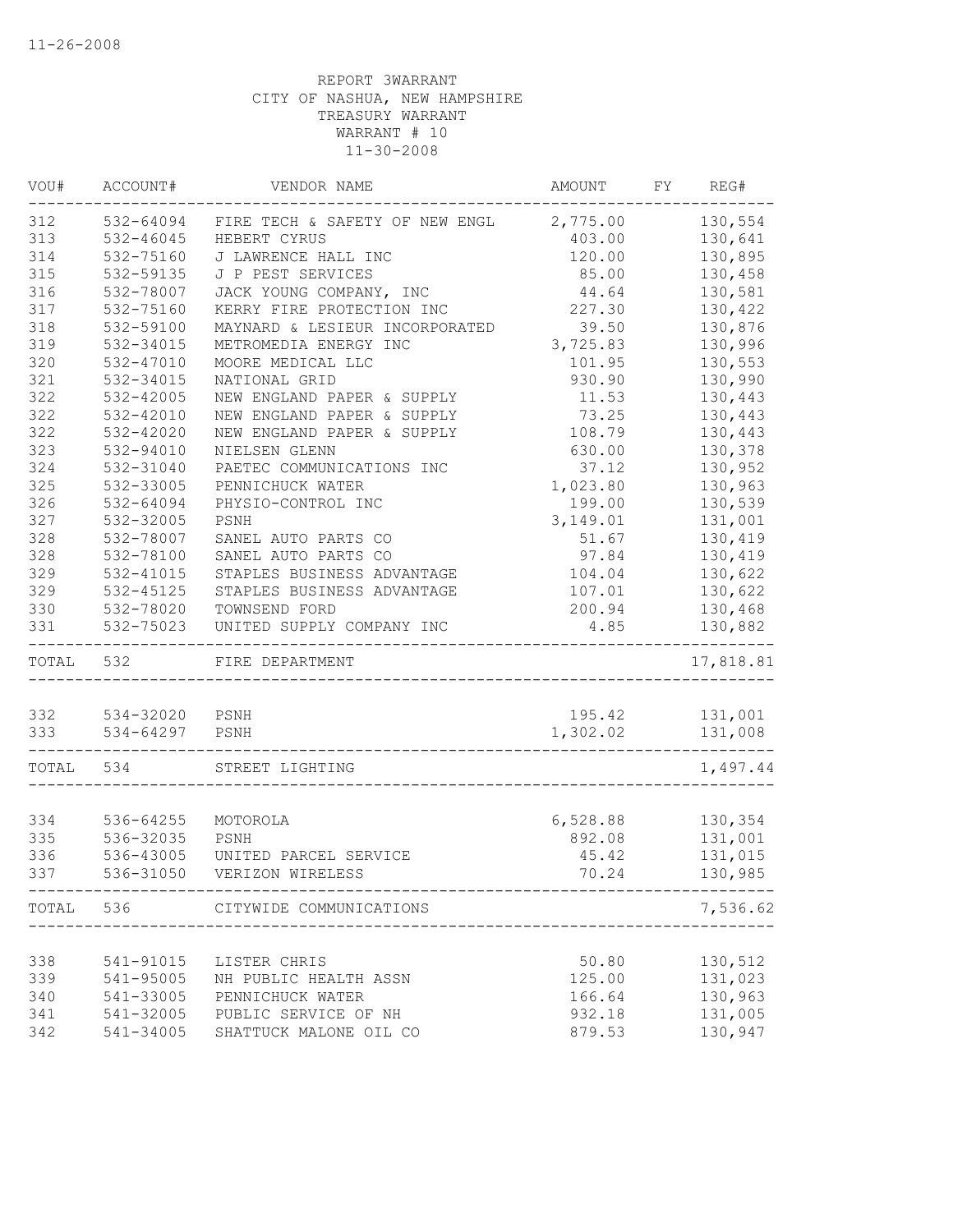|                   |                                     | VOU# ACCOUNT# VENDOR NAME                                                      | AMOUNT FY REG#                   |                               |
|-------------------|-------------------------------------|--------------------------------------------------------------------------------|----------------------------------|-------------------------------|
|                   |                                     | TOTAL 541 COMMUNITY SERVICES DIVISION                                          |                                  | 2,154.15                      |
|                   |                                     | 343 542-91005 BAGLEY BOBBIE<br>344 542-41015 STAPLES BUSINESS ADVANTAGE        | 454.58 130,426<br>134.08 130,622 |                               |
|                   | TOTAL 542                           | COMMUNITY HEALTH                                                               |                                  | 588.66                        |
|                   |                                     |                                                                                |                                  |                               |
|                   | TOTAL 543                           | ENVIRONMENTAL HEALTH DEPT.                                                     |                                  | 341.36                        |
| 346<br>347        | 545-97020<br>545-97020              | 188 CONCORD ST LLC DBA LILLIAN 3,478.00<br>23-25 TEMPLE ST REALTY LLC 1,357.45 |                                  | 130,497<br>130,506            |
| 348               | 545-97020                           | 28-34 RR SQUARE LLC                                                            | 212.50                           | 130,303                       |
| 349               | 545-97020                           | A-PRO PROPERTIES LLC                                                           | 317.46                           | 130,475                       |
| 350               | 545-97020                           | ABREAU LEONARD                                                                 | 642.39                           | 130,341                       |
| 351               | 545-97020                           | AM28 REAL ESTATE LLC                                                           | 300.16                           | 130,278                       |
| 352               | 545-97020                           | AMHERST PARK APARTMENTS LLC                                                    | 600.00                           | 130,398                       |
| 353               | 545-97020                           | BC-AD PROPERTIES                                                               | 312.85                           | 130,411                       |
| 354               | 545-97020                           | BISHOP PROPERTY MANAGEMENT INC                                                 | 1,542.00                         | 130,513                       |
| 355               | 545-97020                           | BROOK VILLAGE NORTH ASSOCIATES                                                 | 636.00                           | 130,447                       |
| 356               | 545-97020                           | BYRD WILLIAM J                                                                 | 400.00                           | 130,402                       |
| 357               | 545-97020                           | CANTERBURY APARTMENTS                                                          | 1,887.80                         | 130,280                       |
| 358               | 545-97020                           | CARDIN RICHARD                                                                 | 675.00                           | 130,425                       |
| 359               | 545-97020                           | CENTRAL REALTY                                                                 | 1,361.16                         | 130,442                       |
| 360               | 545-97020                           | CHANDLER COURT LLC                                                             | 360.78                           | 130,527                       |
| 361               | 545-97020                           | CLARK E G                                                                      | 700.00                           | 130,373                       |
| 362               | 545-97020                           | CLOVELLY APARTMENTS LP                                                         | 1,311.00                         | 130,273                       |
| 363               | 545-97020                           | CONSTANT FAMILY LLC II                                                         | 643.26                           | 130,434                       |
| 364               | 545-97020                           | COUNTRY BARN MOTEL                                                             | 259.26                           | 130,410                       |
| 365               | 545-97020                           | DAGESSE REGINALD                                                               | 61.00                            | 130,424                       |
| 366               | 545-97020                           | DAKIN TERRY                                                                    | 1,464.45                         | 130,523                       |
| 367<br>368<br>369 | 545-97015<br>545-97020              | DEMOULAS SUPERMARKETS INC<br>DOBENS SUSAN                                      | 6,637.01<br>415.00<br>1,739.41   | 130,948<br>130,343            |
| 370<br>371        | 545-97020<br>545-97020<br>545-97020 | DOWNTOWNER NELSON/DAVID A GREG<br>DRURY DANA<br>DUTTON DAVID                   | 338.56<br>502.17                 | 130,298<br>130,474<br>130,602 |
| 372               | 545-97020                           | ENGLISH PAUL                                                                   | 893.00                           | 130,609                       |
| 373               | 545-97020                           | FARRELL RONALD                                                                 | 72.05                            | 130,605                       |
| 374               | 545-97020                           | FARS MANAGEMENT LLC                                                            | 475.00                           | 130,928                       |
| 375               | 545-97020                           | FISCHER MARJORIE                                                               | 893.00                           | 130,438                       |
| 376               | 545-97020                           | FLAGLER PROPERTIES                                                             | 725.00                           | 130,565                       |
| 377               | 545-97015                           | FRED FULLER OIL CO                                                             | 269.90                           | 130,967                       |
| 378               | 545-97020                           | FREEDOM APARTMENTS LLC                                                         | 550.00                           | 130,400                       |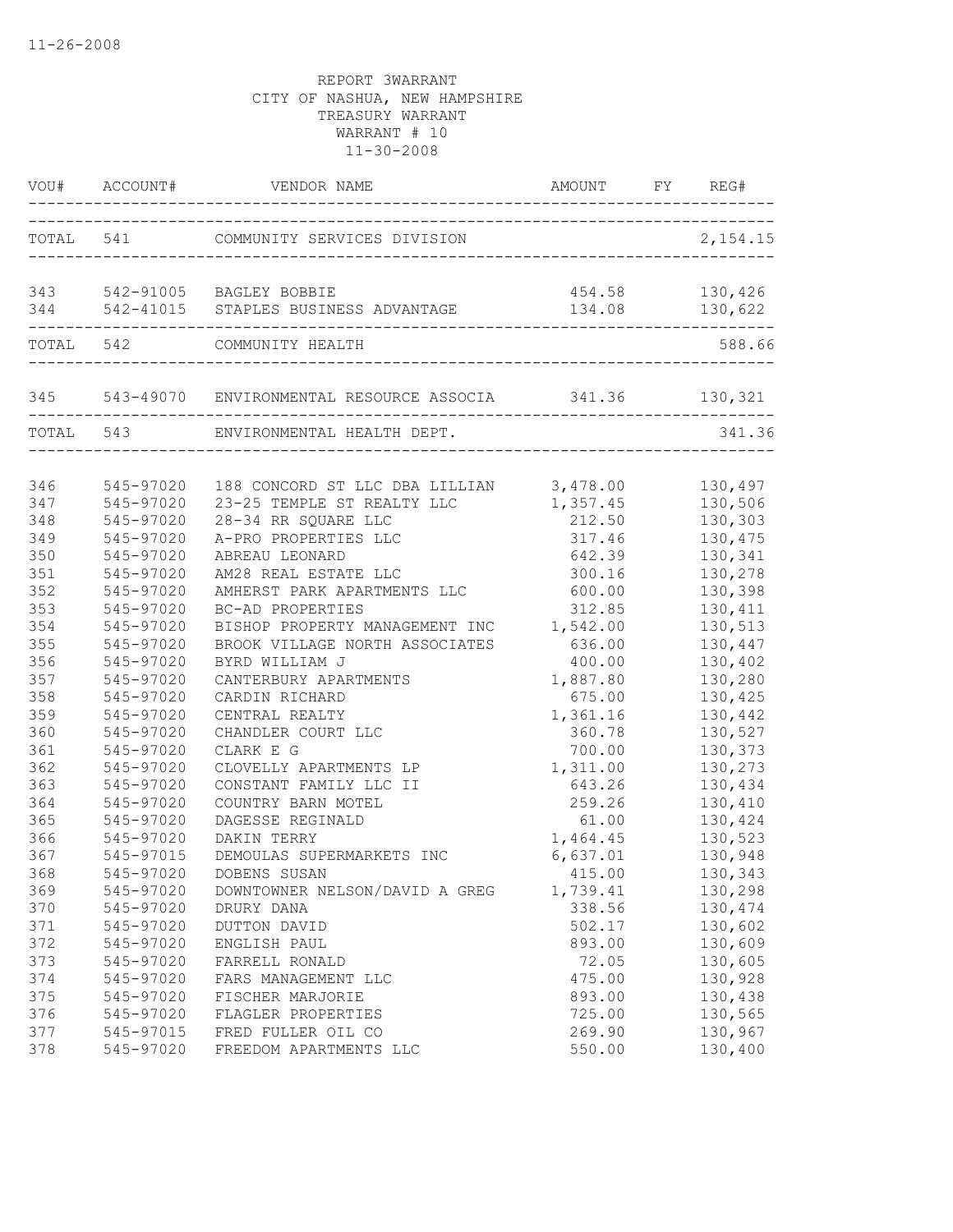| VOU# | ACCOUNT#  | VENDOR NAME                    | AMOUNT   | FY | REG#    |
|------|-----------|--------------------------------|----------|----|---------|
| 379  |           | 545-97020 GAUTHIER CONRAD J    | 895.75   |    | 130,413 |
| 380  | 545-97020 | GAUTHIER LOUISE                | 713.70   |    | 130,496 |
| 381  | 545-97020 | GAUTHIER REALTY/CONNIE GAUTHIE | 4,047.83 |    | 130,585 |
| 382  | 545-97020 | GAUVIN GARY                    | 380.00   |    | 130,477 |
| 383  | 545-97020 | GIANNOTTI PETER                | 475.00   |    | 130,591 |
| 384  | 545-97020 | HAMMERHEAD RENTAL PROPERTIES   | 413.36   |    | 130,476 |
| 385  | 545-97020 | HERNADEZ WILFREDO              | 500.00   |    | 130,479 |
| 386  | 545-97020 | HOULE PAULINE                  | 500.00   |    | 130,403 |
| 387  | 545-97020 | ICS LLC PROPERTIES             | 685.00   |    | 130,929 |
| 388  | 545-97020 | JENSENS'S INC                  | 389.00   |    | 130,388 |
| 389  | 545-97020 | JMR CONSTRUCTION INC           | 374.00   |    | 130,383 |
| 390  | 545-97020 | JUNGKMAN ROBERT O              | 450.00   |    | 130,555 |
| 391  | 545-97020 | KONEVA TATIANA                 | 820.00   |    | 130,431 |
| 392  | 545-97020 | LACASSE RAUL                   | 850.00   |    | 130,495 |
| 393  | 545-97020 | LAMERAND ENTERPRISES/KYLE LAME | 810.00   |    | 130,541 |
| 394  | 545-97020 | LTA INVESTMENTS LLC            | 822.60   |    | 130,478 |
| 395  | 545-97020 | MCCHANDLER LLC                 | 1,029.00 |    | 130,407 |
| 396  | 545-97020 | MICHAUD CARL                   | 705.51   |    | 130,360 |
| 397  | 545-97020 | MONACO KEVIN P                 | 772.90   |    | 130,289 |
| 398  | 545-97020 | MOTEL 6                        | 827.82   |    | 130,544 |
| 399  | 545-97020 | NASHUA DISTRICT COURT          | 942.00   |    | 131,020 |
| 400  | 545-97020 | NASHUA HOUSING AUTHORITY       | 1,463.39 |    | 130,551 |
| 401  | 545-97020 | NASHUA PASTORAL CARE           | 662.01   |    | 130,412 |
| 402  | 545-97015 | NATIONAL GRID                  | 1,662.92 |    | 131,019 |
| 403  | 545-97020 | NUNEZ RAFAEL                   | 500.00   |    | 130,271 |
| 404  | 545-97020 | OUELLET ADRIEN                 | 355.67   |    | 130,370 |
| 405  | 545-97020 | PAQUIN EDWARD                  | 180.34   |    | 130,281 |
| 406  | 545-97020 | PELLETIER RICHARD G            | 737.00   |    | 130,595 |
| 407  | 545-97015 | PENNICHUCK WATER WORKS INC     | 78.72    |    | 130,962 |
| 408  | 545-97015 | PETERS PHARMACY                | 470.57   |    | 130,285 |
| 409  | 545-97020 | PINE HILL GARDENS ASSOCIATION  | 895.00   |    | 130,364 |
| 410  | 545-97020 | POWLOWSKY BARBARA              | 737.00   |    | 130,576 |
| 411  | 545-97020 | PRENDERGAST BRIAN              | 582.13   |    | 130,604 |
| 412  | 545-97015 | PSNH                           | 843.15   |    | 131,003 |
| 413  | 545-97020 | R J REAL ESTATE                | 995.05   |    | 130,389 |
| 414  | 545-97020 | RODRIGUEZ RAFAEL               | 450.00   |    | 130,324 |
| 415  | 545-97020 | ROUSSEL KATHLEEN               | 1,000.00 |    | 130,295 |
| 416  | 545-97020 | RYAN ANDREW                    | 485.50   |    | 130,499 |
| 417  | 545-97020 | RYBICKI STEPHEN                | 502.16   |    | 130,589 |
| 418  | 545-97020 | SMITH DUANE                    | 444.05   |    | 130,350 |
| 419  | 545-97020 | SOMERSET ASSOCIATES DBA SOMERS | 893.00   |    | 130,534 |
| 420  | 545-97020 | STEELE DANIEL R                | 420.00   |    | 130,304 |
| 421  | 545-97020 | TALLO PAUL                     | 421.62   |    | 130,601 |
| 422  | 545-97020 | THEILER JOHN                   | 659.98   |    | 130,317 |
| 423  | 545-97020 | TLD PROPERTIES LLC             | 280.00   |    | 130,448 |
| 424  | 545-97020 | US BANK HOME MORTGAGE          | 188.18   |    | 130,600 |
| 425  | 545-97020 | WRN REAL ESTATE LLC            | 1,829.07 |    | 130,517 |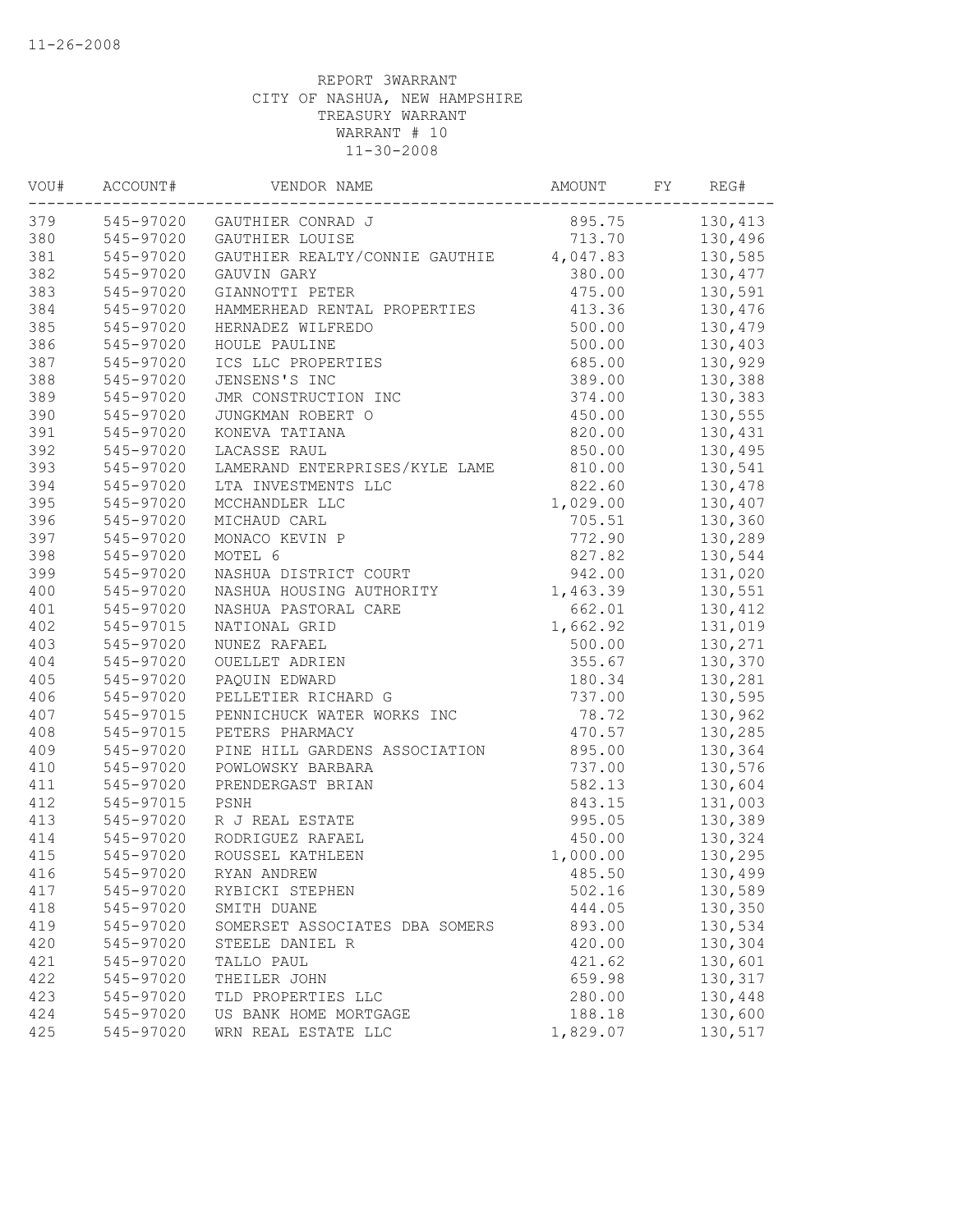|           | VOU# ACCOUNT# | VENDOR NAME                          | AMOUNT                             | REG#       |
|-----------|---------------|--------------------------------------|------------------------------------|------------|
| TOTAL 545 |               |                                      |                                    | 67, 172.60 |
|           |               | WELFARE COSTS                        |                                    |            |
| 426       | 551-43005     | FEDEX                                | 24.57                              | 130,953    |
| 427       |               | 551-64300 MAINE TECHNICAL SOURCE INC | 469.83                             | 130,326    |
| 428       |               | 551-34015 METROMEDIA ENERGY INC      | 169.30                             | 130,996    |
| 429       |               | 551-59100 PAETEC COMMUNICATIONS INC  | 10.00                              | 130,952    |
| 430       |               | 551-41015 STAPLES BUSINESS ADVANTAGE | 270.95<br>________________________ | 130,622    |
|           | TOTAL 551     | PUBLIC WORKS DIV & ENGINEERING       |                                    | 944.65     |
|           |               |                                      |                                    |            |
| 431       | 552-75022     | BELLETETES INC                       | 518.52                             | 130,408    |
| 432       | 552-69024     | BLUEWATER WIRELESS                   | 1,094.45                           | 130,462    |
| 433       | 552-75021     | BROX INDUSTRIES INC                  | 316.85                             | 130,315    |
| 434       | 552-78007     | CARPARTS OF NASHUA                   | 143.85                             | 130,283    |
| 435       | 552-75021     | GATE CITY FENCE CO INC               | 560.00                             | 130,380    |
| 436       | 552-75135     | GRANITE STATE GLASS                  | 562.00                             | 130,494    |
| 437       | 552-66000     | HANDY HOUSE INC                      | 770.00                             | 130,975    |
| 438       | 552-46045     | HOME DEPOT CREDIT SERVICES           | 29.97                              | 130,960    |
| 438       | 552-75021     | HOME DEPOT CREDIT SERVICES           | 781.73                             | 130,960    |
| 438       | 552-75022     | HOME DEPOT CREDIT SERVICES           | 47.07                              | 130,960    |
| 438       | 552-75135     | HOME DEPOT CREDIT SERVICES           | 31.97                              | 130,960    |
| 439       | 552-81095     | HUDSON POST #48 AMERICAN             | 600.00                             | 130,371    |
| 440       | 552-74085     | HUDSON SMALL ENGINE                  | 120.00                             | 130,393    |
| 441       | 552-75021     | JOHNSON'S ELECTRIC INC               | 375.00                             | 130,345    |
| 442       | $552 - 44005$ | KOHL GLENN                           | 9,248.54                           | 130,256    |
| 443       | 552-78100     | LIBERTY INTN'L TRUCKS OF NH LL       | 472.86                             | 130,874    |
| 444       | 552-75021     | LOWE'S                               | 13.94                              | 130,987    |
| 445       | 552-75021     | M & M ELECTRICAL SUPPLY CO INC       | 12.75                              | 130,867    |
| 445       | 552-75040     | M & M ELECTRICAL SUPPLY CO INC       | 58.50                              | 130,867    |
| 446       | 552-45290     | M & N SPORTS LLC                     | 2,085.00                           | 130,417    |
| 446       | $552 - 46005$ | M & N SPORTS LLC                     | 2,908.15                           | 130,417    |
| 447       | 552-78007     | MAC MULKIN CHEVROLET INC             | 78.39                              | 130,870    |
| 448       | 552-45285     | MARSHALL SIGNS INC                   | 864.00                             | 130,744    |
| 449       | 552-78065     | MAYNARD & LESIEUR INCORPORATED       | 647.16                             | 130,876    |
| 450       | 552-59020     | MELLIN NANCY                         | 15.00                              | 130,930    |
| 450       | 552-75021     | MELLIN NANCY                         | 3.00                               | 130,930    |
| 450       | 552-91005     | MELLIN NANCY                         | 2.50                               | 130,930    |
| 451       | 552-34015     | METROMEDIA ENERGY INC                | 463.60                             | 130,996    |
| 451       | 552-34045     | METROMEDIA ENERGY INC                | 114.78                             | 130,996    |
| 452       | 552-78007     | NAPA AUTO PARTS                      | 307.11                             | 130,540    |
| 453       | 552-75021     | NARDONE SAND & GRAVEL CO INC         | 624.75                             | 130,396    |
| 454       | 552-59020     | NASHUA HIGH SCHOOL NORTH             | 5,500.00                           | 130,487    |
| 455       | 552-78007     | NASHUA OUTDOOR POWER EQUIP           | 34.80                              | 130,423    |
| 456       | 552-75022     | NASHUA WALLPAPER & PAINT CO          | 94.28                              | 130,428    |
| 457       | 552-34015     | NATIONAL GRID                        | 190.70                             | 130,990    |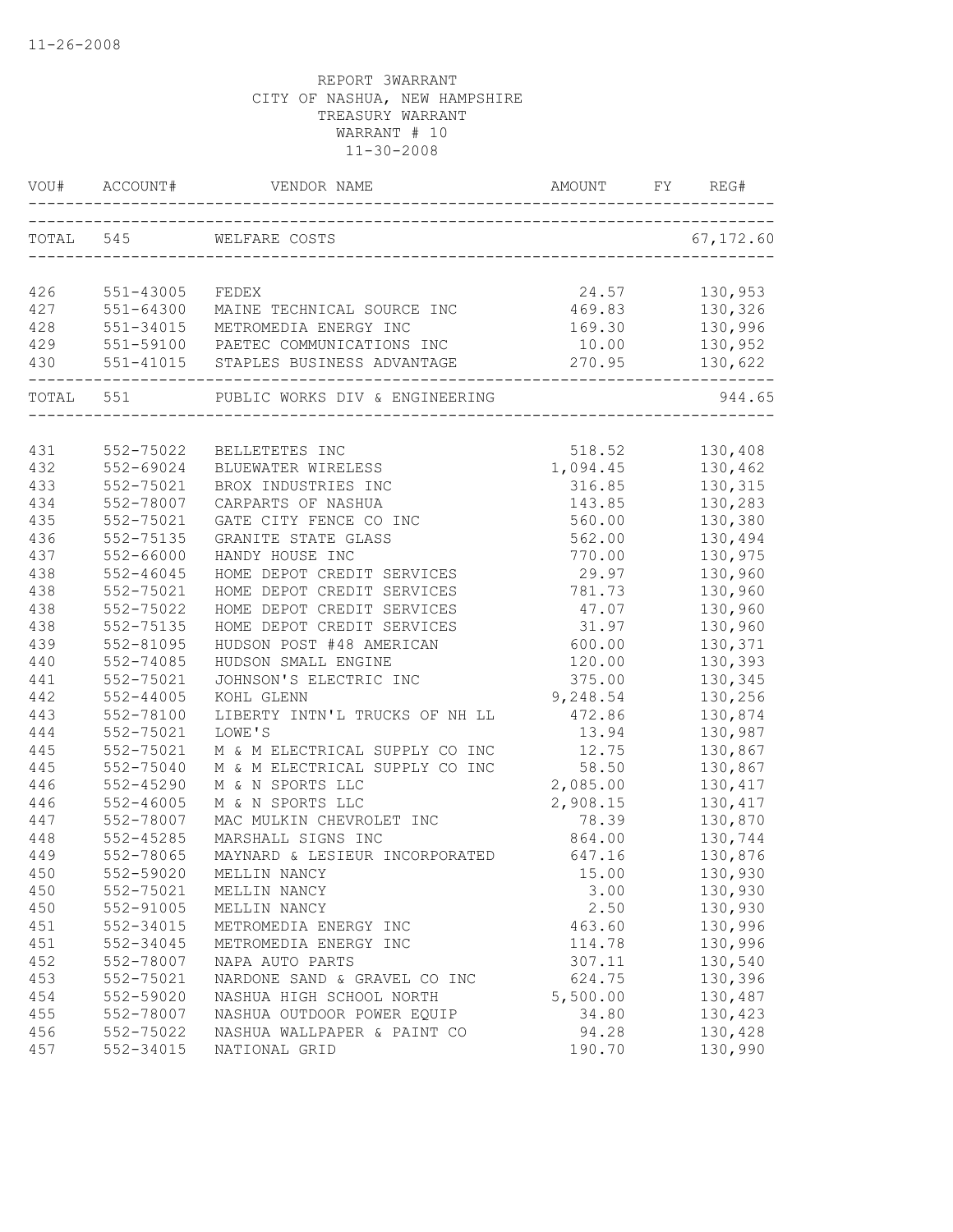| VOU#       | ACCOUNT#               | VENDOR NAME                    | AMOUNT         | FY | REG#               |
|------------|------------------------|--------------------------------|----------------|----|--------------------|
| 458        | 552-75021              | O'BRIEN & SONS INC             | 2,075.00       |    | 130,526            |
| 459        | 552-31040              | PAETEC COMMUNICATIONS INC      | 41.48          |    | 130,952            |
| 460        | 552-33005              | PENNICHUCK WATER               | 712.95         |    | 130,963            |
| 460        | 552-33045              | PENNICHUCK WATER               | 541.83         |    | 130,963            |
| 461        | 552-32005              | PSNH                           | 2,451.27       |    | 131,001            |
| 462        | 552-75021              | S V MOFFETT CO<br>INC          | 23.39          |    | 130,432            |
| 462        | 552-78100              | S V MOFFETT CO<br><b>INC</b>   | 79.50          |    | 130,432            |
| 463        | 552-78007              | SANEL AUTO PARTS CO            | 133.54         |    | 130,419            |
| 464        | 552-41015              | STAPLES BUSINESS ADVANTAGE     | 70.29          |    | 130,622            |
| 465        | 552-94005              | VERMONT GREENSCAPE ASSOC       | 300.00         |    | 130,980            |
| TOTAL      | 552                    | PARKS AND RECREATION           |                |    | 36,120.47          |
| 466        | 553-59150              | BCM CONTROLS CORPORATION       | 1,213.58       |    | 130,457            |
| 467        | 553-45060              | BELLETETES INC                 | 27.14          |    | 130,408            |
| 467        | 553-45175              | BELLETETES INC                 | 16.25          |    | 130,408            |
| 467        | 553-49075              | BELLETETES INC                 | 41.85          |    | 130,408            |
| 467        | 553-69025              | BELLETETES INC                 | 26.66          |    | 130,408            |
| 467        | 553-75023              | BELLETETES INC                 | 2.58           |    | 130,408            |
| 468        | 553-78100              | BEST FORD/BEST CYCLE           | 166.76         |    | 130,284            |
| 469        | 553-69024              | BLUEWATER WIRELESS             | 1,367.65       |    | 130,462            |
| 470        | 553-45175              | BOT-L-GAS INCORPORATED         | 118.50         |    | 130,879            |
| 471        | 553-46045              | BOUCHARD RENALD                | 78.98          |    | 130,613            |
| 472        | 553-45015              | BROX INDUSTRIES INC            | 969.86         |    | 130,315            |
| 472        | 553-45025              | BROX INDUSTRIES INC            | 45.00          |    | 130,315            |
| 472        | 553-45190              | BROX INDUSTRIES INC            | 348.82         |    | 130,315            |
| 473        | 553-78100              | CASEY EQUIPMENT & RENTAL CORP  | 139.73         |    | 130,552            |
| 474        | 553-49075              | CHROMATE INDUSTRIAL CORP       | 1,125.73       |    | 130,366            |
| 474        | 553-69025              | CHROMATE INDUSTRIAL CORP       |                |    |                    |
| 475        | 553-46045              | COUTURIER PHIL                 | 72.98<br>82.00 |    | 130,366<br>130,931 |
| 476        | 553-48015              | DENNIS K BURKE INC             | 19,607.97      |    | 131,016            |
| 477        |                        | DONOVAN EQUIPMENT CO INC       | 2,800.00       |    | 130,310            |
| 477        | 553-68060              |                                |                |    |                    |
|            | 553-77020<br>553-78100 | DONOVAN EQUIPMENT CO INC       | 2,800.00       |    | 130,310            |
| 478<br>479 |                        | DONOVAN SPRING COMPANY INC     | 150.98         |    | 130,313            |
|            | 553-78100<br>553-45260 | DUNN BATTERY LLC               | 647.70         |    | 130,504            |
| 480        |                        | EASTERN MINERALS INC           | 24,938.10      |    | 130,569            |
| 481        | 553-49075              | ERC WIPING PRODUCTS INC        | 184.50         |    | 130,275            |
| 482        | 553-75023              | F W WEBB COMPANY               | 244.80         |    | 130,338            |
| 483        | 553-78100              | FREIGHTLINER OF NH INC         | 106.72         |    | 130,560            |
| 484        | 553-49075              | GRAINGER                       | 22.32          |    | 130,356            |
| 484        | 553-75023              | GRAINGER                       | 1,233.90       |    | 130,356            |
| 485        | 553-78100              | HOWARD P FAIRFIELD INC         | 1, 111.54      |    | 130,789            |
| 486        | 553-78100              | LIBERTY INTN'L TRUCKS OF NH LL | 306.39         |    | 130,874            |
| 487        | 553-34015              | METROMEDIA ENERGY INC          | 2,939.09       |    | 130,996            |
| 488        | 553-78100              | MILL METALS CORP               | 1,000.00       |    | 130,516            |
| 489        | 553-49075              | NAPA AUTO PARTS                | 8.05           |    | 130,540            |
| 489        | 553-78035              | NAPA AUTO PARTS                | 66.96          |    | 130,540            |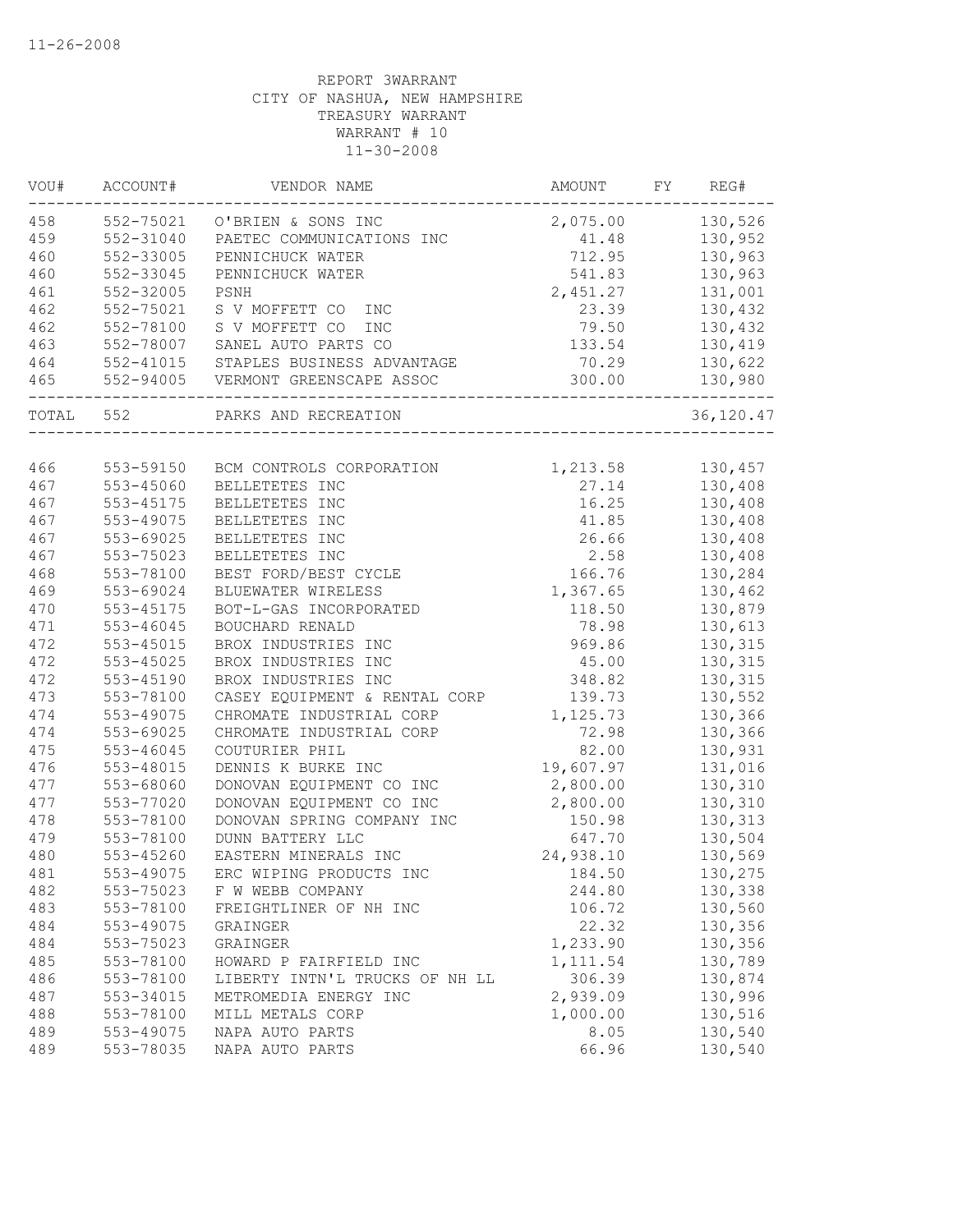| VOU#  | ACCOUNT#  | VENDOR NAME                    | AMOUNT      | FY | REG#      |
|-------|-----------|--------------------------------|-------------|----|-----------|
| 489   | 553-78100 | NAPA AUTO PARTS                | 806.06      |    | 130,540   |
| 490   | 553-49075 | NORTHERN FOREIGN CAR PARTS INC | 72.92       |    | 130,900   |
| 491   | 553-31040 | PAETEC COMMUNICATIONS INC      | 38.06       |    | 130,952   |
| 492   | 553-31050 | PLATINUM FUNDING SERVICES LLC  | 236.60      |    | 130,995   |
| 493   | 553-69025 | R WHITE EQUIPMENT CENTER INC   | 42.00       |    | 130,878   |
| 494   | 553-59100 | SAFETY-KLEEN SYSTEMS INC       | 304.47      |    | 130,311   |
| 495   | 553-49075 | SANEL AUTO PARTS CO            | 83.11       |    | 130,419   |
| 495   | 553-78075 | SANEL AUTO PARTS CO            | 441.16      |    | 130,419   |
| 495   | 553-78100 | SANEL AUTO PARTS CO            | 769.58      |    | 130,419   |
| 496   | 553-48005 | SHATTUCK MALONE OIL CO         | 25, 363. 28 |    | 130,947   |
| 497   | 553-41015 | STAPLES BUSINESS ADVANTAGE     | 52.16       |    | 130,622   |
| 498   | 553-46045 | UNIFIRST CORPORATION           | 771.76      |    | 130,561   |
| 499   | 553-49075 | USP OF NEW ENGLAND             | 221.48      |    | 130,532   |
| 499   | 553-69025 | USP OF NEW ENGLAND             | 1,569.51    |    | 130,532   |
| 499   | 553-78100 | USP OF NEW ENGLAND             | 2,916.59    |    | 130,532   |
| TOTAL | 553       | STREET DEPARTMENT              |             |    | 97,701.83 |
|       |           |                                |             |    |           |
| 500   | 555-74170 | HIGHWAY TECH                   | 171.40      |    | 130,332   |
| 501   | 555-75023 | M & M ELECTRICAL SUPPLY CO INC | 235.53      |    | 130,867   |
| 502   | 555-78140 | MAYNARD & LESIEUR INCORPORATED | 93.75       |    | 130,876   |
| 503   | 555-78140 | NAPA AUTO PARTS                | 67.96       |    | 130,540   |
| 504   | 555-31040 | PAETEC COMMUNICATIONS INC      | 38.06       |    | 130,952   |
| 505   | 555-45285 | PERMA-LINE CORP OF NEW ENGLAND | 404.81      |    | 130,299   |
| 506   | 555-32025 | PSNH                           | 268.80      |    | 131,001   |
| 506   | 555-32025 | PSNH                           | 661.02      |    | 131,002   |
| 507   | 555-78140 | SANEL AUTO PARTS CO            | 96.66       |    | 130,419   |
| 508   | 555-46045 | UNIFIRST CORPORATION           | 70.14       |    | 130,561   |
| 509   | 555-49075 | W E AUBUCHON COMPANY INC       | 6.72        |    | 130,293   |
| TOTAL | 555       | TRAFFIC DEPARTMENT             |             |    | 2, 114.85 |
|       |           |                                |             |    |           |
| 510   | 557-59105 | HANDY HOUSE INC                | 55.00       |    | 130,975   |
| 511   | 557-31040 | PAETEC COMMUNICATIONS INC      | 5.20        |    | 130,952   |
| 512   | 557-33005 | PENNICHUCK WATER               | 53.37       |    | 130,963   |
| 513   | 557-32005 | PSNH                           | 315.64      |    | 131,002   |
| 514   |           | 557-32005 PUBLIC SERVICE OF NH | 4,964.02    |    | 131,005   |
| TOTAL | 557       | PARKING LOTS                   |             |    | 5,393.23  |
|       |           |                                |             |    |           |
| 515   | 561-74085 | ANGER WELDING & TRUCK EQUIPMEN | 680.13      |    | 130,640   |
| 516   | 561-78007 | CARPARTS OF NASHUA             | 24.56       |    | 130,283   |
| 517   | 561-75023 | HOME DEPOT CREDIT SERVICES     | 31.47       |    | 130,960   |
| 518   | 561-74085 | NASHUA OUTDOOR POWER EQUIP     | 20.00       |    | 130,423   |
| 519   | 561-33005 | PENNICHUCK WATER               | 165.39      |    | 130,963   |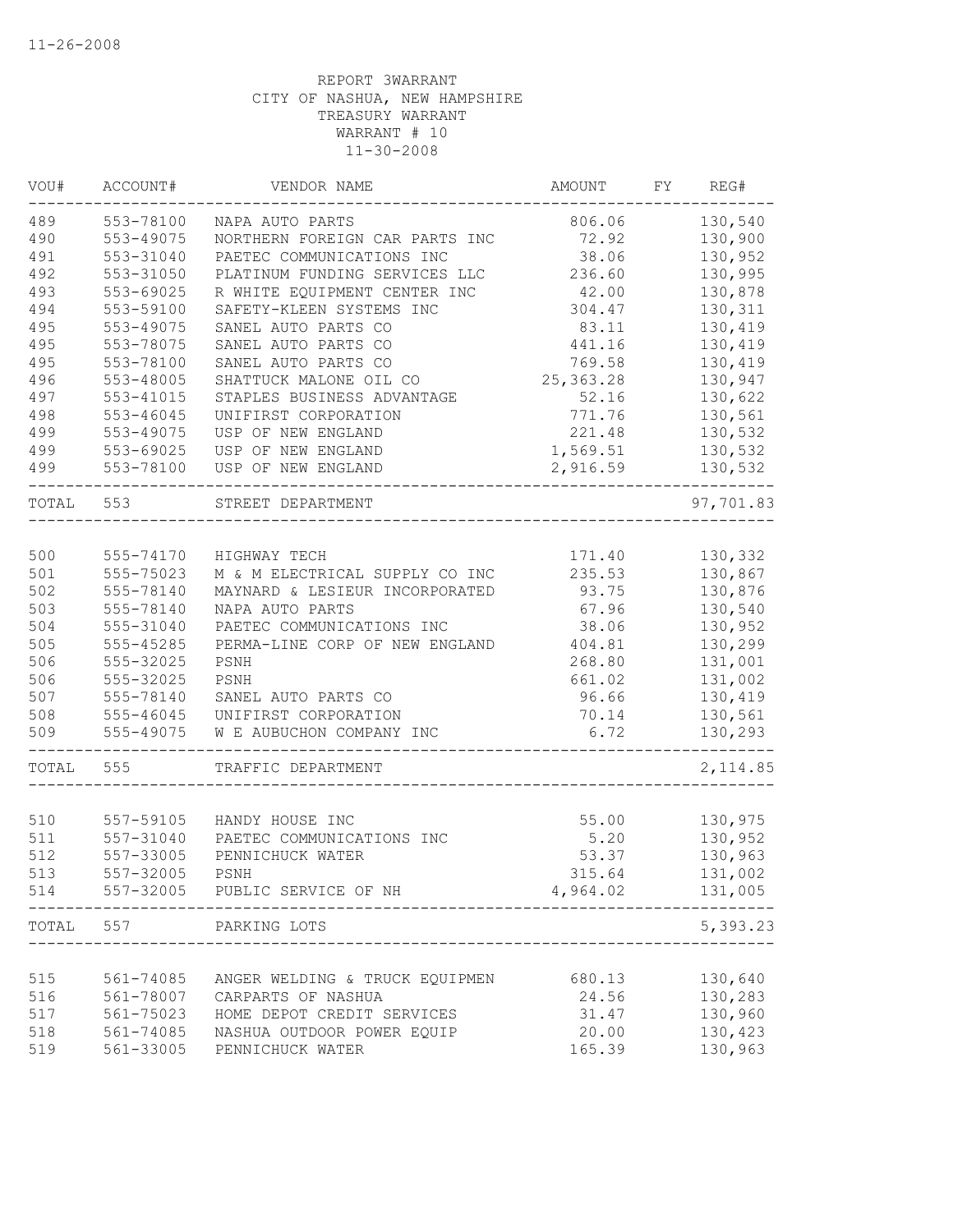| VOU#       | ACCOUNT#               | VENDOR NAME                           | AMOUNT         | FΥ | REG#               |
|------------|------------------------|---------------------------------------|----------------|----|--------------------|
| TOTAL      | 561                    | EDGEWOOD CEMETERY                     |                |    | 921.55             |
| 520        | 563-48015              | DENNIS K BURKE INC                    | 653.81         |    | 131,016            |
| 521        | 563-75023              | HOME DEPOT CREDIT SERVICES            | 659.09         |    | 130,960            |
| 522        | 563-34015              | NATIONAL GRID                         | 40.79          |    | 130,990            |
| 523        | 563-31040              | PAETEC COMMUNICATIONS INC             | 16.64          |    | 130,952            |
| 524        | 563-32005              | PSNH                                  | 180.61         |    | 131,002            |
| TOTAL      | 563                    | WOODLAWN CEMETERY                     |                |    | 1,550.94           |
| 525        | 571-95010              | GOVERNING                             | 16.00          |    | 130,968            |
| 526        | $571 - 95005$          | SOCIETY FOR DESIGN ADMINISTRAT        | 275.00         |    | 130,635            |
| TOTAL      | 571                    | COMMUNITY DEVELOPMENT                 |                |    | 291.00             |
|            |                        |                                       |                |    |                    |
| 527        | 572-95005              | AMERICAN PLANNING ASSOC               | 289.00         |    | 131,017            |
| 528        | 572-49075              | ANCO SIGNS & STAMPS INC               | 17.00          |    | 130,515            |
| 529        | 572-51010              | HILLSBOROUGH COUNTY TREASURER         | 65.60          |    | 130,880            |
| 530<br>531 | 572-98045<br>572-94005 | HISTORIC NEW ENGLAND<br>HOUSTON ROGER | 85.00<br>65.79 |    | 130,993<br>130,932 |
| TOTAL      | 572                    | PLANNING DEPARTMENT                   |                |    | 522.39             |
| 532        | 573-98029              | GALLIGANI THOMAS                      | 50.95          |    | 130,933            |
|            |                        |                                       |                |    |                    |
| TOTAL      | 573                    | ECONOMIC DEVELOPMENT                  |                |    | 50.95              |
| 533        | 575-45050              | AMAZON                                | 63.38          |    | 131,013            |
| 534        | 575-45050              | BAKER & TAYLOR                        | 1,697.91       |    | 130,334            |
| 534        | 575-45050              | BAKER & TAYLOR                        | 2,322.84       |    | 130,335            |
| 534        | 575-45050              | BAKER & TAYLOR                        | 1,681.67       |    | 130,336            |
| 535        | 575-45085              | BAKER & TAYLOR ENTERTAINMENT          | 25.14          |    | 130,328            |
| 535        | 575-45315              | BAKER & TAYLOR ENTERTAINMENT          | 270.00         |    | 130,328            |
| 536        | 575-45220              | BRODART COMPANY                       | 67.85          |    | 130,873            |
| 537        | 575-73015              | CREATIVE OFFICE PAVILION              | 407.00         |    | 130,433            |
| 538        | 575-45050              | ENFIELD PUBLIC LIBRARY                | 19.95          |    | 131,010            |
| 539        | 575-45050              | GALE                                  | 155.06         |    | 130,548            |
| 540        | 575-45220              | GAYLORD BROS INC                      | 30.07          |    | 130,883            |
| 541        | 575-45050              | GREY HOUSE PUBLISHING                 | 448.95         |    | 130,573            |
| 542        | 575-45903              | INFO USA MARKETING INC                | 7,560.00       |    | 130,543            |
| 543        | 575-45050              | INFORMATION TODAY INC                 | 318.55         |    | 130,339            |
| 544        | 575-45050              | INGRAM LIBRARY SERVICES               | 1,095.00       |    | 130,586            |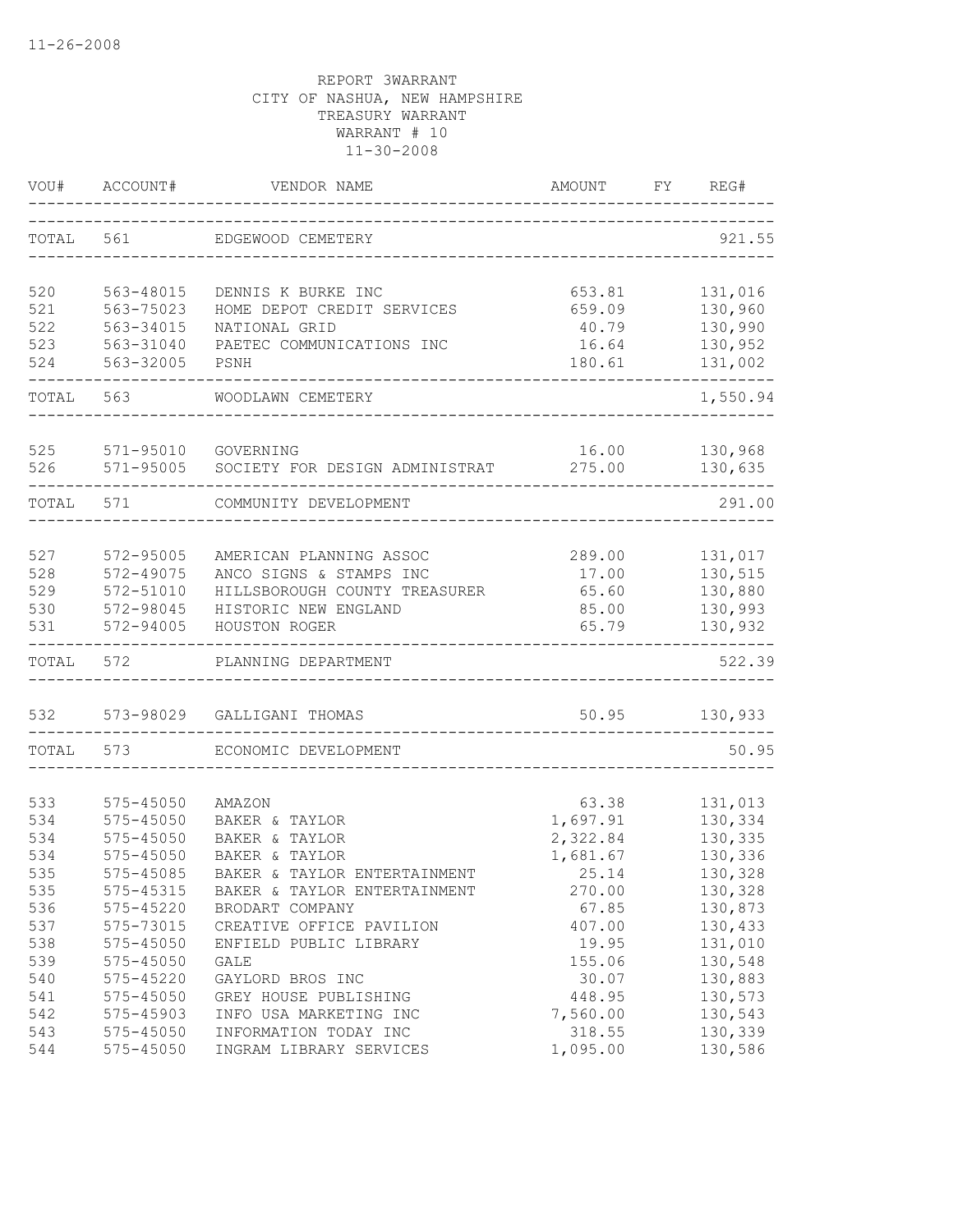| VOU#  | ACCOUNT#           | VENDOR NAME                    | AMOUNT   | FY | REG#      |
|-------|--------------------|--------------------------------|----------|----|-----------|
| 545   | 575-45050          | LERNER PUBLISHING GROUP        | 1,534.41 |    | 130,556   |
| 546   | 575-45315          | MAIN DUNSTABLE VIDEO           | 80.25    |    | 131,012   |
| 547   | 575-45050          | MANUFACTURERS NEWS INC         | 138.95   |    | 130,369   |
| 548   | 575-45050          | MARSHALL CAVENDISH CORP        | 1,015.76 |    | 130,282   |
| 549   | 575-34015          | METROMEDIA ENERGY INC          | 789.50   |    | 130,996   |
| 550   | 575-45085          | MICROMARKETING LLC             | 326.24   |    | 130,405   |
| 551   | 575-45315          | MULTI-CULTURAL BOOKS & VIDEOS  | 105.75   |    | 130,436   |
| 552   | 575-95005          | NHLA                           | 70.00    |    | 130,969   |
| 553   | 575-31040          | PAETEC COMMUNICATIONS INC      | 20.76    |    | 130,952   |
| 554   | 575-33005          | PENNICHUCK WATER               | 319.52   |    | 130,963   |
| 555   | 575-32005          | PSNH                           | 38.21    |    | 131,002   |
| 556   | 575-45050          | PUBLIC LIBRARY OF CINCINNATI H | 5.00     |    | 130,646   |
| 557   | 575-45085          | RANDOM HOUSE INC               | 219.30   |    | 130,630   |
| 558   | 575-45085          | RECORDED BOOKS LLC             | 394.79   |    | 130,564   |
| 559   | 575-45050          | SIMON & SCHUSTER               | 64.58    |    | 130,329   |
| 560   | 575-94005          | SMITH ANGELA                   | 35.00    |    | 130,593   |
| 561   | 575-41015          | STAPLES BUSINESS ADVANTAGE     | 55.10    |    | 130,622   |
| 561   | 575-73015          | STAPLES BUSINESS ADVANTAGE     | 347.86   |    | 130,622   |
| 562   | 575-41005          | WB MASON COMPANY INC           | 321.59   |    | 130,308   |
| 563   | 575-45050          | WEST PAYMENT CENTER            | 522.00   |    | 130,346   |
| TOTAL | 575                | PUBLIC LIBRARIES               |          |    | 22,567.94 |
|       |                    |                                |          |    |           |
| 564   | 576-95005          | EASTERN STATES BLDG OFFICIALS  | 25.00    |    | 130,976   |
| 565   | 576-31065          | SPRINT                         | 455.76   |    | 131,021   |
| 566   | 576-95005          | THE AMERICAN INSTITUTE OF ARCH | 431.00   |    | 130,994   |
| TOTAL | 576                | BUILDING DEPARTMENT            |          |    | 911.76    |
| 567   | 577-94005          | CITIZENS BANK                  | 2,301.91 |    | 277       |
| 568   | 577-94005          | METCALF KYLE                   | 145.90   |    | 130,253   |
| 569   | 577-94005          | ORTEGA NELSON                  | 230.91   |    | 130,252   |
|       |                    |                                |          |    |           |
| TOTAL | 577                | CODE ENFORCEMENT               |          |    | 2,678.72  |
|       |                    |                                |          |    |           |
|       | 207, 273 581-95010 | ACTFL                          | 85.00    |    | 130,788   |
|       | 207, 274 581-53103 | ACUCARE NURSING PROFESSIONALS  | 171.80   |    | 130,671   |
|       | 207, 275 581-42130 | AIRXCHANGE INC                 | 117.14   |    | 130,813   |
|       | 207,276 581-42110  | ALARMAX DISTRIBUTORS INC       | 1,573.26 |    | 130,655   |
|       | 207, 277 581-46040 | ALEC'S SHOE STORE INC          | 159.95   |    | 130,391   |
|       | 207,278 581-46040  | ALL SEASONS PROMOTIONS         | 398.40   |    | 130,307   |
|       | 207, 279 581-42110 | ALLIED ELECTRONICS INC         | 67.51    |    | 130,893   |
|       | 207,280 581-94030  | ALMEIDA SARAH                  | 90.00    |    | 130,708   |
|       | 207, 281 581-31005 | ALTERNATIVE COMMUNICATIONS SER | 362.50   |    | 130,535   |
|       | 207,282 581-91005  | ALVES ARELINDA                 | 62.86    |    | 130,808   |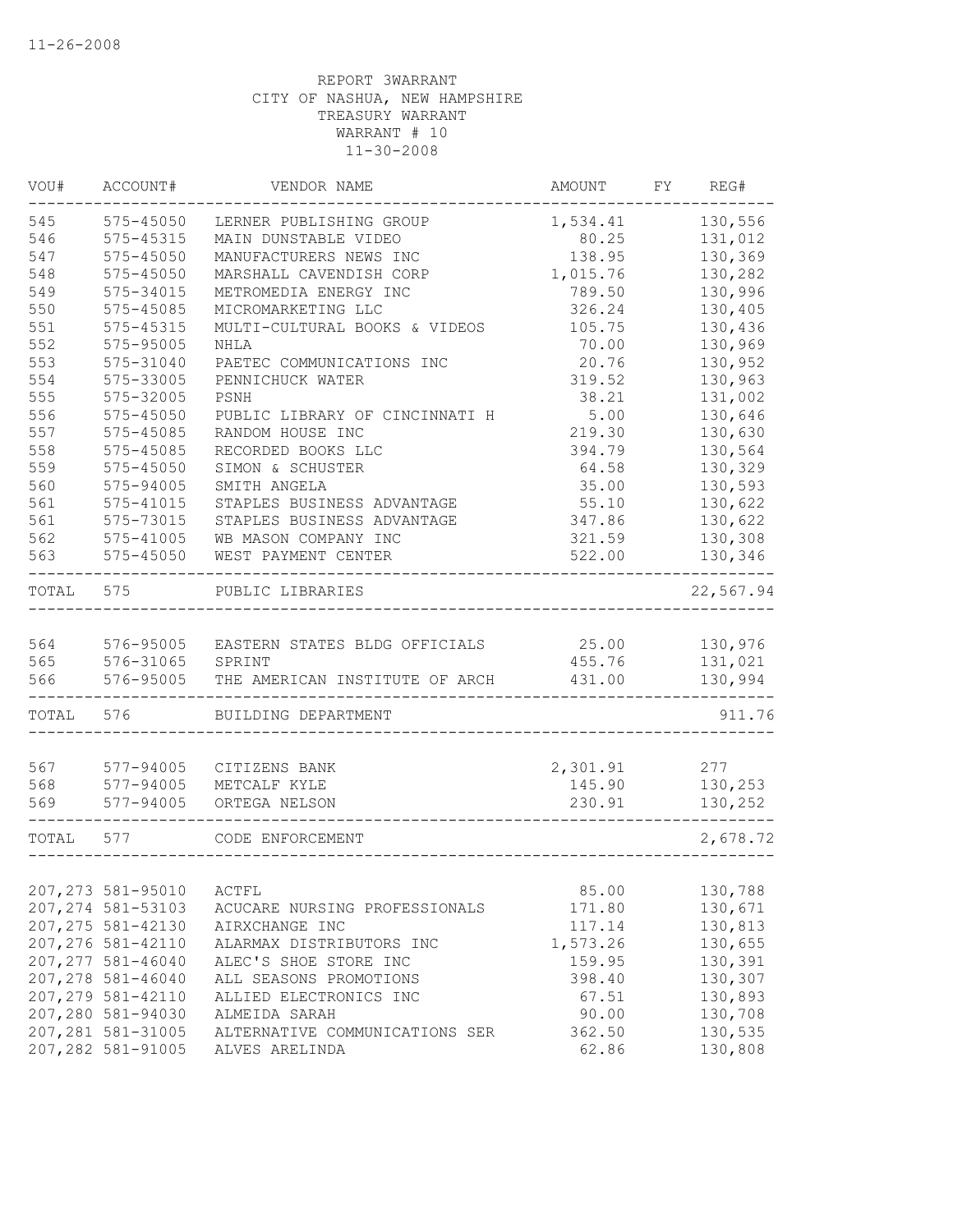| VOU# | ACCOUNT#           | VENDOR NAME                    | AMOUNT    | FY | REG#    |
|------|--------------------|--------------------------------|-----------|----|---------|
|      | 207, 283 581-42110 | AMERICAN SECURITY & FIRE PROTE | 85.00     |    | 130,260 |
| 570  | 581-53100          | ANACOMP INC                    | 69.36     |    | 130,318 |
|      | 207, 284 581-41015 | ANCO SIGNS & STAMPS INC        | 49.50     |    | 130,955 |
|      | 207, 285 581-49910 | ARCSOURCE INC                  | 51.04     |    | 130,420 |
|      | 207,286 581-94030  | ASCD                           | 203.00    |    | 131,025 |
|      | 207,287 581-31005  | AT&T                           | 30.91     |    | 131,028 |
|      | 207,288 581-75023  | B & S LOCKSMITH INC            | 232.67    |    | 130,471 |
|      | 207,289 581-94030  | BAGLEY MARCIA                  | 135.00    |    | 130,815 |
|      | 207,290 581-49035  | BARNES & NOBLE INC             | 207.12    |    | 130,259 |
|      | 207, 291 581-91005 | BATES DIANE                    | 89.51     |    | 130,735 |
|      | 207, 292 581-42110 | BATTERY SPECIALISTS OF NH LLC  | 104.57    |    | 130,822 |
|      | 207,293 581-49050  | BELLETETES INC                 | 71.78     |    | 130,408 |
|      | 207, 293 581-75023 | BELLETETES INC                 | 191.29    |    | 130,408 |
|      | 207, 294 581-49075 | BLAIR DORRIS                   | 58.51     |    | 130,738 |
|      | 207, 295 581-59130 | BLAZE MIKE                     | 78.00     |    | 130,302 |
|      | 207,296 581-49050  | BOIRE JUDITH                   | 35.00     |    | 130,837 |
|      | 207, 297 581-84030 | BOOTHBY THERAPY SERVICES LLC   | 37.50     |    | 130,850 |
|      | 207, 298 581-49075 | BOSTONBEAN COFFEE COMPANY      | 52.00     |    | 130,739 |
|      | 207,299 581-95005  | BOWER TIMOTHY                  | 100.00    |    | 130,943 |
|      | 207,300 581-94030  | BUCCINI JOHN                   | 100.00    |    | 130,730 |
|      | 207,301 581-55010  | BUDGET CAR & TRUCK RENTAL      | 181.61    |    | 130,725 |
|      | 207,302 581-49050  | C & M DISTRIBUTING CO          | 1,627.95  |    | 130,729 |
|      | 207,303 581-75023  | C AND G SUSPENDED CEILINGS     | 2,995.00  |    | 130,769 |
|      | 207,304 581-42130  | CAPP INC                       | 1,442.00  |    | 130,648 |
|      | 207,305 581-94030  | CAREER TRACK                   | 198.00    |    | 130,970 |
|      | 207,306 581-49050  | CARTRIDGE WORLD                | 989.95    |    | 130,786 |
|      | 207,307 581-49050  | CASEY'S WOOD PRODUCTS INC      | 240.29    |    | 130,846 |
|      | 207,308 581-94010  | CAWLEY MAUREEN                 | 3,060.00  |    | 130,710 |
|      | 207,309 581-42110  | CED                            | 1,395.20  |    | 130,330 |
|      | 207,310 581-84030  | CEDARCREST INC                 | 2,475.95  |    | 130,269 |
|      | 207, 311 581-42010 | CENTRAL PAPER PRODUCTS CO      | 10,334.18 |    | 130,884 |
|      | 207, 311 581-42020 | CENTRAL PAPER PRODUCTS CO      | 1,682.68  |    | 130,884 |
|      | 207,312 581-53100  | CHG MEDICAL STAFFING           | 4,256.25  |    | 130,839 |
|      | 207, 313 581-91005 | CIELINSKI AMY                  | 39.78     |    | 130,832 |
| 571  | 581-64192          | CITIZENS BANK                  | 1,809.00  |    | 286     |
| 571  | 581-94030          | CITIZENS BANK                  | 25.00     |    | 286     |
|      | 207, 314 581-53103 | CLARK ASSOCIATES/DEBBIE CLARK  | 23,560.50 |    | 130,322 |
|      | 207,315 581-49050  | COCA COLA                      | 255.25    |    | 130,689 |
|      | 207,316 581-31005  | COMCAST                        | 68.48     |    | 130,957 |
|      | 207, 317 581-53103 | COMPASSIONATE STAFFING LLC     | 483.75    |    | 130,437 |
|      | 207,318 581-64045  | COMPUTER HUT OF N E INC        | 559.00    |    | 130,889 |
|      | 207,318 581-74092  | COMPUTER HUT OF N E INC        | 571.50    |    | 130,889 |
|      | 207,319 581-64192  | CONLIN DIANE                   | 159.99    |    | 130,701 |
|      | 207,320 581-42130  | CONTROL TECHNOLOGIES INC       | 5,812.84  |    | 130,650 |
|      | 207,320 581-75023  | CONTROL TECHNOLOGIES INC       | 3,550.00  |    | 130,650 |
|      | 207,321 581-41040  | CONWAY OFFICE PRODUCTS LLC     | 113.27    |    | 130,376 |
|      | 207,322 581-44005  | COPY SHOP                      | 331.37    |    | 130,375 |
|      | 207,323 581-91005  | COVART VIRGINIA L              | 16.68     |    | 130,840 |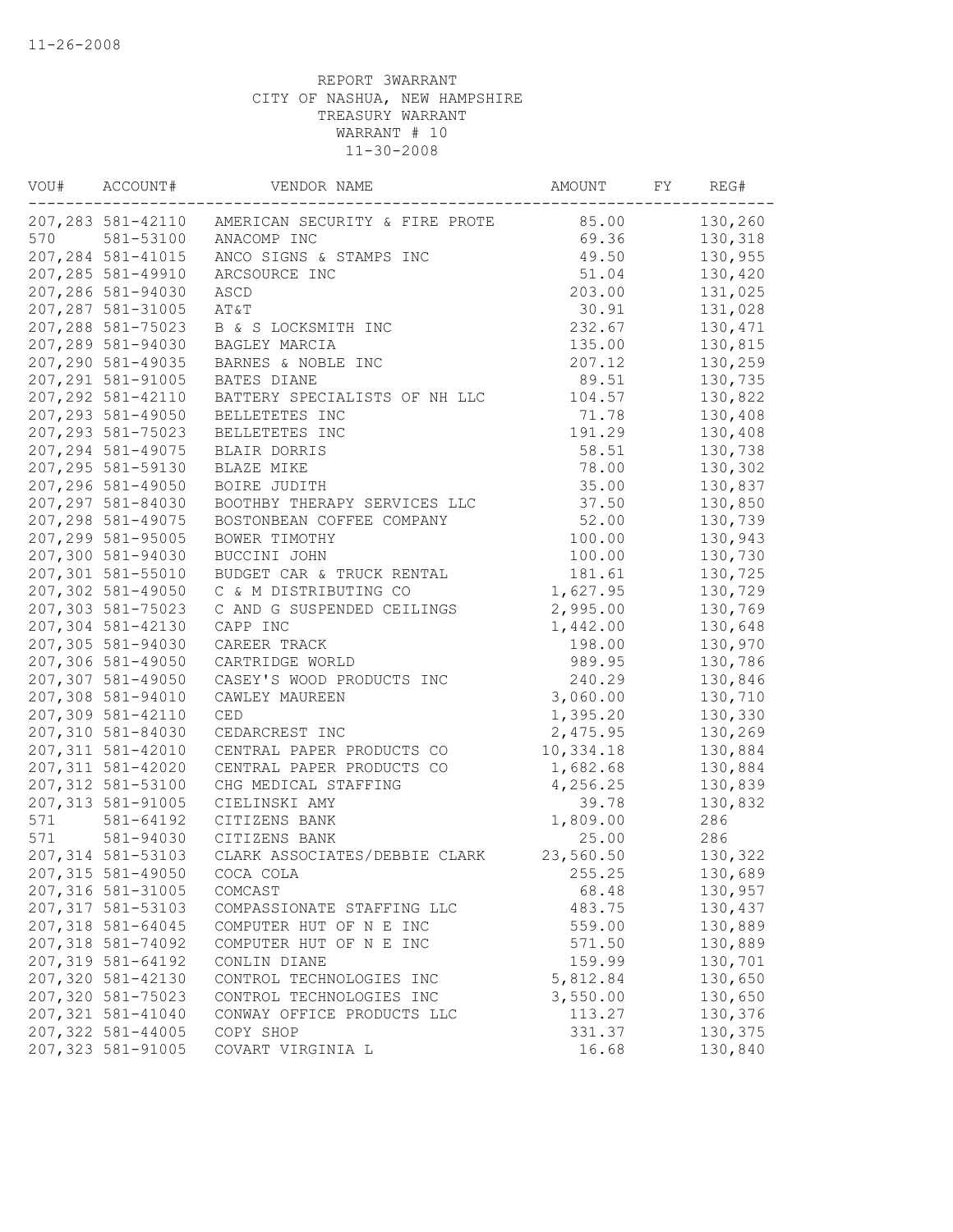|                   | 207,324 581-49050 CRYSTAL ROCK BOTTLED WATER |                                | 118.90   | 130,807 |
|-------------------|----------------------------------------------|--------------------------------|----------|---------|
| 207,325 581-49050 |                                              | CURRICULUM ASSOCIATES, INC     | 294.80   | 130,693 |
| 207,326 581-94030 | D'AMICO JUDITH                               |                                | 50.00    | 130,702 |
| 207,327 581-74092 | DAVID H BAILEY                               |                                | 40.00    | 130,700 |
| 207,328 581-59130 | DEPINTO FRANK                                |                                | 20.00    | 130,838 |
| 207,329 581-94030 | DEROSCH VALERIE                              |                                | 50.00    | 130,824 |
| 207,330 581-98030 | DONOHUE BRUCE                                |                                | 18.00    | 130,818 |
| 207,331 581-91005 | DRAKOULAKOS JENNIFER                         |                                | 12.29    | 130,712 |
| 207,332 581-91005 | DUFFY CAROL                                  |                                | 28.08    | 130,666 |
| 207,332 581-94030 | DUFFY CAROL                                  |                                | 90.00    | 130,666 |
| 207,333 581-53100 | EBS HEALTHCARE                               |                                | 4,550.00 | 130,847 |
| 207,334 581-59130 | EGAN JOHN                                    |                                | 78.00    | 130,525 |
| 207,335 581-91005 | ESSON VIRGINIA                               |                                | 41.66    | 130,684 |
| 207,336 581-42130 | F W WEBB COMPANY                             |                                | 170.71   | 130,338 |
| 207,337 581-31005 |                                              | FAIR POINT COMMUNICATIONS INC  | 52.21    | 131,031 |
| 572<br>581-31005  |                                              | FAIRPOINT COMMUNICATIONS INC   | 689.63   | 130,999 |
| 207,338 581-31005 |                                              | FAIRPOINT COMMUNICATIONS INC   | 184.97   | 131,029 |
| 207,339 581-31005 |                                              | FAIRPOINT COMMUNICATIONS INC   | 117.29   | 131,030 |
| 207,340 581-31005 |                                              | FAIRPOINT COMMUNICATIONS INC   | 45.58    | 131,033 |
| 207,341 581-31005 |                                              | FAIRPOINT COMUNICATIONS INC    | 82.93    | 131,032 |
| 207,342 581-75023 | FASTENAL COMPANY                             |                                | 222.85   | 130,485 |
| 207,343 581-75023 | FIMBEL PAUNET CORP                           |                                | 1,390.00 | 130,570 |
| 207,344 581-55010 | FIRST STUDENT INC                            |                                | 45.50    | 130,714 |
| 207,345 581-49075 | FIRST STUDENT INC                            |                                | 1,132.13 | 130,721 |
| 207,345 581-55005 | FIRST STUDENT INC                            |                                | 1,420.80 | 130,721 |
| 207,346 581-49050 | FLINN SCIENTIFIC INC                         |                                | 393.10   | 130,348 |
| 207,347 581-51015 |                                              | FLYGARE SCHWARZ & CLOSSON      | 486.00   | 130,537 |
| 207,348 581-49035 |                                              | FOLLETT EDUCATIONAL SERVICES   | 3,510.90 | 130,292 |
| 207,349 581-49030 |                                              | FOLLETT LIBRARY RESOURCES      | 800.36   | 130,297 |
| 207,350 581-59130 | FRASER MARK                                  |                                | 78.00    | 130,797 |
| 207,351 581-59130 | FRONK KEITH                                  |                                | 58.00    | 130,782 |
| 207,352 581-84030 |                                              | GATEWAYS COMMUNITY SERVICES    | 4,645.50 | 130,833 |
| 207,353 581-94030 | <b>GOULET JULIE</b>                          |                                | 100.00   | 130,828 |
| 207,354 581-47010 | GRAF PATRICIA A                              |                                | 59.87    | 130,628 |
| 207,355 581-42130 | GRAINGER                                     |                                | 776.18   | 130,356 |
| 207,356 581-42120 | GRANITE GROUP (THE)                          |                                | 274.39   | 130,558 |
| 207,357 581-47010 |                                              | GRANITE STATE PAPER & TAPE     | 127.90   | 130,711 |
| 207,358 581-84030 |                                              | GREATER LAWRENCE ED COLLABORAT | 9,402.50 | 130,733 |
| 207,359 581-91005 | GREENBERG ELLEN                              |                                | 726.08   | 130,805 |
| 207,360 581-49075 |                                              | GREENFIELD INDUSTRIES INC      | 48.00    | 130,319 |
| 207,361 581-53102 |                                              | GREENLEAF ROBERT DBA GREENLEAF | 1,128.00 | 130,737 |
| 207,362 581-59130 | HAFTEL CHRISTOPHER                           |                                | 78.00    | 130,406 |
| 207,363 581-74092 |                                              | HARRIS EQUIPMENT REPAIR SERVIC | 1,801.89 | 130,875 |
| 207,364 581-42130 |                                              | HEATING SPECIALTIES OF NH INC  | 441.64   | 130,869 |
| 207,365 581-91005 | HINES JOE                                    |                                | 64.35    | 130,841 |
| 207,366 581-75023 |                                              | HOME DEPOT CREDIT SERVICES     | 27.97    | 130,703 |
| 207,367 581-49050 |                                              | HOME DEPOT CREDIT SERVICES     | 187.09   | 130,736 |
| 207,368 581-91005 | HORNE LORRAINE                               |                                | 37.15    | 130,665 |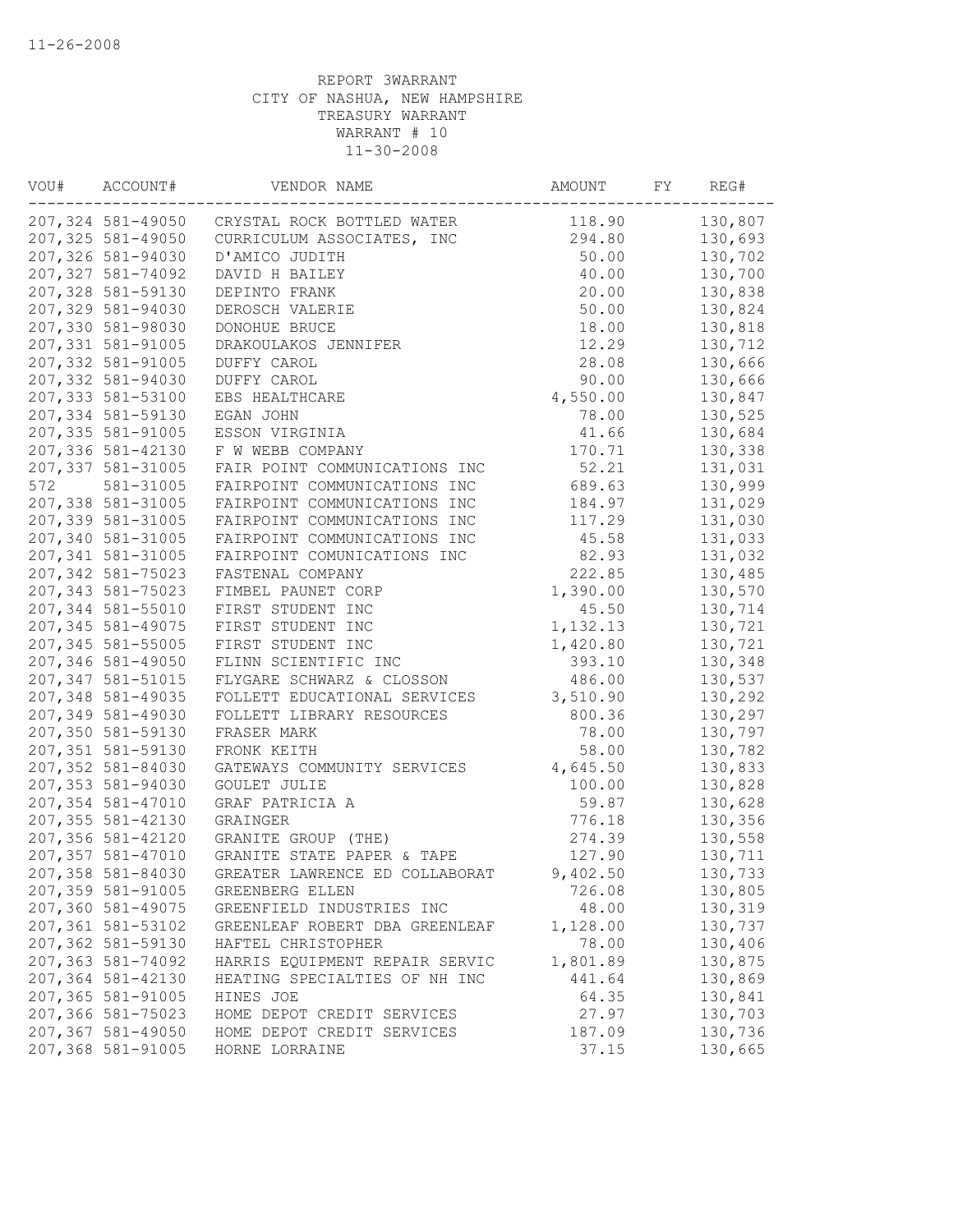| VOU# | ACCOUNT#           | VENDOR NAME                    | AMOUNT     | FY | REG#    |
|------|--------------------|--------------------------------|------------|----|---------|
|      | 207,369 581-78007  | HOWARD P FAIRFIELD INC         | 3,756.32   |    | 130,789 |
|      | 207,370 581-94010  | HOWARD SHANE                   | 3,060.00   |    | 130,682 |
|      | 207,371 581-94010  | HUNSINGER MELISSA              | 3,360.00   |    | 130,792 |
|      | 207,372 581-49050  | HYNES JOANNA                   | 86.46      |    | 130,795 |
|      | 207,373 581-41040  | INTEGRATED OFFICE SOLUTIONS    | 1,216.00   |    | 130,819 |
|      | 207,374 581-49050  | JAGENTENFL AMANDA              | 75.00      |    | 130,864 |
|      | 207,375 581-49050  | JANELLE PUBLICATIONS INC       | 209.60     |    | 130,699 |
|      | 207,376 581-59130  | KELLY JOSEPH                   | 78.00      |    | 130,842 |
|      | 207,377 581-91005  | KOTOPOULIS JEANNETTE           | 47.39      |    | 130,677 |
|      | 207,378 581-59130  | KRUPICKA ROBERT                | 78.00      |    | 130,545 |
|      | 207,379 581-49050  | LAKESHORE LEARNING MATERIALS   | 57.41      |    | 130,365 |
|      | 207,380 581-59130  | LANGELIER SEAN                 | 78.00      |    | 130,798 |
|      | 207,381 581-49030  | LIBRARIAN'S BOOK EXPRESS       | 323.30     |    | 130,844 |
|      | 207,382 581-84030  | LIGHTHOUSE SCHOOL INC          | 53, 391.36 |    | 130,663 |
|      | 207,383 581-49075  | LINEN & SHADE BIN INC          | 471.00     |    | 130,652 |
|      | 207,384 581-49050  | LINGUISYSTEMS INC              | 150.00     |    | 130,683 |
|      | 207,385 581-49050  | LOFTUS JUDITH                  | 188.95     |    | 130,685 |
|      | 207,385 581-91005  | LOFTUS JUDITH                  | 39.64      |    | 130,685 |
|      | 207,386 581-49030  | LOOKOUT BOOKS                  | 354.64     |    | 130,826 |
|      | 207,387 581-49050  | LOWTON JENNIFER                | 61.38      |    | 130,859 |
|      | 207,388 581-42110  | M & M ELECTRICAL SUPPLY CO INC | 456.65     |    | 130,867 |
|      | 207,389 581-49050  | MACSTEEL SERVICE CENTERS USA   | 603.90     |    | 130,765 |
|      | 207,390 581-49035  | MAILBOX (THE)                  | 119.80     |    | 130,653 |
|      | 207,391 581-49050  | MARKET BASKET                  | 562.04     |    | 130,430 |
|      | 207,392 581-49050  | MAYER-JOHNSON LLC              | 97.50      |    | 130,394 |
|      | 207,393 581-78007  | MAYNARD & LESIEUR INCORPORATED | 167.20     |    | 130,876 |
|      | 207,394 581-53103  | MCCARTNEY AMY                  | 5,409.00   |    | 130,809 |
|      | 207,395 581-49035  | MCGRAW HILL COMPANIES          | 641.92     |    | 130,385 |
|      | 207,395 581-49050  | MCGRAW HILL COMPANIES          | 139.10     |    | 130,385 |
|      | 207,396 581-91005  | MEALEY JAMES                   | 254.02     |    | 130,300 |
|      | 207,397 581-49055  | MEDIA EDUCATION FOUNDATION     | 125.00     |    | 130,836 |
|      | 207,398 581-95005  | MENC                           | 104.00     |    | 131,026 |
|      | 207,399 581-84030  | MERRIMACK EDUCATION CENTER     | 48, 335.22 |    | 130,804 |
|      | 207,400 581-47010  | MFASCO                         | 14.76      |    | 130,296 |
|      | 207,401 581-49050  | MIDWEST TECHNOLOGY PRODUCTS    | 73.28      |    | 130,257 |
|      | 207,402 581-91040  | MILLER MONICA                  | 1,384.68   |    | 130,778 |
|      | 207,403 581-49050  | MOORE MEDICAL CORP             | 44.46      |    | 130,509 |
|      | 207,404 581-49050  | MUSICIAN'S FRIEND              | 45.75      |    | 130,762 |
|      | 207,405 581-49050  | NASCO                          | 157.25     |    | 130,885 |
|      | 207,406 581-84030  | NASHOBA LEARNING GROUP         | 7,982.94   |    | 130,768 |
|      | 207,407 581-84030  | NASHUA CHILDREN'S HOME         | 12,781.56  |    | 130,695 |
|      | 207,408 581-49050  | NASHUA OUTDOOR POWER EQUIP     | 59.66      |    | 130,423 |
|      | 207,408 581-49910  | NASHUA OUTDOOR POWER EQUIP     | 789.15     |    | 130,423 |
|      | 207,409 581-49075  | NASHUA WALLPAPER & PAINT CO    | 31.33      |    | 130,428 |
|      | 207,410 581-34015  | NATIONAL GRID                  | 7,723.70   |    | 130,848 |
|      | 207, 411 581-49050 | NATIONAL MIDDLE SCHOOL ASSOC   | 65.00      |    | 130,704 |
|      | 207, 412 581-42010 | NATIONWIDE SALES & SERVICE     | 186.99     |    | 130,678 |
|      | 207, 413 581-49095 | NCS PEARSON INC                | 356.97     |    | 130,716 |
|      |                    |                                |            |    |         |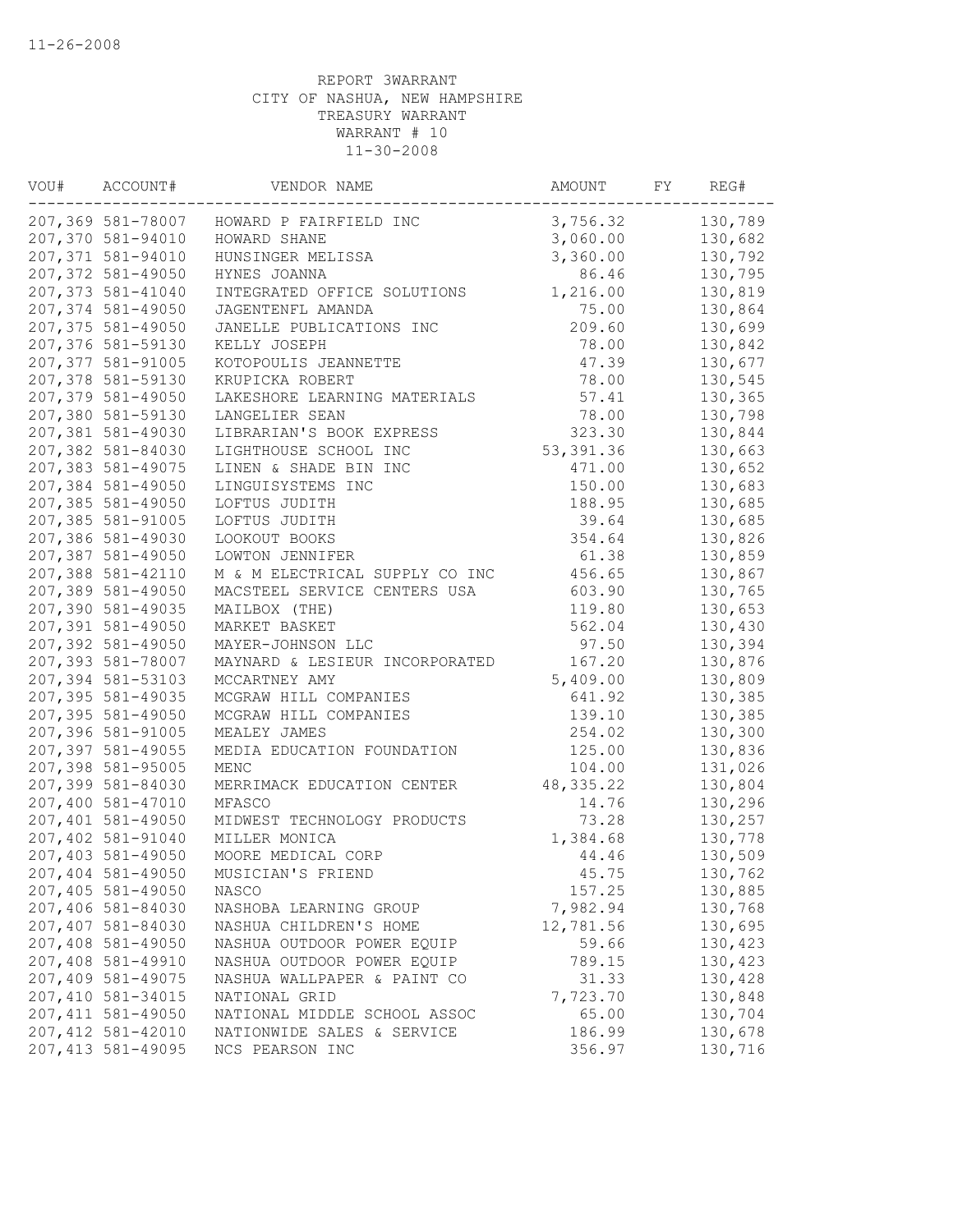| VOU# | ACCOUNT#           | VENDOR NAME                    | AMOUNT     | FY | REG#    |
|------|--------------------|--------------------------------|------------|----|---------|
|      | 207,414 581-66005  | NEOPOST LEASING                | 145.22     |    | 130,751 |
|      | 207,415 581-84055  | NEW HAMPSHIRE HOSPITAL         | 5,377.00   |    | 130,764 |
|      | 207,416 581-31005  | NEXTEL COMMUNICATIONS          | 2,605.65   |    | 130,951 |
|      | 207, 417 581-84055 | NFI MASSACHUSETTS INC          | 22,892.88  |    | 130,767 |
|      | 207,418 581-94030  | NHASCD                         | 190.00     |    | 130,761 |
|      | 207,419 581-95005  | NHASP                          | 6,810.00   |    | 130,950 |
|      | 207,420 581-45910  | NOODLETOOLS INC                | 360.00     |    | 130,821 |
|      | 207,421 581-49050  | NORTHCENTER FOODSERVICE        | 993.42     |    | 130,719 |
|      | 207, 422 581-53101 | NORTHEAST RECORD RETENTION LLC | 315.00     |    | 130,901 |
|      | 207, 423 581-91005 | O'CONNOR MARIANNE              | 98.28      |    | 130,745 |
|      | 207, 424 581-31005 | ONE COMMUNICATIONS             | 6,133.87   |    | 131,007 |
|      | 207,424 581-31040  | ONE COMMUNICATIONS             | 928.06     |    | 131,007 |
|      | 207,425 581-53100  | PAGE AMY                       | 89.25      |    | 130,857 |
|      | 207,426 581-49050  | PAPANICOLAOU PAULA             | 41.14      |    | 130,697 |
|      | 207,426 581-91005  | PAPANICOLAOU PAULA             | 48.26      |    | 130,697 |
|      | 207,427 581-59130  | PARSLOW DICK                   | 78.00      |    | 130,416 |
|      | 207,428 581-49050  | PEARSON EDUCATION              | 62.95      |    | 130,754 |
|      | 207,429 581-33005  | PENNICHUCK WATER WORKS INC     | 5,096.36   |    | 130,954 |
|      | 207,430 581-43005  | PETTY CASH                     | 6.31       |    | 130,934 |
|      | 207,430 581-49050  | PETTY CASH                     | 62.99      |    | 130,934 |
|      | 207,431 581-43005  | PETTY CASH                     | 27.37      |    | 130,935 |
|      | 207, 431 581-49110 | PETTY CASH                     | 105.99     |    | 130,935 |
|      | 207, 432 581-41015 | PETTY CASH                     | 109.34     |    | 130,936 |
|      | 207,432 581-43005  | PETTY CASH                     | 4.10       |    | 130,936 |
|      | 207,432 581-49050  | PETTY CASH                     | 81.93      |    | 130,936 |
|      | 207, 433 581-41015 |                                |            |    |         |
|      |                    | PETTY CASH                     | 172.40     |    | 130,937 |
|      | 207,434 581-41015  | PETTY CASH                     | 49.98      |    | 130,938 |
|      | 207,434 581-49095  | PETTY CASH                     | 19.85      |    | 130,938 |
|      | 207,435 581-42110  | PETTY CASH                     | 9.94       |    | 130,939 |
|      | 207,435 581-42120  | PETTY CASH                     | 56.72      |    | 130,939 |
|      | 207,435 581-43005  | PETTY CASH                     | 42.00      |    | 130,939 |
|      | 207, 435 581-49075 | PETTY CASH                     | 69.30      |    | 130,939 |
|      | 207,435 581-91005  | PETTY CASH                     | 2.00       |    | 130,939 |
|      | 207,436 581-41015  | PETTY CASH                     | 39.98      |    | 130,940 |
|      | 207,436 581-43005  | PETTY CASH                     | 23.17      |    | 130,940 |
|      | 207,436 581-49050  | PETTY CASH                     | 87.04      |    | 130,940 |
|      | 207,437 581-98030  | PETTY CASH                     | 549.50     |    | 130,944 |
|      | 207,438 581-94010  | PIKE STEPHANIE                 | 1,000.00   |    | 130,820 |
|      | 207,439 581-91005  | PILLSBURY KERRY                | 75.47      |    | 130,770 |
|      | 207,440 581-49050  | PITNEY BOWES INCORPORATED      | 442.78     |    | 130,888 |
|      | 207,441 581-91005  | PLACE PATRICIA                 | 62.42      |    | 130,672 |
|      | 207,442 581-49050  | PRICE ANNE                     | 84.30      |    | 130,829 |
|      | 207,443 581-49095  | PRO ED                         | 61.60      |    | 130,755 |
|      | 207,444 581-32005  | PSNH                           | 1,871.42   |    | 131,006 |
|      | 207,445 581-32005  | PUBLIC SERVICE OF NH           | 146,758.87 |    | 131,005 |
|      | 207,446 581-49050  | PYRAMID EDUCATIONAL PRODUCTS I | 282.70     |    | 130,720 |
|      | 207,447 581-42110  | RALPH PILL ELECTRIC SUPPLY COM | 34.39      |    | 130,871 |
|      | 207,448 581-49075  | RASMUSSEN VERONICA             | 66.34      |    | 130,756 |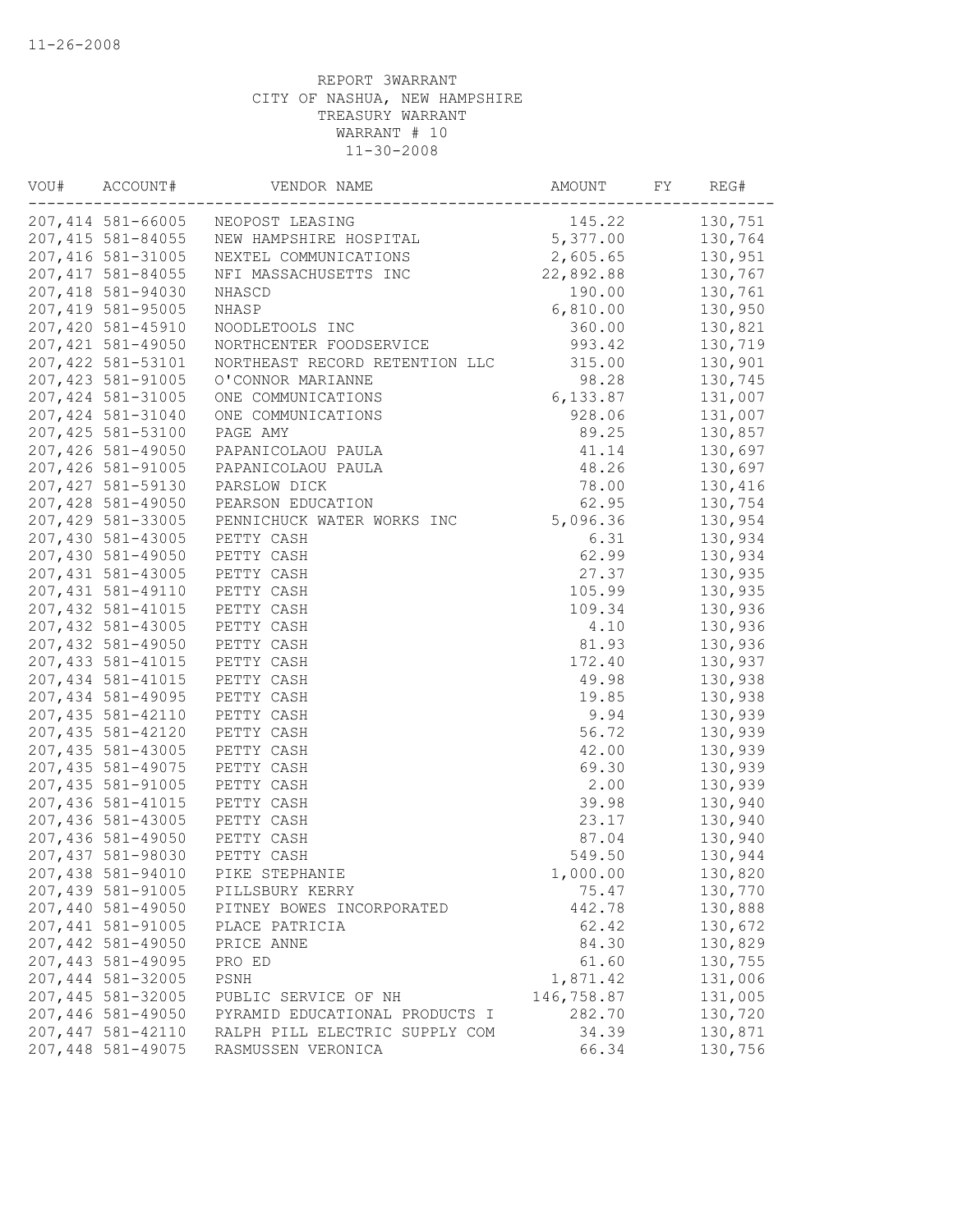| VOU# | ACCOUNT#           | VENDOR NAME                   | AMOUNT     | FY | REG#    |
|------|--------------------|-------------------------------|------------|----|---------|
|      | 207,449 581-49050  | RCN                           | 195.95     |    | 130,777 |
|      | 207,450 581-84030  | READING FOUNDATION (THE)      | 4,092.00   |    | 130,723 |
|      | 207, 451 581-53103 | READYNURSE                    | 331.73     |    | 130,351 |
|      | 207,452 581-46040  | RED BRICK CLOTHING CO         | 945.90     |    | 130,463 |
|      | 207,453 581-84030  | REGIONAL SERVICES & EDUCATION | 28, 126.35 |    | 130,276 |
|      | 207,454 581-94010  | REINHARDT SARA                | 348.00     |    | 130,810 |
|      | 207, 455 581-42110 | REXEL CLS                     | 753.48     |    | 130,794 |
|      | 207,456 581-66005  | RICOH AMERICAS CORP           | 1,029.49   |    | 130,757 |
|      | 207,457 581-59130  | ROBICHAUD ROGER               | 78.00      |    | 130,550 |
|      | 207,458 581-91005  | ROSS STEPHANIE                | 23.40      |    | 130,780 |
|      | 207,459 581-59130  | ROY GEORGE                    | 78.00      |    | 130,799 |
|      | 207,460 581-78007  | SANEL AUTO PARTS CO           | 366.30     |    | 130,419 |
|      | 207,461 581-49050  | SARGENT-WELCH                 | 1,684.30   |    | 130,327 |
|      | 207,462 581-49050  | SAX ARTS & CRAFTS             | 330.90     |    | 130,675 |
|      | 207,463 581-91005  | SCHAPPLER PHILIP              | 182.96     |    | 130,669 |
|      | 207,464 581-47010  | SCHOOL HEALTH CORP            | 36.63      |    | 130,294 |
|      | 207,465 581-47010  | SCHOOL NURSE SUPPLY INC       | 301.39     |    | 130,656 |
|      | 207,466 581-41015  | SCHOOL SPECIALTY              | 64.56      |    | 130,687 |
|      | 207,466 581-49050  | SCHOOL SPECIALTY              | 3,845.31   |    | 130,687 |
|      | 207,467 581-49050  | SCHOOL-TECH INC               | 136.56     |    | 130,872 |
|      | 207,468 581-49050  | SEARS COMMERCIAL ONE          | 224.36     |    | 130,965 |
|      | 207,469 581-94030  | SELLNER LINDA                 | 100.00     |    | 131,034 |
|      | 207,470 581-59130  | SICKEL KADI                   | 136.00     |    | 130,845 |
|      | 207, 471 581-42130 | SIEMENS BUILDING TECHNOLOGIES | 987.99     |    | 130,759 |
|      | 207, 472 581-53102 | SIGN A RAMA OF NASHUA         | 800.00     |    | 130,574 |
|      | 207, 473 581-42110 | SIMPLEXGRINNELL               | 1,043.02   |    | 130,267 |
|      | 207,474 581-84030  | SPAULDING YOUTH CENTER        | 8,992.54   |    | 130,261 |
|      | 207,474 581-84055  | SPAULDING YOUTH CENTER        | 4,656.25   |    | 130,261 |
|      | 207,475 581-49050  | SPORTIME                      | 42.09      |    | 130,692 |
|      | 207,476 581-78007  | ST LAURENT COLLISION AUTO INC | 100.00     |    | 130,277 |
|      | 207, 477 581-53100 | STANLEY ELEVATOR COMPANY INC  | 636.00     |    | 130,890 |
|      | 207,478 581-49050  | STANTON'S SHEET MUSIC INC     | 67.03      |    | 130,279 |
|      | 207,479 581-63085  | STAPLES                       | 1,689.91   |    | 130,421 |
|      | 207,480 581-41015  | STAPLES BUSINESS ADVANTAGE    | 1,453.92   |    | 130,522 |
|      | 207,480 581-41045  | STAPLES BUSINESS ADVANTAGE    | 6,543.07   |    | 130,522 |
|      | 207,480 581-49050  | STAPLES BUSINESS ADVANTAGE    | 1,234.91   |    | 130,522 |
|      | 207,480 581-49110  | STAPLES BUSINESS ADVANTAGE    | 437.21     |    | 130,522 |
|      | 207,480 581-64192  | STAPLES BUSINESS ADVANTAGE    | 46.84      |    | 130,522 |
|      | 207,481 581-53100  | STATE OF NH CRIMINAL RECORDS  | 475.75     |    | 130,941 |
|      | 207,482 581-84055  | STRAFFORD LEARNING CTR        | 13,800.00  |    | 130,827 |
|      | 207,483 581-75180  | SUNTECH TINTING               | 750.00     |    | 130,418 |
|      | 207,484 581-49050  | SUPER DUPER PUBLICATIONS      | 222.15     |    | 130,301 |
|      | 207,485 581-91005  | SWINDELL LORNE                | 306.13     |    | 130,715 |
|      | 207,486 581-53100  | TERMINIX                      | 540.00     |    | 130,774 |
|      | 207,487 581-59130  | THOMAS DOUGLAS                | 58.00      |    | 130,791 |
|      | 207,488 581-49030  | TOADSTOOL BOOKSHOP            | 352.24     |    | 130,368 |
|      | 207,488 581-49035  | TOADSTOOL BOOKSHOP            | 2,994.79   |    | 130,368 |
|      | 207,488 581-94030  | TOADSTOOL BOOKSHOP            | 417.34     |    | 130,368 |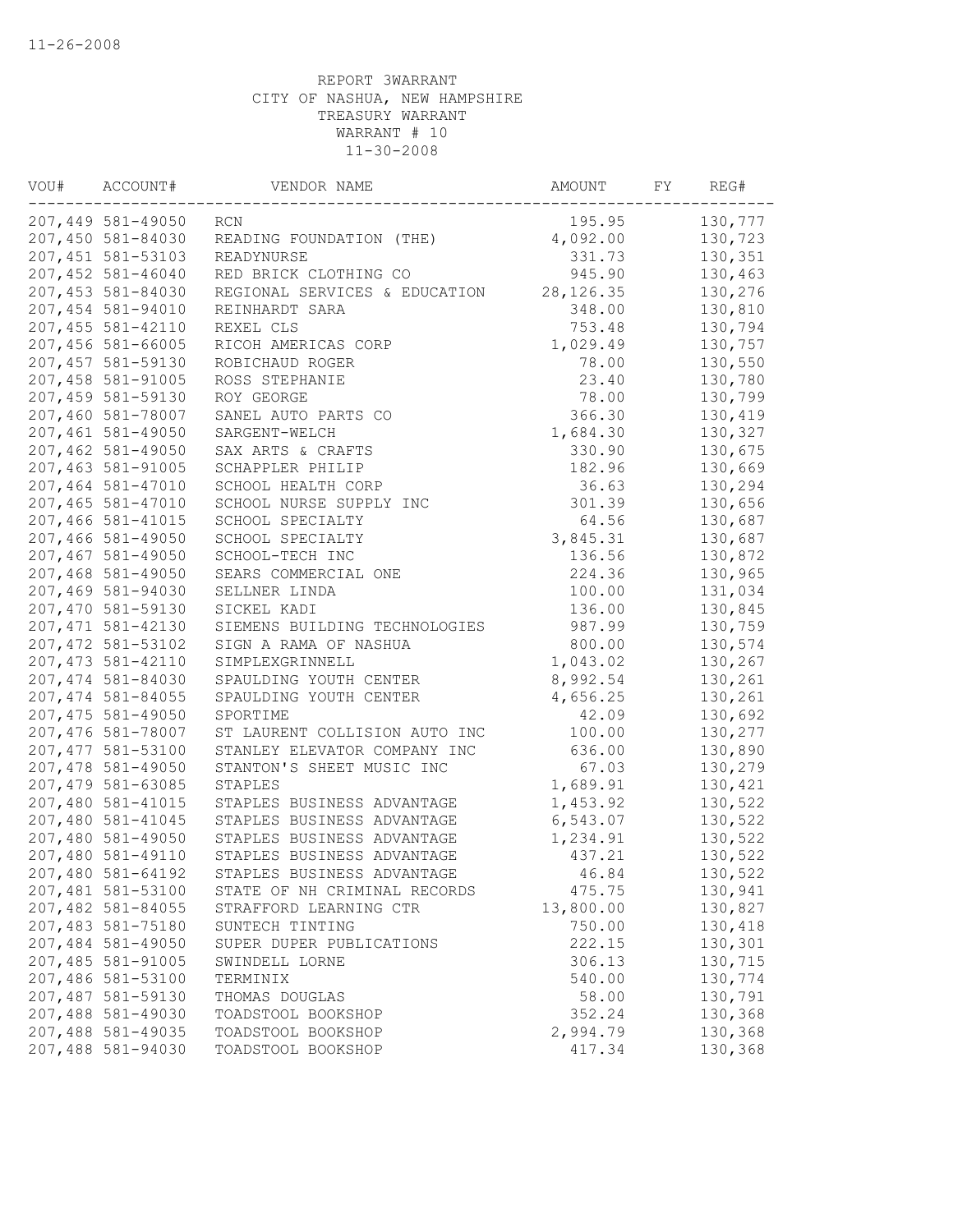| WOU#  | ACCOUNT#          | VENDOR NAME                    | AMOUNT    | FY | REG#       |
|-------|-------------------|--------------------------------|-----------|----|------------|
|       | 207,489 581-84055 | TREASURER STATE OF NH          | 10,005.61 |    | 130,680    |
|       | 207,490 581-43005 | U S POSTAL SERVICES            | 316.00    |    | 130,942    |
|       | 207,491 581-94010 | ULLRICH ELIZABETH              | 2,116.80  |    | 130,803    |
|       | 207,492 581-74092 | UNITED MACHINE REPAIR INC      | 236.60    |    | 130,894    |
|       | 207,493 581-43005 | UNITED PARCEL SERVICE          | 24.05     |    | 130,654    |
|       | 207,494 581-42120 | UNITED SUPPLY INC              | 2,292.26  |    | 130,742    |
|       | 207,495 581-53100 | UNIWASTE SERVICES LLC          | 524.16    |    | 130,787    |
|       | 207,496 581-31005 | USA MOBILITY WIRELESS INC      | 851.32    |    | 130,989    |
|       | 207,497 581-59130 | VEILLEUX GERALD                | 78.00     |    | 130,409    |
|       | 207,498 581-31005 | VERIZON BUSINESS               | 4,405.19  |    | 130,258    |
|       | 207,499 581-75180 | VIKING ROOFING, INC.           | 285.00    |    | 130,772    |
|       | 207,500 581-41015 | WALMART COMMUNITY              | 97.79     |    | 130,626    |
|       | 207,500 581-49075 | WALMART COMMUNITY              | 408.08    |    | 130,626    |
|       | 207,501 581-59130 | WILKINS GERARD                 | 58.00     |    | 130,785    |
|       | 207,502 581-47010 | WILLIAM V. MACGILL & COMPANY   | 30.26     |    | 130,374    |
|       | 207,503 581-42110 | WILLIAMS COMMUNICATIONS SERVIC | 5,036.50  |    | 130,746    |
|       | 207,504 581-49095 | WPS WESTERN PSYCHOLOGICAL SERV | 56.10     |    | 130,491    |
|       | 207,505 581-53100 | YORK MS CCC/SLP TRICIA         | 1,062.50  |    | 130,823    |
|       | 207,506 581-49075 | ZAX SIGNAGE                    | 260.38    |    | 130,469    |
| TOTAL | 581               | SCHOOL DEPARTMENT              |           |    | 590,029.02 |
|       |                   |                                |           |    |            |
| 573   | 590-23501         | STAPLES BUSINESS ADVANTAGE     | 120.99    |    | 130,622    |
| 574   | 590-23501         | SURPLUS OFFICE EQUIPMENT INC   | 1,308.00  |    | 130,568    |
| 575   | 590-23524         | INTELLIGOV SOFTWARE INC        | 8,666.65  |    | 130,587    |
| 576   | 590-24522         | RCC CONSULTANTS INC            | 3,484.70  |    | 130,531    |
| 577   | 590-24531         | RILEY'S SPORT SHOP INC         | 1,198.30  |    | 130,266    |
|       | 207,507 590-24581 | CONMY KRISTINE                 | 3,060.00  |    | 130,825    |
| TOTAL | 590               | P/Y OBLIGATIONS                |           |    | 17,838.64  |
|       |                   |                                |           |    |            |
| 578   | 599-64045         | OFFICE ENVIRONMENTS OF NEW ENG | 84.98     |    | 130,566    |
| 579   | 599-68060         | DONOVAN EQUIPMENT CO INC       | 2,800.00  |    | 130,310    |
| TOTAL | 599               | "CERF" - EQUIPMENT PURCHASES   |           |    | 2,884.98   |
|       |                   |                                |           |    |            |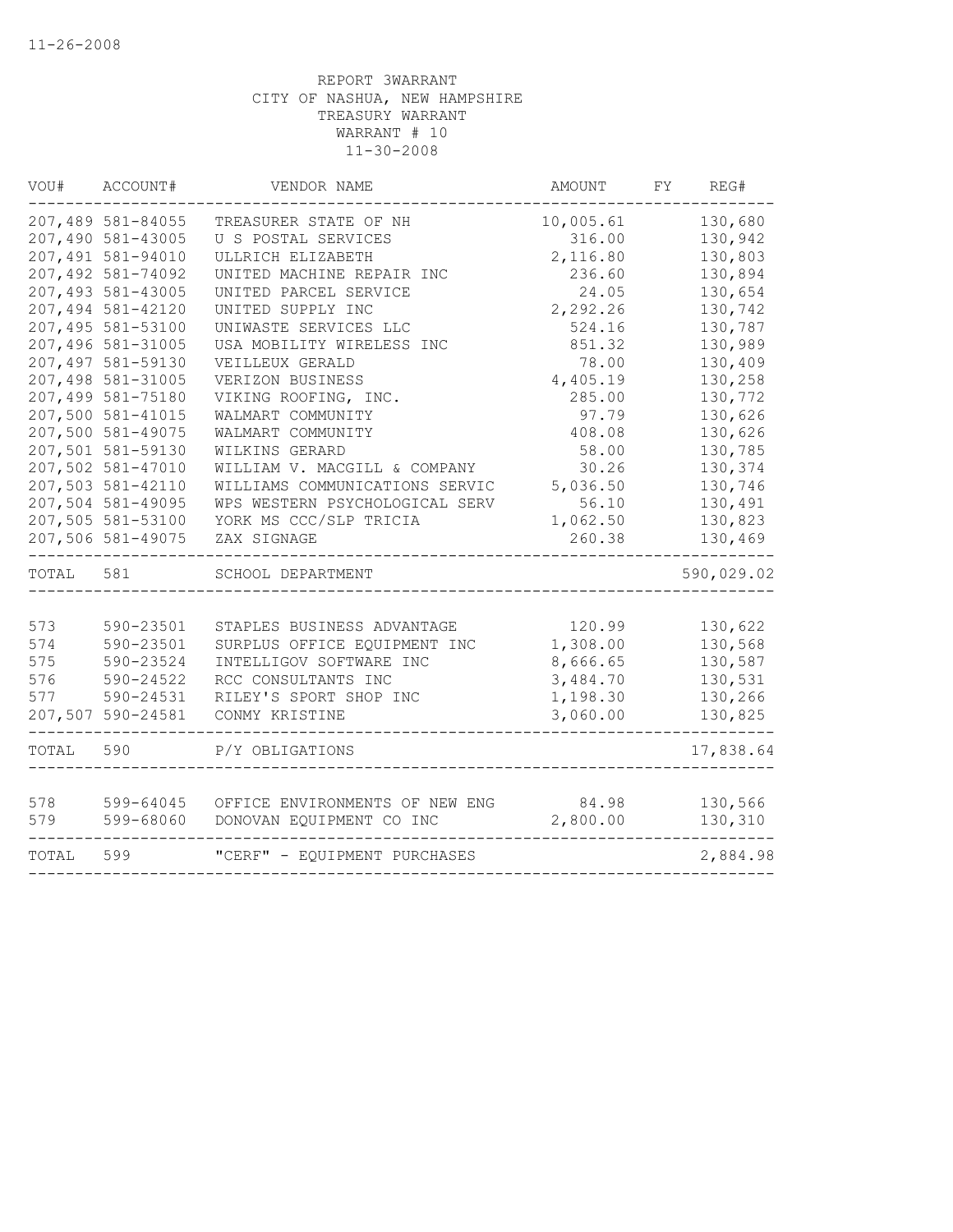|                                 |                                        | VOU# ACCOUNT# VENDOR NAME                                                                                                                                         | AMOUNT FY REG#                        |                                                     |
|---------------------------------|----------------------------------------|-------------------------------------------------------------------------------------------------------------------------------------------------------------------|---------------------------------------|-----------------------------------------------------|
|                                 | . _ _ _ _ _ _ _ _ _ _ _ _              | 580 653-14 CONTINENTAL PAVING, INC/RETAIN 10,302.18 273                                                                                                           |                                       |                                                     |
|                                 |                                        | TOTAL 653-14 CAP IMP - STREET DEPT<br>STREET PAVING PROGRAM FY08                                                                                                  |                                       | 10,302.18                                           |
| 581<br>582<br>583<br>584<br>585 | $653 - 18$<br>$653 - 18$<br>$653 - 18$ | 653-18 BELLETETES INC<br>GRANITE STATE CONCRETE CO INC<br>NASHUA FARMERS EXCHANGE INC<br>653-18 REDIMIX COMPANIES INC<br>STEVE SURETTE & SON EXCAVATION 40,500.00 | 86.40<br>1,090.00<br>185.00<br>790.50 | 130,408<br>130,577<br>130,887<br>130,435<br>130,583 |
|                                 |                                        | TOTAL 653-18 CAP IMP - STREET DEPT<br>SIDEWALK CONSTR & REPLACEMENT                                                                                               |                                       | 42,651.90                                           |
|                                 |                                        | 207,508 681-34 SCHIAVI LEASING CORP                                                                                                                               | 900.00                                | 130,706                                             |
|                                 |                                        | TOTAL 681-34 CAP IMP - SCHOOL<br>PORTABLE CLASSROOMS                                                                                                              |                                       | 900.00                                              |
|                                 |                                        |                                                                                                                                                                   |                                       |                                                     |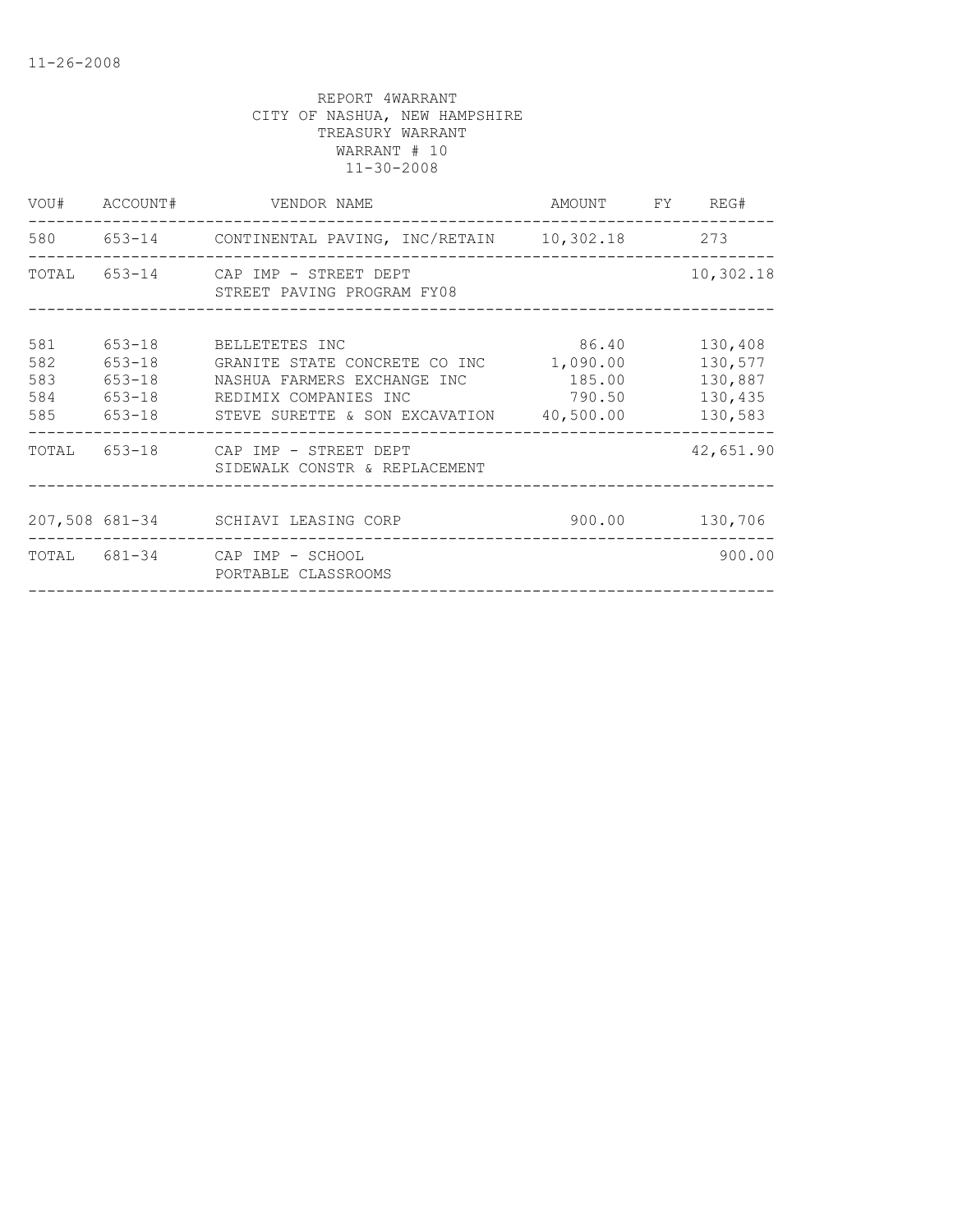| VOU#  | ACCOUNT#  | PROGRAM<br>VENDOR NAME                     | AMOUNT     | REG#<br>FY |
|-------|-----------|--------------------------------------------|------------|------------|
| 586   |           | 731-64045 3705 INFORMATION MANAGEMENT CORP | 1,500.00   | 130,493    |
| TOTAL | 731       | CPF-POLICE DEPARTMENT                      | 1,500.00   |            |
|       |           |                                            |            |            |
| 587   | 792-53030 | 3799 METCALF & EDDY                        | 73,726.37  | 130,384    |
| 588   | 792-53075 | 3793 HAZEN & SAWYER                        | 13,294.22  | 130,610    |
| 589   | 792-96401 | 3795 D&C CONSTRUCTION CO INC               | 133,761.58 | 130,473    |
| 590   | 792-96401 | 3795 D&C CONSTRUCTION CO INC/RETAIN        | 2,729.83   | 288        |
| TOTAL | 792       | CPF-WASTEWATER USER FUND                   | 223,512.00 |            |
|       |           |                                            |            |            |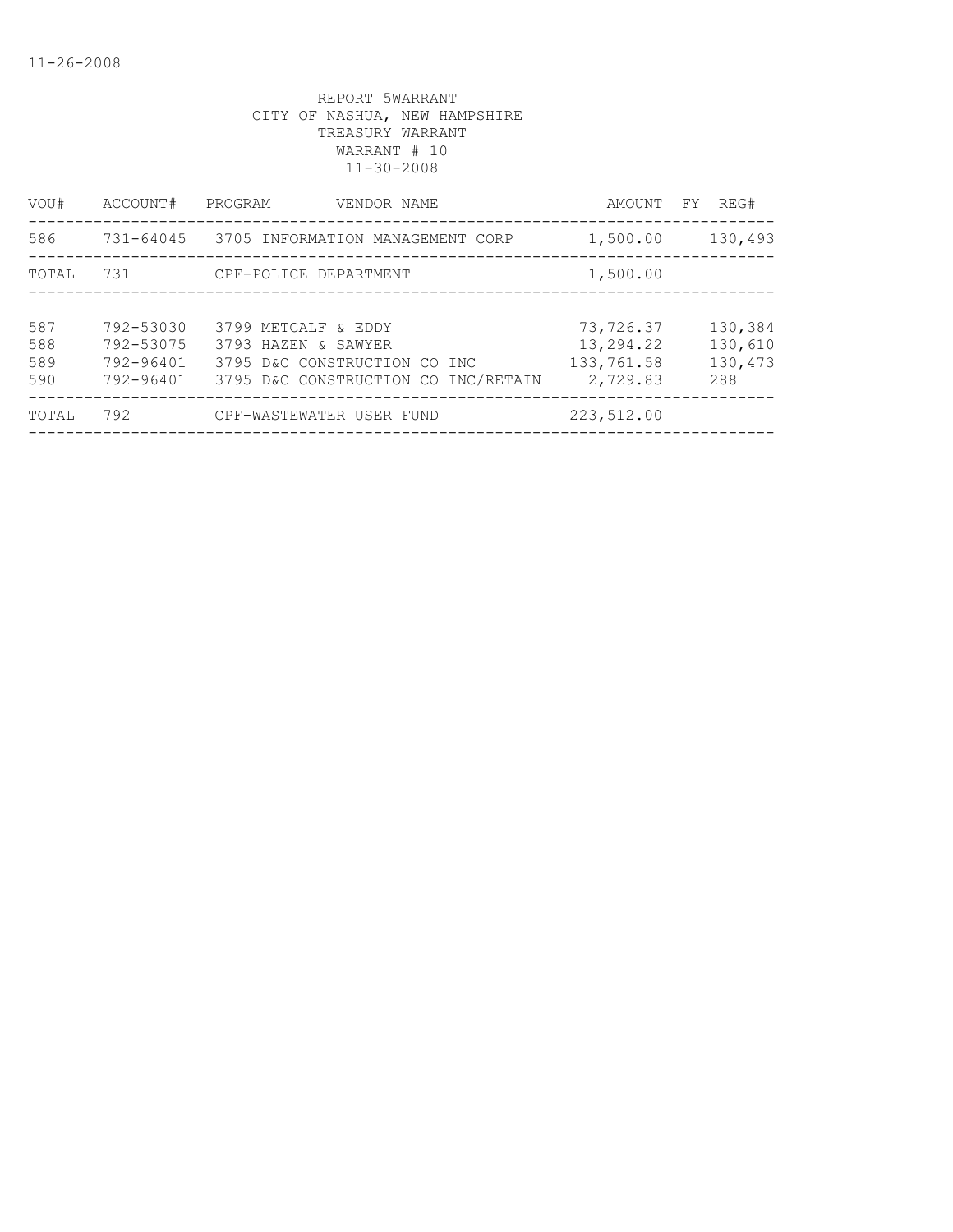| VOU#      | ACCOUNT#  | VENDOR NAME                                                 | AMOUNT    | FY | REG#      |
|-----------|-----------|-------------------------------------------------------------|-----------|----|-----------|
| 591       | 801-31040 | PAETEC COMMUNICATIONS INC                                   | 15.74     |    | 130,952   |
| 592       | 801-32005 | PSNH                                                        | 372.29    |    | 131,002   |
| 593       | 801-33005 | PENNICHUCK WATER                                            | 15.36     |    | 130,964   |
| 594       | 801-48005 | SHATTUCK MALONE OIL CO                                      | 13,090.88 |    | 130,947   |
| 594       | 801-48005 | SHATTUCK MALONE OIL CO                                      | 15,054.51 |    | 130,947   |
| 594       | 801-48005 | SHATTUCK MALONE OIL CO                                      | 4,581.79  |    | 130,947   |
| 595       | 801-49040 | BCM CONTROLS CORPORATION                                    | 2,370.42  |    | 130,457   |
| 596       | 801-53030 | CMA ENGINEERS INC                                           | 1,641.64  |    | 130,440   |
| 597       | 801-53030 | GZA GEOENVIRONMENTAL INC                                    | 782.85    |    | 130,709   |
| 598       | 801-53080 | CHEMSERVE ENVIRONMENTAL ANALYS                              | 5,220.00  |    | 130,520   |
| 599       | 801-59100 | AMHERST APPLIANCE REPAIR/STEVE                              | 2,247.00  |    | 130,451   |
| 600       | 801-59100 | BCM CONTROLS CORPORATION                                    | 452.50    |    | 130,457   |
| 601       | 801-59100 | RMG ENTERPRISE INC                                          | 4,969.76  |    | 130,743   |
| 602       | 801-59100 | TREASURER STATE OF NH                                       | 250.00    |    | 130,992   |
| 603       | 801-59105 | LISAY STEVEN E                                              | 720.00    |    | 130,401   |
| 604       | 801-59238 | ANACOMP INC                                                 | 17.34     |    | 130,318   |
| 605       | 801-59245 | D & R TOWING INC                                            | 610.00    |    | 130,868   |
| 606       | 801-69024 | BLUEWATER WIRELESS                                          | 1,367.65  |    | 130,462   |
| 607       | 801-75023 | A-1 STEAM CLEANING INC                                      | 250.00    |    | 130,372   |
| 608       | 801-75023 | AMERICAN TANK MANAGEMENT INC                                | 2,390.00  |    | 130,415   |
| 609       | 801-75023 | BELLETETES INC                                              | 58.53     |    | 130,408   |
| 610       | 801-75023 | M & M ELECTRICAL SUPPLY CO INC                              | 1,472.90  |    | 130,867   |
| 611       | 801-75085 | PHONETICS INC                                               | 432.00    |    | 130,272   |
| 612       | 801-77020 | CHADWICK-BAROSS INC                                         | 2,245.90  |    | 130,316   |
| 613       | 801-77020 | EASTERN HYDRAULICS INC                                      | 795.00    |    | 130,607   |
| 614       | 801-78065 | MAYNARD & LESIEUR INCORPORATED                              | 489.96    |    | 130,876   |
| 614       | 801-78065 | MAYNARD & LESIEUR INCORPORATED                              | 335.79    |    | 130,876   |
| 615       | 801-78100 | CARPARTS OF NASHUA                                          | 25.92     |    | 130,283   |
| 616       | 801-78100 | CASEY EQUIPMENT & RENTAL CORP                               | 264.13    |    | 130,552   |
| 617       | 801-78100 | CHADWICK-BAROSS INC                                         | 2,867.02  |    | 130,316   |
| 618       | 801-78100 | CN WOOD CO INC                                              | 705.30    |    | 130,572   |
| 618       | 801-78100 | CN WOOD CO INC                                              | 155.98    |    | 130,572   |
| 619       | 801-78100 | FREIGHTLINER OF NH INC                                      | 126.49    |    | 130,560   |
| 620       | 801-78100 | LIBERTY INTN'L TRUCKS OF NH LL                              | 1,530.92  |    | 130,874   |
| 620       | 801-78100 | LIBERTY INTN'L TRUCKS OF NH LL                              | 250.00    |    | 130,874   |
| 621       | 801-78100 | NAPA AUTO PARTS                                             | 32.98     |    | 130,540   |
| 621       | 801-78100 | NAPA AUTO PARTS                                             | 106.97    |    | 130,540   |
| 621       | 801-78100 | NAPA AUTO PARTS                                             | 11.55     |    | 130,540   |
| 622       | 801-78100 | SOUTHWORTH-MILTON INC                                       | 394.12    |    | 130,287   |
| 623       | 801-78100 | TST EQUIPMENT INC                                           | 20.00     |    | 130,379   |
| 624       | 801-82025 | NH RETIREMENT SYSTEM                                        | 62.75     |    | 271       |
| 624       | 801-82025 | NH RETIREMENT SYSTEM                                        | 501.88    |    | 271       |
| TOTAL 801 |           | SOLID WASTE DISPOSAL<br>----------------------------------- |           |    | 69,305.82 |
|           |           |                                                             |           |    |           |
| 625       |           | 802-31005 FAIRPOINT COMMUNICATIONS INC                      | 608.18    |    | 130,999   |
| 626       | 802-31005 | USA MOBILITY WIRELESS INC                                   | 31.40     |    | 130,989   |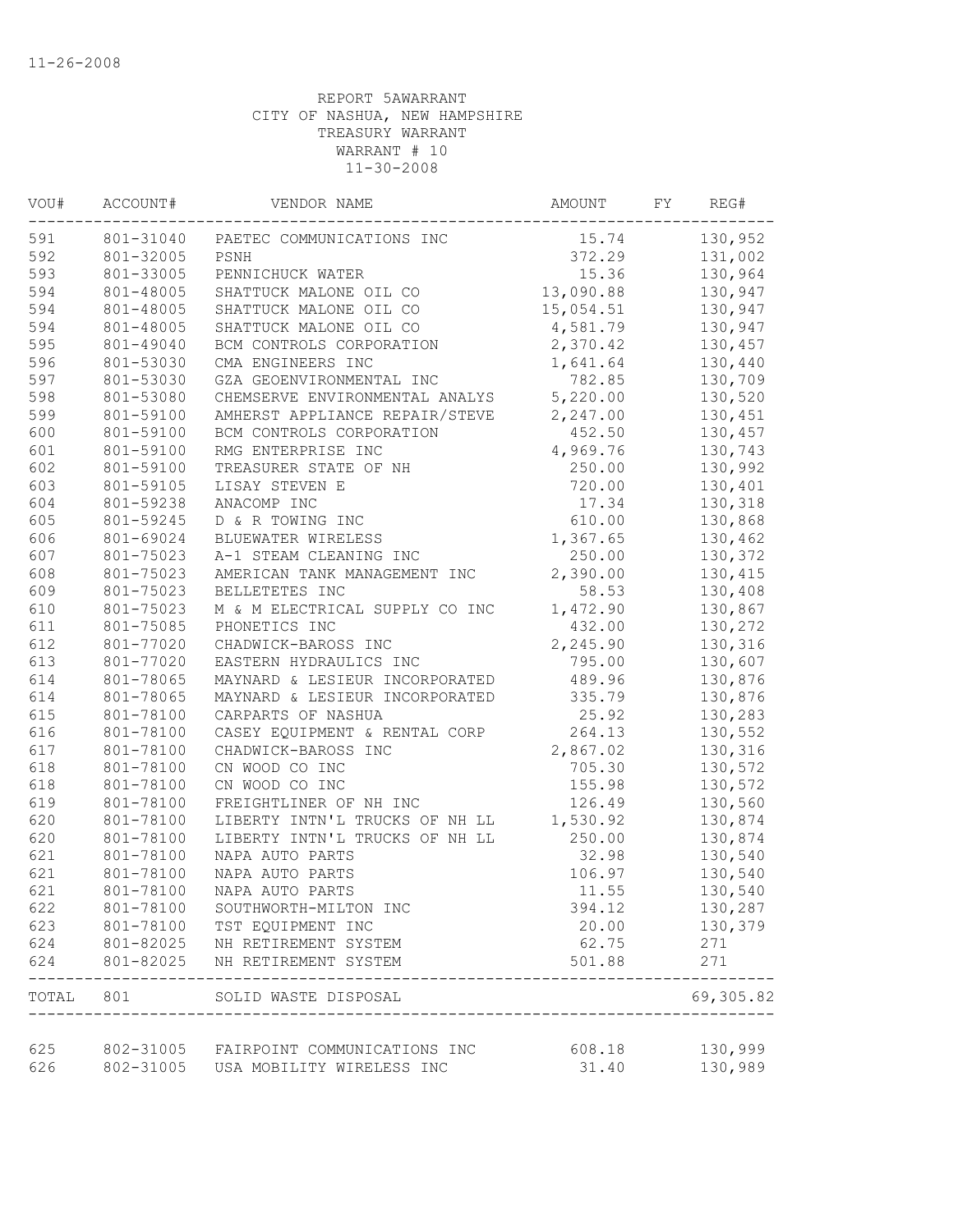| VOU# | ACCOUNT#  | VENDOR NAME                         | AMOUNT    | FY | REG#    |
|------|-----------|-------------------------------------|-----------|----|---------|
| 627  |           | 802-31040 PAETEC COMMUNICATIONS INC | 16.06     |    | 130,952 |
| 628  | 802-32005 | PSNH                                | 1,388.44  |    | 131,002 |
| 629  | 802-32005 | PUBLIC SERVICE OF NH                | 55,643.57 |    | 131,005 |
| 630  | 802-33005 | PENNICHUCK WATER                    | 960.43    |    | 130,964 |
| 631  | 802-34015 | METROMEDIA ENERGY INC               | 8,120.70  |    | 130,996 |
| 632  | 802-34015 | NATIONAL GRID                       | 2,060.64  |    | 130,990 |
| 633  | 802-41015 | STAPLES BUSINESS ADVANTAGE          | 236.42    |    | 130,622 |
| 634  | 802-45103 | JCI JONES CHEMICALS INC             | 3,425.41  |    | 130,444 |
| 635  | 802-45105 | HOLLAND COMPANY INC                 | 5,040.00  |    | 130,358 |
| 636  | 802-45175 | ARCSOURCE INC                       | 30.40     |    | 130,420 |
| 637  | 802-46045 | UNIFIRST CORPORATION                | 444.45    |    | 130,561 |
| 637  | 802-46045 | UNIFIRST CORPORATION                | 1,445.29  |    | 130,561 |
| 638  | 802-48005 | SHATTUCK MALONE OIL CO              | 5,995.79  |    | 130,947 |
| 638  | 802-48005 | SHATTUCK MALONE OIL CO              | 5,995.78  |    | 130,947 |
| 639  | 802-49075 | HOME DEPOT CREDIT SERVICES          | 35.84     |    | 130,960 |
| 640  | 802-53030 | CHEMSERVE ENVIRONMENTAL ANALYS      | 1,105.25  |    | 130,520 |
| 641  | 802-59100 | AMERICAN TANK MANAGEMENT INC        | 750.00    |    | 130,415 |
| 642  | 802-59100 | CAMIN CARGO CONTROL INC             | 1,531.00  |    | 130,639 |
| 643  | 802-59220 | PRINTGRAPHICS OF MAINE              | 415.90    |    | 130,337 |
| 644  | 802-59225 | RESOURCE MANAGEMENT INC             | 15,053.88 |    | 130,264 |
| 645  | 802-59230 | BROX INDUSTRIES INC                 | 142.71    |    | 130,315 |
| 646  | 802-59230 | CRISP CONTRACTING LLC               | 39,500.00 |    | 130,945 |
| 647  | 802-59238 | ANACOMP INC                         | 184.96    |    | 130,318 |
| 648  | 802-59239 | COMPUTER MANAGEMENT SYSTEMS         | 514.67    |    | 130,507 |
| 649  | 802-59265 | CITIZENS BANK NH                    | 43.50     |    | 276     |
| 650  | 802-59265 | CITIZENS BANK NH                    | 528.92    |    | 275     |
| 651  | 802-59320 | CUES INC                            | 334.69    |    | 130,533 |
| 652  | 802-59320 | LIBERTY INTN'L TRUCKS OF NH LL      | 9.56      |    | 130,874 |
| 653  | 802-59320 | MACMULKIN CHEVROLET INC             | 57.82     |    | 130,382 |
| 654  | 802-59320 | PINE MOTOR PARTS                    | 44.84     |    | 130,877 |
| 655  | 802-64192 | HOME DEPOT CREDIT SERVICES          | 111.20    |    | 130,960 |
| 655  | 802-64192 | HOME DEPOT CREDIT SERVICES          | 57.08     |    | 130,960 |
| 656  | 802-64192 | MAYNARD & LESIEUR INCORPORATED      | 19.20     |    | 130,876 |
| 657  | 802-64192 | NH BRAGG & SONS INC                 | 284.08    |    | 130,270 |
| 658  | 802-64192 | PINE MOTOR PARTS                    | 17.79     |    | 130,877 |
| 659  | 802-69024 | BLUEWATER WIRELESS                  | 273.75    |    | 130,462 |
| 660  | 802-77050 | FASTENAL COMPANY                    | 137.07    |    | 130,485 |
| 661  | 802-77050 | UNITED SUPPLY COMPANY INC           | 2,366.71  |    | 130,882 |
| 662  | 802-77066 | INNOVATIVE MACHINE INC              | 4,715.00  |    | 130,291 |
| 663  | 802-77067 | M & M ELECTRICAL SUPPLY CO INC      | 173.75    |    | 130,867 |
| 664  | 802-77069 | F W WEBB COMPANY                    | 206.04    |    | 130,338 |
| 665  | 802-77069 | FEELEY MCANESPIE INC                | 435.00    |    | 130,638 |
| 666  | 802-77069 | GRAINGER                            | 2,048.32  |    | 130,356 |
| 667  | 802-77069 | HEATING SPECIALTIES OF NH INC       | 84.10     |    | 130,869 |
| 668  | 802-77069 | HOME DEPOT CREDIT SERVICES          | 29.97     |    | 130,960 |
| 669  | 802-77069 | M & M ELECTRICAL SUPPLY CO INC      | 52.41     |    | 130,867 |
| 670  | 802-77069 | MCMASTER-CARR SUPPLY CO             | 297.46    |    | 130,397 |
| 671  | 802-77069 | PINE MOTOR PARTS                    | 22.53     |    | 130,877 |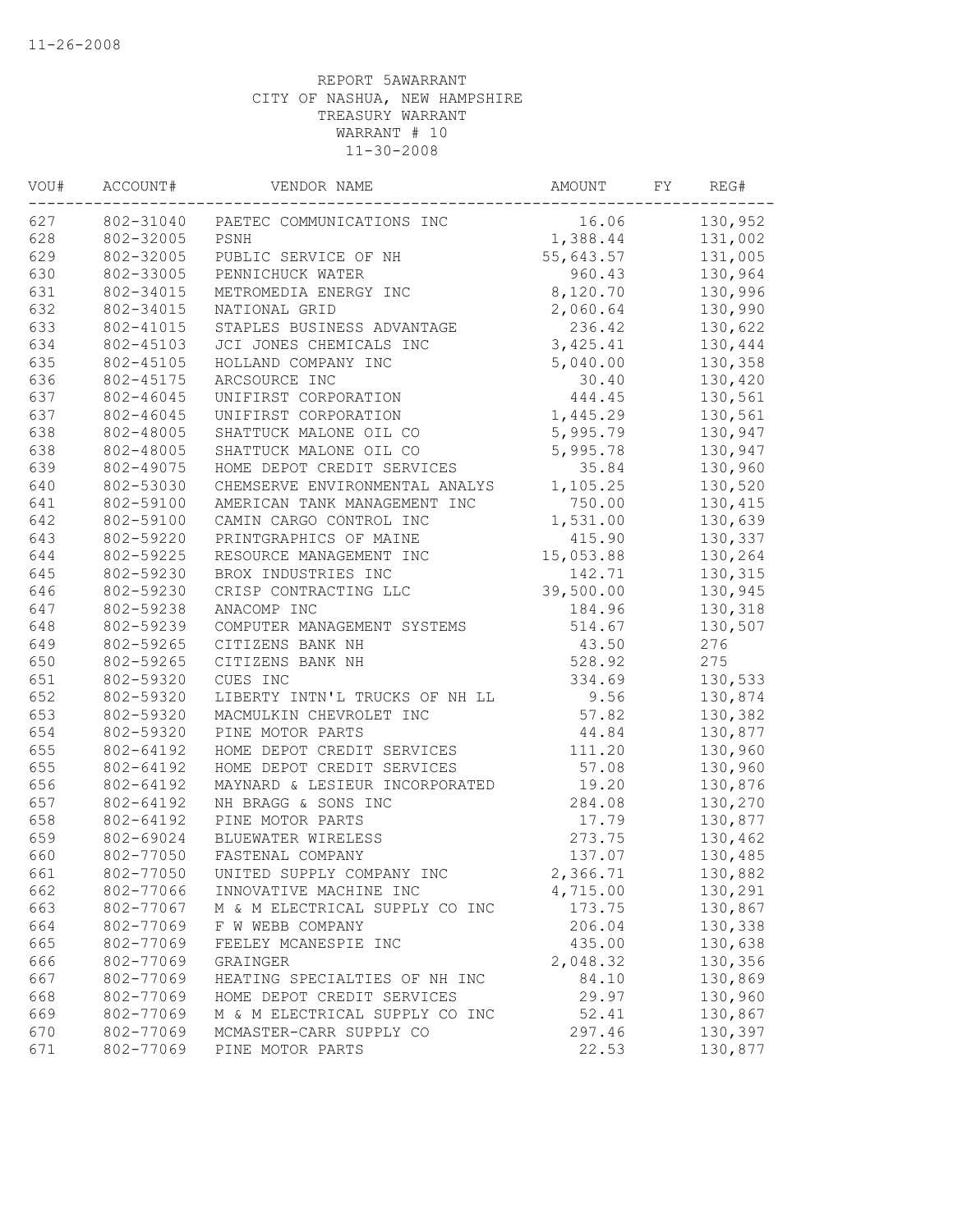| ACCOUNT#                                                                   | VENDOR NAME                                                                                                             | AMOUNT                                                    | REG#<br>FY                                             |
|----------------------------------------------------------------------------|-------------------------------------------------------------------------------------------------------------------------|-----------------------------------------------------------|--------------------------------------------------------|
| 802-77069<br>802-77070<br>802-82025<br>802-82025<br>802-94005<br>802-96080 | UNITED SUPPLY COMPANY INC<br>CHEMSEARCH<br>NH RETIREMENT SYSTEM<br>NH RETIREMENT SYSTEM<br>NHWPCA<br>KAESER COMPRESSORS | 10.39<br>234.67<br>101.45<br>836.60<br>150.00<br>2,885.00 | 130,882<br>130,392<br>271<br>271<br>130,983<br>130,636 |
| 802                                                                        | SEWERAGE DISPOSAL SYSTEM                                                                                                |                                                           | 167,246.07                                             |
|                                                                            |                                                                                                                         |                                                           |                                                        |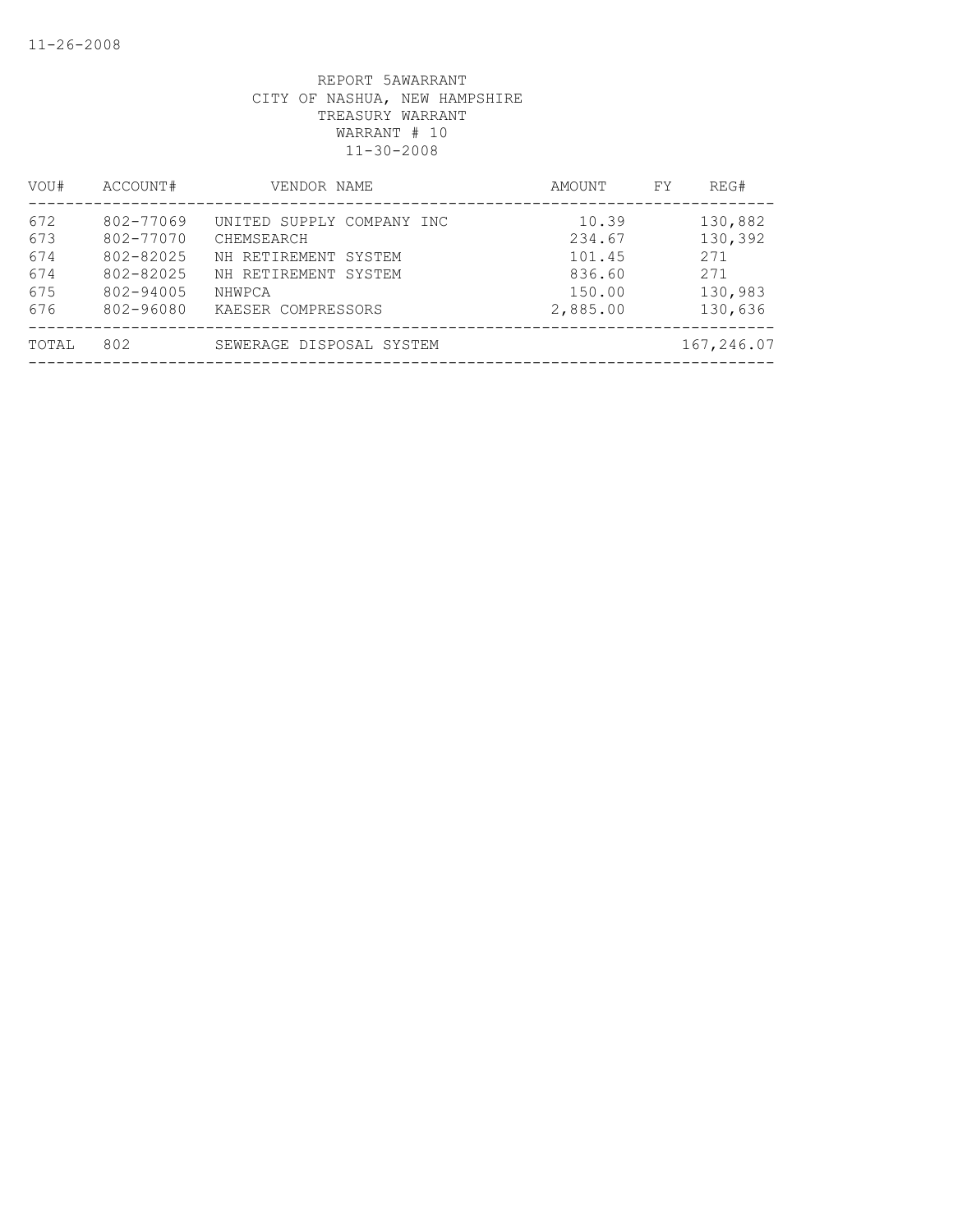| VOU#       | ACCOUNT#                | VENDOR NAME                                       | AMOUNT                  | FY | REG#               |
|------------|-------------------------|---------------------------------------------------|-------------------------|----|--------------------|
| 677<br>678 | 951-05076<br>$951 - 22$ | VANTAGEPOINT TRANSFER AGENTS/4<br>LACASSE SYLVAIN | 31,008.06<br>11, 413.91 |    | 130,946<br>130,254 |
| TOTAL      | 951                     | PWD & ENG TRUST FUND                              |                         |    | 42, 421.97         |
| 679<br>680 | 952-75021<br>$952 - 92$ | SAINT JEAN EMMANUEL<br>KOHL GLENN                 | 1,200.00<br>5,780.00    |    | 130,377<br>130,256 |
| TOTAL      | 952                     |                                                   |                         |    | 6,980.00           |
| 681        | 975-05071               | COOPER DOVILE                                     | 100.00                  |    | 131,018            |
| TOTAL      | 975                     | LIBRARY TRUST FUND                                |                         |    | 100.00             |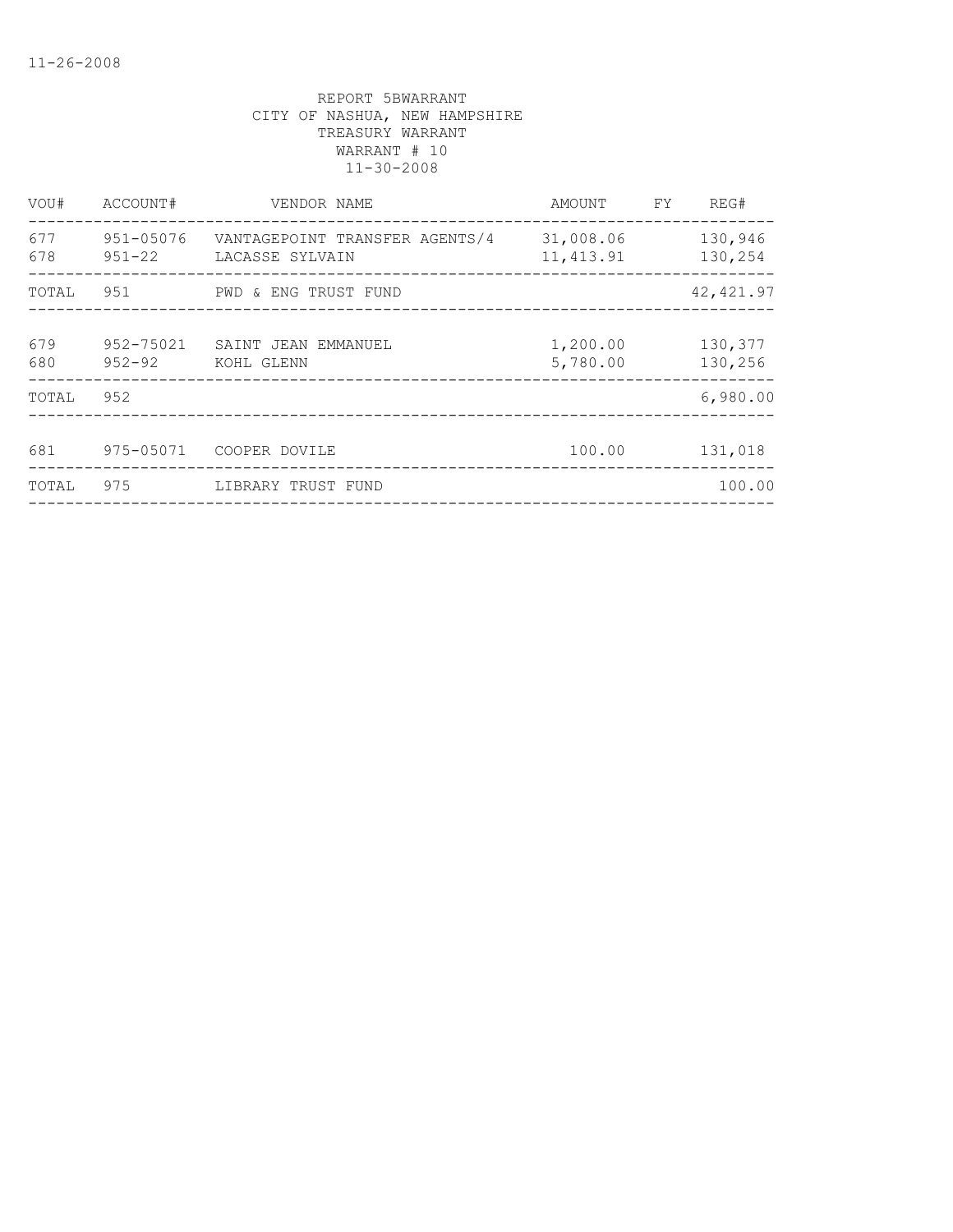| TOTAL 951 |  |
|-----------|--|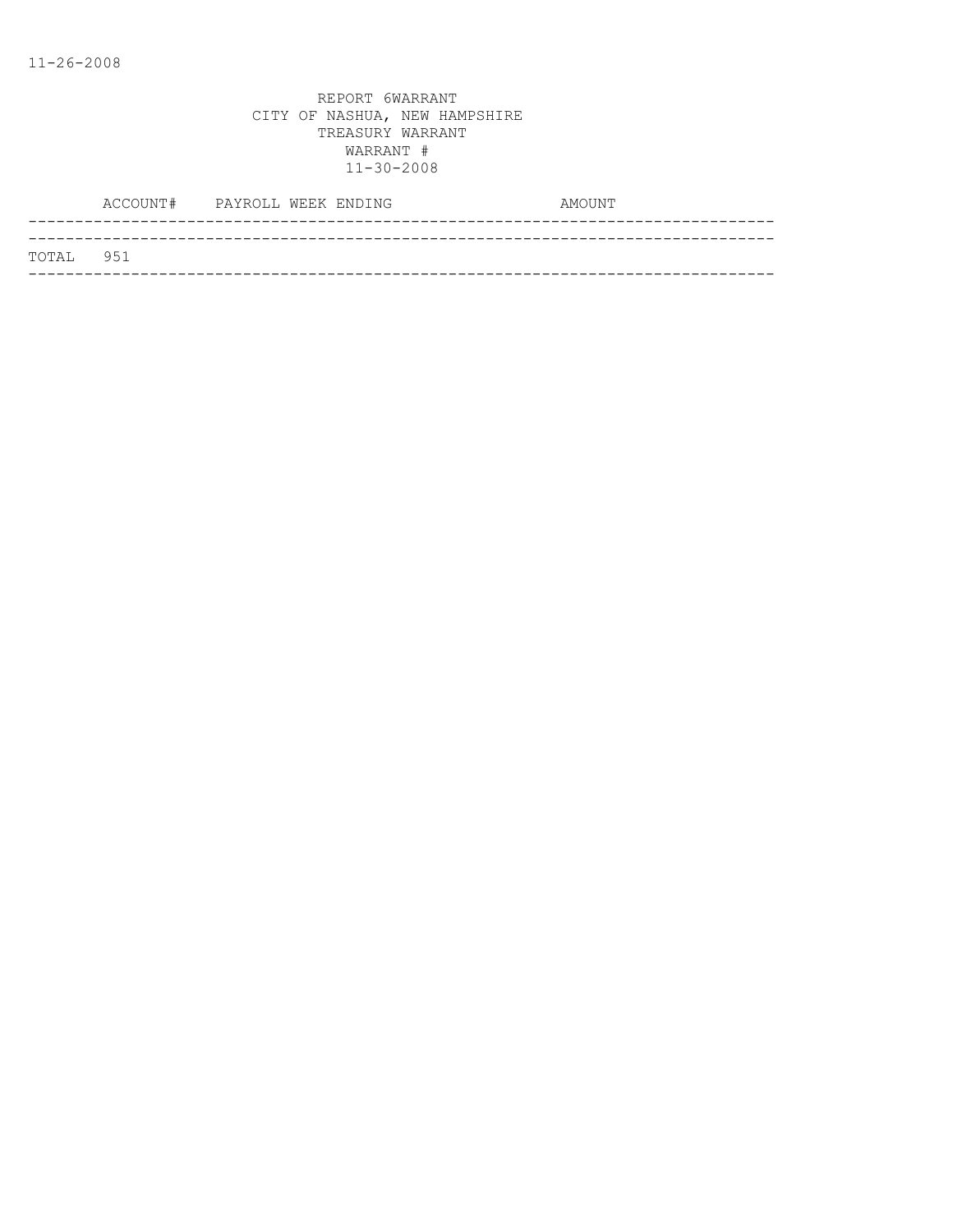|           | ACCOUNT#   | PAYROLL WEEK ENDING                          | AMOUNT    |          |
|-----------|------------|----------------------------------------------|-----------|----------|
|           | 305-11125  | 15-NOV-2008                                  | 903.15    |          |
|           |            | 305-11125 22-NOV-2008                        | 903.15    |          |
|           | 305-11239  | 15-NOV-2008                                  | 1,014.26  |          |
|           |            | 305-11239 22-NOV-2008                        | 1,014.26  |          |
|           | 305-59100  | 22-NOV-2008                                  | 162.50    |          |
| TOTAL 305 |            | SRF - CIVIC & COMM ACTIVITIES                |           | 3,997.32 |
|           |            |                                              |           |          |
|           | 308-83051  | 15-NOV-2008                                  | 721.03    |          |
|           |            | 308-83051 22-NOV-2008                        | 721.03    |          |
|           | 308-83052  | 15-NOV-2008                                  | 942.42    |          |
|           | 308-83052  | 22-NOV-2008                                  | 1,311.03  |          |
|           | 308-83102  | 15-NOV-2008                                  | 2,168.73  |          |
|           |            | 308-83102 22-NOV-2008                        | 1,690.35  |          |
| TOTAL 308 |            | SRF - INSURANCE<br>_________________________ |           | 7,554.59 |
|           |            |                                              |           |          |
|           |            | 3086-11870  15-NOV-2008                      | 4,808.19  |          |
|           |            | 3086-13032 15-NOV-2008                       | 332.14    |          |
|           |            | 3086-13032 22-NOV-2008                       | 256.05    |          |
|           |            | 3086-13133 15-NOV-2008                       | 237.50    |          |
| TOTAL 308 |            | JAVITS GRANT PROGRAM                         |           | 5,633.88 |
|           |            |                                              |           |          |
|           |            | 3097-11162  15-NOV-2008                      | 610.13    |          |
|           | 3097-11162 | 22-NOV-2008                                  | 610.13    |          |
|           | 3097-11408 | 15-NOV-2008                                  | 403.40    |          |
|           | 3097-11408 | 22-NOV-2008                                  | 403.40    |          |
|           | 3097-12112 | 15-NOV-2008                                  | 728.91    |          |
|           | 3097-12112 | 22-NOV-2008                                  | 539.04    |          |
|           | 3097-12830 | 15-NOV-2008                                  | 28.31     |          |
|           | 3097-12830 | 22-NOV-2008                                  | 45.76     |          |
|           | 3097-19138 | 15-NOV-2008                                  | 2,952.16  |          |
|           | 3097-19139 | 15-NOV-2008                                  | 12,556.51 |          |
|           | 3097-19140 | 15-NOV-2008                                  | 8,950.56  |          |
|           | 3097-19140 | 22-NOV-2008                                  | 8,950.55  |          |
|           | 3097-19145 | 15-NOV-2008                                  | 242.40    |          |
|           | 3097-19145 | 22-NOV-2008                                  | $-242.40$ |          |
|           | 3097-19540 | 15-NOV-2008                                  | 21,846.32 |          |
|           | 3097-19540 | 22-NOV-2008                                  | 22,456.44 |          |
|           | 3097-19544 | 15-NOV-2008                                  | 553.81    |          |
|           | 3097-19544 | 22-NOV-2008                                  | 672.19    |          |
|           | 3097-19545 | 15-NOV-2008                                  | 1,525.10  |          |
|           | 3097-19545 | 22-NOV-2008                                  | 2,971.93  |          |
|           | 3097-19545 | 15-NOV-2008                                  | 161.60    |          |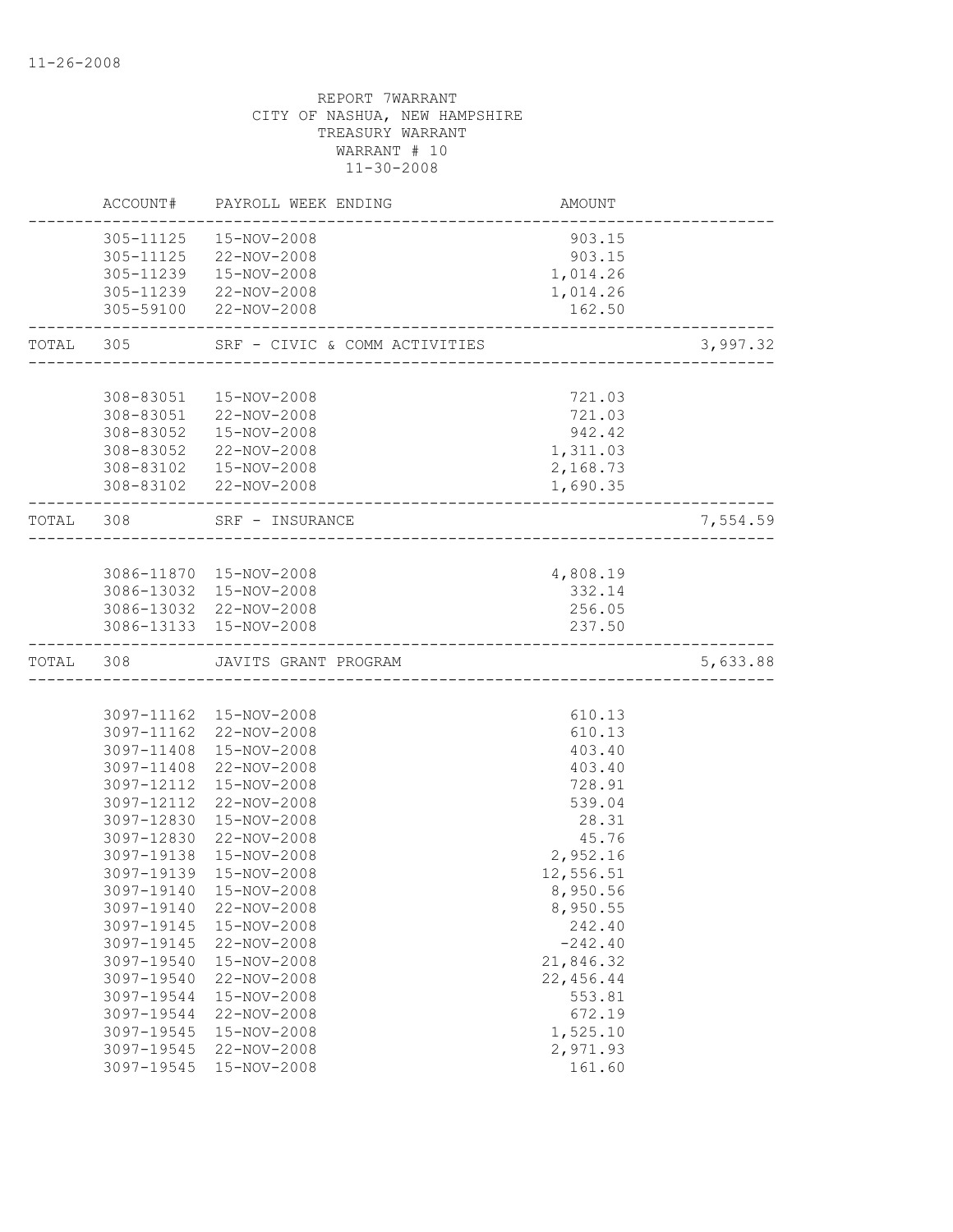|           | ACCOUNT#                                                                                                                       | PAYROLL WEEK ENDING                                                                                                                                                                                   | AMOUNT                                                                                                                        |           |
|-----------|--------------------------------------------------------------------------------------------------------------------------------|-------------------------------------------------------------------------------------------------------------------------------------------------------------------------------------------------------|-------------------------------------------------------------------------------------------------------------------------------|-----------|
|           |                                                                                                                                | 3097-19545 22-NOV-2008<br>_________________________________                                                                                                                                           | $-161.60$                                                                                                                     |           |
| TOTAL     | 309                                                                                                                            | SRF - FOOD SERVICES<br>___________________________                                                                                                                                                    |                                                                                                                               | 86,804.65 |
|           |                                                                                                                                | 3098-13004 15-NOV-2008<br>3098-13004 22-NOV-2008                                                                                                                                                      | 789.56<br>335.57                                                                                                              |           |
|           |                                                                                                                                | TOTAL 309 FRESH FRUIT & VEGETABLE GRANT                                                                                                                                                               |                                                                                                                               | 1,125.13  |
|           |                                                                                                                                | 3117-12006 15-NOV-2008<br>3117-12006 22-NOV-2008                                                                                                                                                      | 2,332.26<br>525.00                                                                                                            |           |
| TOTAL 311 |                                                                                                                                | DRIVER'S EDUCATION<br><u>.</u>                                                                                                                                                                        |                                                                                                                               | 2,857.26  |
|           | 312-11165<br>312-11165<br>312-11191<br>312-11191<br>312-11445<br>312-11445<br>312-11547<br>312-11547<br>312-12116<br>312-12116 | 15-NOV-2008<br>22-NOV-2008<br>15-NOV-2008<br>22-NOV-2008<br>15-NOV-2008<br>22-NOV-2008<br>15-NOV-2008<br>22-NOV-2008<br>15-NOV-2008<br>22-NOV-2008<br>312-13004  15-NOV-2008<br>312-13004 22-NOV-2008 | 1,052.86<br>1,052.87<br>788.83<br>788.83<br>138.39<br>138.39<br>2,117.20<br>2, 117.19<br>599.87<br>599.87<br>981.77<br>339.37 |           |
| TOTAL     | 312                                                                                                                            | SRF - FINANCIAL SERVICES                                                                                                                                                                              |                                                                                                                               | 10,715.44 |
|           |                                                                                                                                | 3122-12006 15-NOV-2008<br>3122-12006 22-NOV-2008                                                                                                                                                      | 387.50<br>237.50                                                                                                              |           |
| TOTAL 312 |                                                                                                                                | ADULT ED/CONTINUING ED<br>--------                                                                                                                                                                    | -----------------------------------                                                                                           | 625.00    |
|           |                                                                                                                                | 3239-12006 15-NOV-2008<br>3239-12006 22-NOV-2008                                                                                                                                                      | 2,075.00<br>675.00                                                                                                            |           |
| TOTAL     | 323                                                                                                                            | ADULT H.S.ALTERNATIVE ED                                                                                                                                                                              |                                                                                                                               | 2,750.00  |

3245-11860 15-NOV-2008 1,346.15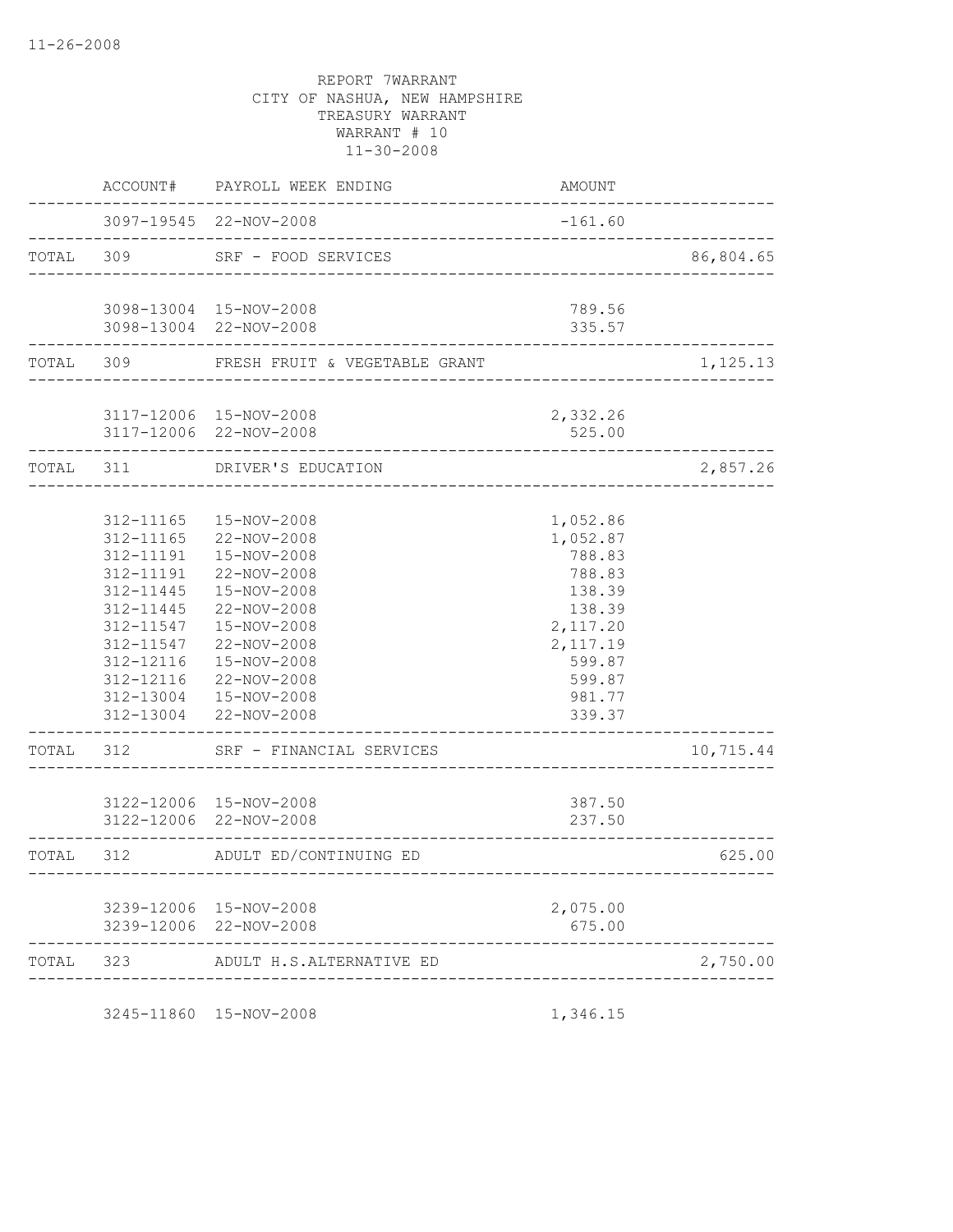|       |           | ACCOUNT# PAYROLL WEEK ENDING                                              | AMOUNT                             |           |
|-------|-----------|---------------------------------------------------------------------------|------------------------------------|-----------|
|       |           | TOTAL 324 YOUTH SAFE HAVEN-PAL                                            |                                    | 1,346.15  |
|       |           |                                                                           |                                    |           |
|       |           | 3269-11726 15-NOV-2008                                                    | 1,831.69                           |           |
|       |           | TOTAL 326 NH ALTERNATE ASSESSMENT COACH 1,83                              |                                    | 1,831.69  |
|       |           | 3279-12006 15-NOV-2008                                                    | 375.00                             |           |
|       |           | ------------------------------<br>TOTAL 327 ADULT H.S.SPECIAL NEEDS GRANT | __________________________________ | 375.00    |
|       |           |                                                                           |                                    |           |
|       |           | 331-01250 22-NOV-2008                                                     | 500.00                             |           |
|       | 331-11245 | 15-NOV-2008                                                               | 597.36                             |           |
|       | 331-11245 | 22-NOV-2008                                                               | 597.36                             |           |
|       | 331-11250 | 15-NOV-2008                                                               | 682.87                             |           |
|       | 331-11250 | 22-NOV-2008                                                               | 682.87                             |           |
|       | 331-11561 | 15-NOV-2008                                                               | 1,117.34                           |           |
|       | 331-11561 | 22-NOV-2008                                                               | 1,117.33                           |           |
|       | 331-11567 | 15-NOV-2008                                                               | 1,414.76                           |           |
|       | 331-11567 | 22-NOV-2008                                                               | 1,414.76                           |           |
|       | 331-12115 | 15-NOV-2008                                                               | 548.32                             |           |
|       | 331-12115 | 22-NOV-2008                                                               | 548.32                             |           |
|       | 331-13038 | 15-NOV-2008                                                               | 302.87                             |           |
|       | 331-13044 | 15-NOV-2008                                                               | 3,771.32                           |           |
|       | 331-13044 | 22-NOV-2008                                                               | 2,845.49                           |           |
|       | 331-13048 | 15-NOV-2008                                                               | 976.50                             |           |
|       |           | 331-13048 22-NOV-2008                                                     | 976.50                             |           |
|       |           | 331-15002  15-NOV-2008                                                    | 690.94                             |           |
|       |           | 331-18036  15-NOV-2008<br>331-18036 22-NOV-2008                           | 12,373.56<br>4,088.13              |           |
|       |           | TOTAL 331 SRF - POLICE DEPARTMENT                                         |                                    | 35,246.60 |
|       |           | --------------------------------                                          |                                    |           |
|       |           | 332-13004 15-NOV-2008                                                     | 1,368.87                           |           |
|       |           | 332-13004 22-NOV-2008                                                     | 977.50                             |           |
| TOTAL | 332       | SRF - FIRE DEPARTMENT                                                     |                                    | 2,346.37  |
|       |           | 3339-13133 22-NOV-2008                                                    | 15.75                              |           |
| TOTAL | 333       | TITLE I SCHL IMPRV MT PLEASANT                                            |                                    | 15.75     |
|       |           |                                                                           |                                    |           |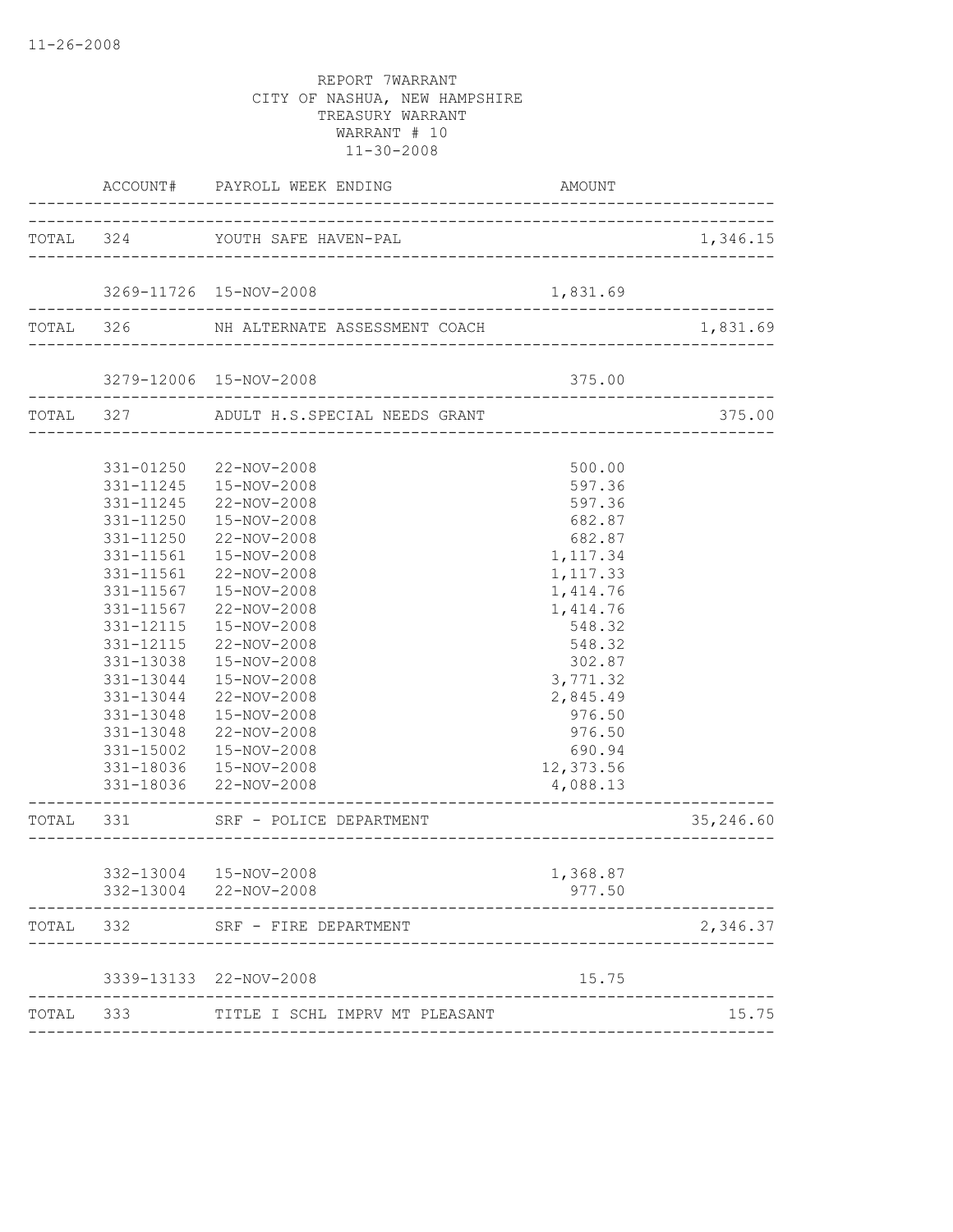|       | ACCOUNT#   | PAYROLL WEEK ENDING           | AMOUNT           |          |
|-------|------------|-------------------------------|------------------|----------|
|       | 3359-11870 | 15-NOV-2008                   | 1,595.35         |          |
|       | 3359-12006 | 15-NOV-2008                   | 244.65           |          |
|       | 3359-12078 | 15-NOV-2008                   | 1,162.50         |          |
|       | 3359-12078 | 22-NOV-2008                   | 1,250.00         |          |
|       | 3359-19230 | 15-NOV-2008                   | 486.00           |          |
|       | 3359-19230 | 22-NOV-2008                   | 50.00            |          |
| TOTAL | 335        | TITLE IB READ 1ST MT PLEASANT |                  | 4,788.50 |
|       |            |                               |                  |          |
|       | 341-11107  | 15-NOV-2008                   | 433.74           |          |
|       | 341-11107  | 22-NOV-2008                   | 433.74           |          |
|       | 341-11563  | 15-NOV-2008                   | 938.55           |          |
|       | 341-11563  | 22-NOV-2008                   | 938.55           |          |
|       | 341-12037  | 15-NOV-2008                   | 104.20           |          |
|       | 341-12037  | 22-NOV-2008                   | 104.21           |          |
|       | 341-12101  | 15-NOV-2008                   | 396.07           |          |
|       | 341-12101  | 22-NOV-2008                   | 396.07           |          |
| TOTAL | 341        | SRF - COMMUNITY SERVICES      |                  | 3,745.13 |
|       |            |                               |                  |          |
|       | 342-11584  | 15-NOV-2008                   | 1,723.23         |          |
|       | 342-11584  | 22-NOV-2008                   | 2,101.76         |          |
|       | 342-12000  | 15-NOV-2008                   | 635.11           |          |
|       | 342-12000  | 22-NOV-2008                   | 635.11           |          |
|       | 342-12081  | 22-NOV-2008                   | 71.07            |          |
|       | 342-12199  | 15-NOV-2008                   | 904.15           |          |
|       | 342-12199  | 22-NOV-2008                   | 904.16           |          |
|       |            | 342-12582  15-NOV-2008        | 254.35           |          |
|       | 342-12582  | 22-NOV-2008                   | 254.35           |          |
| TOTAL | 342        | SRF - COMMUNITY HEALTH        |                  | 7,483.29 |
|       |            | 3440-11860 15-NOV-2008        | 1,153.85         |          |
|       |            | 3440-12078 15-NOV-2008        | 412.63           |          |
| TOTAL | 344        | AFTER SCHOOL PROGRAM          |                  | 1,566.48 |
|       |            | 3449-11162  15-NOV-2008       |                  |          |
|       |            | 3449-11162 22-NOV-2008        | 640.13<br>640.13 |          |
|       |            | 3449-11860 15-NOV-2008        | 7,994.50         |          |
| TOTAL | 344        | TITLE IV SDF 21ST CENTURY     |                  | 9,274.76 |
|       |            |                               |                  |          |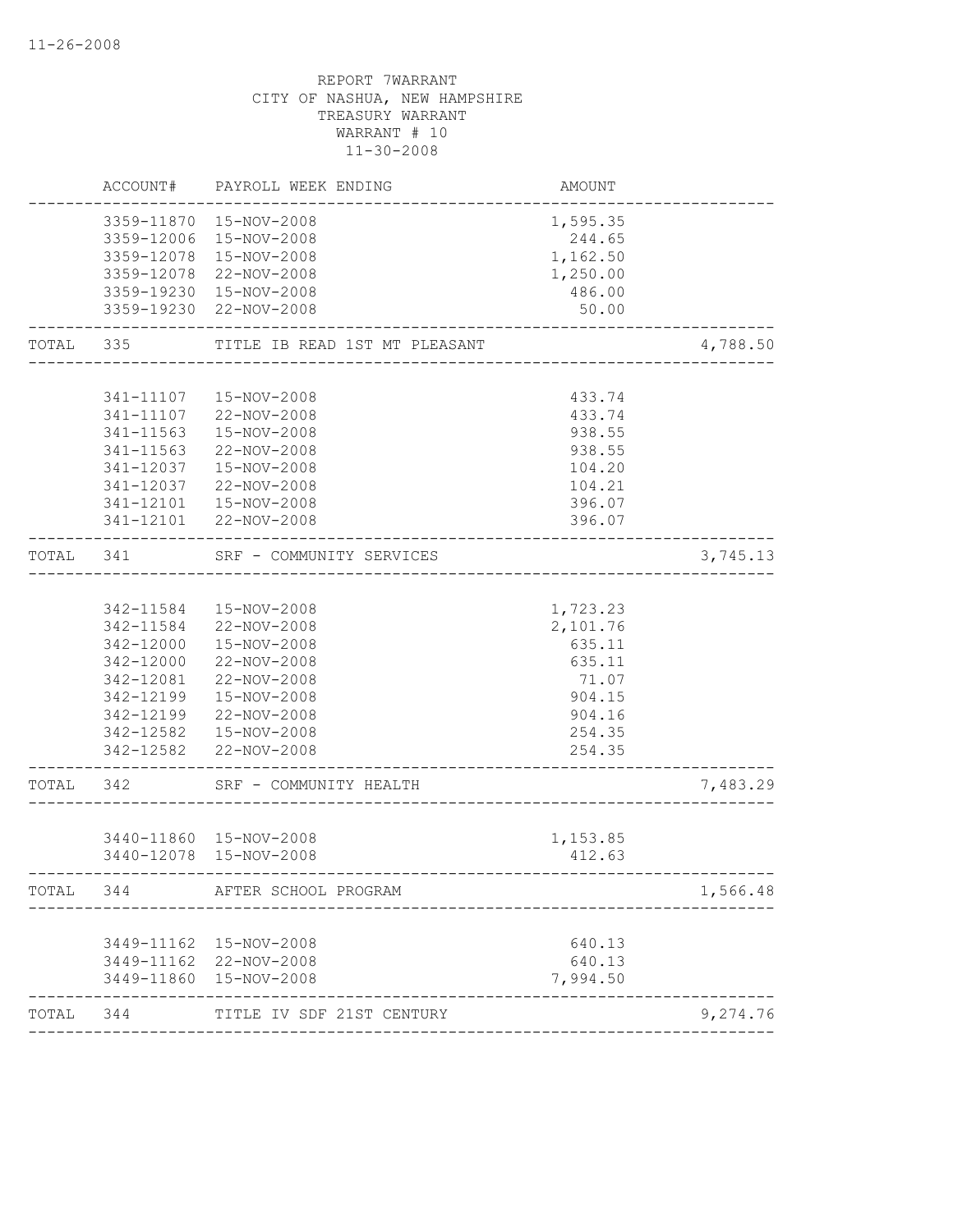|       | ACCOUNT#                 | PAYROLL WEEK ENDING                                                                                                                 | AMOUNT                                                           |           |
|-------|--------------------------|-------------------------------------------------------------------------------------------------------------------------------------|------------------------------------------------------------------|-----------|
|       |                          | 3468-11162  15-NOV-2008<br>3468-11162 22-NOV-2008<br>3468-11870 15-NOV-2008<br>3468-19230 15-NOV-2008                               | 998.46<br>580.50<br>6,330.86<br>2,525.00                         |           |
|       |                          | TOTAL 346 SMALLER LEARNING COMMUNITY                                                                                                |                                                                  | 10,434.82 |
|       |                          | 3509-11726 15-NOV-2008<br>3509-12201 15-NOV-2008<br>3509-12201 22-NOV-2008                                                          | 25, 145.92<br>93.00<br>124.00                                    |           |
|       | TOTAL 350                | TITLE 11A TEACHER QUALITY                                                                                                           |                                                                  | 25,362.92 |
|       |                          | 352-59055  15-NOV-2008<br>352-59055 22-NOV-2008                                                                                     | 400.05<br>400.06                                                 |           |
|       |                          | TOTAL 352 SRF - PARKS AND RECREATION                                                                                                |                                                                  | 800.11    |
|       |                          | 3539-13032 15-NOV-2008<br>3539-13032 22-NOV-2008                                                                                    | 749.71<br>176.24<br>________________________________             |           |
|       |                          | TOTAL 353 ADULT BASIC EDUCATION                                                                                                     |                                                                  | 925.95    |
|       |                          | 3558-12006 15-NOV-2008                                                                                                              | $-685.04$<br>------------------                                  |           |
|       |                          | TOTAL 355 TITLE IB READING 1ST FES                                                                                                  |                                                                  | $-685.04$ |
|       | 3559-12078<br>3559-19230 | 3559-11870  15-NOV-2008<br>3559-12006 15-NOV-2008<br>3559-12006 22-NOV-2008<br>3559-12078 15-NOV-2008<br>22-NOV-2008<br>15-NOV-2008 | 2,809.53<br>2,701.16<br>685.04<br>1,087.50<br>1,350.00<br>166.70 |           |
| TOTAL | 355                      | TITLE IB READING 1ST FES                                                                                                            |                                                                  | 8,799.93  |
|       |                          | 3609-11515 15-NOV-2008<br>3609-13133 15-NOV-2008                                                                                    | 4,520.47<br>1,600.00                                             |           |
| TOTAL | 360                      | DROP OUT PREVENTION/ALT ED                                                                                                          |                                                                  | 6,120.47  |
|       |                          |                                                                                                                                     |                                                                  |           |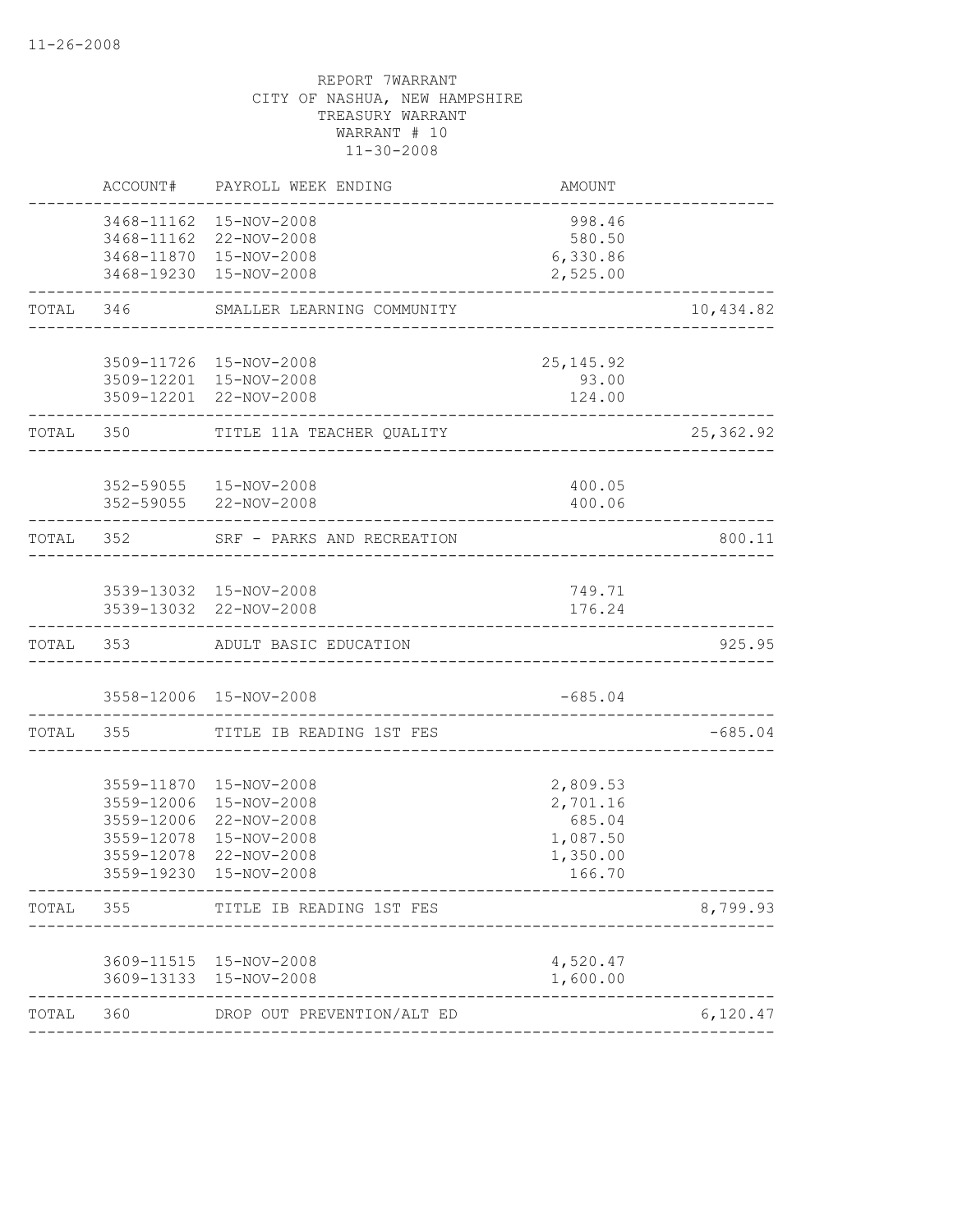|       | ACCOUNT#   | PAYROLL WEEK ENDING    | AMOUNT                |           |
|-------|------------|------------------------|-----------------------|-----------|
|       | 374-01126  | 15-NOV-2008            | 914.75                |           |
|       | 374-01126  | 22-NOV-2008            | 1,169.75              |           |
|       | 374-01127  | 15-NOV-2008            | 331.22                |           |
|       | 374-01127  | 22-NOV-2008            | 264.98                |           |
|       | 374-01210  | 15-NOV-2008            | 1,780.13              |           |
|       | 374-01210  | 22-NOV-2008            | 1,780.14              |           |
|       | 374-0703P  | 15-NOV-2008            | 340.90                |           |
|       | 374-0703P  | 22-NOV-2008            | 588.89                |           |
|       | 374-0704P  | 15-NOV-2008            | 267.38                |           |
|       | 374-0704P  | 22-NOV-2008            | 316.17                |           |
|       | 374-0705M  | 22-NOV-2008            | 520.00                |           |
|       | 374-0705P  | 15-NOV-2008            | 1,223.36              |           |
|       | 374-0705P  | 22-NOV-2008            | 1,169.88              |           |
|       | 374-07235  | 15-NOV-2008            | 992.97                |           |
|       | 374-07235  | 22-NOV-2008            | 1,272.55              |           |
|       | 374-0734P  | 15-NOV-2008            | 1,804.05              |           |
|       | 374-0734P  | 22-NOV-2008            | 1,347.41              |           |
|       | 374-09003  | 15-NOV-2008            | 524.27                |           |
|       | 374-09003  | 22-NOV-2008            | 524.27                |           |
|       | 374-11131  | 15-NOV-2008            | 1,219.71              |           |
|       | 374-11131  | 22-NOV-2008            | 1,219.71              |           |
|       | 374-11149  | 15-NOV-2008            | 1,840.92              |           |
|       | 374-11149  | 22-NOV-2008            | 1,840.92              |           |
|       | 374-11168  | 15-NOV-2008            | 928.64                |           |
|       | 374-11168  | 22-NOV-2008            | 928.64                |           |
|       | 374-11653  | 15-NOV-2008            | 469.42                |           |
|       | 374-11653  | 22-NOV-2008            | 469.42                |           |
| TOTAL | 374        | SRF - URBAN PROGRAMS   | --------------------- | 26,050.45 |
|       |            |                        |                       |           |
|       | 3769-11726 | 15-NOV-2008            | 7,892.33              |           |
|       | 3769-11802 | 15-NOV-2008            | 1,972.09              |           |
|       | 3769-11870 | 15-NOV-2008            | 2,479.39              |           |
|       | 3769-12111 | 15-NOV-2008            | 3,967.36              |           |
|       | 3769-12111 | 22-NOV-2008            | 4,959.22              |           |
|       | 3769-12126 | 15-NOV-2008            | 430.08                |           |
|       |            | 3769-12126 22-NOV-2008 | 537.60                |           |
|       | 3769-12135 | 15-NOV-2008            | 148.48                |           |
|       | 3769-12135 | 22-NOV-2008            | $-159.08$             |           |
|       | 3769-12198 | 15-NOV-2008            | 45,049.89             |           |
|       | 3769-12201 | 15-NOV-2008            | 310.00                |           |
|       | 3769-12201 | 22-NOV-2008            | 248.00                |           |
|       | 3769-13133 | 15-NOV-2008            | 1,925.00              |           |
|       | 3769-13137 | 22-NOV-2008            | 159.08                |           |
|       | 3769-19000 | 15-NOV-2008            | 4,486.02              |           |
|       | 3769-19000 | 22-NOV-2008            | 1,876.75              |           |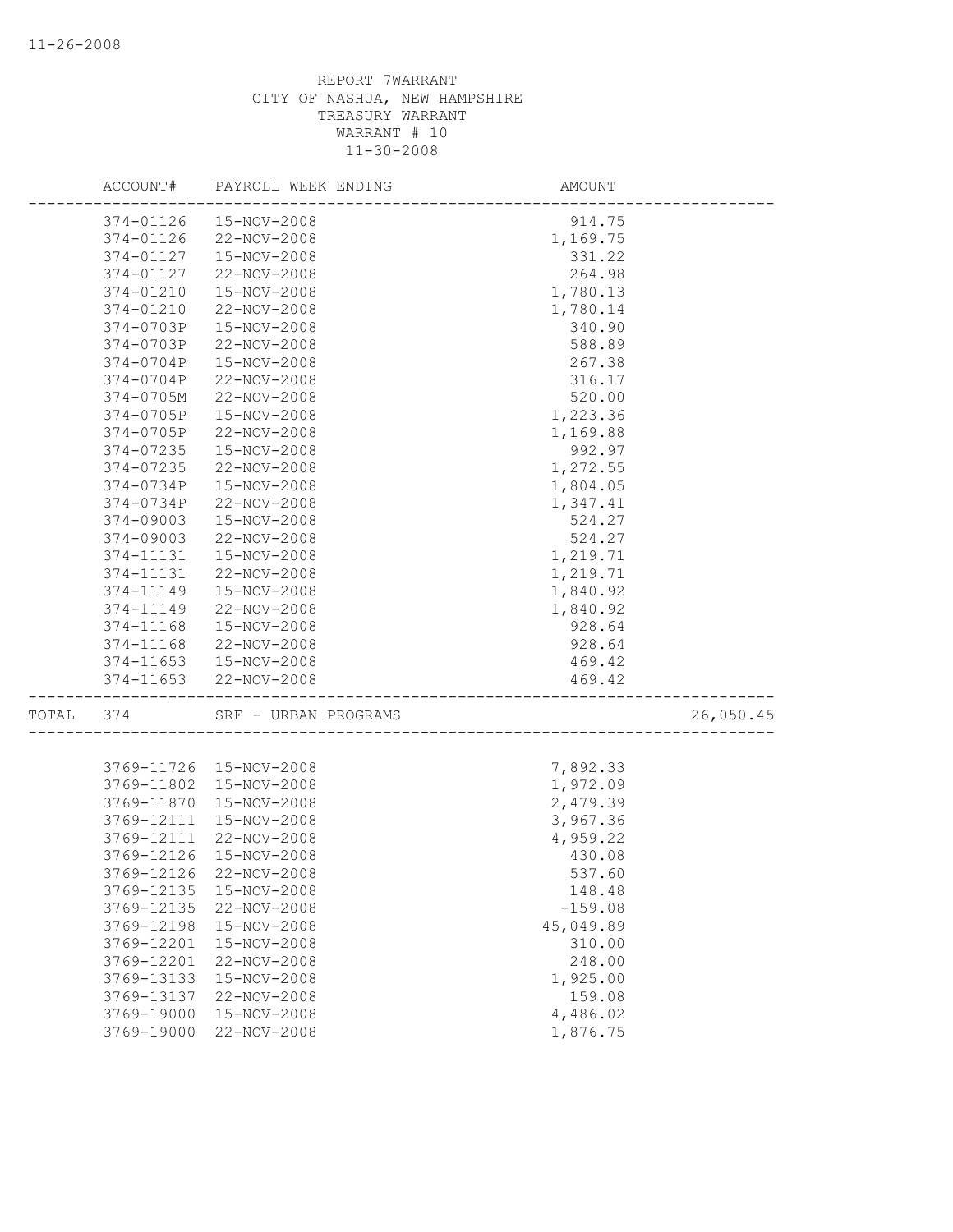|           |                    | ACCOUNT# PAYROLL WEEK ENDING                                               | AMOUNT<br>---------                 |            |
|-----------|--------------------|----------------------------------------------------------------------------|-------------------------------------|------------|
| TOTAL 376 |                    | TITLE I ESEA                                                               |                                     | 76,282.21  |
|           |                    | 3779-13133 15-NOV-2008                                                     | 3, 137.25                           |            |
|           |                    | TOTAL 377 TITLE III ENHANCE ENG LANGUAGE                                   |                                     | 3, 137. 25 |
|           |                    | 3927-13133 15-NOV-2008<br>_________________________________                | 175.00                              |            |
| TOTAL 392 |                    | CULINARY ARTS                                                              |                                     | 175.00     |
|           |                    | 3937-19000 15-NOV-2008                                                     | 809.01                              |            |
|           | TOTAL 393 DAY CARE |                                                                            |                                     | 809.01     |
|           |                    | 3959-11726 15-NOV-2008<br>3959-12201 15-NOV-2008<br>3959-12201 22-NOV-2008 | 69,506.96<br>155.00<br>186.00       |            |
|           |                    | TOTAL 395 IDEA BASIC SPEC ED                                               |                                     | 69,847.96  |
|           |                    | 3977-12111 15-NOV-2008<br>3977-12111 22-NOV-2008<br>3977-12112 15-NOV-2008 | 10,303.28<br>10,390.30<br>$-159.39$ |            |
| TOTAL 397 |                    | SPECIAL ED LOCAL                                                           |                                     | 20,534.19  |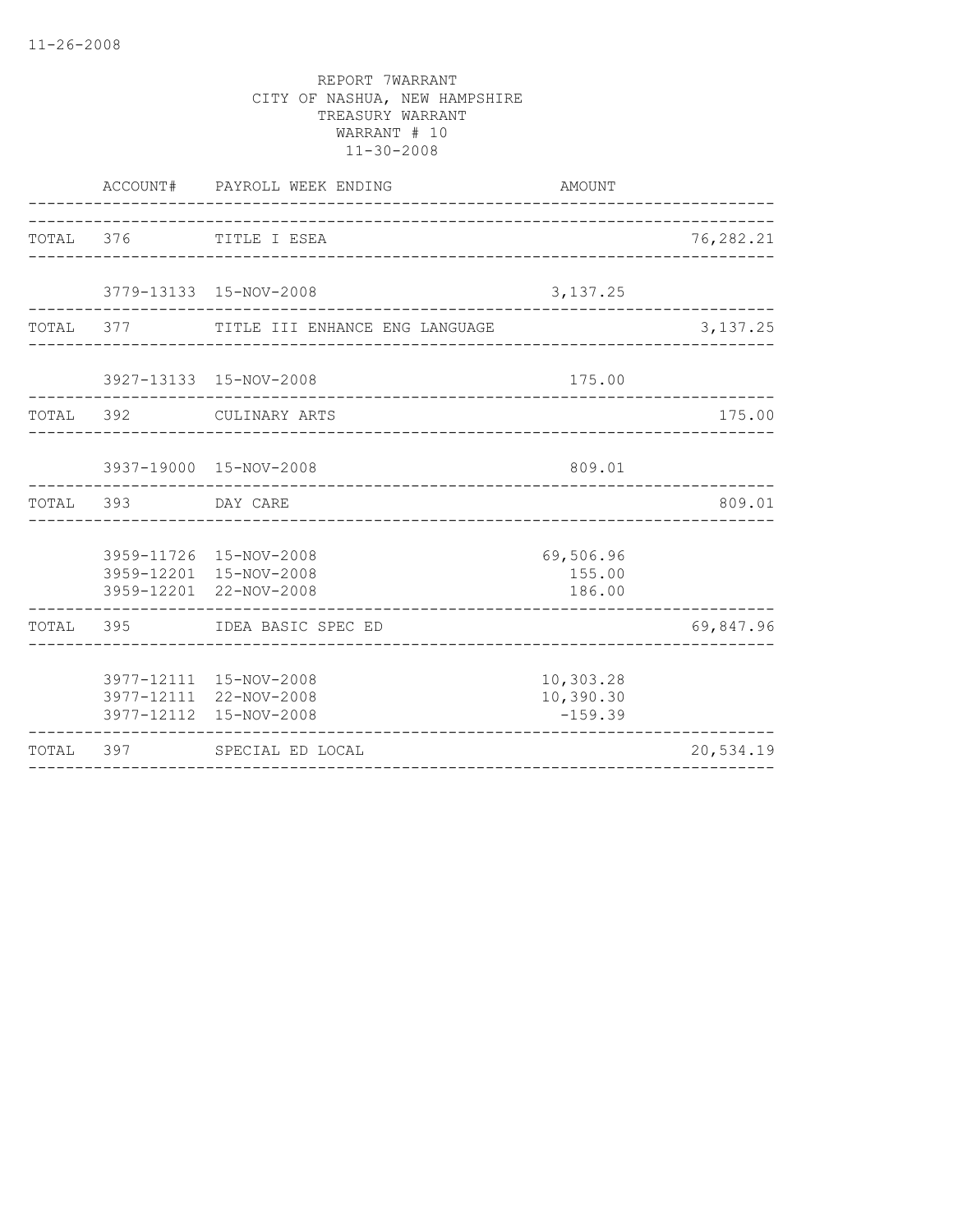|       | ACCOUNT#      | PAYROLL WEEK ENDING    | <b>AMOUNT</b> |           |
|-------|---------------|------------------------|---------------|-----------|
|       | 501-11033     | 15-NOV-2008            | 769.94        |           |
|       | 501-11033     | 22-NOV-2008            | 769.94        |           |
|       | $501 - 11463$ | 15-NOV-2008            | 769.94        |           |
|       | 501-11463     | 22-NOV-2008            | 769.94        |           |
|       | 501-11470     | 15-NOV-2008            | 798.30        |           |
|       | 501-11470     | 22-NOV-2008            | 798.30        |           |
|       | 501-11471     | 15-NOV-2008            | 1,926.42      |           |
|       | 501-11471     | 22-NOV-2008            | 1,926.42      |           |
|       | 501-11611     | 15-NOV-2008            | 528.68        |           |
|       |               | 501-11611 22-NOV-2008  | 528.68        |           |
| TOTAL | 501           | MAYOR'S OFFICE         |               | 9,586.56  |
|       |               |                        |               |           |
|       | 502-11113     | 15-NOV-2008            | 1,526.00      |           |
|       | 502-11113     | 22-NOV-2008            | 1,526.00      |           |
|       | 502-11195     | 15-NOV-2008            | 1,941.85      |           |
|       | 502-11195     | 22-NOV-2008            | 1,941.86      |           |
|       | 502-11219     | 15-NOV-2008            | 1,766.76      |           |
|       | 502-11219     | 22-NOV-2008            | 1,766.76      |           |
|       | 502-11518     | 15-NOV-2008            | 1,615.59      |           |
|       | 502-11518     | 22-NOV-2008            | 1,615.59      |           |
| TOTAL | 502           | LEGAL DEPARTMENT       |               | 13,700.41 |
|       |               |                        |               |           |
|       |               | 503-11071  15-NOV-2008 | 1,196.29      |           |
|       |               | 503-11071  22-NOV-2008 | 1,196.29      |           |
|       |               | 503-12092  15-NOV-2008 | 490.64        |           |
|       |               | 503-12092 22-NOV-2008  | 490.64        |           |
| TOTAL | 503           | BOARD OF ALDERMEN      |               | 3,373.86  |
|       | 507-82010     | 22-NOV-2008            | 546.13        |           |
|       |               |                        |               |           |
| TOTAL | 507           | PENSIONS               |               | 546.13    |
|       | 508-11130     | 15-NOV-2008            | 809.99        |           |
|       | 508-11130     | 22-NOV-2008            | 809.99        |           |
|       | 508-11446     | 15-NOV-2008            | 813.98        |           |
|       | 508-11446     | 22-NOV-2008            | 813.98        |           |
|       |               |                        |               |           |

511-11247 15-NOV-2008 662.00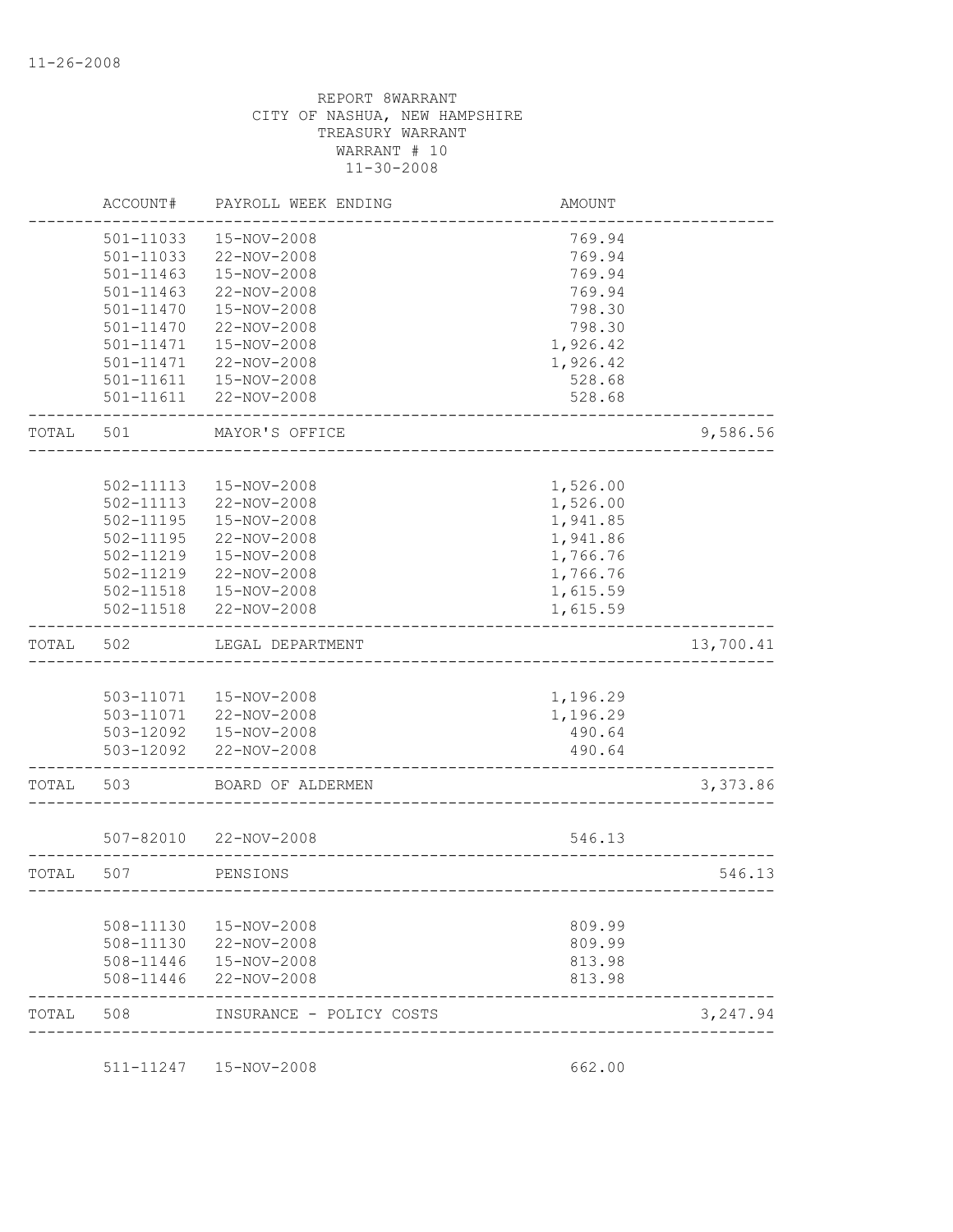|                        | AMOUNT<br>---------------------------<br>ACCOUNT# PAYROLL WEEK ENDING |                  |          |
|------------------------|-----------------------------------------------------------------------|------------------|----------|
|                        | 511-11247 22-NOV-2008                                                 | 662.00           |          |
|                        | 511-11248  15-NOV-2008                                                | 1,351.05         |          |
|                        | 511-11248 22-NOV-2008                                                 | 1,351.04         |          |
|                        | TOTAL 511 CITI-STAT (FORMERLY ADMIN SVS) 4,026                        |                  | 4,026.09 |
|                        |                                                                       |                  |          |
|                        | 512-11005  15-NOV-2008                                                | 876.86           |          |
|                        | 512-11005 22-NOV-2008                                                 | 876.86           |          |
|                        | 512-11050  15-NOV-2008                                                | 1,436.34         |          |
|                        | 512-11050 22-NOV-2008                                                 | 718.17           |          |
| 512-11064              | $15 - NOV - 2008$                                                     | 954.94           |          |
| 512-11064              | 22-NOV-2008                                                           | 954.94           |          |
| 512-11073              | 15-NOV-2008                                                           | 1,544.89         |          |
| 512-11073              | 22-NOV-2008                                                           | 1,544.88         |          |
| 512-11165              | 15-NOV-2008                                                           | 2,178.02         |          |
| 512-11165              | 22-NOV-2008                                                           | 2,178.04         |          |
| 512-11173              | 15-NOV-2008                                                           | 1,364.20         |          |
|                        | 512-11173 22-NOV-2008                                                 | 1,364.20         |          |
|                        | 512-11177  15-NOV-2008                                                | 1,885.71         |          |
| 512-11177              | 22-NOV-2008                                                           | 1,885.72         |          |
| 512-11222              | 15-NOV-2008                                                           | 957.31           |          |
| 512-11222              | 22-NOV-2008                                                           | 957.31           |          |
| 512-11224              | 15-NOV-2008                                                           | 957.64           |          |
| 512-11224              | 22-NOV-2008                                                           | 957.64           |          |
| 512-11232              | 15-NOV-2008                                                           | 1,010.46         |          |
| 512-11232              | 22-NOV-2008                                                           | 1,010.46         |          |
|                        | 512-11265  15-NOV-2008                                                | 833.85           |          |
| 512-11265              | 22-NOV-2008                                                           | 833.86           |          |
| 512-11445              | 15-NOV-2008                                                           | 553.56           |          |
| 512-11445              | 22-NOV-2008                                                           | 553.56           |          |
| 512-11531              | 15-NOV-2008                                                           | 1,683.20         |          |
| 512-11531              | 22-NOV-2008                                                           | 1,683.21         |          |
| 512-11684              | 15-NOV-2008                                                           | 827.74           |          |
| 512-11684              | 22-NOV-2008                                                           | 827.73           |          |
| 512-11714              | 15-NOV-2008                                                           | 903.15           |          |
| 512-11714              | 22-NOV-2008                                                           | 903.15           |          |
|                        | 512-11740  15-NOV-2008                                                | 1,575.29         |          |
| 512-11740              | 22-NOV-2008                                                           | 1,575.29         |          |
| 512-12033<br>512-12033 | 15-NOV-2008<br>22-NOV-2008                                            | 581.14<br>581.13 |          |
| 512-12052              | 15-NOV-2008                                                           | 556.15           |          |
| 512-12052              | 22-NOV-2008                                                           | 546.61           |          |
| 512-12056              | 15-NOV-2008                                                           | 432.86           |          |
| 512-12056              | 22-NOV-2008                                                           | 455.10           |          |
| 512-12749              | 15-NOV-2008                                                           | 592.39           |          |
| 512-12749              | 22-NOV-2008                                                           | 592.39           |          |
| 512-13004              | 15-NOV-2008                                                           | 23.51            |          |
|                        |                                                                       |                  |          |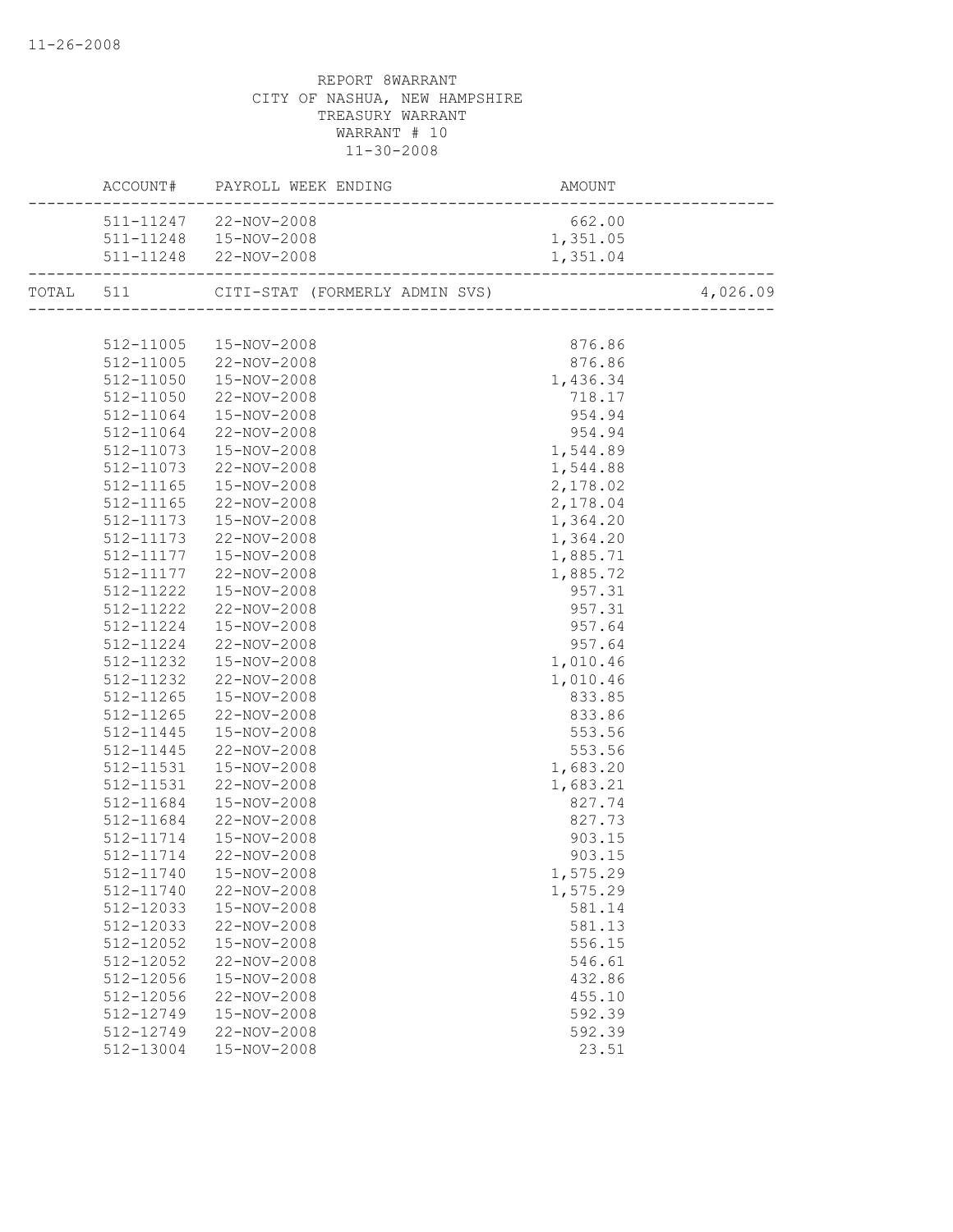|           |           | ACCOUNT# PAYROLL WEEK ENDING            | AMOUNT                                  |           |
|-----------|-----------|-----------------------------------------|-----------------------------------------|-----------|
|           |           | 512-13004 22-NOV-2008                   | 29.73                                   |           |
| TOTAL 512 |           | FINANCIAL SERVICES                      | ;<br>---------------------------------- | 42,759.19 |
|           |           |                                         |                                         |           |
|           |           | 513-11117  15-NOV-2008                  | 1,533.61                                |           |
|           |           | $513-11117$ $22-NOV-2008$               | 1,533.61                                |           |
|           |           | 513-11171  15-NOV-2008                  | 2,326.29                                |           |
|           |           | 513-11171 22-NOV-2008                   | 3,243.86                                |           |
|           |           | 513-11213  15-NOV-2008                  | 1,219.71                                |           |
|           |           | 513-11213 22-NOV-2008                   | 1,219.71                                |           |
|           |           | 513-11223  15-NOV-2008                  | 737.24                                  |           |
|           |           | 513-11223 22-NOV-2008                   | 737.23                                  |           |
|           |           | 513-12024  15-NOV-2008                  | 180.00                                  |           |
|           |           | 513-12024 22-NOV-2008                   | 120.00                                  |           |
|           |           | 513-12064  15-NOV-2008                  | 120.00                                  |           |
|           |           | TOTAL 513 CITY CLERK'S OFFICE           | -----------------------------------     | 12,971.26 |
|           |           |                                         |                                         |           |
|           |           | 514-11441  15-NOV-2008                  | 1,364.20                                |           |
|           |           | 514-11441 22-NOV-2008                   | 1,364.21                                |           |
|           |           | 514-11540  15-NOV-2008                  | 1,017.42                                |           |
|           |           | 514-11540 22-NOV-2008                   | 1,017.42                                |           |
|           |           | 514-11578  15-NOV-2008                  | 936.70                                  |           |
|           |           | 514-11578 22-NOV-2008                   | 936.70                                  |           |
|           |           | 514-11589  15-NOV-2008                  | 1,014.26                                |           |
|           |           | 514-11589 22-NOV-2008                   | 1,014.26                                |           |
|           |           | TOTAL 514 INSURANCE-PROPERTY & CASUALTY |                                         | 8,665.17  |
|           |           |                                         |                                         |           |
|           |           | 515-11031  15-NOV-2008                  | 1,044.25                                |           |
|           | 515-11031 | 22-NOV-2008                             | 1,044.26                                |           |
|           | 515-11350 | 15-NOV-2008                             | 903.15                                  |           |
|           |           | 515-11350 22-NOV-2008                   | 903.15                                  |           |
|           |           | 515-11446  15-NOV-2008                  | 271.32                                  |           |
|           |           | 515-11446 22-NOV-2008                   | 271.32                                  |           |
|           | 515-11447 | 15-NOV-2008                             | 1,622.11                                |           |
|           | 515-11447 | 22-NOV-2008                             | 1,622.11                                |           |
|           | 515-12001 | 15-NOV-2008                             | 665.03                                  |           |
|           | 515-12001 | 22-NOV-2008                             | 665.03                                  |           |
| TOTAL     | 515       | HUMAN RESOURCES                         |                                         | 9,011.73  |
|           |           |                                         |                                         |           |
|           | 516-11147 | 15-NOV-2008                             | 693.39                                  |           |
|           | 516-11147 | 22-NOV-2008                             | 693.38                                  |           |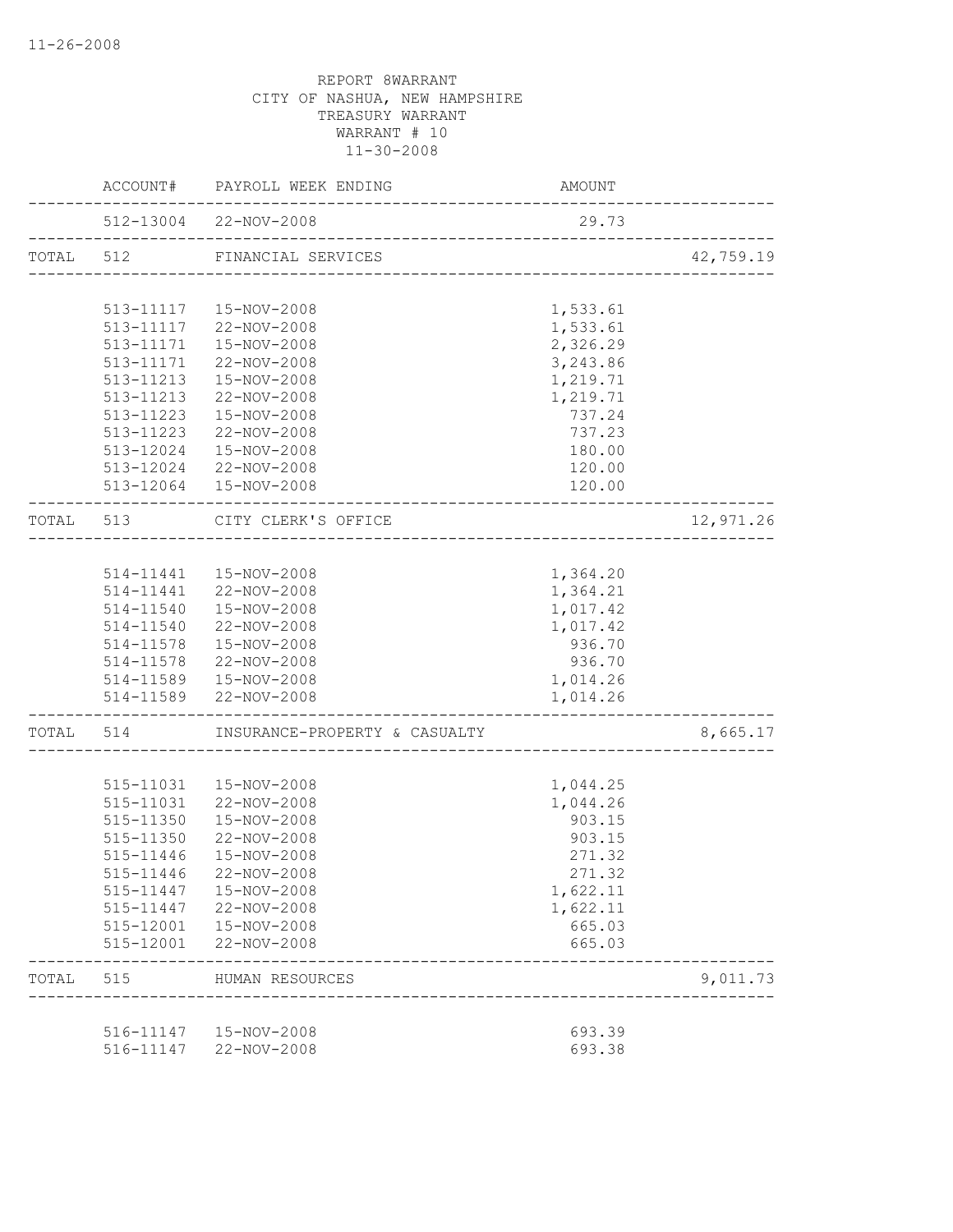|           |           | ACCOUNT# PAYROLL WEEK ENDING    | AMOUNT   |           |
|-----------|-----------|---------------------------------|----------|-----------|
|           | 516-11148 | 15-NOV-2008                     | 902.80   |           |
|           | 516-11148 | 22-NOV-2008                     | 902.81   |           |
|           | 516-11459 | 15-NOV-2008                     | 1,196.29 |           |
|           |           | 516-11459 22-NOV-2008           | 1,196.29 |           |
|           |           | 516-11573  15-NOV-2008          | 895.46   |           |
|           |           | 516-11573 22-NOV-2008           | 895.46   |           |
| TOTAL 516 |           | PURCHASING DEPARTMENT           |          | 7,375.88  |
|           |           |                                 |          |           |
|           |           | 517-11198  15-NOV-2008          | 622.64   |           |
|           |           | 517-11198 22-NOV-2008           | 622.64   |           |
|           |           | 517-11266  15-NOV-2008          | 661.75   |           |
|           | 517-11266 | 22-NOV-2008                     | 661.75   |           |
|           | 517-11420 | 15-NOV-2008                     | 835.74   |           |
|           | 517-11420 | 22-NOV-2008                     | 835.74   |           |
|           | 517-12063 | 15-NOV-2008                     | 284.23   |           |
|           | 517-12063 | 22-NOV-2008                     | 284.23   |           |
|           | 517-13020 | 15-NOV-2008                     | 148.89   |           |
|           |           | 517-13020 22-NOV-2008           | 148.89   |           |
| TOTAL     |           | 517 BUILDING MAINT - CITY ADMIN |          | 5,106.50  |
|           |           |                                 |          |           |
|           |           | 519-11014  15-NOV-2008          | 1,069.50 |           |
|           |           | 519-11014 22-NOV-2008           | 1,069.51 |           |
|           | 519-11016 | 15-NOV-2008                     | 938.85   |           |
|           | 519-11016 | 22-NOV-2008                     | 938.85   |           |
|           | 519-11017 | 15-NOV-2008                     | 783.91   |           |
|           | 519-11017 | 22-NOV-2008                     | 783.92   |           |
|           | 519-11115 | 15-NOV-2008                     | 1,873.48 |           |
|           | 519-11115 | 22-NOV-2008                     | 1,873.47 |           |
|           | 519-11146 | 15-NOV-2008                     | 816.64   |           |
|           | 519-11146 | 22-NOV-2008                     | 816.64   |           |
|           | 519-11153 | 15-NOV-2008                     | 589.71   |           |
|           | 519-11153 | 22-NOV-2008                     | 589.71   |           |
|           | 519-11154 | 15-NOV-2008                     | 617.67   |           |
|           | 519-11154 | 22-NOV-2008                     | 617.67   |           |
|           | 519-11205 | 15-NOV-2008                     | 773.50   |           |
|           |           | 519-11205 22-NOV-2008           | 773.50   |           |
|           |           | 519-11241  15-NOV-2008          | 1,328.18 |           |
|           |           | 519-11241 22-NOV-2008           | 1,328.18 |           |
|           | 519-18006 | 22-NOV-2008                     | 375.00   |           |
| TOTAL     | 519       | ASSESSORS                       |          | 17,957.89 |
|           |           | 520-12077  15-NOV-2008          | 256.94   |           |
|           |           |                                 |          |           |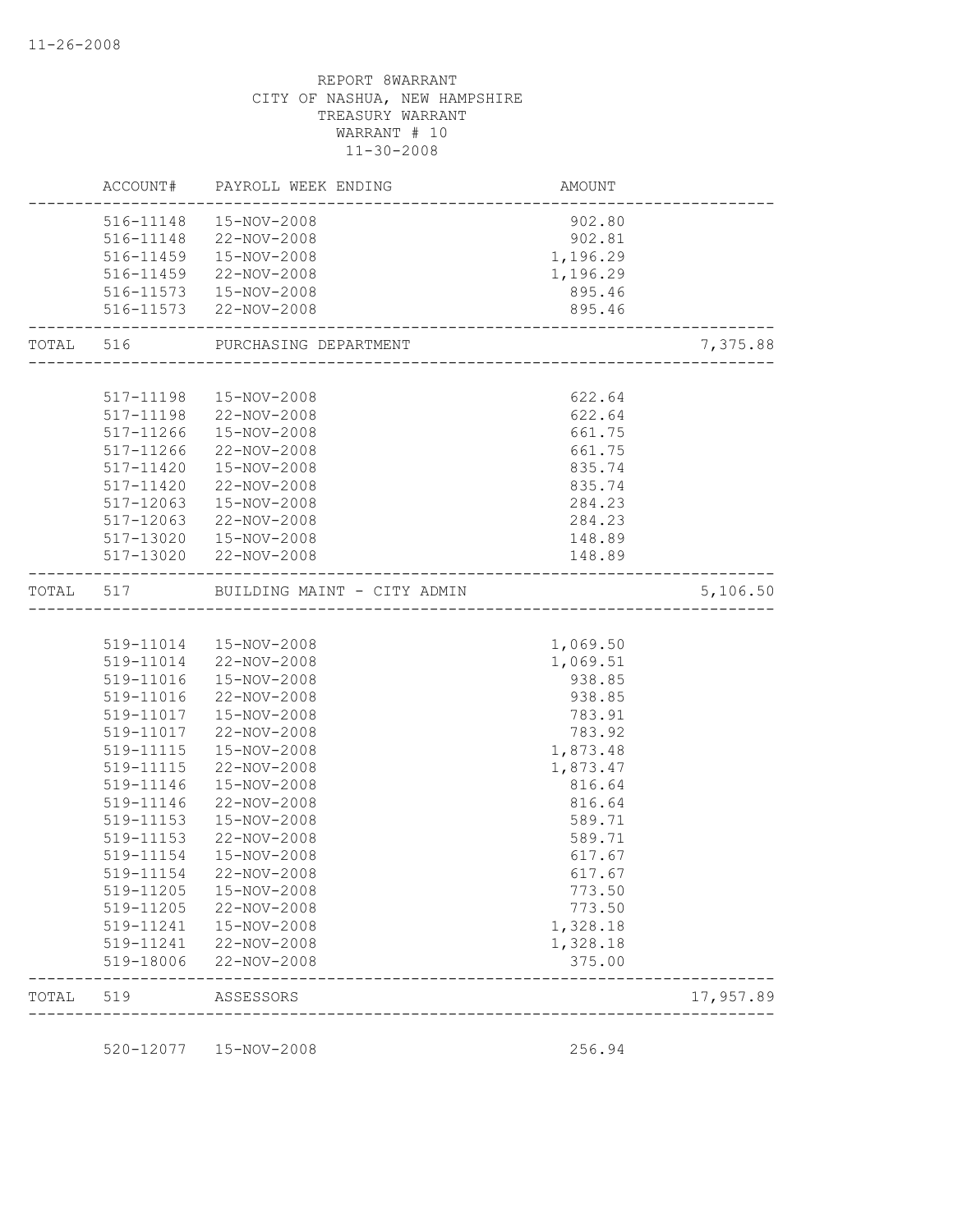|           |               | ACCOUNT# PAYROLL WEEK ENDING                                 | AMOUNT    |           |
|-----------|---------------|--------------------------------------------------------------|-----------|-----------|
|           |               | 520-12077 22-NOV-2008<br>----------------------------------- | 256.94    |           |
| TOTAL 520 |               | HUNT BUILDING                                                |           | 513.88    |
|           |               |                                                              |           |           |
|           |               | 522-11127  15-NOV-2008                                       | 1,626.11  |           |
|           |               | 522-11127 22-NOV-2008                                        | 1,626.12  |           |
|           | 522-11356     | 22-NOV-2008                                                  | 928.64    |           |
|           | 522-11429     | 15-NOV-2008                                                  | 1,766.76  |           |
|           | 522-11429     | 22-NOV-2008                                                  | 1,766.76  |           |
|           | 522-11641     | 15-NOV-2008                                                  | 1,342.55  |           |
|           | 522-11641     | 22-NOV-2008                                                  | 1,342.56  |           |
|           | $522 - 11652$ | 15-NOV-2008                                                  | 1,404.69  |           |
|           | $522 - 11652$ | 22-NOV-2008                                                  | 1,404.69  |           |
|           | 522-11721     | 15-NOV-2008                                                  | 1,482.33  |           |
|           | 522-11721     | 22-NOV-2008                                                  | 1,482.33  |           |
|           | 522-11724     | 15-NOV-2008                                                  | 1,293.11  |           |
|           | 522-11724     | 22-NOV-2008                                                  | 1,293.11  |           |
|           | $522 - 11725$ | 15-NOV-2008                                                  | 951.70    |           |
|           | $522 - 11725$ | 22-NOV-2008                                                  | 951.69    |           |
|           | 522-11729     | 15-NOV-2008                                                  | 2,124.18  |           |
|           | 522-11729     | 22-NOV-2008                                                  | 2,124.16  |           |
|           | 522-12140     | 15-NOV-2008                                                  | 287.40    |           |
|           |               | 522-12140 22-NOV-2008                                        | 287.40    |           |
|           |               | 522-13004 22-NOV-2008                                        | 53.53     |           |
| TOTAL     | 522           | INFORMATION TECHNOLOGY                                       |           | 25,539.82 |
|           |               |                                                              |           |           |
|           |               | 523-11332  15-NOV-2008                                       | 957.34    |           |
|           |               | 523-11332 22-NOV-2008<br>_________________________________   | 957.33    |           |
| TOTAL 523 | GIS           |                                                              |           | 1,914.67  |
|           |               |                                                              |           |           |
|           |               | 531-11065  15-NOV-2008                                       | 1,078.50  |           |
|           | 531-11065     | 22-NOV-2008                                                  | 1,078.50  |           |
|           |               | 531-11085  15-NOV-2008                                       | 877.60    |           |
|           | 531-11085     | 22-NOV-2008                                                  | 877.59    |           |
|           | 531-11114     | 15-NOV-2008                                                  | 2,241.79  |           |
|           | 531-11114     | 22-NOV-2008                                                  | 2,241.79  |           |
|           | 531-11129     | 15-NOV-2008                                                  | 1,741.54  |           |
|           | 531-11129     | 22-NOV-2008                                                  | 1,856.92  |           |
|           | 531-11164     | 15-NOV-2008                                                  | 1,121.86  |           |
|           | 531-11164     | 22-NOV-2008                                                  | 1,121.86  |           |
|           | 531-11166     | 15-NOV-2008                                                  | 2,418.70  |           |
|           | 531-11166     | 22-NOV-2008                                                  | 3,105.67  |           |
|           | 531-11170     | 15-NOV-2008                                                  | 1, 417.72 |           |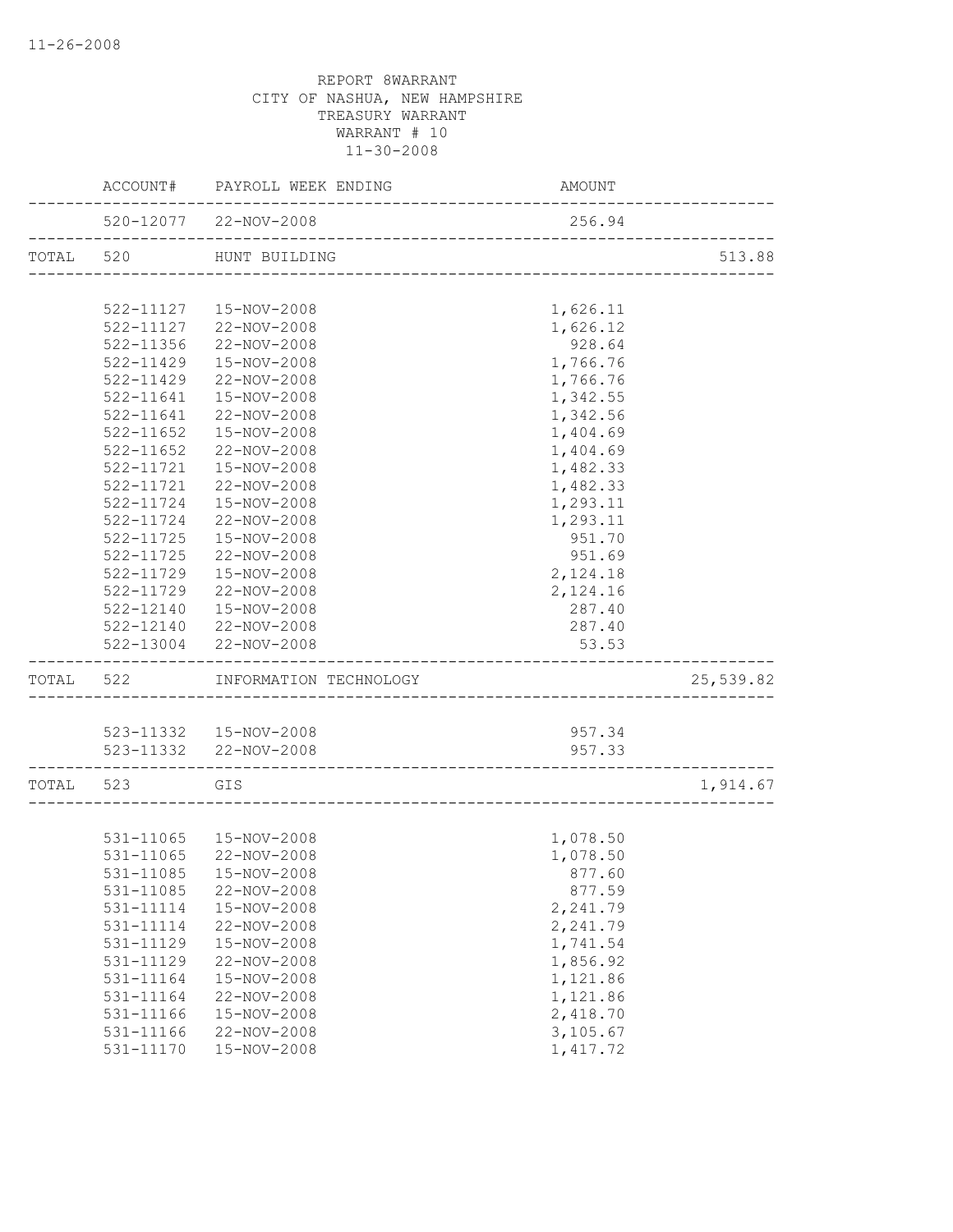| ACCOUNT#  | PAYROLL WEEK ENDING | AMOUNT     |
|-----------|---------------------|------------|
| 531-11170 | 22-NOV-2008         | 1,417.74   |
| 531-11201 | 15-NOV-2008         | 1,287.42   |
| 531-11201 | 22-NOV-2008         | 1,287.41   |
| 531-11203 | 15-NOV-2008         | 634.31     |
| 531-11203 | 22-NOV-2008         | 634.30     |
| 531-11226 | 15-NOV-2008         | 773.98     |
| 531-11226 | 22-NOV-2008         | 773.98     |
| 531-11242 | 15-NOV-2008         | 1,076.54   |
| 531-11242 | 22-NOV-2008         | 1,076.54   |
| 531-11257 | 15-NOV-2008         | 2,562.90   |
| 531-11257 | 22-NOV-2008         | 2,562.90   |
| 531-11398 | 15-NOV-2008         | 600.39     |
| 531-11398 | 22-NOV-2008         | 600.39     |
| 531-11477 | 15-NOV-2008         | 602.87     |
| 531-11477 | 22-NOV-2008         | 1,286.27   |
| 531-11487 | 15-NOV-2008         | 1,332.86   |
| 531-11487 | 22-NOV-2008         | 1,332.86   |
| 531-11495 | 15-NOV-2008         | 987.31     |
| 531-11495 | 22-NOV-2008         | 987.31     |
| 531-11498 | 15-NOV-2008         | 835.86     |
| 531-11498 | 22-NOV-2008         | 835.86     |
| 531-11516 | 15-NOV-2008         | 821.79     |
| 531-11516 | 22-NOV-2008         | 821.79     |
| 531-11535 | 15-NOV-2008         | 12,736.21  |
| 531-11535 | 22-NOV-2008         | 12,736.22  |
| 531-11537 | 15-NOV-2008         | 13,787.18  |
| 531-11537 | 22-NOV-2008         | 13,787.19  |
| 531-11538 | 15-NOV-2008         | 877.60     |
| 531-11538 | 22-NOV-2008         | 877.60     |
| 531-11539 | 15-NOV-2008         | 1,489.36   |
| 531-11539 | 22-NOV-2008         | 1,489.36   |
| 531-11544 | 15-NOV-2008         | 4,062.92   |
| 531-11544 | 22-NOV-2008         | 4,062.91   |
| 531-11549 | 15-NOV-2008         | 18,309.68  |
| 531-11549 | 22-NOV-2008         | 18,036.64  |
| 531-11552 | 15-NOV-2008         | 4,126.45   |
| 531-11552 | 22-NOV-2008         | 4,931.50   |
| 531-11553 | 22-NOV-2008         | 57,500.00  |
| 531-11555 | 15-NOV-2008         | 28, 337.38 |
| 531-11555 | 22-NOV-2008         | 28, 337.38 |
| 531-11558 | 15-NOV-2008         | 66,539.53  |
| 531-11558 | 22-NOV-2008         | 64, 175.52 |
| 531-11561 | 15-NOV-2008         | 22,430.83  |
| 531-11561 | 22-NOV-2008         | 22,430.83  |
| 531-11567 | 15-NOV-2008         | 29,709.76  |
| 531-11567 | 22-NOV-2008         | 31,295.00  |
| 531-11569 | 15-NOV-2008         | 1,155.52   |
| 531-11569 | 22-NOV-2008         | 1,155.52   |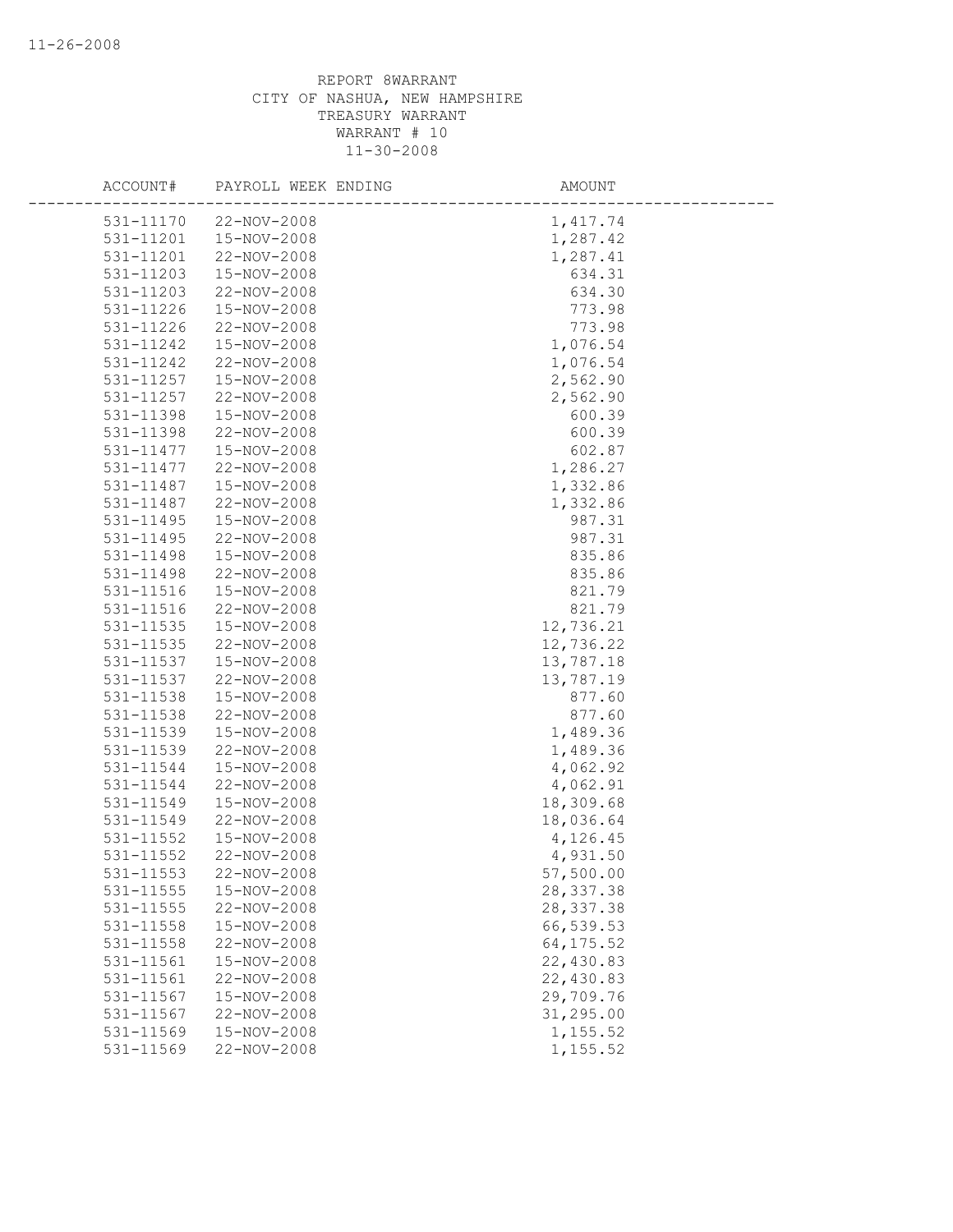|       | ACCOUNT#      | PAYROLL WEEK ENDING | AMOUNT                              |            |
|-------|---------------|---------------------|-------------------------------------|------------|
|       | 531-11618     | 15-NOV-2008         | 2,720.92                            |            |
|       | 531-11618     | 22-NOV-2008         | 2,720.90                            |            |
|       | 531-11622     | 15-NOV-2008         | 2,862.49                            |            |
|       | 531-11622     | 22-NOV-2008         | 2,862.48                            |            |
|       | 531-11636     | 15-NOV-2008         | 954.90                              |            |
|       | 531-11636     | 22-NOV-2008         | 954.90                              |            |
|       | 531-11664     | 15-NOV-2008         | 1, 114.74                           |            |
|       | 531-11664     | 22-NOV-2008         | 1, 114.74                           |            |
|       | $531 - 11665$ | 15-NOV-2008         | 751.95                              |            |
|       | 531-11665     | 22-NOV-2008         | 751.95                              |            |
|       | 531-11719     | 15-NOV-2008         | 903.52                              |            |
|       | 531-11719     | 22-NOV-2008         | 903.52                              |            |
|       | 531-11722     | 15-NOV-2008         | 599.80                              |            |
|       | 531-11722     | 22-NOV-2008         | 599.80                              |            |
|       | 531-11732     | 15-NOV-2008         | 5,778.00                            |            |
|       | 531-11732     | 22-NOV-2008         | 6, 223.55                           |            |
|       | 531-12020     | 15-NOV-2008         | 915.07                              |            |
|       | 531-12020     | 22-NOV-2008         | 915.07                              |            |
|       | 531-12042     | 15-NOV-2008         | 1,257.39                            |            |
|       | 531-12042     | 22-NOV-2008         | 1,008.12                            |            |
|       | 531-12066     | 15-NOV-2008         | 657.80                              |            |
|       | 531-12066     | 22-NOV-2008         | 657.80                              |            |
|       | 531-12068     | 15-NOV-2008         | 1,468.42                            |            |
|       | 531-12068     | 22-NOV-2008         | 1,468.42                            |            |
|       | 531-12071     | 15-NOV-2008         | 251.32                              |            |
|       | 531-12071     | 22-NOV-2008         | 251.32                              |            |
|       | 531-12119     | 15-NOV-2008         | 1,102.70                            |            |
|       | 531-12119     | 22-NOV-2008         | 1,102.70                            |            |
|       | 531-13004     | 15-NOV-2008         | 4,244.91                            |            |
|       | 531-13004     | 22-NOV-2008         | 3,014.39                            |            |
|       | 531-13038     | 15-NOV-2008         | 3,397.97                            |            |
|       | 531-13038     | 22-NOV-2008         | 1,780.50                            |            |
|       | 531-13040     | 15-NOV-2008         | 2,625.54                            |            |
|       | 531-13040     | 22-NOV-2008         | 4,027.97                            |            |
|       | 531-13044     | 15-NOV-2008         | 7,088.91                            |            |
|       | 531-13044     | 22-NOV-2008         | 1,688.42                            |            |
|       | 531-13047     | 15-NOV-2008         | 19,845.68                           |            |
|       | 531-13047     | 22-NOV-2008         | 10,098.34                           |            |
|       | 531-13048     | 15-NOV-2008         | 21,719.30                           |            |
|       | 531-13048     | 22-NOV-2008         | 2,100.38                            |            |
|       | 531-15002     | 15-NOV-2008         | 43, 183. 63                         |            |
|       | 531-17006     | 22-NOV-2008         | 4,300.00                            |            |
|       | 531-18051     | 22-NOV-2008         | 350.00                              |            |
| TOTAL | 531           | POLICE DEPARTMENT   | ___________________________________ | 683,031.94 |
|       |               | 15-NOV-2008         |                                     |            |
|       | 532-11024     |                     | 2,002.09                            |            |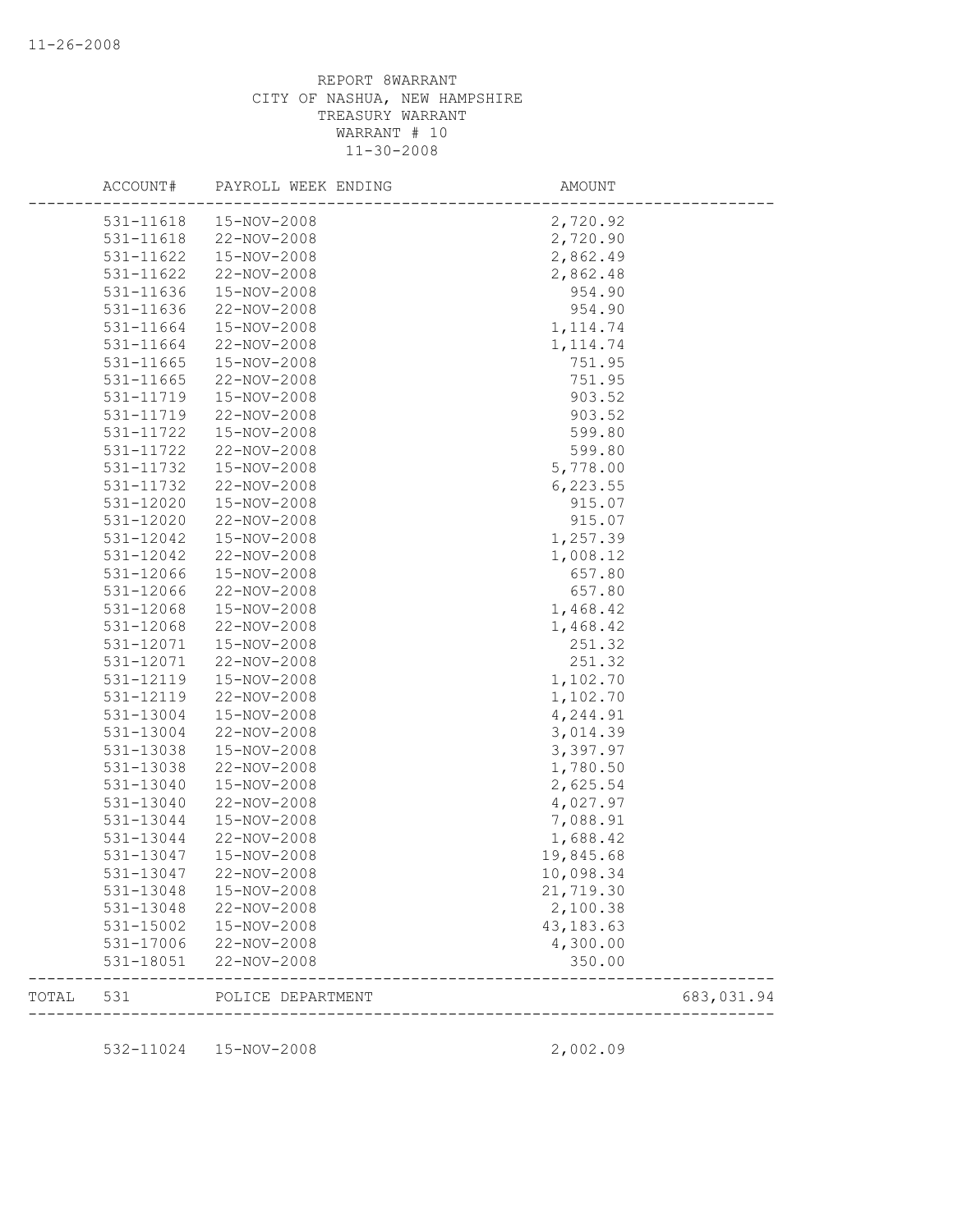| ACCOUNT#  | PAYROLL WEEK ENDING | AMOUNT     |
|-----------|---------------------|------------|
| 532-11024 | 22-NOV-2008         | 2,002.09   |
| 532-11036 | 15-NOV-2008         | 1,819.33   |
| 532-11036 | 22-NOV-2008         | 1,819.33   |
| 532-11063 | 15-NOV-2008         | 1,292.19   |
| 532-11063 | 22-NOV-2008         | 1,242.12   |
| 532-11066 | 15-NOV-2008         | 1,205.58   |
| 532-11066 | 22-NOV-2008         | 1,205.58   |
| 532-11069 | 15-NOV-2008         | 2,435.38   |
| 532-11069 | 22-NOV-2008         | 2,435.39   |
| 532-11111 | 15-NOV-2008         | 2,120.58   |
| 532-11111 | 22-NOV-2008         | 2,120.58   |
| 532-11207 | 15-NOV-2008         | 6,457.55   |
| 532-11207 | 22-NOV-2008         | 6,457.55   |
| 532-11281 | 15-NOV-2008         | 958.09     |
| 532-11281 | 22-NOV-2008         | 958.08     |
| 532-11285 | 15-NOV-2008         | 7,391.28   |
| 532-11285 | 22-NOV-2008         | 7,391.28   |
| 532-11291 | 15-NOV-2008         | 6,248.93   |
| 532-11291 | 22-NOV-2008         | 6, 250.21  |
| 532-11298 | 15-NOV-2008         | 1,246.12   |
| 532-11298 | 22-NOV-2008         | 1,246.12   |
| 532-11300 | 15-NOV-2008         | 33, 149.51 |
| 532-11300 | 22-NOV-2008         | 33, 149.51 |
| 532-11303 | 15-NOV-2008         | 1,090.35   |
| 532-11303 | 22-NOV-2008         | 1,090.35   |
| 532-11305 | 15-NOV-2008         | 4,350.60   |
| 532-11305 | 22-NOV-2008         | 4,350.60   |
| 532-11309 | 15-NOV-2008         | 95,048.63  |
| 532-11309 | 22-NOV-2008         | 94,337.99  |
| 532-11660 | 15-NOV-2008         | 1,385.40   |
| 532-11660 | 22-NOV-2008         | 1,385.40   |
| 532-11663 | 15-NOV-2008         | 1,344.65   |
| 532-11663 | 22-NOV-2008         | 1,344.65   |
| 532-11666 | 15-NOV-2008         | 1,344.65   |
| 532-11666 | 22-NOV-2008         | 1,344.65   |
| 532-11669 | 15-NOV-2008         | 1,358.10   |
| 532-11669 | 22-NOV-2008         | 1,358.10   |
| 532-12070 | 15-NOV-2008         | 19,274.80  |
| 532-12070 | 22-NOV-2008         | 13,704.05  |
| 532-13003 | 15-NOV-2008         | 830.03     |
| 532-13003 | 22-NOV-2008         | 1,518.89   |
| 532-13004 | 15-NOV-2008         | 261.15     |
| 532-13004 | 22-NOV-2008         | 426.51     |
| 532-13018 | 15-NOV-2008         | 1,347.23   |
| 532-13018 | 22-NOV-2008         | 1,355.75   |
| 532-13024 | 15-NOV-2008         | 408.60     |
| 532-13024 | 22-NOV-2008         | 554.00     |
| 532-13050 | 15-NOV-2008         | 6,816.95   |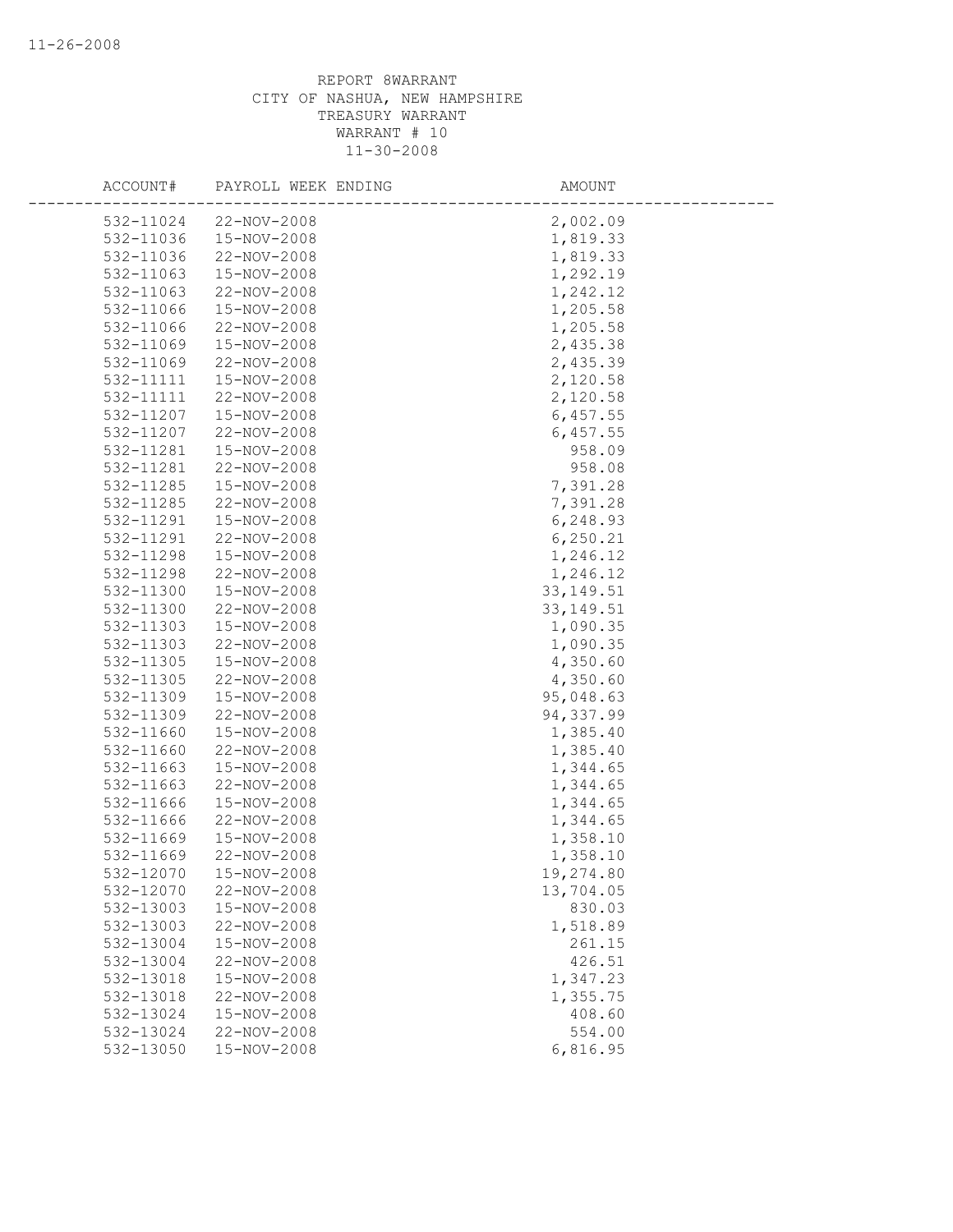|           | ACCOUNT#  | PAYROLL WEEK ENDING                                   | AMOUNT                             |            |
|-----------|-----------|-------------------------------------------------------|------------------------------------|------------|
|           | 532-13050 | 22-NOV-2008                                           | 5,960.76                           |            |
|           | 532-15002 | 15-NOV-2008                                           | 42,316.69                          |            |
|           | 532-17020 | 22-NOV-2008                                           | 120,084.45                         |            |
|           | 532-19231 | 15-NOV-2008                                           | 993.08                             |            |
|           | 532-19231 | 22-NOV-2008                                           | 993.08                             |            |
|           | 532-19232 | 15-NOV-2008                                           | 1,597.75                           |            |
|           | 532-19232 | 22-NOV-2008                                           | 1,597.75                           |            |
|           | 532-19233 | 15-NOV-2008                                           | 2,375.71                           |            |
|           | 532-19233 | 22-NOV-2008                                           | 2,375.71                           |            |
|           |           | 532-19234 15-NOV-2008                                 | 1,642.55                           |            |
|           |           | 532-19234 22-NOV-2008                                 | 1,642.55                           |            |
| TOTAL     | 532       | FIRE DEPARTMENT<br><u>. 22 22 22 22 22 22 22 22 2</u> |                                    | 571,816.63 |
|           |           |                                                       |                                    |            |
|           |           | 535-81023  15-NOV-2008<br>535-81023 22-NOV-2008       | 192.30<br>192.30                   |            |
| TOTAL 535 |           | EMERGENCY MANAGEMENT                                  | __________________________________ | 384.60     |
|           |           |                                                       |                                    |            |
|           |           | 536-11200  15-NOV-2008                                | 1,379.75                           |            |
|           |           | 536-11200 22-NOV-2008                                 | 1,379.75                           |            |
|           | 536-13004 | 22-NOV-2008                                           | 204.22                             |            |
| TOTAL 536 |           | CITYWIDE COMMUNICATIONS                               |                                    | 2,963.72   |
|           |           |                                                       |                                    |            |
|           | 541-11024 | 15-NOV-2008                                           | 612.76                             |            |
|           | 541-11024 | 22-NOV-2008                                           | 612.76                             |            |
|           | 541-11104 | 15-NOV-2008                                           | 985.14                             |            |
|           | 541-11104 | 22-NOV-2008                                           | 985.14                             |            |
|           | 541-11107 | 15-NOV-2008                                           | 289.16                             |            |
|           | 541-11107 | 22-NOV-2008                                           | 289.16                             |            |
|           | 541-11240 | 15-NOV-2008                                           | 1,449.15                           |            |
|           | 541-11240 | 22-NOV-2008                                           | 1,449.15                           |            |
|           | 541-11346 | 15-NOV-2008                                           | 435.31                             |            |
|           | 541-11346 | 22-NOV-2008                                           | 435.31                             |            |
| TOTAL     | 541       | COMMUNITY SERVICES DIVISION                           |                                    | 7,543.04   |
|           |           |                                                       |                                    |            |
|           | 542-11426 | 15-NOV-2008                                           | 1,324.89                           |            |
|           | 542-11426 | 22-NOV-2008                                           | 1,324.88                           |            |
|           | 542-11584 | 15-NOV-2008                                           | 3,455.92                           |            |
|           | 542-11584 | 22-NOV-2008                                           | 3,077.40                           |            |
|           | 542-12582 | 15-NOV-2008                                           | 842.95                             |            |
|           | 542-12582 | 22-NOV-2008                                           | 842.95                             |            |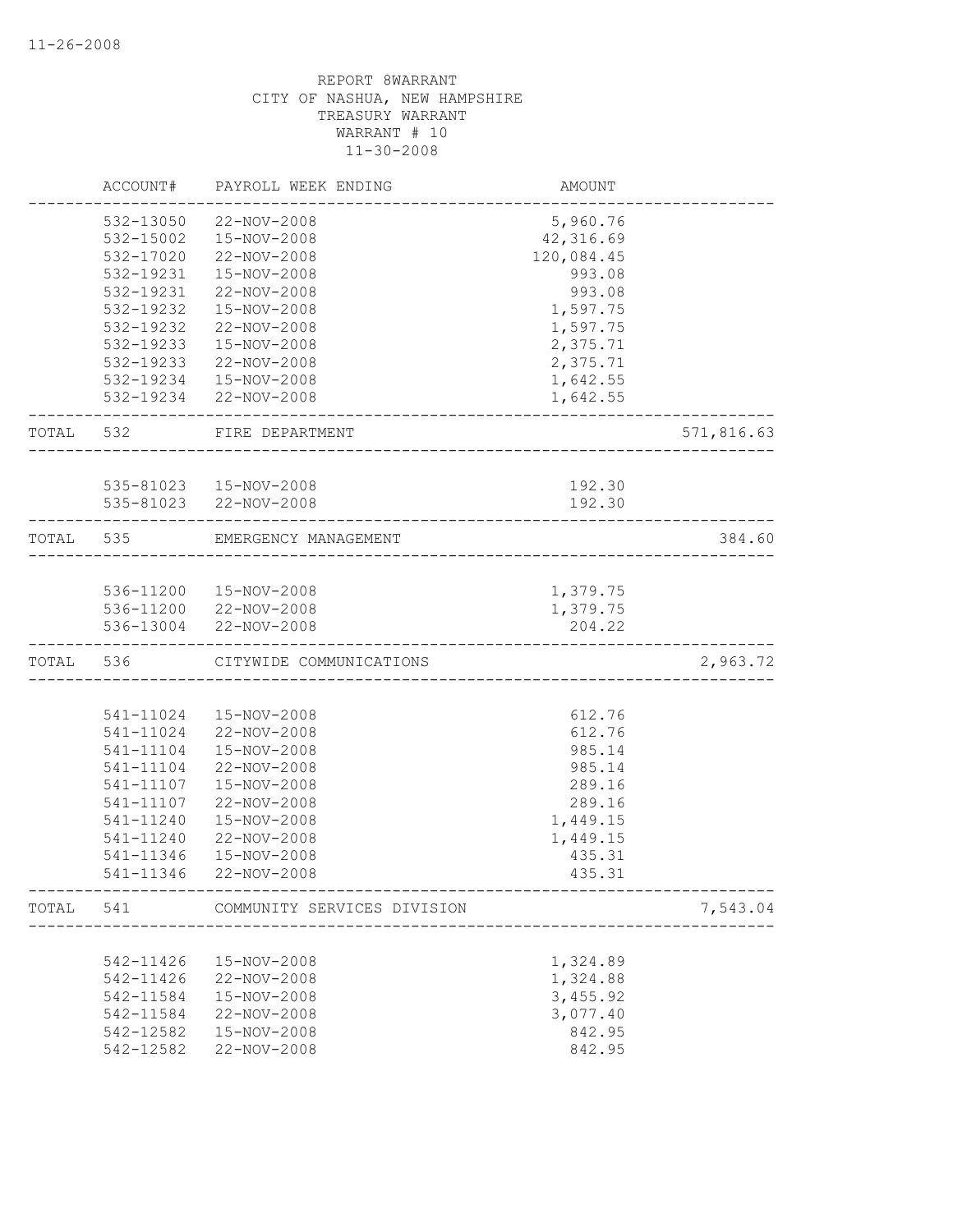|       | ACCOUNT#                            | PAYROLL WEEK ENDING                       | AMOUNT                       |           |
|-------|-------------------------------------|-------------------------------------------|------------------------------|-----------|
|       | TOTAL 542                           | COMMUNITY HEALTH                          |                              | 10,868.99 |
|       |                                     | --------------------------                |                              |           |
|       | 543-11380                           | 15-NOV-2008                               | 919.00                       |           |
|       | 543-11380                           | 22-NOV-2008                               | 919.00                       |           |
|       | 543-11438                           | 15-NOV-2008                               | 1,489.36                     |           |
|       | 543-11438                           | 22-NOV-2008                               | 1,489.36                     |           |
|       | 543-11601                           | 15-NOV-2008                               | 1,219.70                     |           |
|       | 543-11601                           | 22-NOV-2008                               | 1,219.71                     |           |
|       | 543-11602                           | 15-NOV-2008                               | 858.44                       |           |
|       | 543-11602                           | 22-NOV-2008                               | 858.44                       |           |
|       | 543-11604                           | 15-NOV-2008                               | 1,474.36                     |           |
|       | 543-11604                           | 22-NOV-2008                               | 1,474.36                     |           |
|       | 543-11605                           | 15-NOV-2008                               | 929.41                       |           |
|       | 543-11605                           | 22-NOV-2008                               | 929.42                       |           |
| TOTAL | 543                                 | ENVIRONMENTAL HEALTH DEPT.                |                              | 13,780.56 |
|       |                                     |                                           |                              |           |
|       | 544-11008                           | 15-NOV-2008                               | 723.29                       |           |
|       | 544-11008                           | 22-NOV-2008                               | 723.28                       |           |
|       | 544-11099                           | 15-NOV-2008                               | 2,109.73                     |           |
|       | 544-11099                           | 22-NOV-2008                               | 2,109.73                     |           |
|       | 544-11112                           | 15-NOV-2008                               | 827.74                       |           |
|       | 544-11112                           | 22-NOV-2008                               | 827.74                       |           |
|       | 544-11367                           | 15-NOV-2008                               | 809.99                       |           |
|       | 544-11367                           | 22-NOV-2008                               | 809.98                       |           |
|       | 544-11777                           | 15-NOV-2008                               | 1,252.76                     |           |
|       | 544-11777                           | 22-NOV-2008                               | 1,252.76                     |           |
|       | 544-12101                           | 15-NOV-2008                               | 271.04                       |           |
|       |                                     | 544-12101 22-NOV-2008                     | 271.04                       |           |
| TOTAL | 544                                 | WELFARE ADMINISTRATION                    | ______________________       | 11,989.08 |
|       |                                     |                                           |                              |           |
|       | 551-11008                           | 15-NOV-2008                               | 693.39                       |           |
|       |                                     | 551-11008 22-NOV-2008                     | 693.38                       |           |
|       | 551-11028                           | 15-NOV-2008                               | 531.38                       |           |
|       | 551-11028                           | 22-NOV-2008                               | 531.38                       |           |
|       | 551-11057                           | 15-NOV-2008                               | 877.89                       |           |
|       | 551-11057                           | 22-NOV-2008                               | 877.89                       |           |
|       | 551-11094                           | 15-NOV-2008                               | 298.91                       |           |
|       | 551-11094                           | 22-NOV-2008                               | 298.91                       |           |
|       | 551-11097                           | 15-NOV-2008                               | 1,050.79                     |           |
|       |                                     |                                           |                              |           |
|       |                                     |                                           |                              |           |
|       |                                     |                                           |                              |           |
|       | 551-11097<br>551-11208<br>551-11208 | 22-NOV-2008<br>15-NOV-2008<br>22-NOV-2008 | 1,050.79<br>670.10<br>670.10 |           |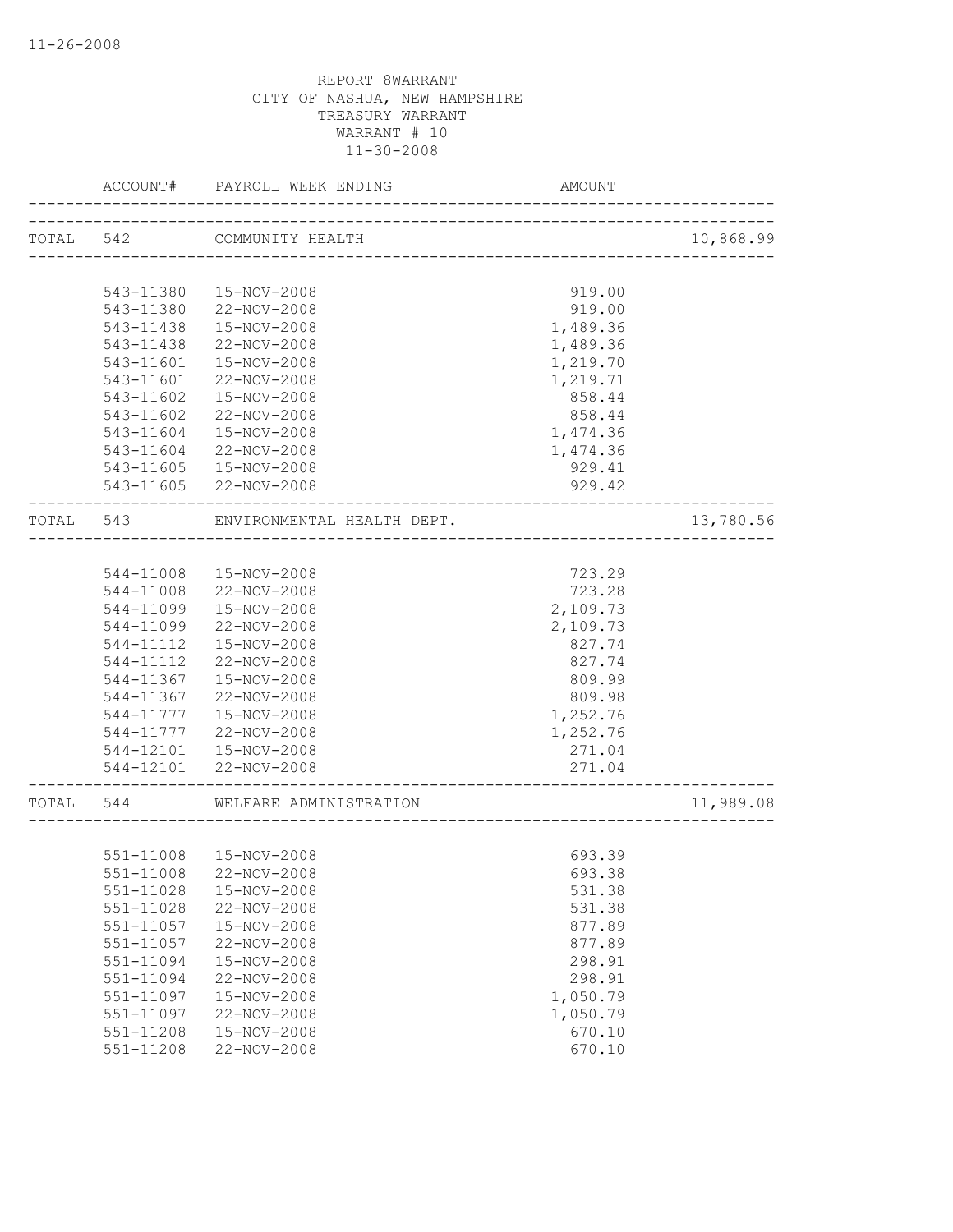|       | ACCOUNT#               | PAYROLL WEEK ENDING            | <b>AMOUNT</b>    |            |
|-------|------------------------|--------------------------------|------------------|------------|
|       | 551-11211              | 15-NOV-2008                    | 596.20           |            |
|       | 551-11211              | 22-NOV-2008                    | 596.20           |            |
|       | 551-11212              | 15-NOV-2008                    | 1,408.19         |            |
|       | 551-11212              | 22-NOV-2008                    | 1,408.18         |            |
|       | 551-11249              | 15-NOV-2008                    | 95.40            |            |
|       | 551-11249              | 22-NOV-2008                    | 95.40            |            |
|       | 551-11273              | 15-NOV-2008                    | 1,640.42         |            |
|       | 551-11273              | 22-NOV-2008                    | 1,640.42         |            |
|       | 551-11435              | 15-NOV-2008                    | 883.38           |            |
|       | $551 - 11435$          | 22-NOV-2008                    | 883.38           |            |
|       | 551-11462              | 15-NOV-2008                    | 1,009.96         |            |
|       | 551-11462              | 22-NOV-2008                    | 1,009.96         |            |
|       | 551-11638              | 15-NOV-2008                    | 1,143.32         |            |
|       | 551-11638              | 22-NOV-2008                    | 1,143.31         |            |
|       | 551-13004              | 15-NOV-2008                    | 351.96           |            |
|       | 551-13004              | 22-NOV-2008                    | 160.93           |            |
|       | 551-91010              | 22-NOV-2008                    | 1,140.00         |            |
|       |                        |                                |                  |            |
| TOTAL | 551                    | PUBLIC WORKS DIV & ENGINEERING |                  | 23, 451.52 |
|       |                        |                                |                  |            |
|       | 552-11077              | 15-NOV-2008                    | 1,255.86         |            |
|       | 552-11077              | 22-NOV-2008                    | 1,255.87         |            |
|       | 552-11087              | 15-NOV-2008                    | 773.68           |            |
|       | 552-11087              | 22-NOV-2008                    | 800.56           |            |
|       | 552-11143              | 15-NOV-2008                    | 784.00           |            |
|       | 552-11143              | 22-NOV-2008                    | 784.00           |            |
|       | 552-11324              | 15-NOV-2008                    | 4,039.82         |            |
|       | 552-11324              | 22-NOV-2008                    | 5,049.80         |            |
|       | 552-11339              | 15-NOV-2008                    | 2,689.61         |            |
|       | 552-11339              | 22-NOV-2008                    | 2,692.40         |            |
|       | 552-11342              | 15-NOV-2008                    | 706.00           |            |
|       | 552-11342              | 22-NOV-2008                    | 706.00           |            |
|       | 552-11343              | 15-NOV-2008                    | 2,364.00         |            |
|       | 552-11343              | 22-NOV-2008                    | 2,382.00         |            |
|       | 552-11407              | 15-NOV-2008                    | 4,884.00         |            |
|       | 552-11407              | 22-NOV-2008                    | 4,864.00         |            |
|       | 552-11492              | 15-NOV-2008                    | 746.80           |            |
|       | 552-11492              | 22-NOV-2008                    | 746.81           |            |
|       | 552-11548              | 15-NOV-2008                    | 1,028.00         |            |
|       | 552-11548              | 22-NOV-2008                    | 1,028.00         |            |
|       | 552-11562              | 15-NOV-2008                    | 400.06           |            |
|       | 552-11562              | 22-NOV-2008                    | 400.06           |            |
|       |                        | 15-NOV-2008                    |                  |            |
|       | 552-11580<br>552-11580 | 22-NOV-2008                    | 957.28<br>957.27 |            |
|       | $552 - 11618$          | 15-NOV-2008                    | 638.06           |            |
|       | $552 - 11618$          | 22-NOV-2008                    | 638.05           |            |
|       | 552-11672              | 15-NOV-2008                    | 1,404.69         |            |
|       |                        |                                |                  |            |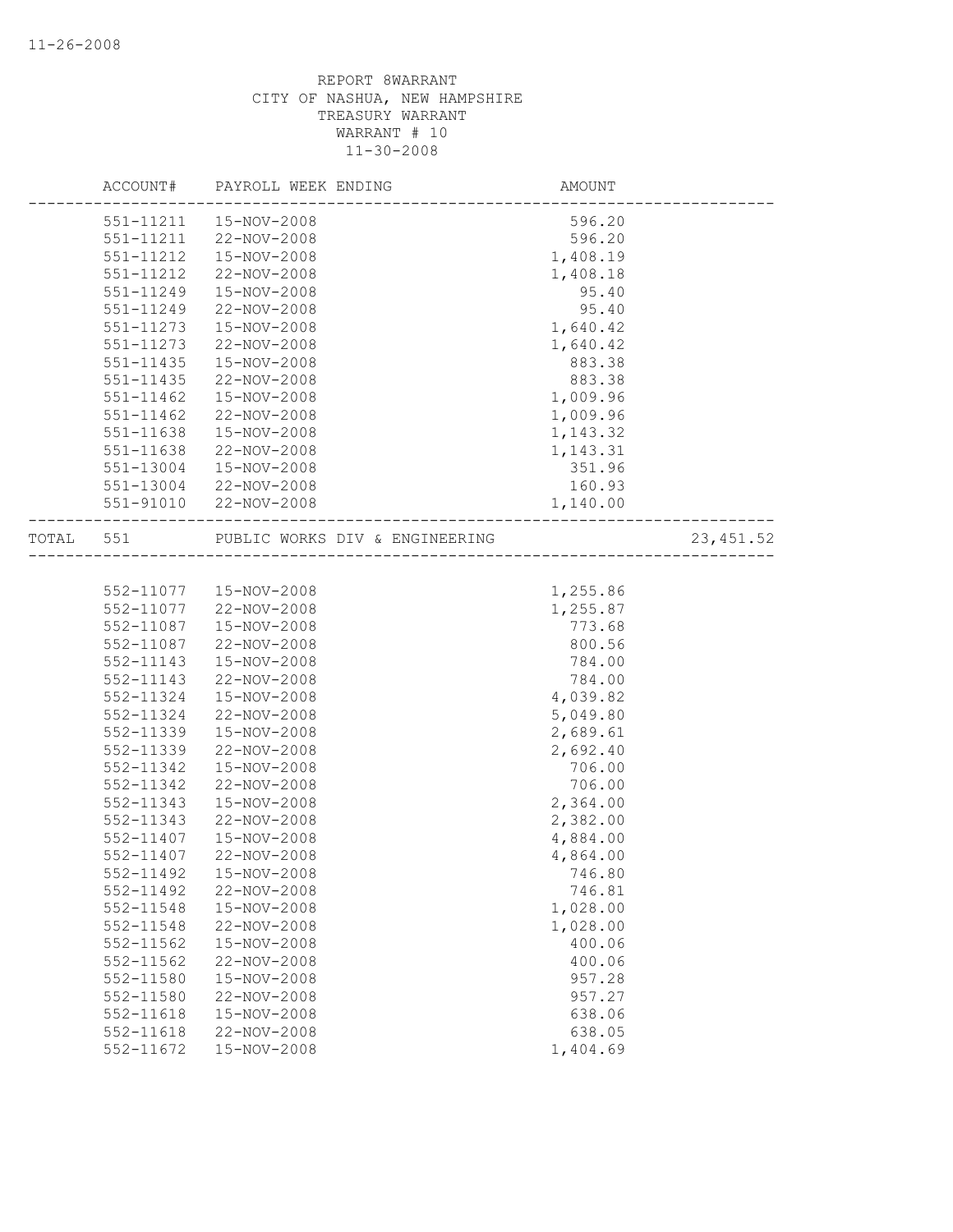|                   | ACCOUNT# PAYROLL WEEK ENDING   | AMOUNT<br>------------------------- |            |
|-------------------|--------------------------------|-------------------------------------|------------|
|                   | 552-11672 22-NOV-2008          | 1,404.69                            |            |
|                   | 552-11750  15-NOV-2008         | 717.60                              |            |
| 552-11750         | 22-NOV-2008                    | 722.48                              |            |
| 552-13004         | 15-NOV-2008                    | 2,786.70                            |            |
| 552-13004         | 22-NOV-2008                    | 1,137.26                            |            |
| 552-17002         | 22-NOV-2008                    | 500.00                              |            |
|                   | 552-17008 22-NOV-2008          | 900.00                              |            |
|                   | 552-17010  15-NOV-2008         | 1,100.00                            |            |
| _________________ | TOTAL 552 PARKS AND RECREATION | ________________________            | 54, 245.41 |
|                   |                                |                                     |            |
|                   | 553-11041  15-NOV-2008         | 1,016.26                            |            |
|                   | 553-11041 22-NOV-2008          | 1,016.27                            |            |
| 553-11078         | 15-NOV-2008                    | 410.28                              |            |
| 553-11078         | 22-NOV-2008                    | 410.28                              |            |
| 553-11098         | 15-NOV-2008                    | 990.17                              |            |
| 553-11098         | 22-NOV-2008                    | 990.17                              |            |
| 553-11169         | 15-NOV-2008                    | 1,021.61                            |            |
| 553-11169         | 22-NOV-2008                    | 1,021.62                            |            |
| 553-11192         | 15-NOV-2008                    | 931.64                              |            |
| 553-11192         | 22-NOV-2008                    | 931.64                              |            |
| 553-11279         | 15-NOV-2008                    | 5,488.00                            |            |
| 553-11279         | 22-NOV-2008                    | 5,488.00                            |            |
| 553-11327         | 15-NOV-2008                    | 4,046.75                            |            |
| 553-11327         | 22-NOV-2008                    | 4,046.76                            |            |
| 553-11375         | 15-NOV-2008                    | 1,503.44                            |            |
| 553-11375         | 22-NOV-2008                    | 1,494.16                            |            |
| 553-11465         | 15-NOV-2008                    | 2,837.84                            |            |
| 553-11465         | 22-NOV-2008                    | 2,837.85                            |            |
| 553-11474         | 15-NOV-2008                    | 3,366.40                            |            |
| 553-11474         | 22-NOV-2008                    | 3,366.40                            |            |
| 553-11475         | 15-NOV-2008                    | 1,701.20                            |            |
| 553-11475         | 22-NOV-2008                    | 1,704.80                            |            |
| 553-11630         | 15-NOV-2008                    | 1,440.08                            |            |
| 553-11630         | 22-NOV-2008                    | 1,435.20                            |            |
| 553-11631         | 15-NOV-2008                    | 727.20                              |            |
| 553-11631         | 22-NOV-2008                    | 729.30                              |            |
| 553-11648         | 15-NOV-2008                    | 820.54                              |            |
| 553-11648         | 22-NOV-2008                    | 820.54                              |            |
| 553-11678         | 15-NOV-2008                    | 1,622.11                            |            |
| 553-11678         | 22-NOV-2008                    | 1,622.11                            |            |
| 553-11759         | 15-NOV-2008                    | 12,571.60                           |            |
| 553-11759         | 22-NOV-2008                    | 13,028.08                           |            |
| 553-11771         | 15-NOV-2008                    | 962.58                              |            |
| 553-11771         | 22-NOV-2008                    | 962.58                              |            |
| 553-12128         | 15-NOV-2008                    | 270.85                              |            |
| 553-12128         | 22-NOV-2008                    | 347.24                              |            |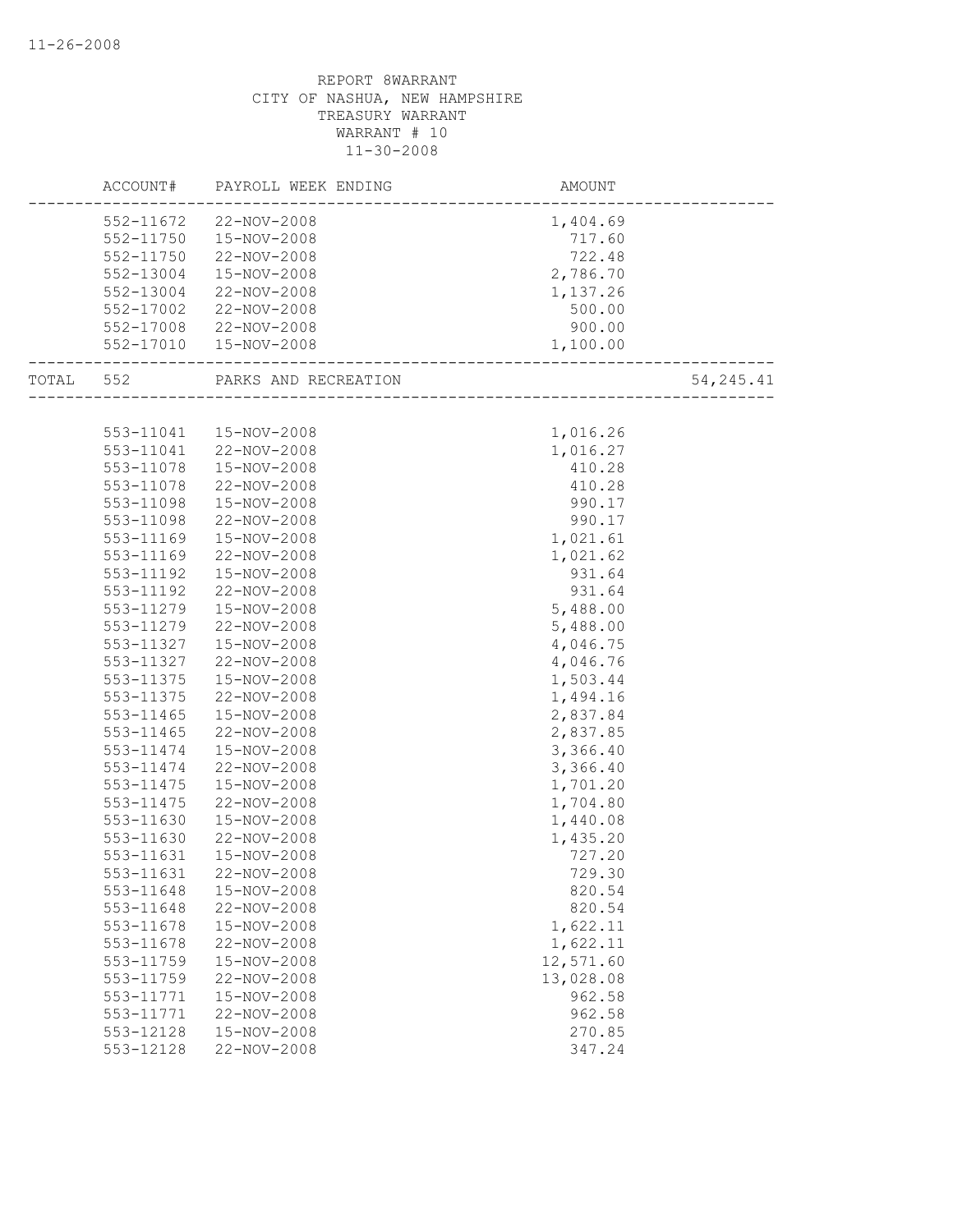|       | ACCOUNT#  | PAYROLL WEEK ENDING    | AMOUNT                               |            |
|-------|-----------|------------------------|--------------------------------------|------------|
|       | 553-13004 | 15-NOV-2008            | 564.86                               |            |
|       | 553-13004 | 22-NOV-2008            | 1,212.53                             |            |
|       |           | 553-13901 22-NOV-2008  | 10,190.68                            |            |
|       |           | 553-17008  15-NOV-2008 | 900.00                               |            |
| TOTAL | 553       | STREET DEPARTMENT      | ------------------------------------ | 96,849.62  |
|       |           |                        |                                      |            |
|       | 555-11024 | 15-NOV-2008            | 1,053.16                             |            |
|       | 555-11024 | 22-NOV-2008            | 13,342.86                            |            |
|       | 555-11058 | 15-NOV-2008            | 957.29                               |            |
|       | 555-11058 | 22-NOV-2008            | 957.28                               |            |
|       | 555-11461 | 15-NOV-2008            | 1,446.40                             |            |
|       | 555-11461 | 22-NOV-2008            | 1,446.40                             |            |
|       | 555-11505 | 15-NOV-2008            | 1,150.52                             |            |
|       | 555-11505 | 22-NOV-2008            | 1,150.52                             |            |
|       | 555-11639 | 15-NOV-2008            | 746.80                               |            |
|       | 555-11639 | 22-NOV-2008            | 746.80                               |            |
|       | 555-11640 | 15-NOV-2008            | 695.60                               |            |
|       | 555-11640 | 22-NOV-2008            | 695.60                               |            |
|       | 555-11738 | 15-NOV-2008            | 1,760.00                             |            |
|       | 555-11738 | 22-NOV-2008            | 1,760.00                             |            |
|       | 555-11745 | 15-NOV-2008            | 738.80                               |            |
|       | 555-11745 | 22-NOV-2008            | 738.80                               |            |
|       | 555-11746 | 15-NOV-2008            | 1,106.97                             |            |
|       | 555-11746 | 22-NOV-2008            | 1,106.97                             |            |
|       |           | 555-13004 22-NOV-2008  | 99.00                                |            |
|       |           | 555-13068 15-NOV-2008  | 231.00                               |            |
|       | 555-13068 | 22-NOV-2008            | 231.00                               |            |
| TOTAL | 555       | TRAFFIC DEPARTMENT     |                                      | 32, 161.77 |
|       |           |                        |                                      |            |
|       |           | 557-11161  15-NOV-2008 | 746.80                               |            |
|       |           | 557-11161 22-NOV-2008  | 746.81                               |            |
| TOTAL | 557       | PARKING LOTS           |                                      | 1,493.61   |
|       |           |                        |                                      |            |
|       | 561-11345 | 15-NOV-2008            | 1,339.68                             |            |
|       | 561-11345 | 22-NOV-2008            | 1,339.68                             |            |
|       | 561-11651 | 15-NOV-2008            | 835.74                               |            |
|       | 561-11651 | 22-NOV-2008            | 835.74                               |            |
|       | 561-11658 | 15-NOV-2008            | 1,014.70                             |            |
|       | 561-11658 | 22-NOV-2008            | 1,014.70                             |            |
|       | 561-12153 | 15-NOV-2008            | 320.00                               |            |
|       | 561-12153 | 22-NOV-2008            | 80.00                                |            |
|       | 561-13004 | 15-NOV-2008            | 75.36                                |            |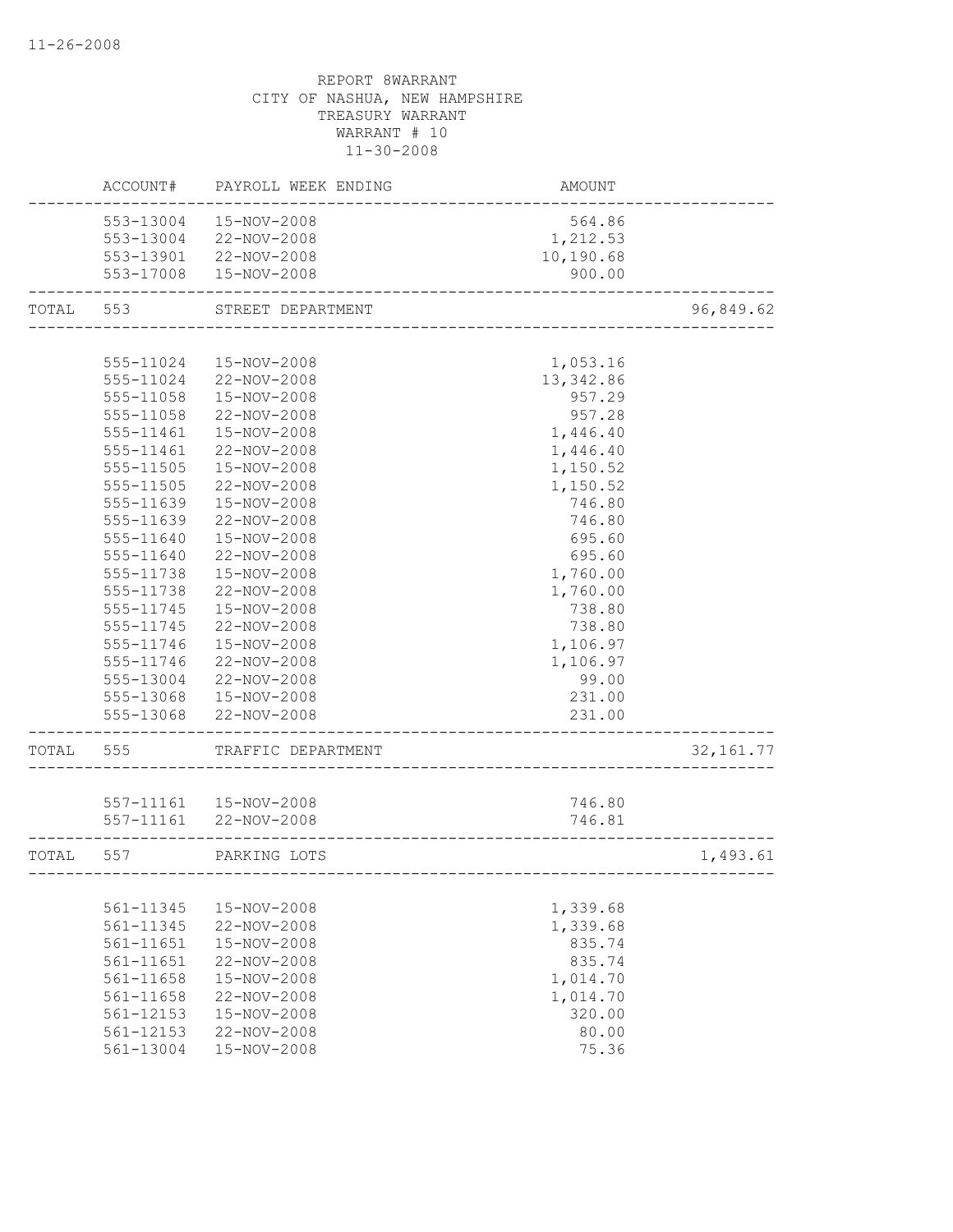|       |               | ACCOUNT# PAYROLL WEEK ENDING | AMOUNT                              |           |
|-------|---------------|------------------------------|-------------------------------------|-----------|
|       |               | 561-91010 22-NOV-2008        | 100.00                              |           |
|       |               | TOTAL 561 EDGEWOOD CEMETERY  |                                     | 6,955.60  |
|       |               | 563-11345  15-NOV-2008       | 1,126.63                            |           |
|       |               | 563-11345 22-NOV-2008        | 1,126.64                            |           |
|       |               | 563-11651  15-NOV-2008       | 744.15                              |           |
|       |               | 563-11651 22-NOV-2008        | 744.15                              |           |
|       |               | 563-11657  15-NOV-2008       | 929.81                              |           |
|       |               | 563-11657 22-NOV-2008        | 929.81                              |           |
|       |               | 563-12153 22-NOV-2008        | 80.00<br>__________________________ |           |
|       |               | TOTAL 563 WOODLAWN CEMETERY  | ________________________________    | 5,681.19  |
|       |               |                              |                                     |           |
|       |               | 571-11174   15-NOV-2008      | 867.76                              |           |
|       |               | 571-11174 22-NOV-2008        | 867.76                              |           |
|       |               | 571-11237  15-NOV-2008       | 1,941.85                            |           |
|       |               | 571-11237 22-NOV-2008        | 1,941.86                            |           |
| TOTAL | 571           | COMMUNITY DEVELOPMENT        |                                     | 5,619.23  |
|       |               |                              |                                     |           |
|       |               | 572-11024  15-NOV-2008       | 634.61                              |           |
|       |               | 572-11024 22-NOV-2008        | 634.61                              |           |
|       | 572-11215     | 15-NOV-2008                  | 3,644.95                            |           |
|       | 572-11215     | 22-NOV-2008                  | 3,644.94                            |           |
|       | 572-11238     | 15-NOV-2008                  | 830.87                              |           |
|       | 572-11238     | 22-NOV-2008                  | 841.38                              |           |
|       |               | 572-11450  15-NOV-2008       | 1,670.35                            |           |
|       | 572-11450     | 22-NOV-2008                  | 1,670.34                            |           |
|       | 572-11522     | 15-NOV-2008                  | 816.64                              |           |
|       | 572-11522     | 22-NOV-2008                  | 816.64                              |           |
|       | 572-11525     | 15-NOV-2008                  | 1,007.85                            |           |
|       | $572 - 11525$ | 22-NOV-2008                  | 1,007.85                            |           |
|       | 572-58005     | 15-NOV-2008                  | 200.00                              |           |
|       | 572-58005     | 22-NOV-2008                  | 300.00                              |           |
|       |               | 572-98046 22-NOV-2008        | 100.00                              |           |
| TOTAL | 572           | PLANNING DEPARTMENT          |                                     | 17,821.03 |
|       |               |                              |                                     |           |
|       |               | 573-11444  15-NOV-2008       | 1,423.89                            |           |
|       |               | 573-11444 22-NOV-2008        | 1,423.89                            |           |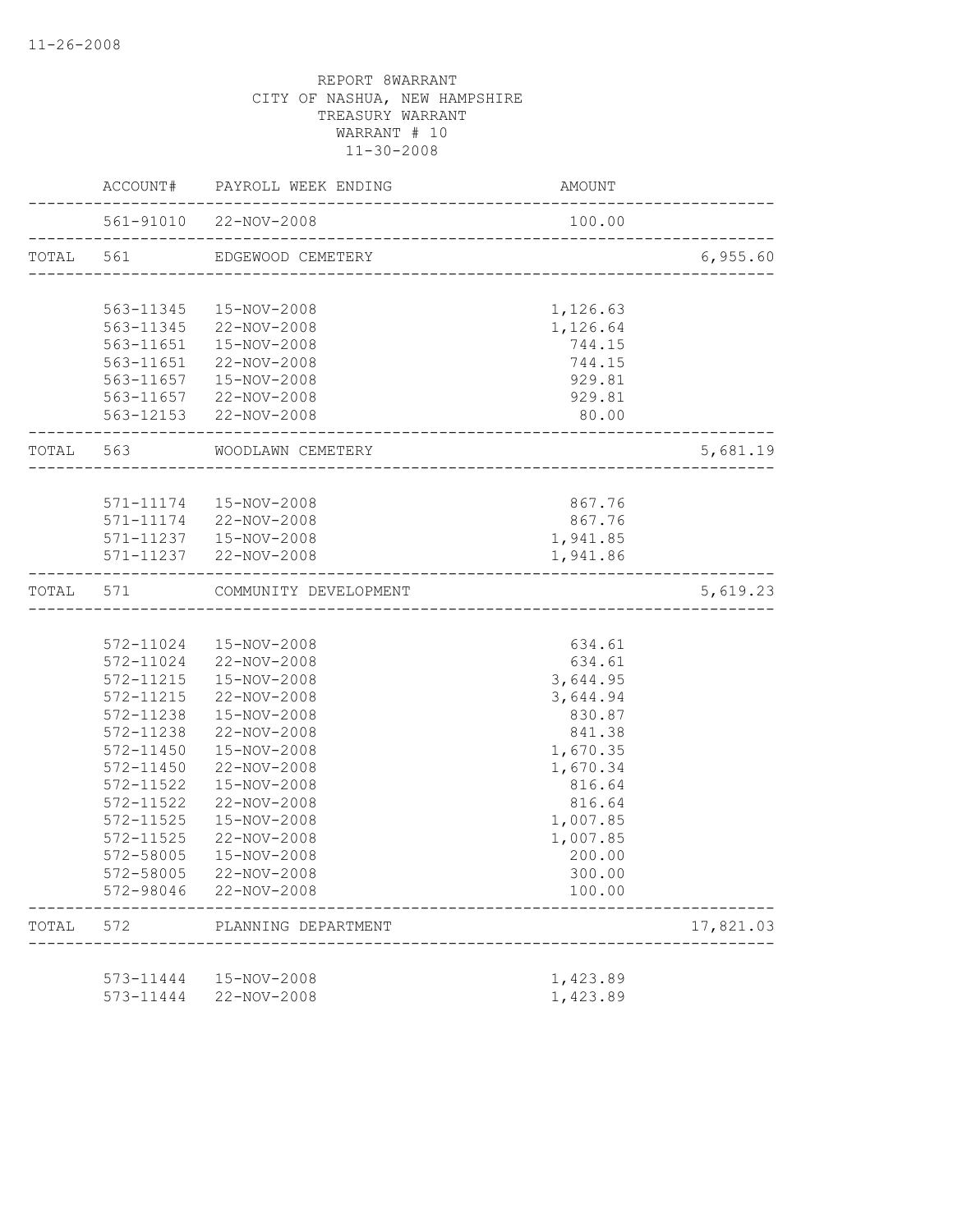|       | ACCOUNT#      | PAYROLL WEEK ENDING            | AMOUNT                       |           |
|-------|---------------|--------------------------------|------------------------------|-----------|
|       |               | TOTAL 573 ECONOMIC DEVELOPMENT | ____________________________ | 2,847.78  |
|       |               |                                |                              |           |
|       | 575-11032     | 15-NOV-2008                    | 696.76                       |           |
|       | 575-11032     | 22-NOV-2008                    | 696.76                       |           |
|       | 575-11042     | 15-NOV-2008                    | 1,367.76                     |           |
|       | 575-11042     | 22-NOV-2008                    | 1,367.77                     |           |
|       | 575-11062     | 15-NOV-2008                    | 604.76                       |           |
|       | 575-11062     | 22-NOV-2008                    | 604.76                       |           |
|       | 575-11189     | 15-NOV-2008                    | 1,062.05                     |           |
|       | 575-11189     | 22-NOV-2008                    | 1,062.06                     |           |
|       | 575-11246     | 15-NOV-2008                    | 1,885.71                     |           |
|       | 575-11246     | 22-NOV-2008                    | 1,885.70                     |           |
|       | 575-11387     | 15-NOV-2008                    | 5,755.10                     |           |
|       | 575-11387     | 22-NOV-2008                    | 5,755.11                     |           |
|       | 575-11393     | 15-NOV-2008                    | 3,004.38                     |           |
|       | 575-11393     | 22-NOV-2008                    | 3,004.38                     |           |
|       | 575-11400     | 15-NOV-2008                    | 8,630.98                     |           |
|       | 575-11400     | 22-NOV-2008                    | 8,630.99                     |           |
|       | $575 - 11401$ | 15-NOV-2008                    | 3,996.67                     |           |
|       | 575-11401     | 22-NOV-2008                    | 3,996.68                     |           |
|       | 575-11403     | 15-NOV-2008                    | 833.85                       |           |
|       | 575-11403     | 22-NOV-2008                    | 833.86                       |           |
|       | 575-11404     | 15-NOV-2008                    | 751.38                       |           |
|       | 575-11404     | 22-NOV-2008                    | 751.38                       |           |
|       | 575-11627     | 15-NOV-2008                    | 589.06                       |           |
|       | 575-11627     | 22-NOV-2008                    | 589.06                       |           |
|       | 575-12076     | 15-NOV-2008                    | 282.04                       |           |
|       | 575-12076     | 22-NOV-2008                    | 380.82                       |           |
|       | 575-12087     | 15-NOV-2008                    | 406.58                       |           |
|       | 575-12087     | 22-NOV-2008                    | 406.58                       |           |
|       | 575-12090     | 15-NOV-2008                    | 1,157.59                     |           |
|       | 575-12090     | 22-NOV-2008                    | 1,157.60                     |           |
|       | 575-12114     | 15-NOV-2008                    | 1,379.50                     |           |
|       | 575-12114     | 22-NOV-2008                    | 1,526.35                     |           |
|       | 575-13004     | 15-NOV-2008                    | 841.66                       |           |
|       | 575-13004     | 22-NOV-2008                    | 84.53                        |           |
|       |               | 575-13035  15-NOV-2008         | 802.20                       |           |
|       |               | 575-13035 22-NOV-2008          | 546.43                       |           |
| TOTAL | 575           | PUBLIC LIBRARIES               |                              | 67,328.85 |
|       |               |                                |                              |           |
|       | 576-11059     | 15-NOV-2008                    | 1,252.76                     |           |
|       | 576-11059     | 22-NOV-2008                    | 1,252.76                     |           |
|       | 576-11221     | 15-NOV-2008                    | 1,038.99                     |           |
|       | 576-11221     | 22-NOV-2008                    | 1,038.98                     |           |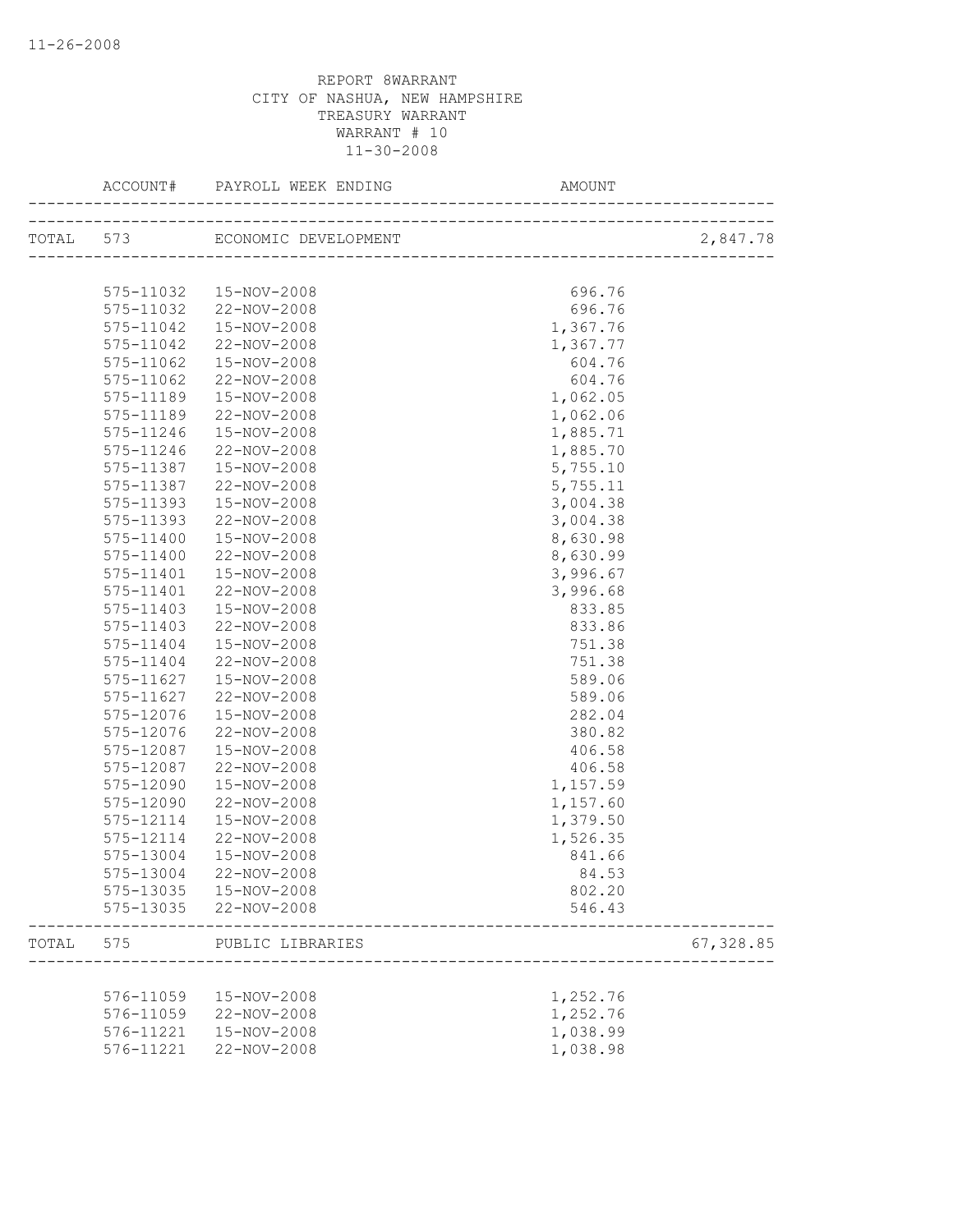|       | ACCOUNT#  | PAYROLL WEEK ENDING     | <b>AMOUNT</b>         |           |
|-------|-----------|-------------------------|-----------------------|-----------|
|       | 576-11315 | 15-NOV-2008             | 1,294.19              |           |
|       | 576-11315 | 22-NOV-2008             | 1,294.20              |           |
|       | 576-11361 | 15-NOV-2008             | 6,238.71              |           |
|       | 576-11361 | 22-NOV-2008             | 4,070.38              |           |
|       | 576-11362 | 15-NOV-2008             | 251.89                |           |
|       |           | 576-11362 22-NOV-2008   | 259.51                |           |
|       | 576-91010 | 22-NOV-2008             | 1,520.00              |           |
| TOTAL |           | 576 BUILDING DEPARTMENT | _____________________ | 19,512.37 |
|       |           |                         |                       |           |
|       |           | 577-11067  15-NOV-2008  | 1,139.44              |           |
|       |           | 577-11067 22-NOV-2008   | 1,139.43              |           |
|       | 577-11183 | 15-NOV-2008             | 2,002.48              |           |
|       |           | 577-11183 22-NOV-2008   | 2,002.48              |           |
|       |           | 577-91010 22-NOV-2008   | 510.00                |           |
| TOTAL | 577       | CODE ENFORCEMENT        |                       | 6,793.83  |
|       |           |                         |                       |           |
|       | 581-11012 | 15-NOV-2008             | 4,089.42              |           |
|       | 581-11075 | 15-NOV-2008             | 4,228.08              |           |
|       | 581-11081 | 15-NOV-2008             | 2,592.11              |           |
|       | 581-11162 | 15-NOV-2008             | 54,195.99             |           |
|       | 581-11162 | 22-NOV-2008             | 53,741.82             |           |
|       | 581-11204 | 15-NOV-2008             | 13, 235.77            |           |
|       | 581-11204 | 22-NOV-2008             | 13,006.40             |           |
|       | 581-11298 | 15-NOV-2008             | $-5,495.10$           |           |
|       | 581-11348 | 15-NOV-2008             | 78,661.57             |           |
|       | 581-11366 | 15-NOV-2008             | 56,680.40             |           |
|       | 581-11366 | 22-NOV-2008             | 55, 143.55            |           |
|       | 581-11396 | 15-NOV-2008             | 38,490.61             |           |
|       | 581-11402 | 15-NOV-2008             | 3,076.92              |           |
|       | 581-11408 | 15-NOV-2008             | 16, 453.45            |           |
|       | 581-11408 | 22-NOV-2008             | 16,779.40             |           |
|       | 581-11486 | 15-NOV-2008             | 40,773.18             |           |
|       | 581-11515 | 15-NOV-2008             | 6,076.12              |           |
|       | 581-11570 | 15-NOV-2008             | 60, 451.47            |           |
|       | 581-11572 | 15-NOV-2008             | 23, 127. 25           |           |
|       | 581-11579 | 15-NOV-2008             | 39,245.56             |           |
|       | 581-11628 | 15-NOV-2008             | 1,087.36              |           |
|       | 581-11628 | 22-NOV-2008             | 1,744.64              |           |
|       | 581-11675 | 15-NOV-2008             | 5,769.23              |           |
|       | 581-11709 | 15-NOV-2008             | 5,957.19              |           |
|       | 581-11711 | 15-NOV-2008             | 2,576.95              |           |
|       | 581-11726 | 15-NOV-2008             | 1,614,844.20          |           |
|       | 581-11800 | 15-NOV-2008             | 85,199.96             |           |
|       | 581-11801 | 15-NOV-2008             | 14,943.72             |           |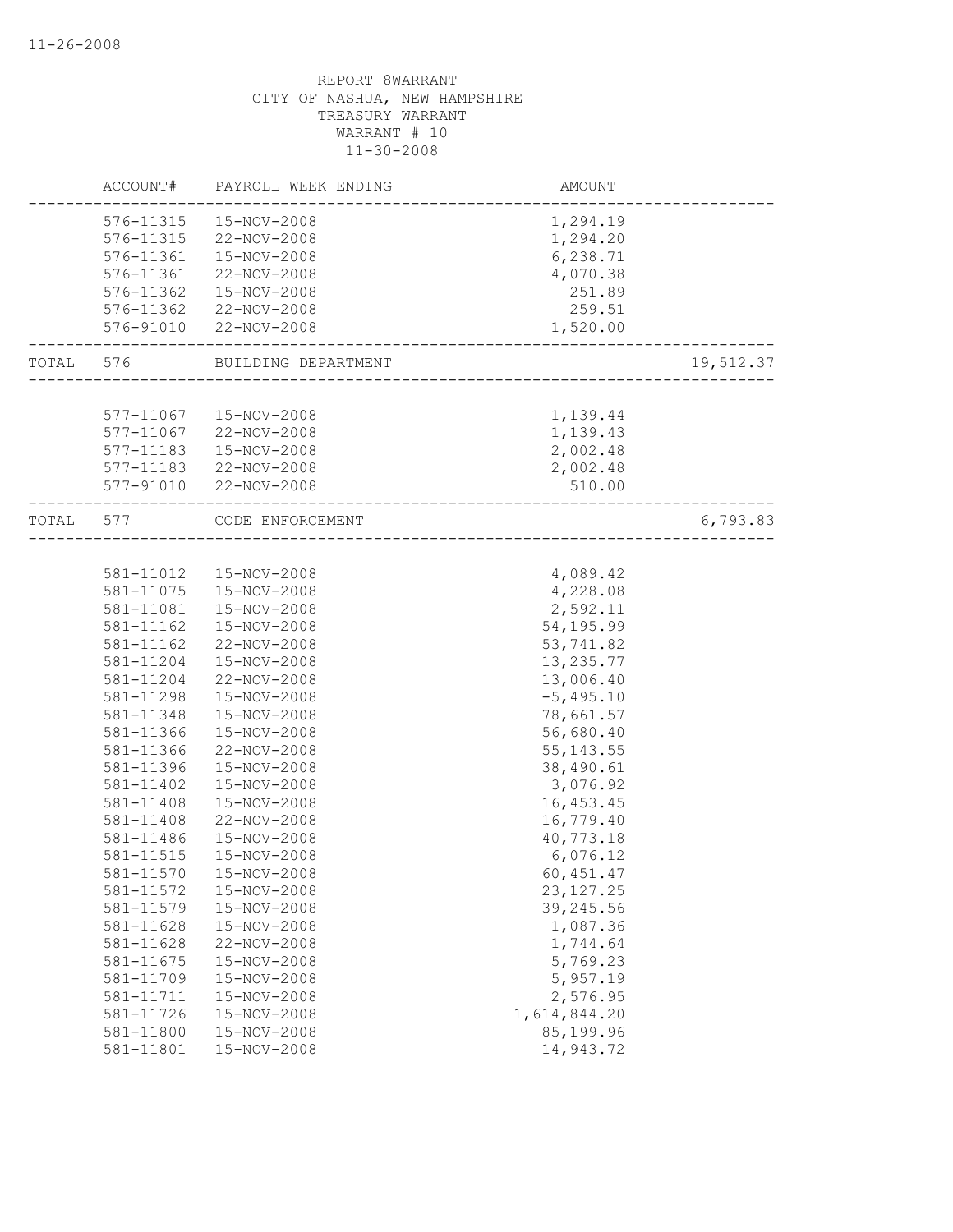| ACCOUNT#  | PAYROLL WEEK ENDING | AMOUNT      |  |
|-----------|---------------------|-------------|--|
| 581-11801 | 22-NOV-2008         | 350.00      |  |
| 581-11802 | 15-NOV-2008         | 12,960.78   |  |
| 581-11803 | 15-NOV-2008         | 14, 157. 10 |  |
| 581-11803 | 22-NOV-2008         | 698.95      |  |
| 581-11805 | 15-NOV-2008         | 19,782.50   |  |
| 581-11812 | 15-NOV-2008         | 2,504.85    |  |
| 581-11816 | 15-NOV-2008         | 3,724.57    |  |
| 581-11830 | 15-NOV-2008         | 5,575.52    |  |
| 581-11850 | 15-NOV-2008         | 2,178.96    |  |
| 581-11850 | 22-NOV-2008         | 2,749.64    |  |
| 581-11860 | 15-NOV-2008         | 6,332.23    |  |
| 581-12006 | 15-NOV-2008         | 8,855.90    |  |
| 581-12006 | 22-NOV-2008         | 3,514.59    |  |
| 581-12021 | 15-NOV-2008         | 1,756.40    |  |
| 581-12060 | 15-NOV-2008         | 2,211.89    |  |
| 581-12060 | 22-NOV-2008         | 2,918.41    |  |
| 581-12078 | 15-NOV-2008         | 1,537.50    |  |
| 581-12078 | 22-NOV-2008         | 150.00      |  |
| 581-12081 | 15-NOV-2008         | 2,329.04    |  |
| 581-12084 | 15-NOV-2008         | 2,887.50    |  |
| 581-12084 | 22-NOV-2008         | 1,375.00    |  |
| 581-12087 | 15-NOV-2008         | 953.60      |  |
| 581-12087 | 22-NOV-2008         | 692.85      |  |
| 581-12111 | 15-NOV-2008         | 117,476.83  |  |
| 581-12111 | 22-NOV-2008         | 146,287.26  |  |
| 581-12112 | 15-NOV-2008         | 9,119.84    |  |
| 581-12112 | 22-NOV-2008         | 11,696.25   |  |
| 581-12126 | 15-NOV-2008         | 5,677.39    |  |
| 581-12126 | 22-NOV-2008         | 6,693.69    |  |
| 581-12135 | 15-NOV-2008         | 3,524.79    |  |
| 581-12135 | 22-NOV-2008         | 5,863.79    |  |
| 581-12136 | 15-NOV-2008         | 698.11      |  |
| 581-12136 | 22-NOV-2008         | 580.14      |  |
| 581-12138 | 15-NOV-2008         | 359.40      |  |
| 581-12138 | 22-NOV-2008         | $-224.62$   |  |
| 581-12141 | 15-NOV-2008         | 50.00       |  |
| 581-12153 | 15-NOV-2008         | 35.00       |  |
| 581-12153 | 22-NOV-2008         | 30.00       |  |
| 581-12198 | 15-NOV-2008         | 23,603.29   |  |
| 581-12201 | 15-NOV-2008         | 17,483.38   |  |
| 581-12201 | 22-NOV-2008         | 24,594.83   |  |
| 581-13004 | 15-NOV-2008         | 1,293.44    |  |
| 581-13021 | 15-NOV-2008         | 196.57      |  |
| 581-13021 | 22-NOV-2008         | 295.99      |  |
| 581-13032 | 15-NOV-2008         | 1,686.68    |  |
| 581-13032 | 22-NOV-2008         | 406.96      |  |
| 581-13120 | 15-NOV-2008         | 8,169.31    |  |
| 581-13120 | 22-NOV-2008         | 4,591.79    |  |
|           |                     |             |  |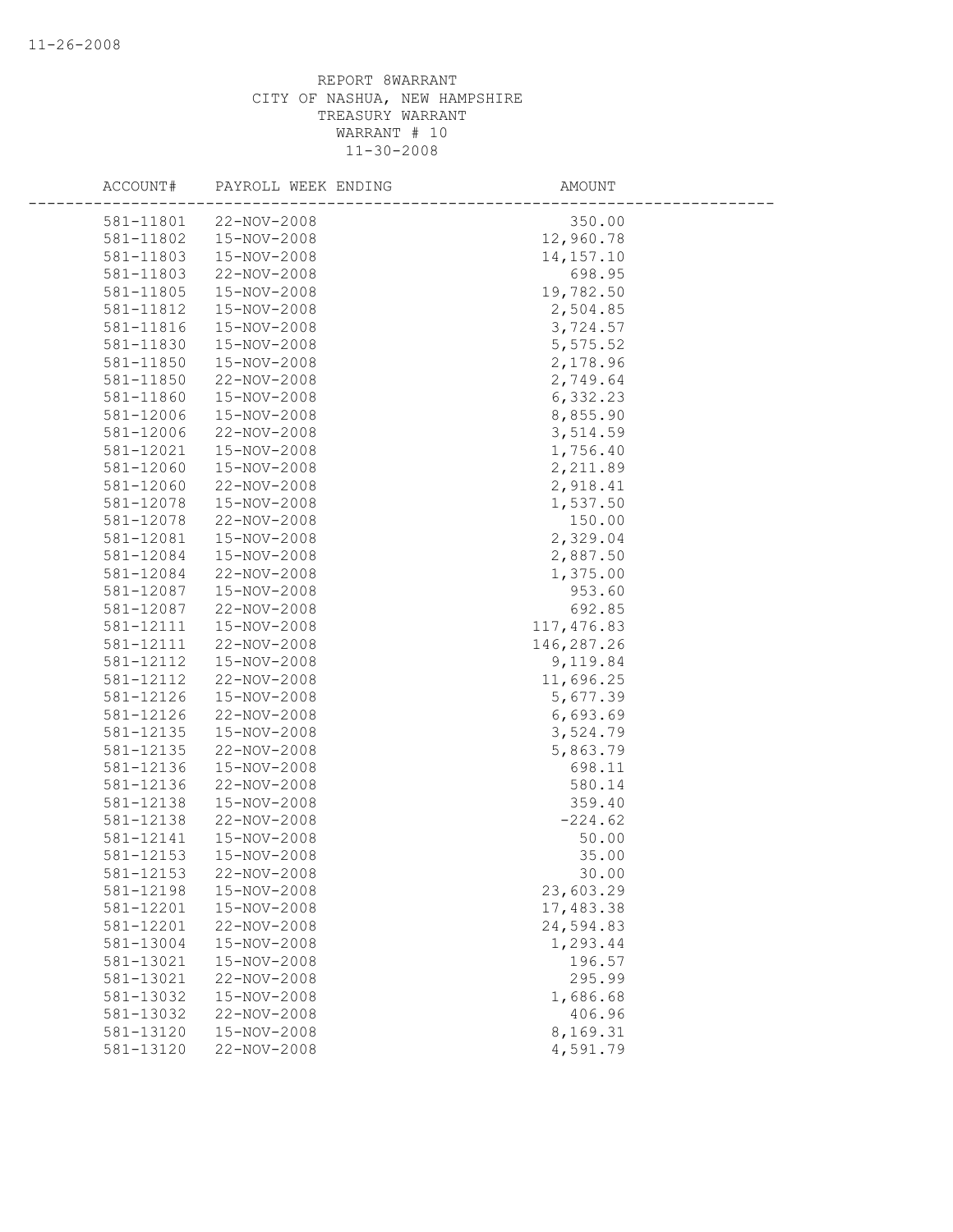|       | ACCOUNT#                                                      | PAYROLL WEEK ENDING                                                           | AMOUNT                                             |              |
|-------|---------------------------------------------------------------|-------------------------------------------------------------------------------|----------------------------------------------------|--------------|
|       | 581-13133<br>581-13137<br>581-13137<br>581-19000<br>581-19230 | 15-NOV-2008<br>15-NOV-2008<br>$22 - NOV - 2008$<br>15-NOV-2008<br>15-NOV-2008 | 875.00<br>717.50<br>501.78<br>7,477.59<br>4,632.52 |              |
|       | 581-19240                                                     | 15-NOV-2008                                                                   | 1,530.60                                           |              |
| TOTAL | 581                                                           | SCHOOL DEPARTMENT                                                             |                                                    | 2,812,800.10 |
|       | 590-23522                                                     | 15-NOV-2008                                                                   | 180.00                                             |              |
| TOTAL | 590                                                           | P/Y OBLIGATIONS                                                               |                                                    | 180.00       |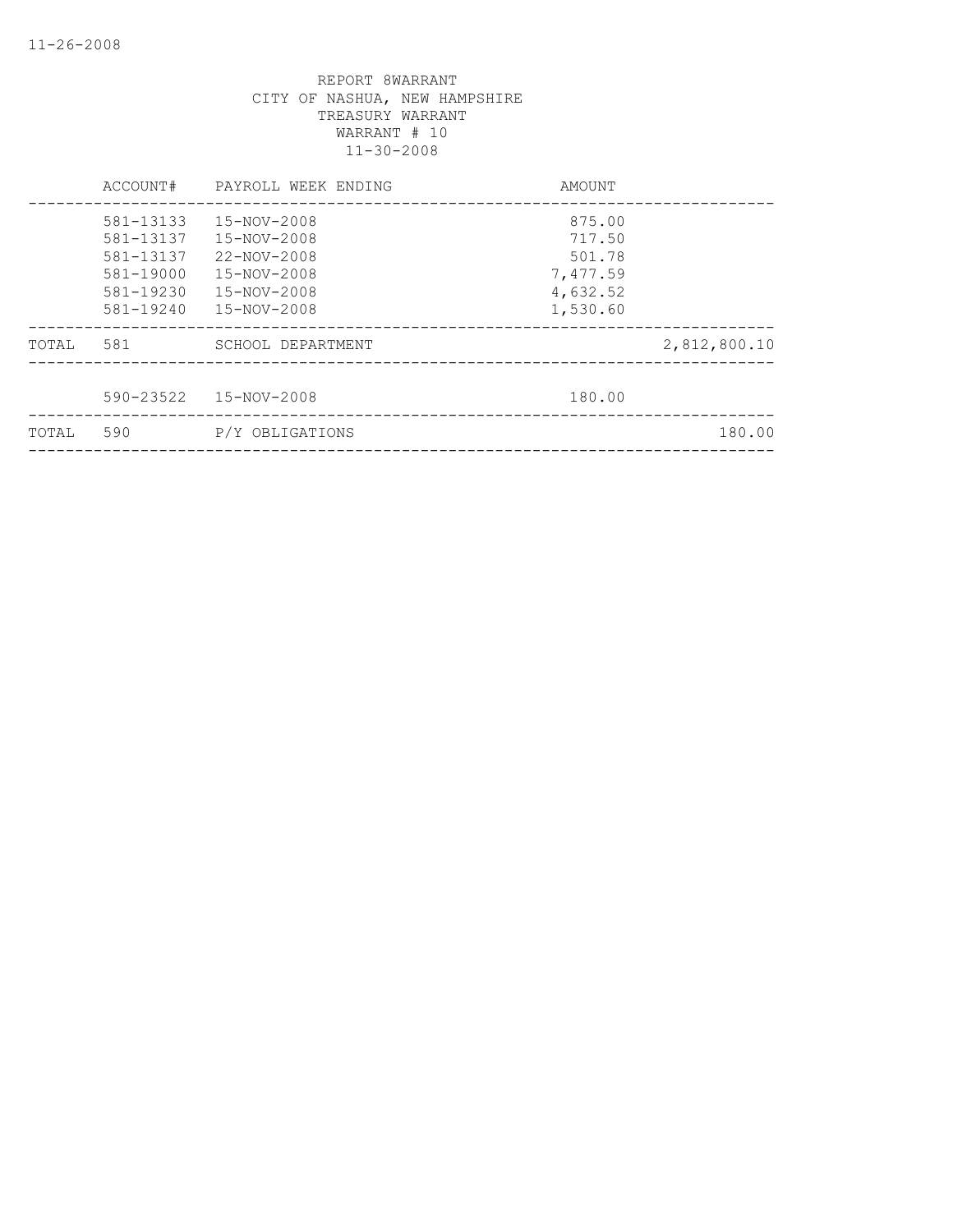| TOTAL 951 |  |
|-----------|--|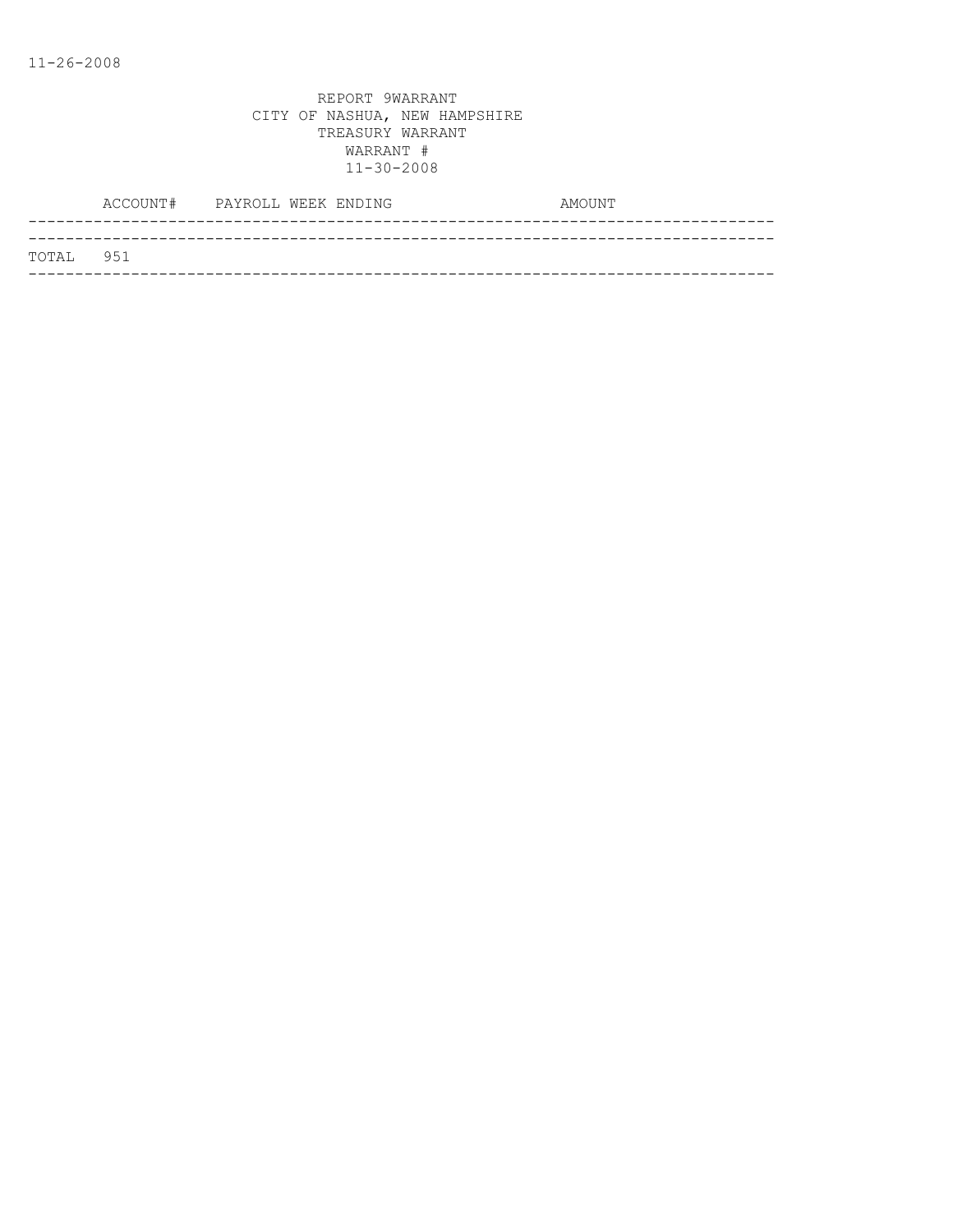| ACCOUNT#  | PAYROLL WEEK ENDING | AMOUNT    |  |
|-----------|---------------------|-----------|--|
| 801-11008 | 15-NOV-2008         | 576.28    |  |
| 801-11008 | 22-NOV-2008         | 576.29    |  |
| 801-11028 | 15-NOV-2008         | 59.04     |  |
| 801-11028 | 22-NOV-2008         | 59.04     |  |
| 801-11094 | 15-NOV-2008         | 99.64     |  |
| 801-11094 | 22-NOV-2008         | 99.64     |  |
| 801-11193 | 15-NOV-2008         | 976.79    |  |
| 801-11193 | 22-NOV-2008         | 976.79    |  |
| 801-11208 | 15-NOV-2008         | 143.59    |  |
| 801-11208 | 22-NOV-2008         | 143.59    |  |
| 801-11211 | 15-NOV-2008         | 66.24     |  |
| 801-11211 | 22-NOV-2008         | 66.24     |  |
| 801-11222 | 15-NOV-2008         | 205.14    |  |
| 801-11222 | 22-NOV-2008         | 205.14    |  |
| 801-11271 | 15-NOV-2008         | 1, 117.44 |  |
| 801-11271 | 22-NOV-2008         | 1, 117.43 |  |
| 801-11276 | 15-NOV-2008         | 4,002.42  |  |
| 801-11276 | 22-NOV-2008         | 4,040.11  |  |
| 801-11383 | 15-NOV-2008         | 867.76    |  |
| 801-11383 | 22-NOV-2008         | 867.77    |  |
| 801-11435 | 15-NOV-2008         | 265.01    |  |
| 801-11435 | 22-NOV-2008         | 265.01    |  |
| 801-11595 | 15-NOV-2008         | 3,730.63  |  |
| 801-11595 | 15-NOV-2008         | 3,710.00  |  |
| 801-11595 | 22-NOV-2008         | 5,292.40  |  |
| 801-11595 | 22-NOV-2008         | 3,710.00  |  |
| 801-11596 | 15-NOV-2008         | 3,136.00  |  |
| 801-11596 | 22-NOV-2008         | 3,136.00  |  |
| 801-11598 | 15-NOV-2008         | 776.80    |  |
| 801-11598 | 22-NOV-2008         | 776.80    |  |
| 801-11599 | 15-NOV-2008         | 1,062.92  |  |
| 801-11599 | 15-NOV-2008         | 1,062.92  |  |
| 801-11599 | 22-NOV-2008         | 1,062.92  |  |
| 801-11599 | 22-NOV-2008         | 1,062.92  |  |
| 801-11606 | 15-NOV-2008         | 691.54    |  |
| 801-11606 | 22-NOV-2008         | 691.54    |  |
| 801-11647 | 15-NOV-2008         | 138.62    |  |
| 801-11647 | 22-NOV-2008         | 138.62    |  |
| 801-12085 | 15-NOV-2008         | 210.00    |  |
| 801-12085 | 22-NOV-2008         | 182.50    |  |
| 801-12128 | 15-NOV-2008         | 308.11    |  |
| 801-12128 | 22-NOV-2008         | 301.33    |  |
| 801-13004 | 15-NOV-2008         | 4,407.60  |  |
| 801-13004 | 15-NOV-2008         | 9,232.81  |  |
| 801-13004 | 15-NOV-2008         | 21.67     |  |
| 801-13004 | 15-NOV-2008         | 1,506.41  |  |
| 801-13004 | 22-NOV-2008         | 1,957.34  |  |
| 801-13004 | 22-NOV-2008         | 882.52    |  |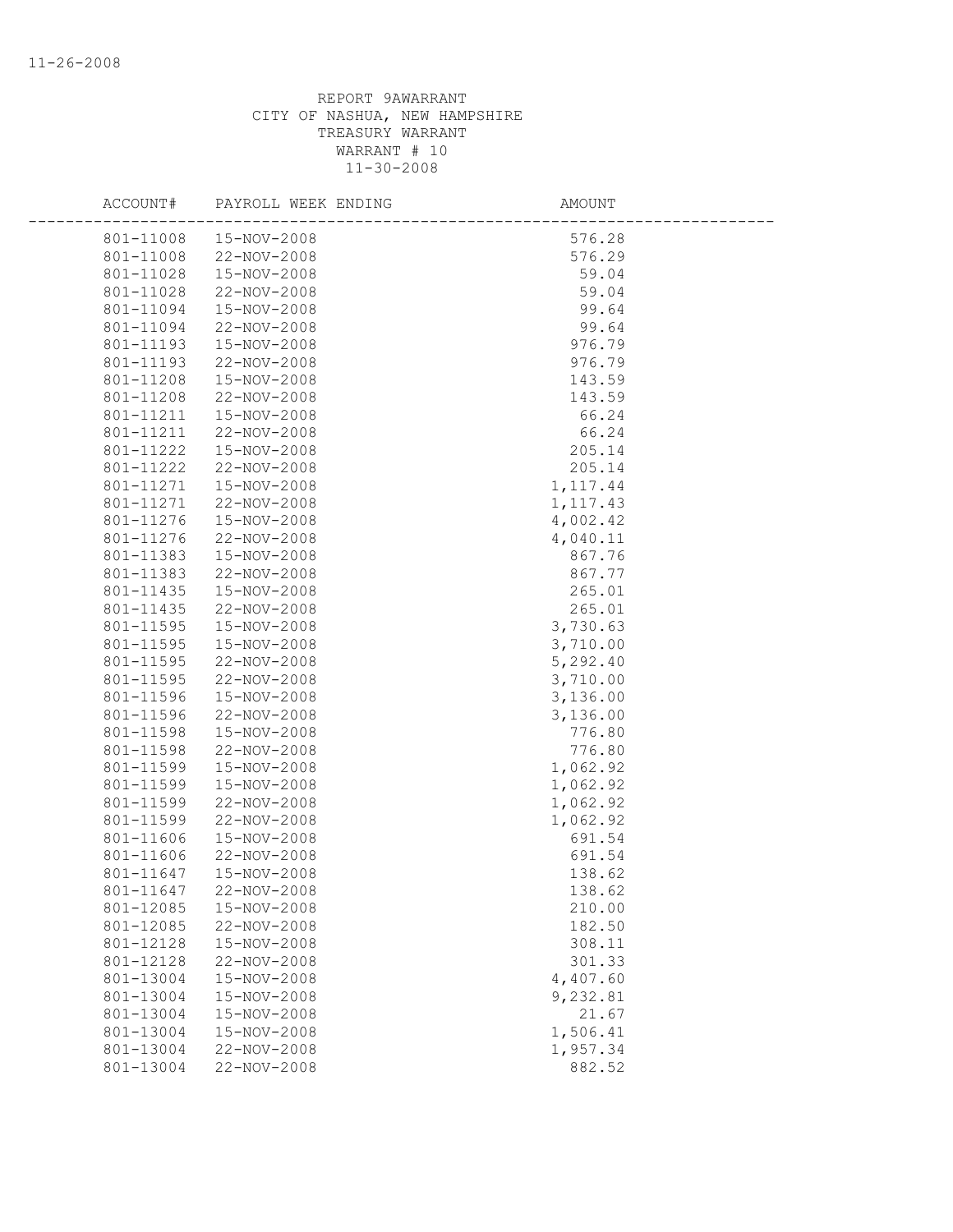|           | ACCOUNT#  | PAYROLL WEEK ENDING   | AMOUNT                   |           |
|-----------|-----------|-----------------------|--------------------------|-----------|
|           |           | 801-13004 22-NOV-2008 | 373.22                   |           |
|           | 801-59236 | 15-NOV-2008           | 397.88                   |           |
|           | 801-59236 | 22-NOV-2008           | 397.89                   |           |
|           | 801-59237 | 15-NOV-2008           | 375.25                   |           |
|           | 801-59237 | 22-NOV-2008           | 375.26                   |           |
|           | 801-59240 | 15-NOV-2008           | 136.42                   |           |
|           |           | 801-59240 22-NOV-2008 | 136.42                   |           |
| TOTAL 801 |           | SOLID WASTE DISPOSAL  | ------------------------ | 68,179.66 |
|           |           |                       |                          |           |
|           | 802-11028 | 15-NOV-2008           | 401.49                   |           |
|           | 802-11028 | 15-NOV-2008           | 188.93                   |           |
|           | 802-11028 | 22-NOV-2008           | 401.48                   |           |
|           | 802-11028 | 22-NOV-2008           | 188.93                   |           |
|           | 802-11064 | 15-NOV-2008           | 136.42                   |           |
|           | 802-11064 | 15-NOV-2008           | 136.42                   |           |
|           | 802-11064 | 22-NOV-2008           | 136.42                   |           |
|           | 802-11064 | 22-NOV-2008           | 136.42                   |           |
|           | 802-11091 | 15-NOV-2008           | 1,075.15                 |           |
|           | 802-11091 | 22-NOV-2008           | 1,075.15                 |           |
|           | 802-11092 | 15-NOV-2008           | 735.20                   |           |
|           | 802-11092 | 22-NOV-2008           | 739.60                   |           |
|           | 802-11094 | 15-NOV-2008           | 298.89                   |           |
|           | 802-11094 | 15-NOV-2008           | 298.91                   |           |
|           | 802-11094 | 22-NOV-2008           | 298.89                   |           |
|           | 802-11094 | 22-NOV-2008           | 298.91                   |           |
|           | 802-11096 | 15-NOV-2008           | 915.17                   |           |
|           | 802-11096 | 22-NOV-2008           | 915.17                   |           |
|           | 802-11102 | 15-NOV-2008           | 885.14                   |           |
|           | 802-11102 | 22-NOV-2008           | 940.99                   |           |
|           | 802-11105 | 15-NOV-2008           | 987.45                   |           |
|           | 802-11105 | 22-NOV-2008           | 1,022.84                 |           |
|           | 802-11155 | 15-NOV-2008           | 1,024.17                 |           |
|           | 802-11155 | 22-NOV-2008           | 1,031.69                 |           |
|           | 802-11157 | 15-NOV-2008           | 1,560.00                 |           |
|           | 802-11157 | 22-NOV-2008           | 1,570.50                 |           |
|           | 802-11158 | 15-NOV-2008           | 1,683.20                 |           |
|           | 802-11158 | 22-NOV-2008           | 1,683.20                 |           |
|           | 802-11208 | 15-NOV-2008           | 95.73                    |           |
|           | 802-11208 | 15-NOV-2008           | 47.86                    |           |
|           | 802-11208 | 22-NOV-2008           | 95.73                    |           |
|           | 802-11208 | 22-NOV-2008           | 47.86                    |           |
|           | 802-11211 | 15-NOV-2008           | 264.98                   |           |
|           | 802-11211 | 15-NOV-2008           | 397.47                   |           |
|           | 802-11211 | 22-NOV-2008           | 264.98                   |           |
|           | 802-11211 | 22-NOV-2008           | 397.46                   |           |
|           | 802-11222 | 15-NOV-2008           | 205.14                   |           |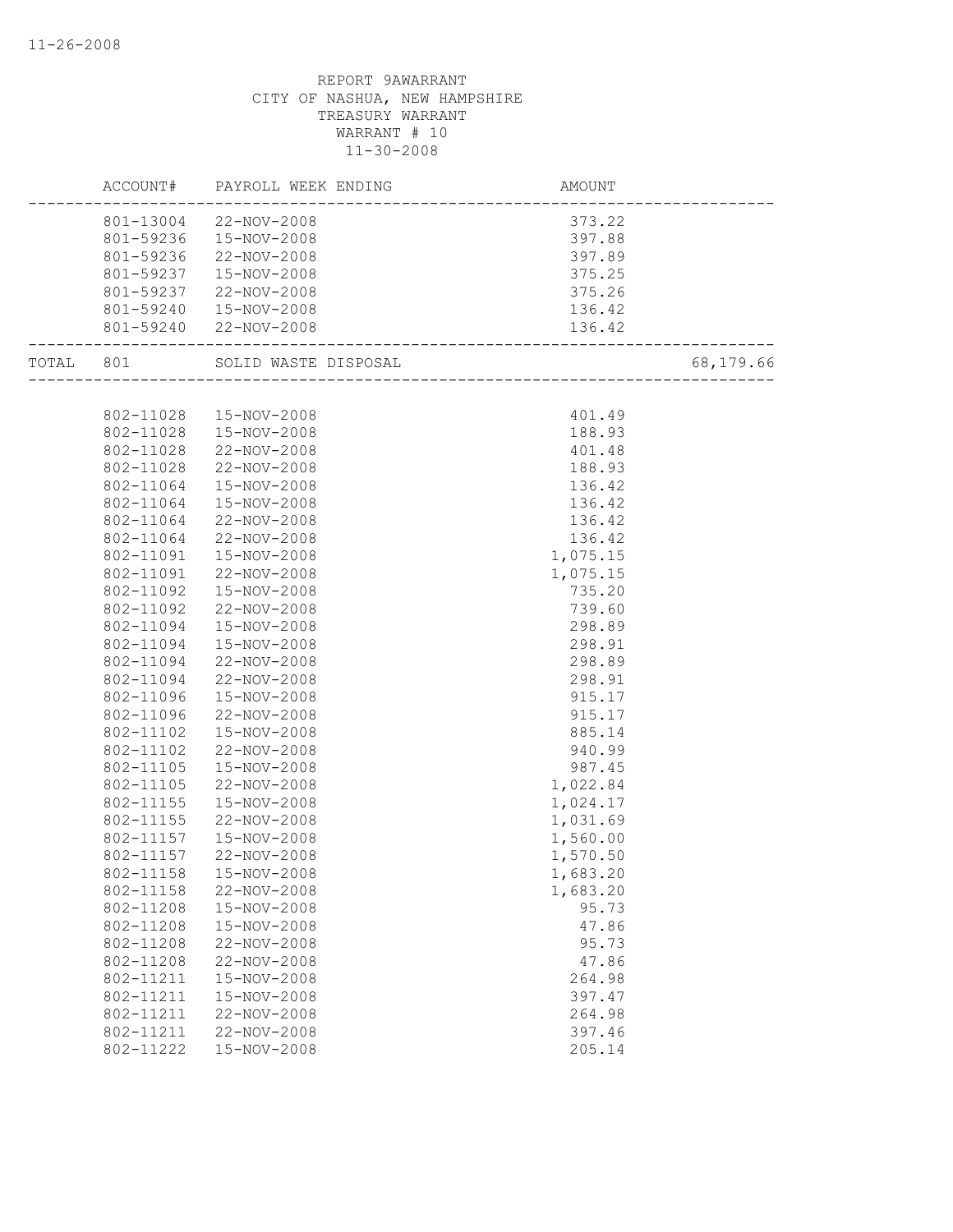|       | ACCOUNT#      | PAYROLL WEEK ENDING      | AMOUNT    |           |
|-------|---------------|--------------------------|-----------|-----------|
|       | 802-11222     | 22-NOV-2008              | 205.14    |           |
|       | 802-11260     | 15-NOV-2008              | 1,760.00  |           |
|       | 802-11260     | 22-NOV-2008              | 1,760.00  |           |
|       | 802-11270     | 15-NOV-2008              | 1,060.46  |           |
|       | 802-11270     | 22-NOV-2008              | 1,060.46  |           |
|       | 802-11333     | 15-NOV-2008              | 1,042.05  |           |
|       | 802-11333     | 22-NOV-2008              | 1,042.06  |           |
|       | 802-11435     | 15-NOV-2008              | 441.69    |           |
|       | 802-11435     | 15-NOV-2008              | 176.68    |           |
|       | 802-11435     | 22-NOV-2008              | 441.69    |           |
|       | 802-11435     | 22-NOV-2008              | 176.68    |           |
|       | 802-11480     | 15-NOV-2008              | 3,405.92  |           |
|       | 802-11480     | 22-NOV-2008              | 3,366.40  |           |
|       | 802-11507     | 15-NOV-2008              | 700.13    |           |
|       | 802-11507     | 22-NOV-2008              | 723.46    |           |
|       | 802-11513     | 15-NOV-2008              | 5,970.49  |           |
|       | 802-11513     | 22-NOV-2008              | 5,950.40  |           |
|       | 802-11514     | 15-NOV-2008              | 2,669.21  |           |
|       | 802-11514     | 22-NOV-2008              | 2,644.80  |           |
|       | 802-11681     | 15-NOV-2008              | 305.96    |           |
|       | 802-11681     | 15-NOV-2008              | 1,223.86  |           |
|       | 802-11681     | 22-NOV-2008              | 305.96    |           |
|       | 802-11681     | 22-NOV-2008              | 1,223.86  |           |
|       | 802-11693     | 15-NOV-2008              | 1,172.39  |           |
|       | 802-11693     | 22-NOV-2008              | 1,172.38  |           |
|       | 802-11763     | 15-NOV-2008              | 173.55    |           |
|       | 802-11763     | 15-NOV-2008              | 694.21    |           |
|       | 802-11763     | 22-NOV-2008              | 173.55    |           |
|       | 802-11763     | 22-NOV-2008              | 694.22    |           |
|       | 802-11764     | 15-NOV-2008              | 1,150.52  |           |
|       | 802-11764     | 22-NOV-2008              | 1,150.52  |           |
|       | 802-13004     | 15-NOV-2008              | 449.55    |           |
|       | 802-13004     | 15-NOV-2008              | 3,645.74  |           |
|       | 802-13004     | 22-NOV-2008              | 3,586.16  |           |
|       | 802-13004     | 22-NOV-2008              | 1,248.85  |           |
|       | 802-59236     | 15-NOV-2008              | 397.88    |           |
|       | 802-59236     | 22-NOV-2008              | 397.88    |           |
|       | 802-59237     | 15-NOV-2008              | 1,093.42  |           |
|       | 802-59237     | 22-NOV-2008              | 1,093.43  |           |
| TOTAL | 802           | SEWERAGE DISPOSAL SYSTEM |           | 78,535.55 |
|       |               |                          |           |           |
|       | 951-05056     | 15-NOV-2008              | 28,560.72 |           |
|       | $951 - 05056$ | 22-NOV-2008              | 28,883.88 |           |